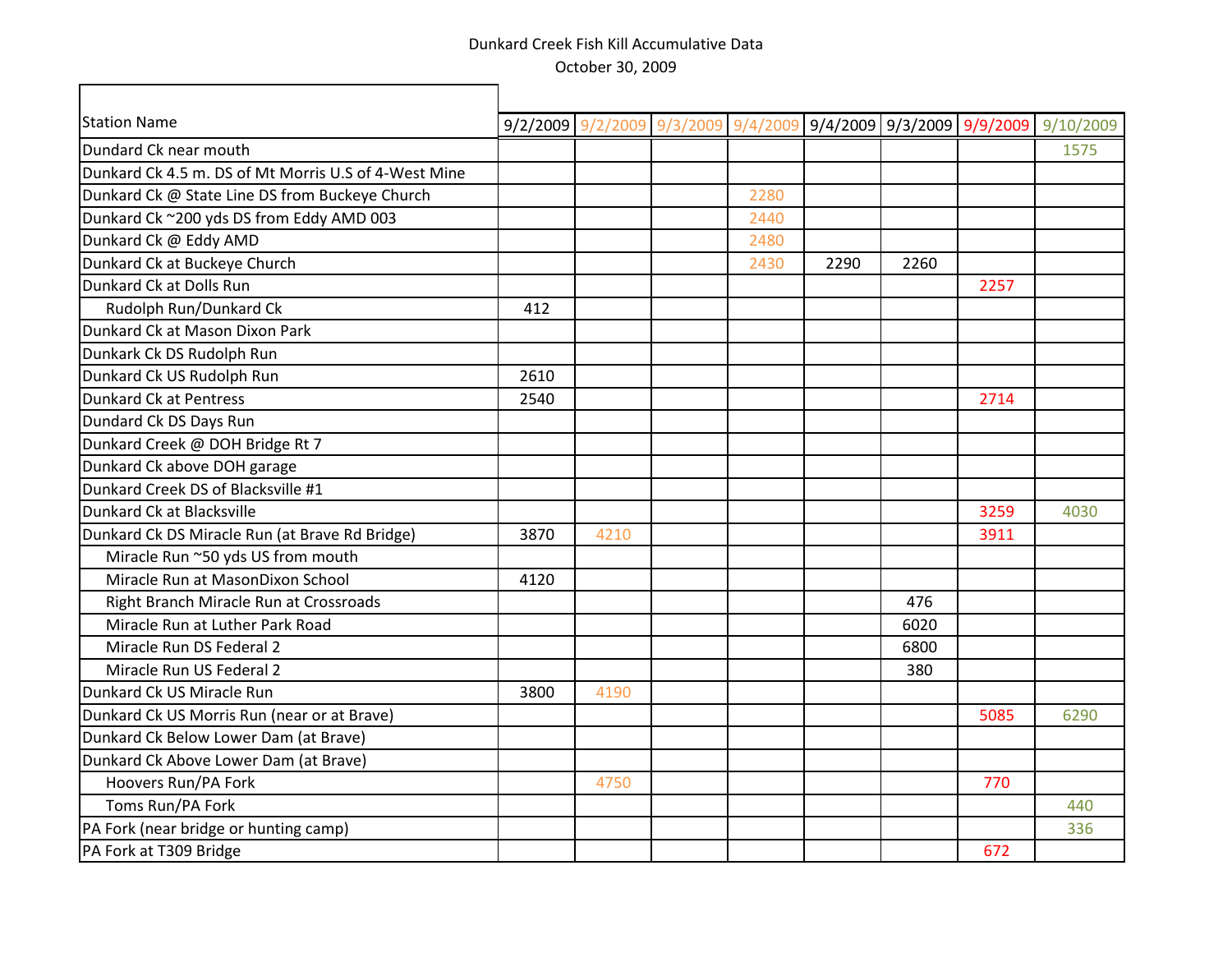┓

| <b>Station Name</b>                           |       | 9/2/2009 9/2/2009 9/3/2009 9/4/2009 9/4/2009 9/3/2009 9/9/2009 |       |       |       | 9/10/2009 |
|-----------------------------------------------|-------|----------------------------------------------------------------|-------|-------|-------|-----------|
| WV Fk DS Outfall 005                          | 22800 | 33800                                                          | 24500 |       | 18570 | 24500     |
| Outfall 005                                   |       | 34400                                                          |       | 26200 | 25250 |           |
| WV Fk US Outfall 005                          |       |                                                                |       |       |       |           |
| WV Fk (below H2O intake) DS 003               |       |                                                                |       | 2870  |       |           |
| WV Fk (above H2O intake) US 003               |       |                                                                |       | 2550  |       |           |
| WV Fk at 002                                  |       |                                                                |       | 4040  |       |           |
| WV Fk US 002                                  |       |                                                                |       | 2730  |       |           |
| WV Fk US Blacksville #2 (private bridge)      |       |                                                                | 3330  |       | 4957  |           |
| WV Fk at Wanna                                | 3400  |                                                                |       |       |       |           |
| WV Fk between Wanna & Wadestown               |       |                                                                |       | 3700  |       |           |
| Range Run                                     |       |                                                                |       | 509   |       |           |
| N Fk WV Fk at mouth                           |       |                                                                |       | 445   |       |           |
| S Fk WV Fk at mouth                           |       |                                                                |       | 9400  |       |           |
| S Fk WV (at hunting camp)                     |       |                                                                |       | 11100 |       |           |
| S FK WV Fk below wetland                      |       |                                                                |       |       |       |           |
| S FK WV Fk in Wetland                         |       |                                                                |       |       |       |           |
| S Fk WV Fk (at access bridge)                 |       |                                                                |       | 11800 |       |           |
| S Fk WV Fk DS 016 (~50')                      |       |                                                                |       |       |       |           |
| Outfall 016 (Loveridge)                       |       |                                                                |       | 13090 |       |           |
| S Fk WV Fk US 016 (~50')                      |       |                                                                |       | 250   |       |           |
|                                               |       |                                                                |       |       |       |           |
| North of Kuhntown Shaft                       |       |                                                                |       |       |       |           |
| NW of Kuhntown Shaft                          |       |                                                                |       |       |       |           |
| Near barrier seep between Blacksville #1 & #2 |       |                                                                |       |       |       |           |
| Wana submersible pump                         |       |                                                                |       |       |       |           |

EPA DEP - WW DEP - Mines PADEP

 $\Gamma$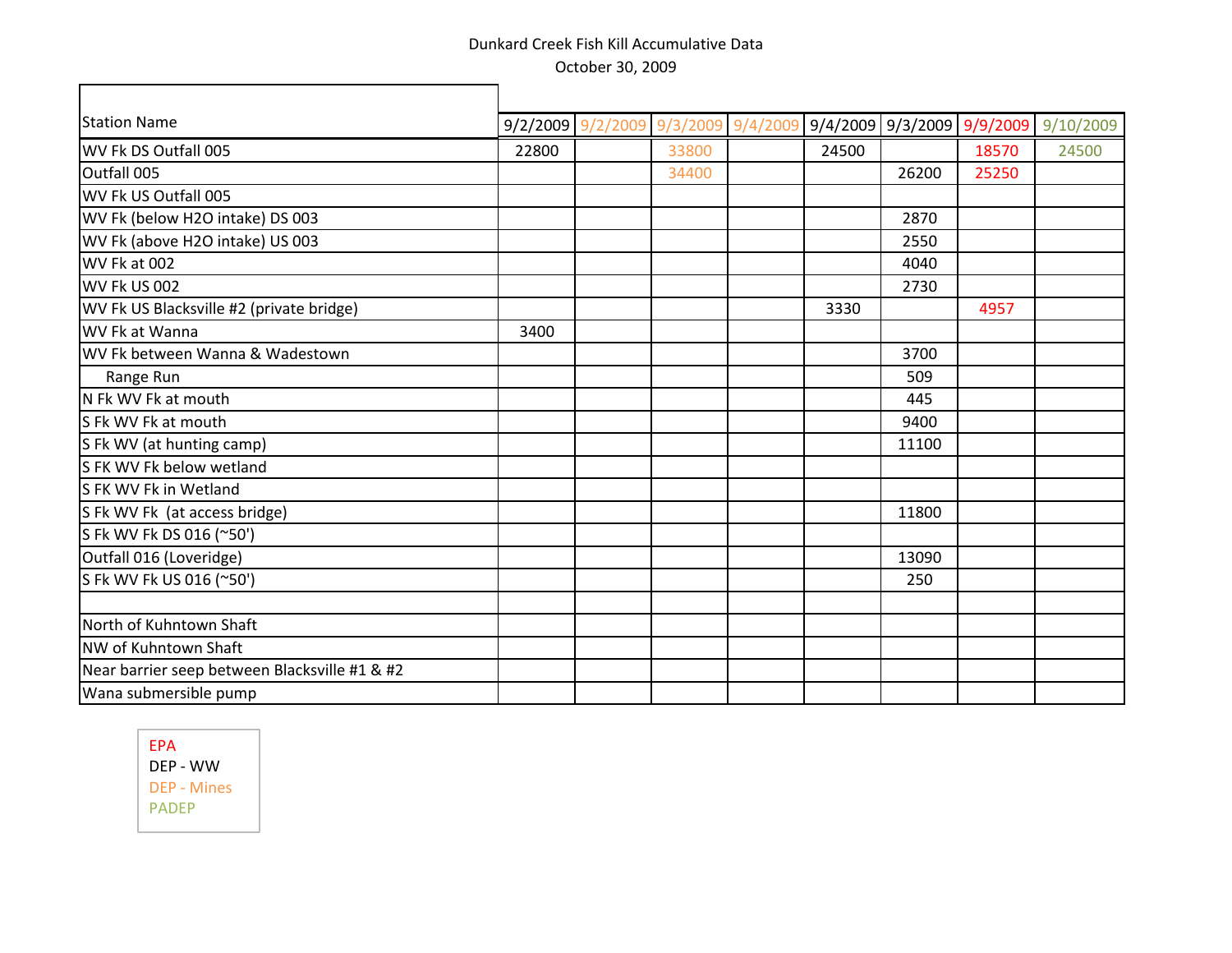|                                                      |           |           |           |            | Conductivity, µS/cm |      |                     |
|------------------------------------------------------|-----------|-----------|-----------|------------|---------------------|------|---------------------|
| <b>Station Name</b>                                  | 9/10/2009 | 9/13/2009 | 9/14/2009 | 9/15/2009  | 9/15/2009           |      | 9/16/2009 9/17/2009 |
| Dundard Ck near mouth                                |           |           |           | 1870       |                     |      |                     |
| Dunkard Ck 4.5 m. DS of Mt Morris U.S of 4-West Mine |           |           |           |            |                     |      |                     |
| Dunkard Ck @ State Line DS from Buckeye Church       |           |           |           |            |                     |      |                     |
| Dunkard Ck ~200 yds DS from Eddy AMD 003             |           |           |           |            |                     |      |                     |
| Dunkard Ck @ Eddy AMD                                |           |           |           |            |                     |      |                     |
| Dunkard Ck at Buckeye Church                         | 2160      | 2210      |           |            |                     |      |                     |
| Dunkard Ck at Dolls Run                              |           |           |           |            |                     |      |                     |
| Rudolph Run/Dunkard Ck                               |           |           |           |            |                     |      |                     |
| Dunkard Ck at Mason Dixon Park                       | 2230      |           |           |            |                     |      |                     |
| Dunkark Ck DS Rudolph Run                            |           | 3110      |           |            |                     | 2800 |                     |
| Dunkard Ck US Rudolph Run                            |           |           |           |            |                     |      |                     |
| <b>Dunkard Ck at Pentress</b>                        |           |           |           |            |                     |      |                     |
| Dundard Ck DS Days Run                               |           |           |           |            |                     |      |                     |
| Dunkard Creek @ DOH Bridge Rt 7                      |           |           |           |            |                     |      |                     |
| Dunkard Ck above DOH garage                          |           |           |           |            | 3740                | 4010 |                     |
| Dunkard Creek DS of Blacksville #1                   |           |           |           |            |                     |      |                     |
| Dunkard Ck at Blacksville                            |           |           |           | 4760       |                     |      |                     |
| Dunkard Ck DS Miracle Run (at Brave Rd Bridge)       |           |           |           |            |                     |      |                     |
| Miracle Run ~50 yds US from mouth                    |           |           |           |            |                     |      |                     |
| Miracle Run at MasonDixon School                     |           |           |           |            |                     |      |                     |
| Right Branch Miracle Run at Crossroads               |           |           |           |            |                     |      |                     |
| Miracle Run at Luther Park Road                      |           |           |           |            |                     |      |                     |
| Miracle Run DS Federal 2                             |           |           |           |            |                     |      |                     |
| Miracle Run US Federal 2                             |           |           |           |            |                     |      |                     |
| Dunkard Ck US Miracle Run                            | 5330      |           |           |            |                     |      |                     |
| Dunkard Ck US Morris Run (near or at Brave)          | 5870      | 5840      |           | 6550       |                     |      |                     |
| Dunkard Ck Below Lower Dam (at Brave)                |           |           |           |            |                     |      |                     |
| Dunkard Ck Above Lower Dam (at Brave)                |           |           | 5870      |            |                     | 6120 |                     |
| Hoovers Run/PA Fork                                  |           |           |           |            |                     |      |                     |
| Toms Run/PA Fork                                     |           |           |           |            |                     |      |                     |
| PA Fork (near bridge or hunting camp)                |           | 427       |           | 424        |                     |      |                     |
| PA Fork at T309 Bridge                               |           |           |           | 8000-10000 |                     |      |                     |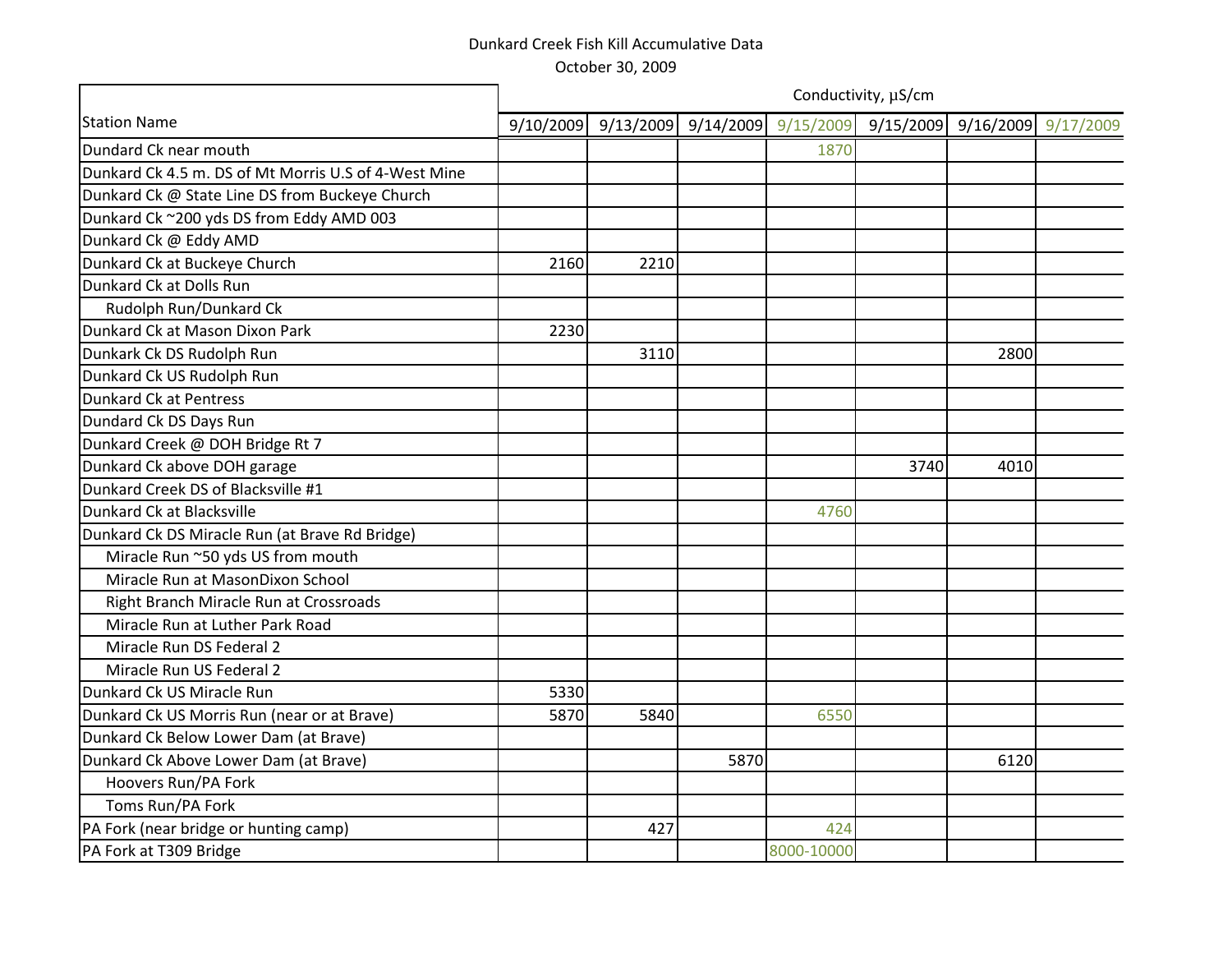|                                               |           |           |           |                  | Conductivity, µS/cm |       |                     |
|-----------------------------------------------|-----------|-----------|-----------|------------------|---------------------|-------|---------------------|
| <b>Station Name</b>                           | 9/10/2009 | 9/13/2009 | 9/14/2009 | 9/15/2009        | 9/15/2009           |       | 9/16/2009 9/17/2009 |
| WV Fk DS Outfall 005                          | 11570     | 12120     | 11570     | 19760            | 18900               | 17300 | 17000               |
| Outfall 005                                   | 21720     | 26700     |           | 26700 5000-10000 | 23300               | 24300 | 26700               |
| WV Fk US Outfall 005                          | 3400      | 3480      | 3400      |                  | 4400                | 5130  | 3740                |
| WV Fk (below H2O intake) DS 003               |           |           |           |                  |                     |       |                     |
| WV Fk (above H2O intake) US 003               | 3190      |           | 3190      |                  |                     |       |                     |
| WV Fk at 002                                  |           |           |           |                  |                     |       |                     |
| WV Fk US 002                                  |           |           |           |                  |                     |       |                     |
| WV Fk US Blacksville #2 (private bridge)      |           |           |           |                  |                     |       |                     |
| WV Fk at Wanna                                |           |           |           |                  |                     |       |                     |
| WV Fk between Wanna & Wadestown               | 4590      |           |           |                  |                     |       |                     |
| Range Run                                     |           |           |           |                  |                     |       |                     |
| N Fk WV Fk at mouth                           |           |           |           |                  |                     |       |                     |
| S Fk WV Fk at mouth                           |           |           |           |                  |                     |       |                     |
| S Fk WV (at hunting camp)                     | 12850     |           |           |                  |                     |       |                     |
| S FK WV Fk below wetland                      |           |           |           |                  |                     |       |                     |
| S FK WV Fk in Wetland                         |           |           |           |                  |                     |       |                     |
| S Fk WV Fk (at access bridge)                 |           |           |           |                  |                     |       |                     |
| S Fk WV Fk DS 016 (~50')                      |           |           | 12850     |                  |                     |       |                     |
| Outfall 016 (Loveridge)                       | 12960     |           | 12960     |                  |                     |       |                     |
| S Fk WV Fk US 016 (~50')                      | 891       |           | 891       |                  |                     |       |                     |
|                                               |           |           |           |                  |                     |       |                     |
| North of Kuhntown Shaft                       |           |           |           |                  |                     |       |                     |
| NW of Kuhntown Shaft                          |           |           |           |                  |                     |       |                     |
| Near barrier seep between Blacksville #1 & #2 |           |           |           |                  |                     |       |                     |
| Wana submersible pump                         |           |           |           |                  |                     |       |                     |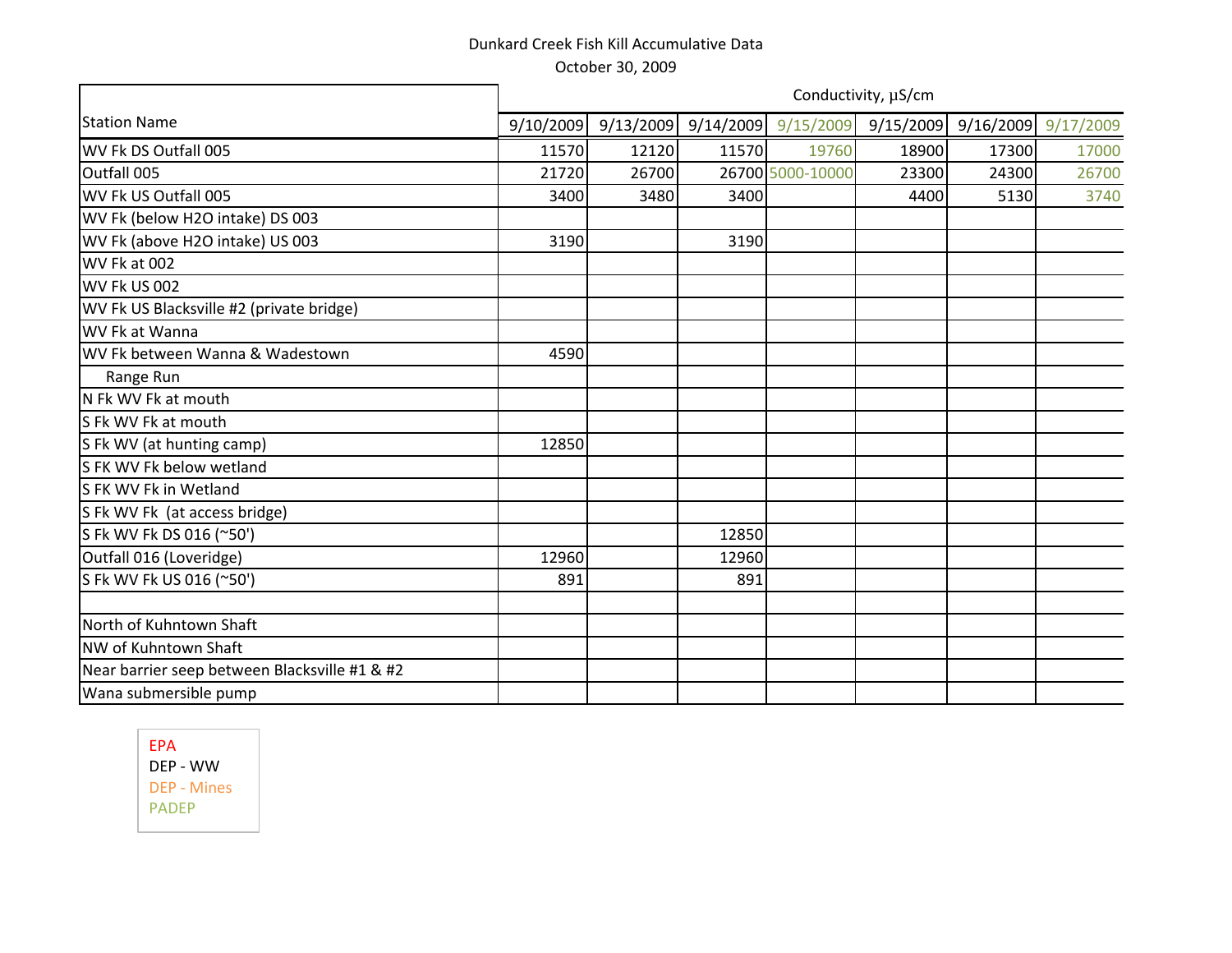┓

Г

| <b>Station Name</b>                                  | 9/17/2009 | 9/18/2009 | 9/18/2009 | 9/19/2009 | 9/20/2009 | 9/22/2009 | 9/23/2009 |
|------------------------------------------------------|-----------|-----------|-----------|-----------|-----------|-----------|-----------|
| Dundard Ck near mouth                                |           |           |           |           |           |           |           |
| Dunkard Ck 4.5 m. DS of Mt Morris U.S of 4-West Mine |           |           |           |           |           |           |           |
| Dunkard Ck @ State Line DS from Buckeye Church       |           |           |           |           |           |           |           |
| Dunkard Ck ~200 yds DS from Eddy AMD 003             |           |           |           |           |           |           |           |
| Dunkard Ck @ Eddy AMD                                |           |           |           |           |           |           |           |
| Dunkard Ck at Buckeye Church                         |           |           |           | 2040      | 2280      |           |           |
| Dunkard Ck at Dolls Run                              |           |           |           |           |           |           |           |
| Rudolph Run/Dunkard Ck                               |           |           |           |           |           |           |           |
| Dunkard Ck at Mason Dixon Park                       |           |           |           |           |           | 2558      |           |
| Dunkark Ck DS Rudolph Run                            |           |           |           | 2990      | 3160      |           |           |
| Dunkard Ck US Rudolph Run                            |           |           |           |           |           |           |           |
| Dunkard Ck at Pentress                               |           |           |           |           |           | 4052      |           |
| Dundard Ck DS Days Run                               |           |           |           |           |           |           |           |
| Dunkard Creek @ DOH Bridge Rt 7                      |           |           |           |           |           |           |           |
| Dunkard Ck above DOH garage                          |           |           |           |           |           |           |           |
| Dunkard Creek DS of Blacksville #1                   |           |           |           |           |           |           |           |
| Dunkard Ck at Blacksville                            |           |           |           |           |           |           |           |
| Dunkard Ck DS Miracle Run (at Brave Rd Bridge)       |           |           |           |           |           |           |           |
| Miracle Run ~50 yds US from mouth                    |           |           |           |           |           |           |           |
| Miracle Run at MasonDixon School                     |           |           |           |           |           |           |           |
| Right Branch Miracle Run at Crossroads               |           |           |           |           |           |           |           |
| Miracle Run at Luther Park Road                      |           |           |           |           |           |           |           |
| Miracle Run DS Federal 2                             |           |           |           |           |           |           |           |
| Miracle Run US Federal 2                             |           |           |           |           |           |           |           |
| Dunkard Ck US Miracle Run                            |           |           |           |           |           |           |           |
| Dunkard Ck US Morris Run (near or at Brave)          |           |           |           |           |           |           |           |
| Dunkard Ck Below Lower Dam (at Brave)                |           |           |           |           |           |           |           |
| Dunkard Ck Above Lower Dam (at Brave)                |           |           |           |           |           |           |           |
| Hoovers Run/PA Fork                                  |           |           |           |           |           |           |           |
| Toms Run/PA Fork                                     |           |           |           |           |           |           |           |
| PA Fork (near bridge or hunting camp)                |           |           |           |           |           |           |           |
| PA Fork at T309 Bridge                               |           |           |           |           |           |           |           |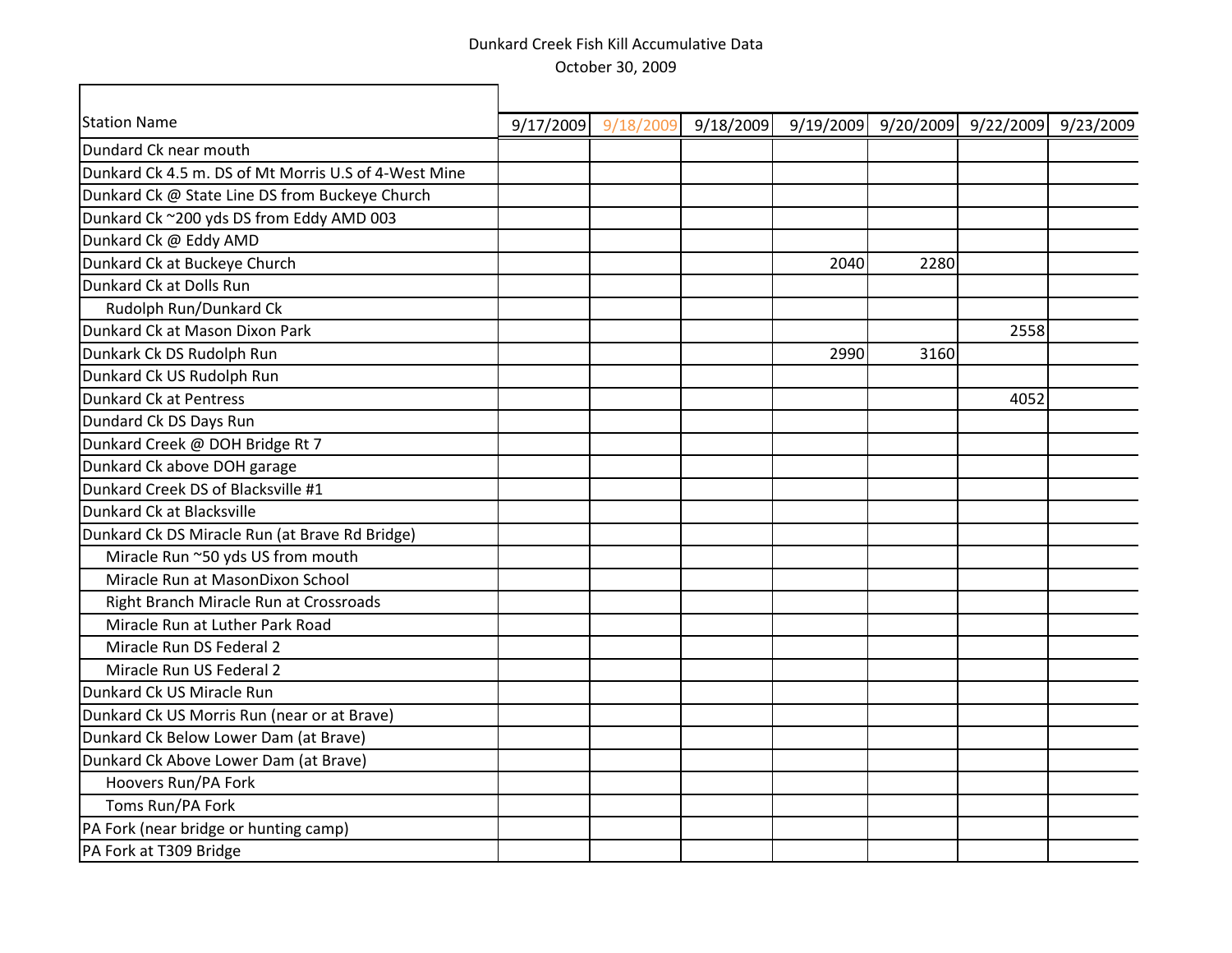$\overline{\mathbf{u}}$ 

| <b>Station Name</b>                           | 9/17/2009 | 9/18/2009 | 9/18/2009 | 9/19/2009 | 9/20/2009 | 9/22/2009 | 9/23/2009 |
|-----------------------------------------------|-----------|-----------|-----------|-----------|-----------|-----------|-----------|
| WV Fk DS Outfall 005                          | 16200     |           |           | 8070      | 6790      | 5720      | 5690      |
| Outfall 005                                   | 26100     |           |           | 26300     | 26300     |           | 23500     |
| WV Fk US Outfall 005                          | 4990      |           |           | 3310      | 3580      |           | 3460      |
| WV Fk (below H2O intake) DS 003               |           |           |           |           |           |           |           |
| WV Fk (above H2O intake) US 003               |           |           |           |           |           |           |           |
| WV Fk at 002                                  |           |           |           |           |           |           |           |
| WV Fk US 002                                  |           |           |           |           |           |           |           |
| WV Fk US Blacksville #2 (private bridge)      |           |           |           |           |           |           |           |
| WV Fk at Wanna                                |           |           | 4112      |           |           | 3633      |           |
| WV Fk between Wanna & Wadestown               |           |           |           |           |           |           |           |
| Range Run                                     |           |           |           |           |           |           |           |
| N Fk WV Fk at mouth                           |           |           |           |           |           |           |           |
| S Fk WV Fk at mouth                           |           |           |           |           |           |           |           |
| S Fk WV (at hunting camp)                     |           |           |           |           |           |           |           |
| S FK WV Fk below wetland                      | 12050     |           |           |           |           |           |           |
| S FK WV Fk in Wetland                         |           |           |           |           |           |           |           |
| S Fk WV Fk (at access bridge)                 | 12380     |           |           | 12210     | 12550     |           | 12360     |
| S Fk WV Fk DS 016 (~50')                      |           |           |           | 1290      | 13000     |           |           |
| Outfall 016 (Loveridge)                       |           |           |           | 272       | 223       |           |           |
| S Fk WV Fk US 016 (~50')                      |           |           |           |           |           |           |           |
|                                               |           |           |           |           |           |           |           |
| North of Kuhntown Shaft                       |           |           |           |           |           |           |           |
| <b>NW of Kuhntown Shaft</b>                   |           |           |           |           |           |           |           |
| Near barrier seep between Blacksville #1 & #2 |           | 43900     |           |           |           |           |           |
| Wana submersible pump                         |           |           |           |           |           |           |           |

EPA DEP - WW DEP - Mines PADEP

г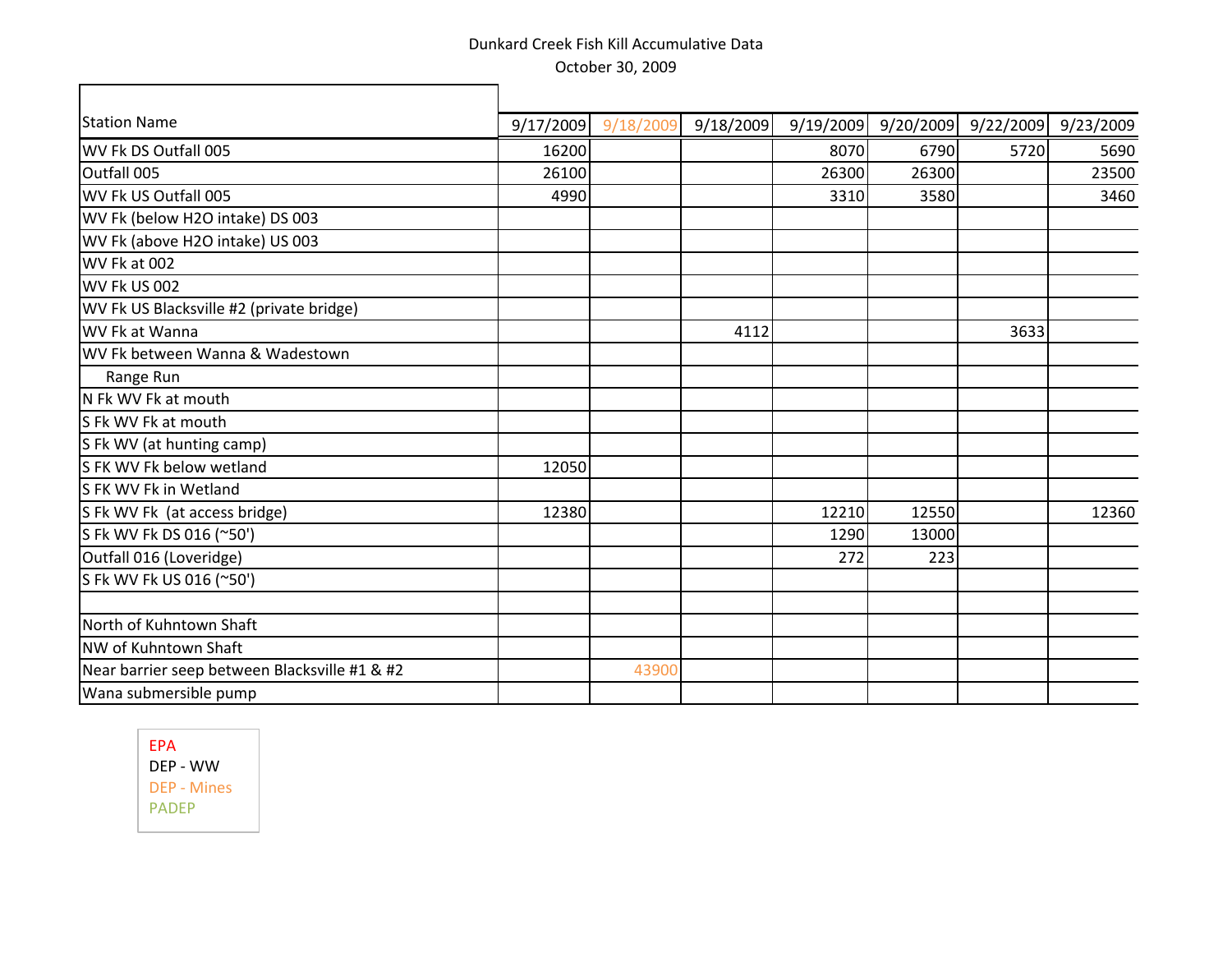October 30, 2009

| <b>Station Name</b>                                  | 9/28/2009 10/7/200 | 9 9/2/200 | 9/2/2 | 9/3/2009 | 9/4/2        | 9/4/2009 9/10/2009 |      |
|------------------------------------------------------|--------------------|-----------|-------|----------|--------------|--------------------|------|
| Dundard Ck near mouth                                |                    |           |       |          |              |                    | 1008 |
| Dunkard Ck 4.5 m. DS of Mt Morris U.S of 4-West Mine |                    |           |       |          |              |                    |      |
|                                                      |                    |           |       |          | 1198         |                    |      |
| Dunkard Ck @ State Line DS from Buckeye Church       |                    |           |       |          |              |                    |      |
| Dunkard Ck ~200 yds DS from Eddy AMD 003             |                    |           |       |          | 1314<br>1310 |                    |      |
| Dunkard Ck @ Eddy AMD                                |                    |           |       |          |              |                    |      |
| Dunkard Ck at Buckeye Church                         | 2490               |           |       | 1236     | 1317         | 1310               |      |
| Dunkard Ck at Dolls Run                              |                    |           |       |          |              |                    |      |
| Rudolph Run/Dunkard Ck                               |                    |           |       |          |              |                    |      |
| Dunkard Ck at Mason Dixon Park                       |                    |           |       |          |              |                    |      |
| Dunkark Ck DS Rudolph Run                            |                    |           |       |          |              |                    |      |
| Dunkard Ck US Rudolph Run                            |                    |           |       |          |              |                    |      |
| <b>Dunkard Ck at Pentress</b>                        |                    |           |       |          |              |                    |      |
| Dundard Ck DS Days Run                               |                    |           |       |          |              |                    |      |
| Dunkard Creek @ DOH Bridge Rt 7                      |                    |           |       |          |              |                    |      |
| Dunkard Ck above DOH garage                          |                    |           |       |          |              |                    |      |
| Dunkard Creek DS of Blacksville #1                   |                    |           |       |          |              |                    |      |
| Dunkard Ck at Blacksville                            |                    |           |       |          |              |                    |      |
| Dunkard Ck DS Miracle Run (at Brave Rd Bridge)       |                    | 2564      |       |          |              |                    |      |
| Miracle Run ~50 yds US from mouth                    | 2370               |           |       |          |              |                    |      |
| Miracle Run at MasonDixon School                     |                    |           |       |          |              |                    |      |
| Right Branch Miracle Run at Crossroads               |                    |           |       |          |              |                    |      |
| Miracle Run at Luther Park Road                      |                    |           |       |          |              |                    |      |
| Miracle Run DS Federal 2                             | 4640               |           |       |          |              |                    |      |
| Miracle Run US Federal 2                             | 332                |           |       |          |              |                    |      |
| Dunkard Ck US Miracle Run                            |                    | 2450      |       |          |              |                    |      |
| Dunkard Ck US Morris Run (near or at Brave)          |                    | 2670      |       |          |              |                    | 3938 |
| Dunkard Ck Below Lower Dam (at Brave)                |                    |           |       |          |              |                    |      |
| Dunkard Ck Above Lower Dam (at Brave)                |                    |           |       |          |              |                    |      |
| Hoovers Run/PA Fork                                  |                    |           |       |          |              |                    |      |
| Toms Run/PA Fork                                     |                    |           |       |          |              |                    |      |
| PA Fork (near bridge or hunting camp)                |                    |           |       |          |              | 5790               | 206  |
| PA Fork at T309 Bridge                               |                    |           |       |          |              |                    |      |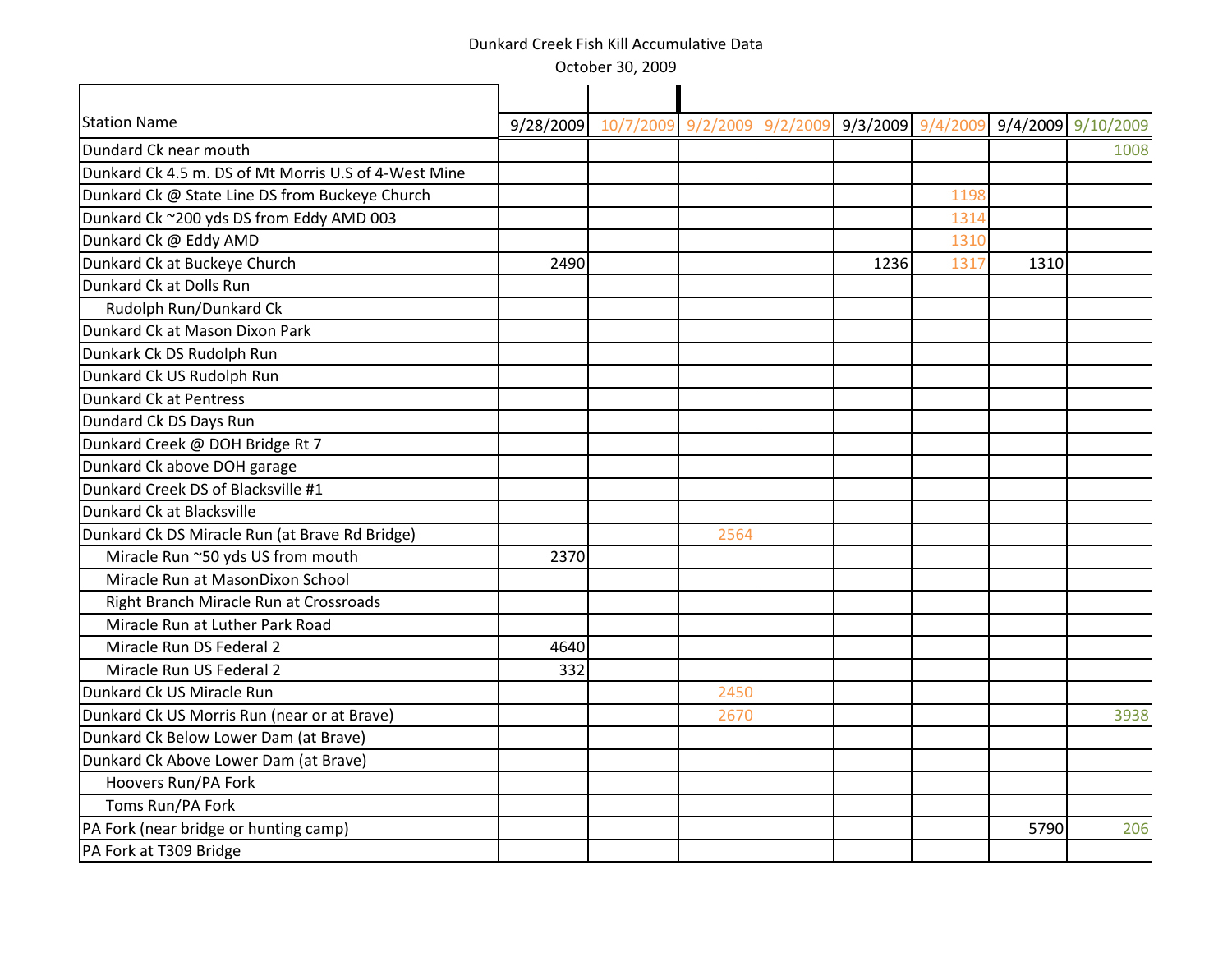October 30, 2009

| <b>Station Name</b>                           | 9/28/2009 | 10/7/200 | 9/2/200 | 9/2/20 | 9/3/2009 | 9/4/20 | 9/4/2009 9/10/2009 |       |
|-----------------------------------------------|-----------|----------|---------|--------|----------|--------|--------------------|-------|
| WV Fk DS Outfall 005                          | 4110      |          |         | 1233   | 2281     |        | 18900              | 18856 |
| Outfall 005                                   | 10170     |          |         | 21064  |          |        |                    |       |
| WV Fk US Outfall 005                          | 3680      |          |         | 2272   | 2144     |        |                    |       |
| WV Fk (below H2O intake) DS 003               |           |          |         |        |          |        |                    |       |
| WV Fk (above H2O intake) US 003               |           |          |         |        |          |        |                    |       |
| WV Fk at 002                                  |           |          |         |        |          |        |                    |       |
| <b>WV Fk US 002</b>                           |           |          |         |        |          |        |                    |       |
| WV Fk US Blacksville #2 (private bridge)      |           |          |         |        |          |        | 1940               |       |
| WV Fk at Wanna                                |           |          |         |        |          |        |                    |       |
| WV Fk between Wanna & Wadestown               |           |          |         |        |          |        |                    |       |
| Range Run                                     |           |          |         |        |          |        |                    |       |
| N Fk WV Fk at mouth                           |           |          |         |        |          |        |                    |       |
| S Fk WV Fk at mouth                           |           |          |         |        |          |        |                    |       |
| S Fk WV (at hunting camp)                     |           |          |         |        |          |        |                    |       |
| S FK WV Fk below wetland                      |           |          |         |        |          |        |                    |       |
| S FK WV Fk in Wetland                         |           |          |         |        |          |        |                    |       |
| S Fk WV Fk (at access bridge)                 | 2290      |          |         |        |          |        |                    |       |
| S Fk WV Fk DS 016 (~50')                      |           |          |         |        |          |        |                    |       |
| Outfall 016 (Loveridge)                       | 5970      |          |         |        |          |        |                    |       |
| S Fk WV Fk US 016 (~50')                      | 157       |          |         |        |          |        |                    |       |
| North of Kuhntown Shaft                       |           |          |         |        |          |        |                    |       |
| NW of Kuhntown Shaft                          |           |          |         |        |          |        |                    |       |
| Near barrier seep between Blacksville #1 & #2 |           |          |         |        |          |        |                    |       |
| Wana submersible pump                         |           |          |         |        |          |        |                    |       |
|                                               |           |          |         |        |          |        |                    |       |

 $\overline{\phantom{a}}$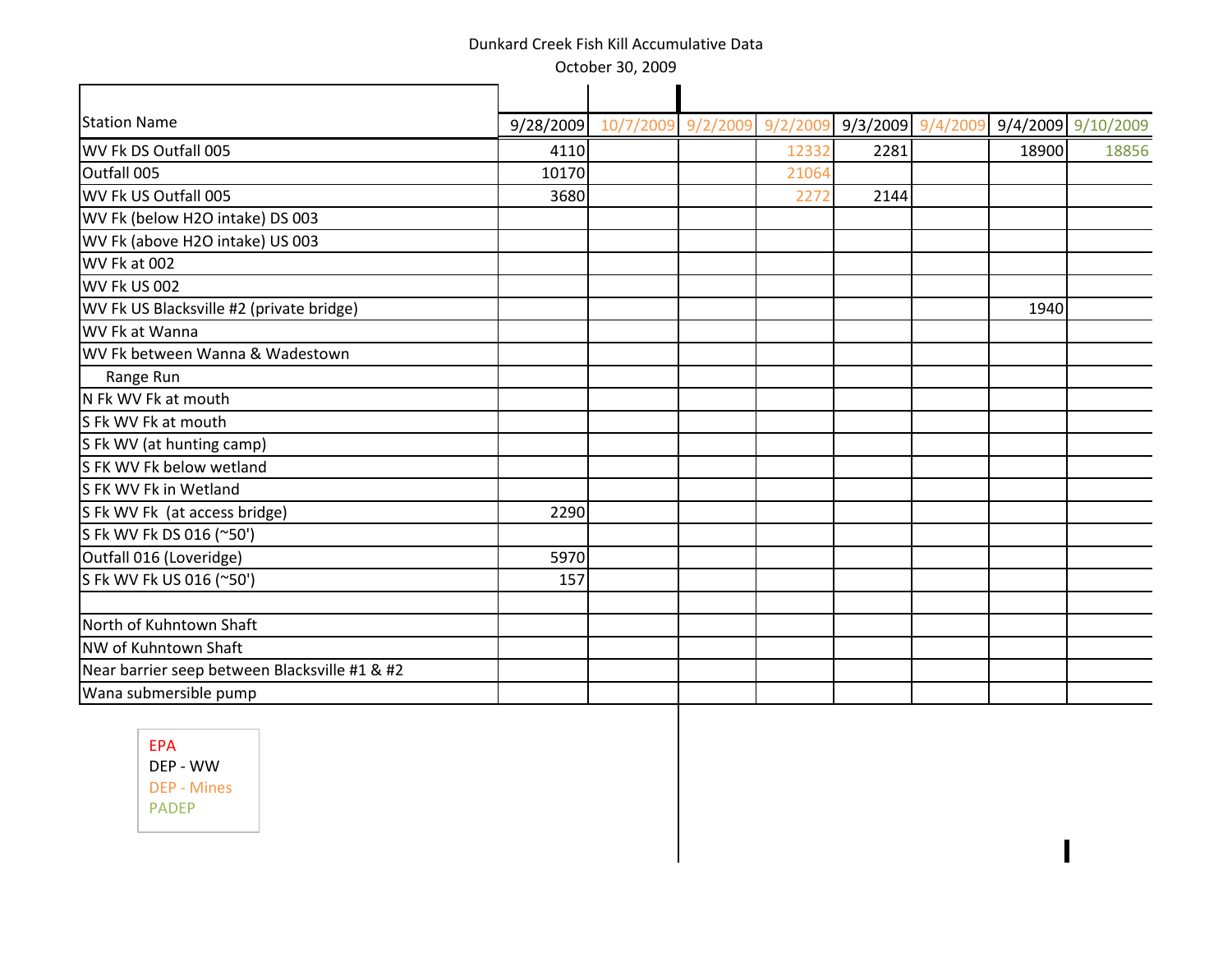|                                                      |           |           | TDS, mg/l |                               |           |           |           |
|------------------------------------------------------|-----------|-----------|-----------|-------------------------------|-----------|-----------|-----------|
| <b>Station Name</b>                                  | 9/13/2009 | 9/14/2009 |           | 9/15/2009 9/16/2009 9/18/2009 |           | 9/18/2009 | 9/17/2009 |
| Dundard Ck near mouth                                |           |           |           |                               |           |           |           |
| Dunkard Ck 4.5 m. DS of Mt Morris U.S of 4-West Mine |           |           |           |                               | 3/21/1903 |           |           |
| Dunkard Ck @ State Line DS from Buckeye Church       |           |           |           |                               |           |           |           |
| Dunkard Ck ~200 yds DS from Eddy AMD 003             |           |           |           |                               |           |           |           |
| Dunkard Ck @ Eddy AMD                                |           |           |           |                               |           |           |           |
| Dunkard Ck at Buckeye Church                         | 2020      |           |           |                               | 1398      |           |           |
| Dunkard Ck at Dolls Run                              |           |           |           |                               |           |           |           |
| Rudolph Run/Dunkard Ck                               |           |           |           |                               |           |           |           |
| Dunkard Ck at Mason Dixon Park                       |           |           |           |                               |           |           |           |
| Dunkark Ck DS Rudolph Run                            | 1320      |           |           |                               |           |           |           |
| Dunkard Ck US Rudolph Run                            |           |           |           |                               |           |           |           |
| <b>Dunkard Ck at Pentress</b>                        |           |           |           |                               |           |           |           |
| Dundard Ck DS Days Run                               |           |           |           |                               |           |           |           |
| Dunkard Creek @ DOH Bridge Rt 7                      |           |           |           |                               | 3002      |           |           |
| Dunkard Ck above DOH garage                          |           |           | 2390      | 2760                          |           |           |           |
| Dunkard Creek DS of Blacksville #1                   |           |           |           |                               | 2742      |           |           |
| Dunkard Ck at Blacksville                            |           |           |           |                               |           |           |           |
| Dunkard Ck DS Miracle Run (at Brave Rd Bridge)       |           |           |           |                               |           |           |           |
| Miracle Run ~50 yds US from mouth                    |           |           |           |                               |           |           |           |
| Miracle Run at MasonDixon School                     |           |           |           |                               |           |           |           |
| Right Branch Miracle Run at Crossroads               |           |           |           |                               |           |           |           |
| Miracle Run at Luther Park Road                      |           |           |           |                               |           |           |           |
| Miracle Run DS Federal 2                             |           |           |           |                               |           |           |           |
| Miracle Run US Federal 2                             |           |           |           |                               |           |           |           |
| Dunkard Ck US Miracle Run                            |           |           |           |                               |           |           |           |
| Dunkard Ck US Morris Run (near or at Brave)          |           |           |           |                               |           |           |           |
| Dunkard Ck Below Lower Dam (at Brave)                | 4080      |           |           |                               |           |           |           |
| Dunkard Ck Above Lower Dam (at Brave)                |           | 3880      |           | 3680                          |           |           |           |
| Hoovers Run/PA Fork                                  |           |           |           |                               |           |           |           |
| Toms Run/PA Fork                                     |           |           |           |                               |           |           |           |
| PA Fork (near bridge or hunting camp)                |           |           |           |                               |           |           |           |
| PA Fork at T309 Bridge                               |           |           |           |                               |           |           |           |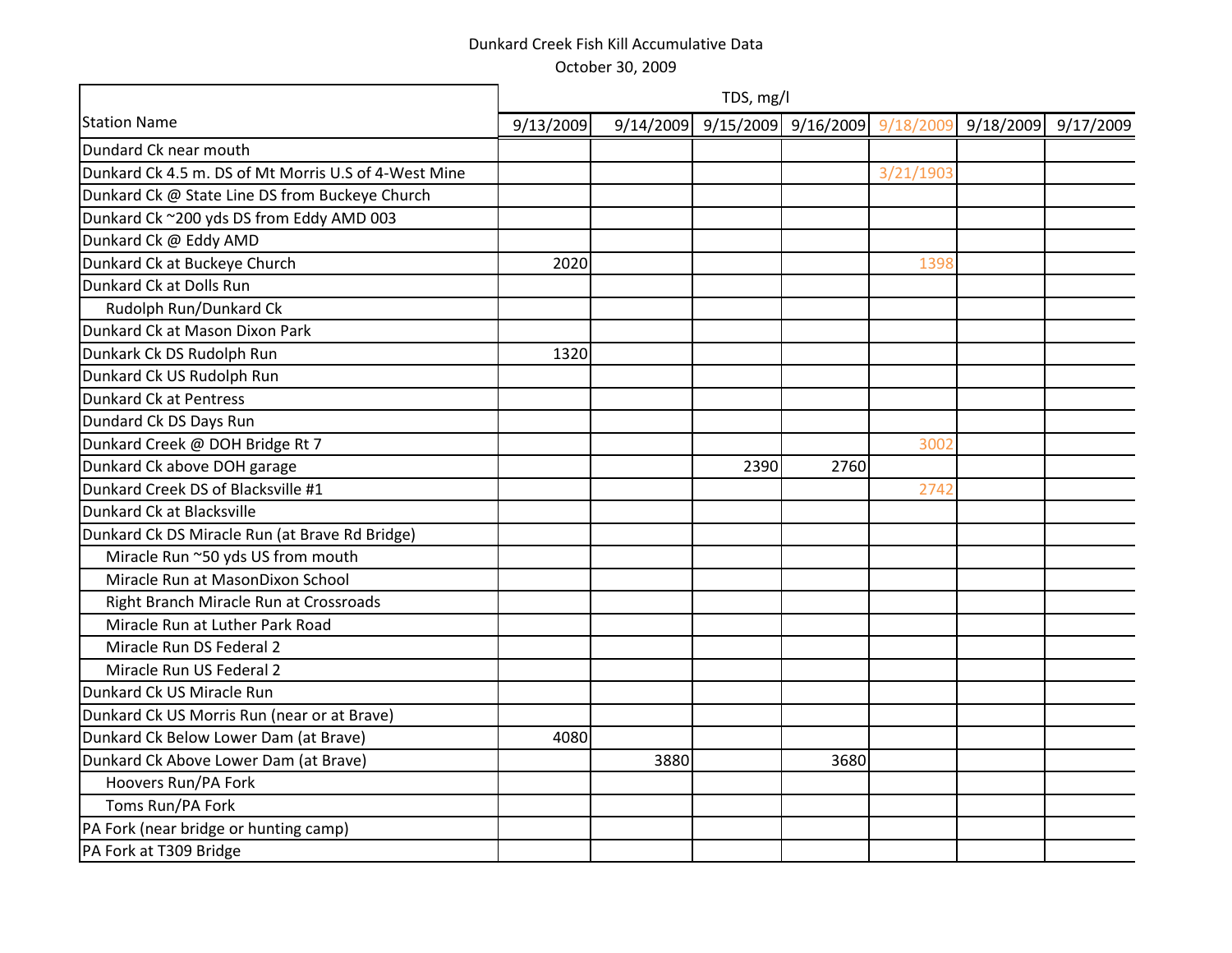|                                               |           |       | TDS, mg/l               |       |                     |           |           |
|-----------------------------------------------|-----------|-------|-------------------------|-------|---------------------|-----------|-----------|
| <b>Station Name</b>                           | 9/13/2009 |       | $9/14/2009$ $9/15/2009$ |       | 9/16/2009 9/18/2009 | 9/18/2009 | 9/17/2009 |
| WV Fk DS Outfall 005                          | 8610      | 8330  | 14700                   | 11200 | 10938               |           | 11300     |
| Outfall 005                                   | 21100     | 20900 | 16400                   | 18500 | 22268               |           | 20600     |
| WV Fk US Outfall 005                          | 2250      | 2520  | 2250                    | 2880  |                     |           | 2550      |
| WV Fk (below H2O intake) DS 003               |           |       |                         |       |                     |           |           |
| WV Fk (above H2O intake) US 003               |           | 1820  |                         |       |                     |           |           |
| WV Fk at 002                                  |           |       |                         |       |                     |           |           |
| WV Fk US 002                                  |           |       |                         |       |                     |           |           |
| WV Fk US Blacksville #2 (private bridge)      |           |       |                         |       |                     |           |           |
| WV Fk at Wanna                                |           |       |                         |       |                     | 2160      |           |
| WV Fk between Wanna & Wadestown               |           |       |                         |       |                     |           |           |
| Range Run                                     |           |       |                         |       |                     |           |           |
| N Fk WV Fk at mouth                           |           |       |                         |       |                     |           |           |
| S Fk WV Fk at mouth                           |           |       |                         |       |                     |           |           |
| S Fk WV (at hunting camp)                     |           |       |                         |       | 7204                |           |           |
| S FK WV Fk below wetland                      |           |       |                         |       |                     |           | 8650      |
| S FK WV Fk in Wetland                         |           |       |                         |       |                     |           |           |
| S Fk WV Fk (at access bridge)                 |           |       |                         |       |                     |           | 8380      |
| S Fk WV Fk DS 016 (~50')                      |           | 9050  |                         |       |                     |           |           |
| Outfall 016 (Loveridge)                       |           | 8870  |                         |       | 9648                |           |           |
| S Fk WV Fk US 016 (~50')                      |           | 420   |                         |       |                     |           |           |
|                                               |           |       |                         |       |                     |           |           |
| North of Kuhntown Shaft                       |           |       |                         |       |                     |           |           |
| NW of Kuhntown Shaft                          |           |       |                         |       |                     |           |           |
| Near barrier seep between Blacksville #1 & #2 |           |       |                         |       | 29860               |           |           |
| Wana submersible pump                         |           |       |                         |       |                     |           |           |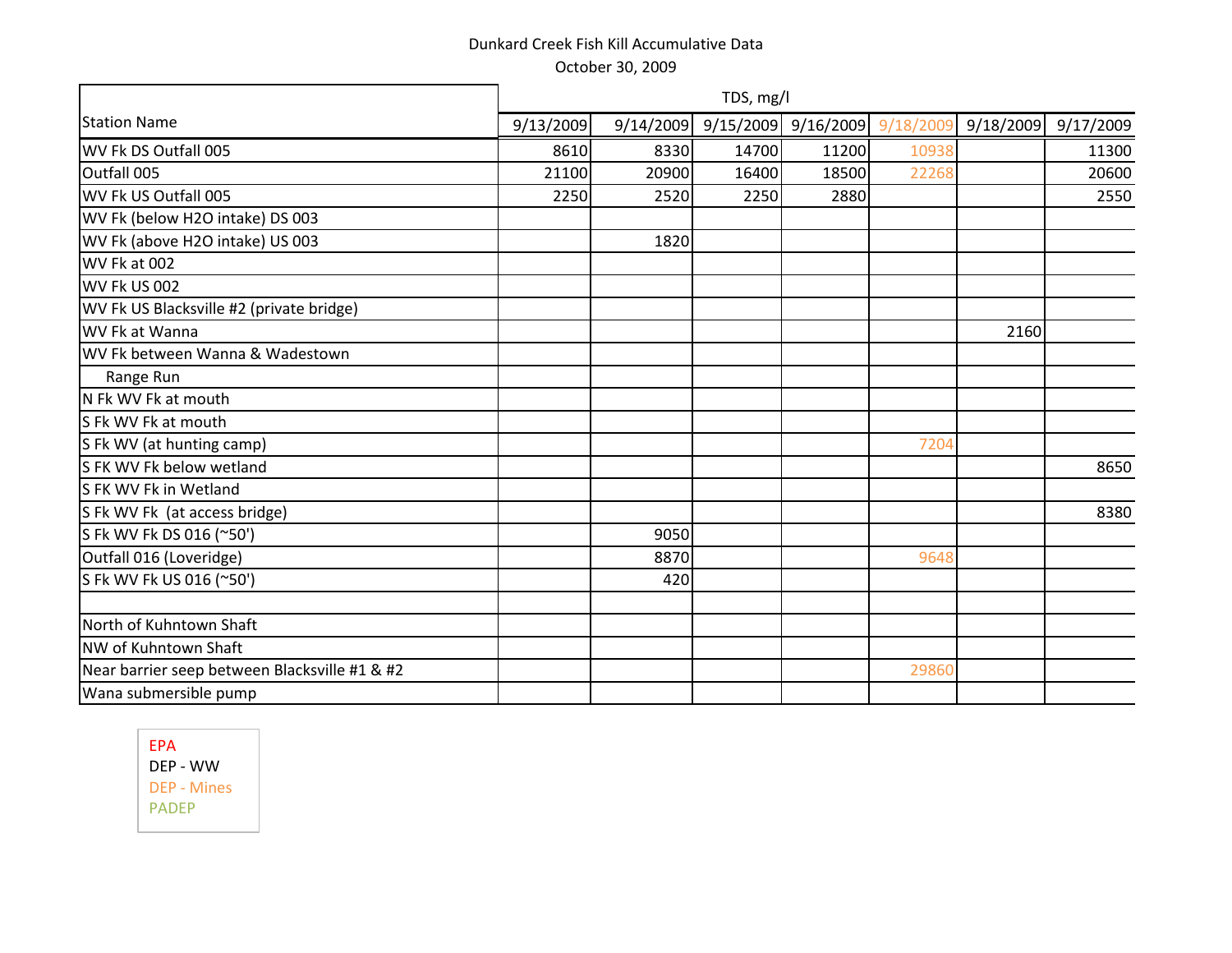| <b>Station Name</b>                                  |      | 9/19/2009 9/20/2009 9/22/2009 9/28/2009 10/7/2009 9/2/2009 |      |      |    | 9/3/2009 |
|------------------------------------------------------|------|------------------------------------------------------------|------|------|----|----------|
| Dundard Ck near mouth                                |      |                                                            |      |      |    |          |
| Dunkard Ck 4.5 m. DS of Mt Morris U.S of 4-West Mine |      |                                                            |      |      |    |          |
| Dunkard Ck @ State Line DS from Buckeye Church       |      |                                                            |      |      |    |          |
| Dunkard Ck ~200 yds DS from Eddy AMD 003             |      |                                                            |      |      |    |          |
| Dunkard Ck @ Eddy AMD                                |      |                                                            |      |      |    |          |
| Dunkard Ck at Buckeye Church                         | 1520 | 1430                                                       |      | 1590 |    |          |
| Dunkard Ck at Dolls Run                              |      |                                                            |      |      |    |          |
| Rudolph Run/Dunkard Ck                               |      |                                                            |      |      |    |          |
| Dunkard Ck at Mason Dixon Park                       |      |                                                            | 1410 |      |    |          |
| Dunkark Ck DS Rudolph Run                            | 1900 | 1930                                                       |      |      |    |          |
| Dunkard Ck US Rudolph Run                            |      |                                                            |      |      |    |          |
| Dunkard Ck at Pentress                               |      |                                                            | 2540 |      |    |          |
| Dundard Ck DS Days Run                               |      |                                                            |      |      |    |          |
| Dunkard Creek @ DOH Bridge Rt 7                      |      |                                                            |      |      |    |          |
| Dunkard Ck above DOH garage                          |      |                                                            |      |      |    |          |
| Dunkard Creek DS of Blacksville #1                   |      |                                                            |      |      |    |          |
| Dunkard Ck at Blacksville                            |      |                                                            |      |      |    |          |
| Dunkard Ck DS Miracle Run (at Brave Rd Bridge)       |      |                                                            |      |      | 19 |          |
| Miracle Run ~50 yds US from mouth                    |      |                                                            |      | 1580 |    |          |
| Miracle Run at MasonDixon School                     |      |                                                            |      |      |    |          |
| Right Branch Miracle Run at Crossroads               |      |                                                            |      |      |    |          |
| Miracle Run at Luther Park Road                      |      |                                                            |      |      |    |          |
| Miracle Run DS Federal 2                             |      |                                                            |      | 3690 |    |          |
| Miracle Run US Federal 2                             |      |                                                            |      | 212  |    |          |
| Dunkard Ck US Miracle Run                            |      |                                                            |      |      | 33 |          |
| Dunkard Ck US Morris Run (near or at Brave)          |      |                                                            |      |      | 48 |          |
| Dunkard Ck Below Lower Dam (at Brave)                |      |                                                            |      |      |    |          |
| Dunkard Ck Above Lower Dam (at Brave)                |      |                                                            |      |      |    |          |
| Hoovers Run/PA Fork                                  |      |                                                            |      |      |    |          |
| Toms Run/PA Fork                                     |      |                                                            |      |      |    |          |
| PA Fork (near bridge or hunting camp)                |      |                                                            |      |      |    |          |
| PA Fork at T309 Bridge                               |      |                                                            |      |      |    |          |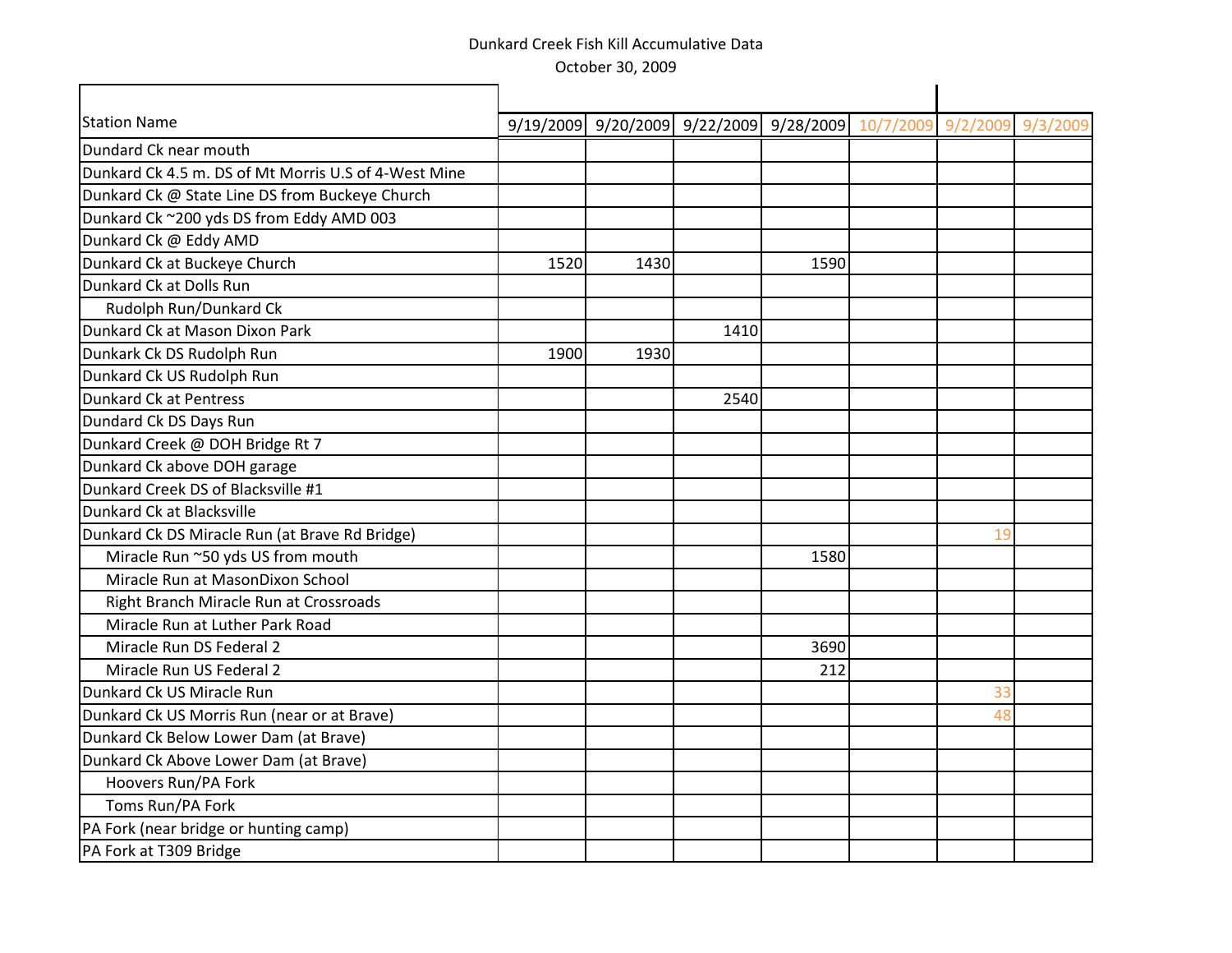| <b>Station Name</b>                           |       |       |      | 9/19/2009 9/20/2009 9/22/2009 9/28/2009 10/7/2009 9/2/2009 |        | 9/3/200 |
|-----------------------------------------------|-------|-------|------|------------------------------------------------------------|--------|---------|
| WV Fk DS Outfall 005                          | 4450  | 4410  | 3120 | 2530                                                       |        |         |
| Outfall 005                                   | 20000 | 20500 |      | 6780                                                       |        | 1126    |
| WV Fk US Outfall 005                          | 2400  | 2560  |      | 2540                                                       |        |         |
| WV Fk (below H2O intake) DS 003               |       |       |      |                                                            |        |         |
| WV Fk (above H2O intake) US 003               |       |       |      |                                                            |        |         |
| WV Fk at 002                                  |       |       |      |                                                            |        |         |
| <b>WV Fk US 002</b>                           |       |       |      |                                                            |        |         |
| WV Fk US Blacksville #2 (private bridge)      |       |       |      |                                                            |        |         |
| WV Fk at Wanna                                |       |       | 2130 |                                                            |        |         |
| WV Fk between Wanna & Wadestown               |       |       |      |                                                            |        |         |
| Range Run                                     |       |       |      |                                                            |        |         |
| N Fk WV Fk at mouth                           |       |       |      |                                                            |        |         |
| S Fk WV Fk at mouth                           |       |       |      |                                                            |        |         |
| S Fk WV (at hunting camp)                     |       |       |      |                                                            |        |         |
| S FK WV Fk below wetland                      |       |       |      |                                                            |        |         |
| S FK WV Fk in Wetland                         | 7740  |       |      |                                                            |        |         |
| S Fk WV Fk (at access bridge)                 | 8410  | 8140  |      | 1410                                                       |        |         |
| S Fk WV Fk DS 016 (~50')                      |       |       |      |                                                            |        |         |
| Outfall 016 (Loveridge)                       | 9590  | 8740  |      | 8290                                                       |        |         |
| S Fk WV Fk US 016 (~50')                      | 295   | 161   |      | 164                                                        |        |         |
| North of Kuhntown Shaft                       |       |       |      |                                                            | 19,402 |         |
| NW of Kuhntown Shaft                          |       |       |      |                                                            | 30,378 |         |
| Near barrier seep between Blacksville #1 & #2 |       |       |      |                                                            | 26,262 |         |
| Wana submersible pump                         |       |       |      |                                                            | 21,960 |         |
|                                               |       |       |      |                                                            |        |         |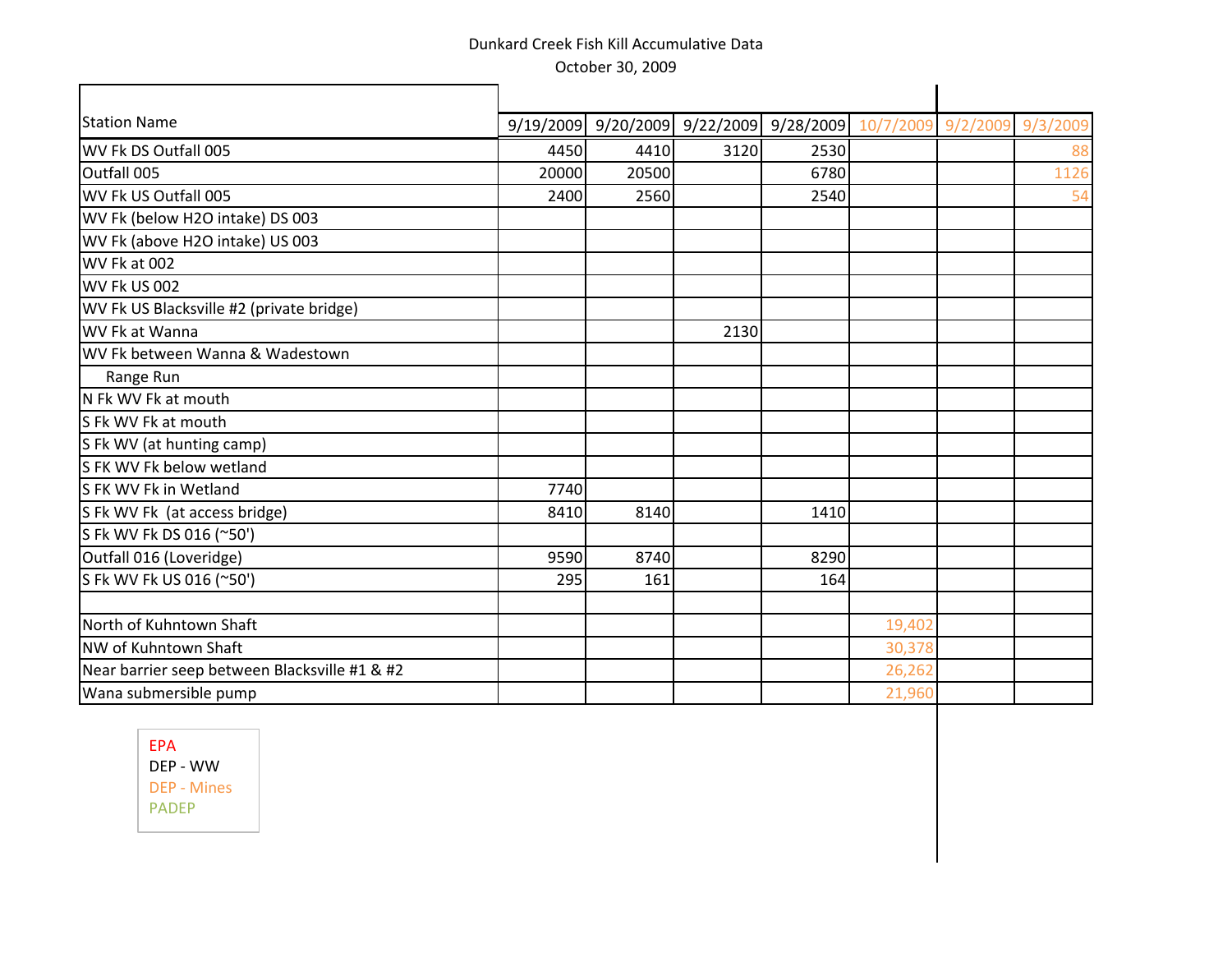|                                                      | TSS, mg/l |    |    |                             |           |           |           |  |  |  |
|------------------------------------------------------|-----------|----|----|-----------------------------|-----------|-----------|-----------|--|--|--|
| <b>Station Name</b>                                  | 9/3/2009  |    |    | 9/4/2009 9/4/2009 9/13/2009 | 9/14/2009 | 9/15/2009 | 9/16/2009 |  |  |  |
| Dundard Ck near mouth                                |           |    |    |                             |           |           |           |  |  |  |
| Dunkard Ck 4.5 m. DS of Mt Morris U.S of 4-West Mine |           |    |    |                             |           |           |           |  |  |  |
| Dunkard Ck @ State Line DS from Buckeye Church       |           | 21 |    |                             |           |           |           |  |  |  |
| Dunkard Ck ~200 yds DS from Eddy AMD 003             |           | 17 |    |                             |           |           |           |  |  |  |
| Dunkard Ck @ Eddy AMD                                |           | 16 |    |                             |           |           |           |  |  |  |
| Dunkard Ck at Buckeye Church                         | 29        | 40 | 18 | 28                          |           |           |           |  |  |  |
| Dunkard Ck at Dolls Run                              |           |    |    |                             |           |           |           |  |  |  |
| Rudolph Run/Dunkard Ck                               |           |    |    |                             |           |           |           |  |  |  |
| Dunkard Ck at Mason Dixon Park                       |           |    |    |                             |           |           |           |  |  |  |
| Dunkark Ck DS Rudolph Run                            |           |    |    | 26                          |           |           |           |  |  |  |
| Dunkard Ck US Rudolph Run                            |           |    |    |                             |           |           |           |  |  |  |
| Dunkard Ck at Pentress                               |           |    |    |                             |           |           |           |  |  |  |
| Dundard Ck DS Days Run                               |           |    |    |                             |           |           |           |  |  |  |
| Dunkard Creek @ DOH Bridge Rt 7                      |           |    |    |                             |           |           |           |  |  |  |
| Dunkard Ck above DOH garage                          |           |    |    |                             |           | 31        |           |  |  |  |
| Dunkard Creek DS of Blacksville #1                   |           |    |    |                             |           |           |           |  |  |  |
| Dunkard Ck at Blacksville                            |           |    |    |                             |           |           |           |  |  |  |
| Dunkard Ck DS Miracle Run (at Brave Rd Bridge)       |           |    |    |                             |           |           |           |  |  |  |
| Miracle Run ~50 yds US from mouth                    |           |    |    |                             |           |           |           |  |  |  |
| Miracle Run at MasonDixon School                     |           |    |    |                             |           |           |           |  |  |  |
| Right Branch Miracle Run at Crossroads               |           |    |    |                             |           |           |           |  |  |  |
| Miracle Run at Luther Park Road                      |           |    |    |                             |           |           |           |  |  |  |
| Miracle Run DS Federal 2                             |           |    |    |                             |           |           |           |  |  |  |
| Miracle Run US Federal 2                             |           |    |    |                             |           |           |           |  |  |  |
| Dunkard Ck US Miracle Run                            |           |    |    |                             |           |           |           |  |  |  |
| Dunkard Ck US Morris Run (near or at Brave)          |           |    |    |                             |           |           |           |  |  |  |
| Dunkard Ck Below Lower Dam (at Brave)                |           |    |    | 26                          |           |           |           |  |  |  |
| Dunkard Ck Above Lower Dam (at Brave)                |           |    |    |                             | 77        |           |           |  |  |  |
| Hoovers Run/PA Fork                                  |           |    |    |                             |           |           |           |  |  |  |
| Toms Run/PA Fork                                     |           |    |    |                             |           |           |           |  |  |  |
| PA Fork (near bridge or hunting camp)                |           |    | 26 |                             |           |           |           |  |  |  |
| PA Fork at T309 Bridge                               |           |    |    |                             |           |           |           |  |  |  |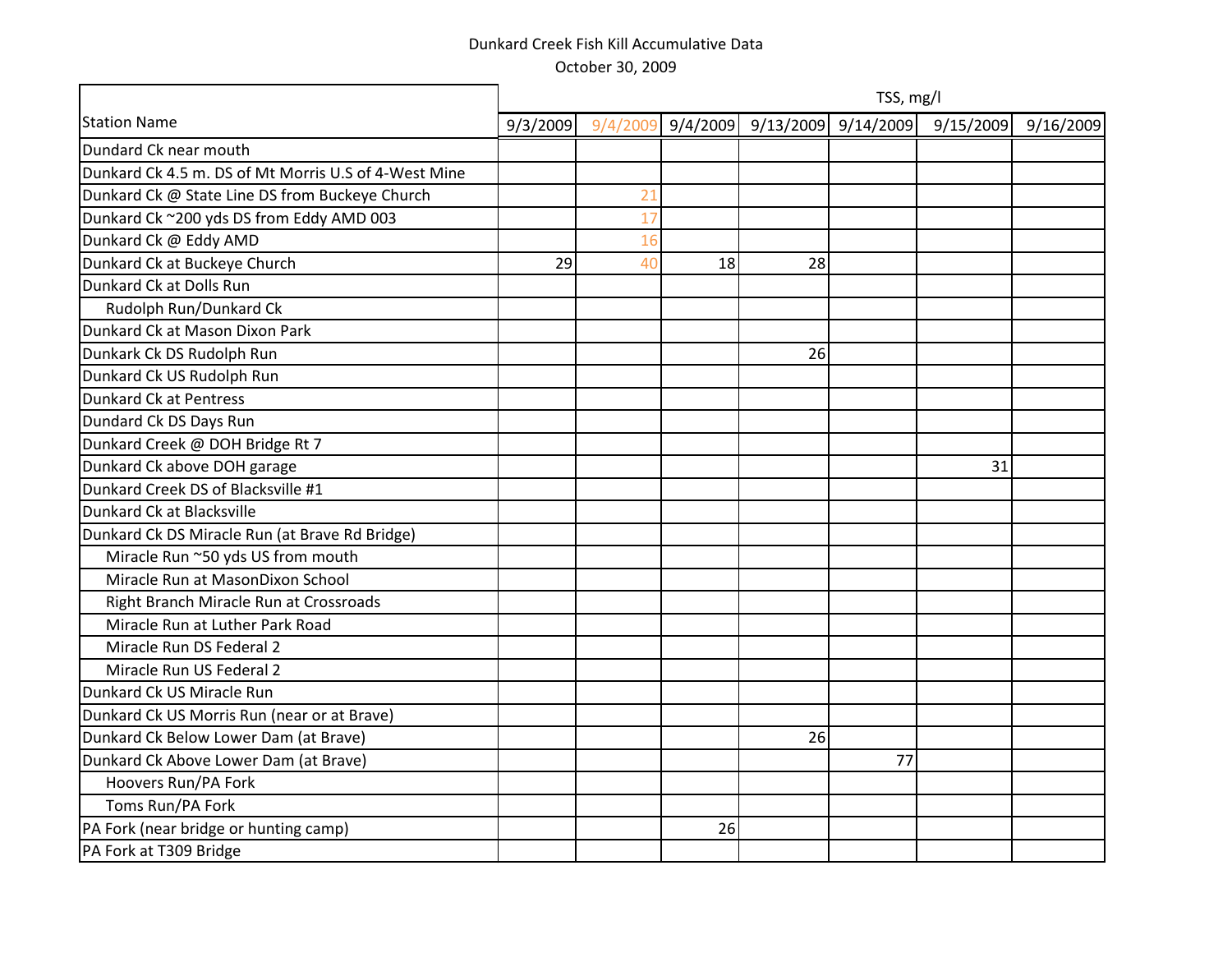|                                               | TSS, mg/l |          |          |           |           |           |           |  |  |
|-----------------------------------------------|-----------|----------|----------|-----------|-----------|-----------|-----------|--|--|
| <b>Station Name</b>                           | 9/3/2009  | 9/4/2009 | 9/4/2009 | 9/13/2009 | 9/14/2009 | 9/15/2009 | 9/16/2009 |  |  |
| WV Fk DS Outfall 005                          | 30        |          | 56       | 32        | 33        | 53        |           |  |  |
| Outfall 005                                   | 27        |          |          | 46        | 68        | 44        |           |  |  |
| WV Fk US Outfall 005                          |           |          |          | 22        | 23        | 23        |           |  |  |
| WV Fk (below H2O intake) DS 003               |           |          |          |           |           |           |           |  |  |
| WV Fk (above H2O intake) US 003               |           |          |          |           | 28        |           |           |  |  |
| WV Fk at 002                                  |           |          |          |           |           |           |           |  |  |
| WV Fk US 002                                  |           |          |          |           |           |           |           |  |  |
| WV Fk US Blacksville #2 (private bridge)      |           |          | 12       |           |           |           |           |  |  |
| WV Fk at Wanna                                |           |          |          |           |           |           |           |  |  |
| WV Fk between Wanna & Wadestown               |           |          |          |           |           |           |           |  |  |
| Range Run                                     |           |          |          |           |           |           |           |  |  |
| N Fk WV Fk at mouth                           |           |          |          |           |           |           |           |  |  |
| S Fk WV Fk at mouth                           |           |          |          |           |           |           |           |  |  |
| S Fk WV (at hunting camp)                     |           |          |          |           |           |           |           |  |  |
| S FK WV Fk below wetland                      |           |          |          |           |           |           |           |  |  |
| S FK WV Fk in Wetland                         |           |          |          |           |           |           |           |  |  |
| S Fk WV Fk (at access bridge)                 |           |          |          |           |           |           |           |  |  |
| S Fk WV Fk DS 016 (~50')                      |           |          | 35       |           | 37        |           |           |  |  |
| Outfall 016 (Loveridge)                       |           |          |          |           | 35        |           |           |  |  |
| S Fk WV Fk US 016 (~50')                      |           |          |          |           | 3         |           |           |  |  |
|                                               |           |          |          |           |           |           |           |  |  |
| North of Kuhntown Shaft                       |           |          |          |           |           |           |           |  |  |
| NW of Kuhntown Shaft                          |           |          |          |           |           |           |           |  |  |
| Near barrier seep between Blacksville #1 & #2 |           |          |          |           |           |           |           |  |  |
| Wana submersible pump                         |           |          |          |           |           |           |           |  |  |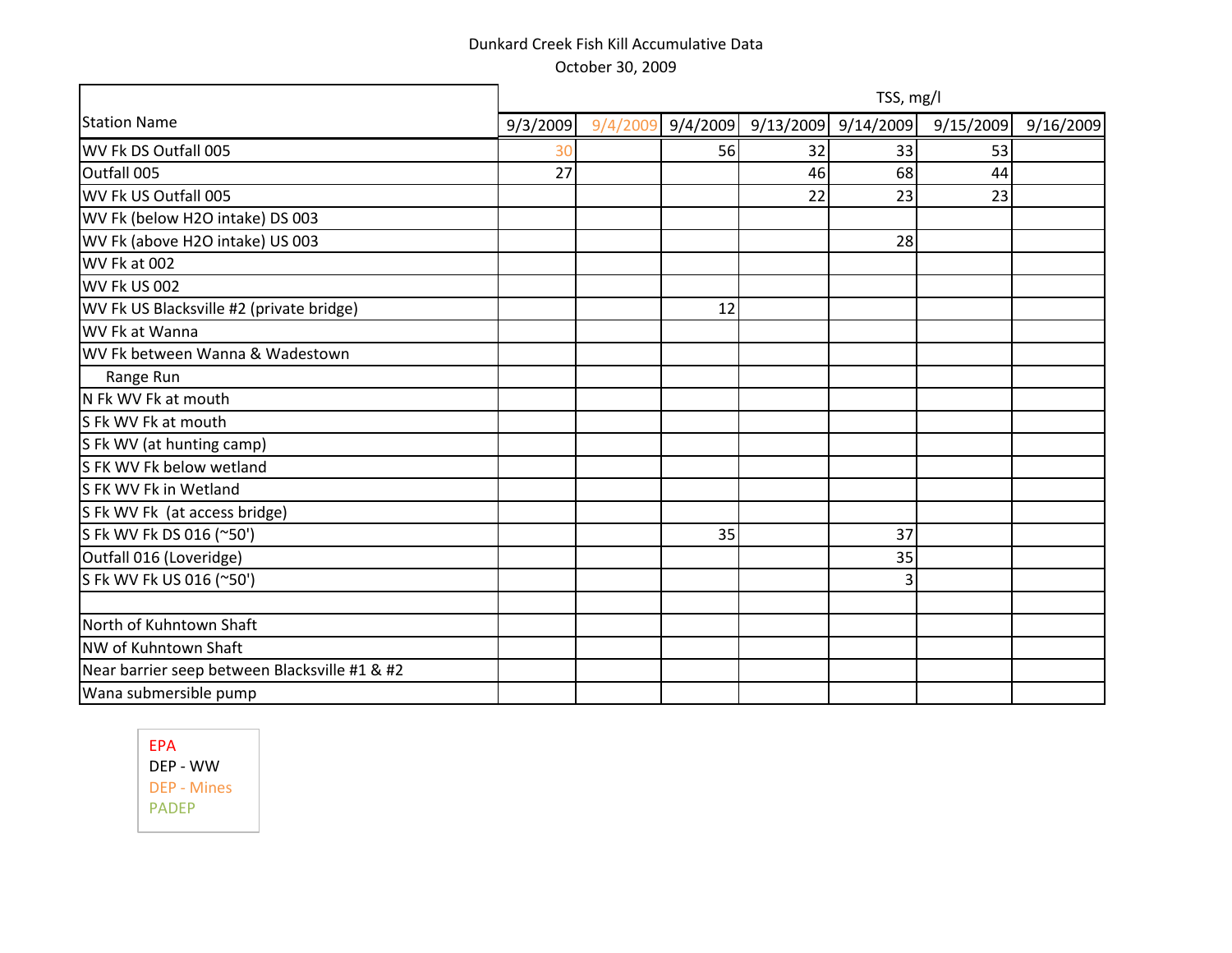| <b>Station Name</b><br>9/18/2009 9/17/2009 9/22/2009 9/2/2009 9/3/2009<br>9/3/2009<br>9/18/200 |
|------------------------------------------------------------------------------------------------|
| Dundard Ck near mouth                                                                          |
| Dunkard Ck 4.5 m. DS of Mt Morris U.S of 4-West Mine                                           |
| Dunkard Ck @ State Line DS from Buckeye Church                                                 |
| Dunkard Ck ~200 yds DS from Eddy AMD 003                                                       |
| Dunkard Ck @ Eddy AMD                                                                          |
| Dunkard Ck at Buckeye Church<br>236                                                            |
| Dunkard Ck at Dolls Run                                                                        |
| Rudolph Run/Dunkard Ck                                                                         |
| Dunkard Ck at Mason Dixon Park<br>24                                                           |
| Dunkark Ck DS Rudolph Run                                                                      |
| Dunkard Ck US Rudolph Run                                                                      |
| Dunkard Ck at Pentress<br>25                                                                   |
| Dundard Ck DS Days Run                                                                         |
| Dunkard Creek @ DOH Bridge Rt 7                                                                |
| Dunkard Ck above DOH garage                                                                    |
| Dunkard Creek DS of Blacksville #1                                                             |
| Dunkard Ck at Blacksville                                                                      |
| Dunkard Ck DS Miracle Run (at Brave Rd Bridge)<br>446                                          |
| Miracle Run ~50 yds US from mouth                                                              |
| Miracle Run at MasonDixon School                                                               |
| Right Branch Miracle Run at Crossroads                                                         |
| Miracle Run at Luther Park Road                                                                |
| Miracle Run DS Federal 2                                                                       |
| Miracle Run US Federal 2                                                                       |
| Dunkard Ck US Miracle Run<br>416                                                               |
| Dunkard Ck US Morris Run (near or at Brave)<br>600                                             |
| Dunkard Ck Below Lower Dam (at Brave)                                                          |
| Dunkard Ck Above Lower Dam (at Brave)                                                          |
| Hoovers Run/PA Fork                                                                            |
| Toms Run/PA Fork                                                                               |
| PA Fork (near bridge or hunting camp)                                                          |
| PA Fork at T309 Bridge                                                                         |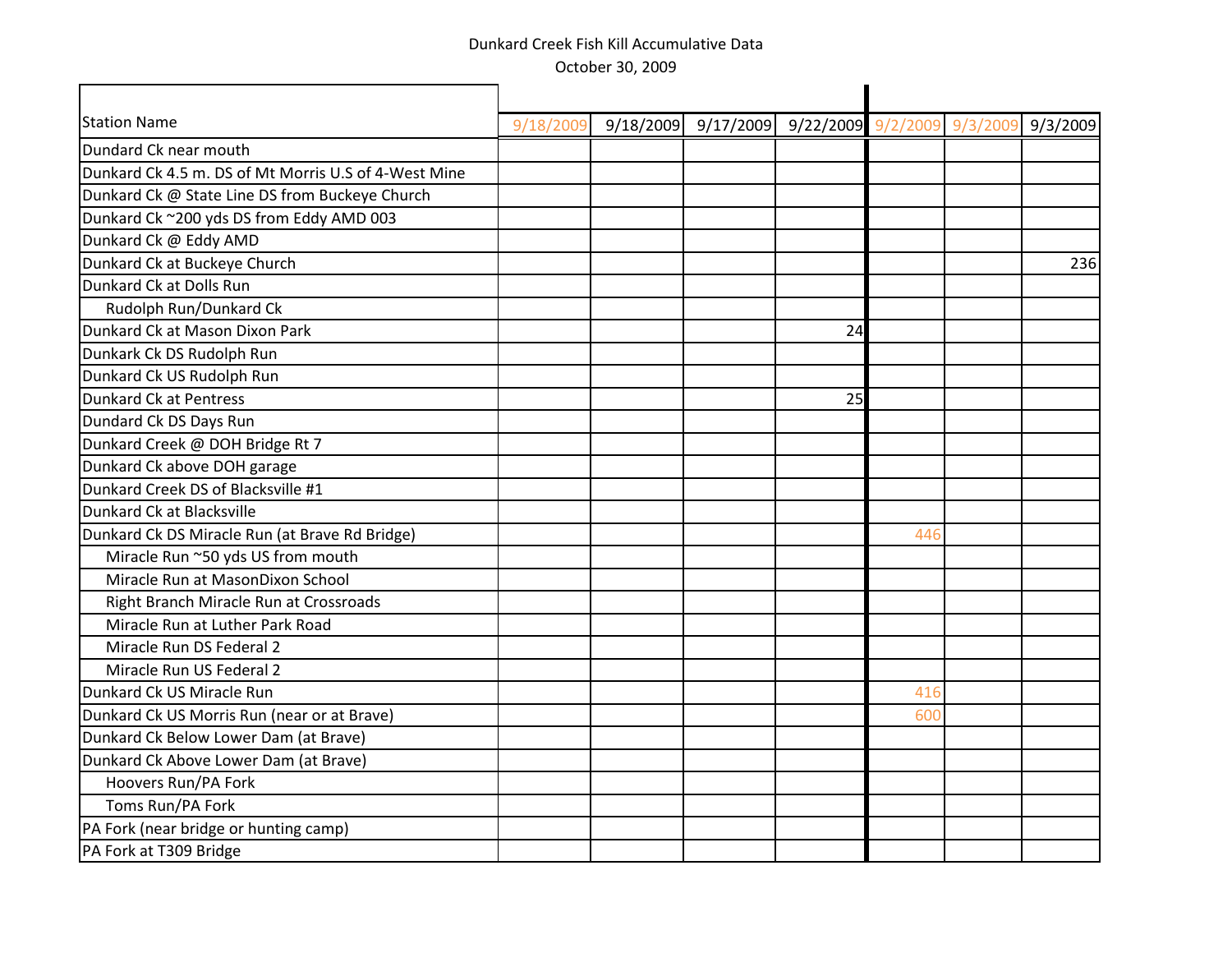| <b>Station Name</b>                           | 9/18/2009 |    | 9/18/2009 9/17/2009 9/22/2009 9/2/2009 |    | 9/3/200 | 9/3/2009 |
|-----------------------------------------------|-----------|----|----------------------------------------|----|---------|----------|
| WV Fk DS Outfall 005                          |           |    |                                        | 17 | 450     |          |
| Outfall 005                                   |           |    |                                        |    | 4500    |          |
| WV Fk US Outfall 005                          |           |    |                                        |    | 342     | 333      |
| WV Fk (below H2O intake) DS 003               |           |    |                                        |    |         |          |
| WV Fk (above H2O intake) US 003               |           |    |                                        |    |         |          |
| WV Fk at 002                                  |           |    |                                        |    |         |          |
| WV Fk US 002                                  |           |    |                                        |    |         |          |
| WV Fk US Blacksville #2 (private bridge)      |           |    |                                        |    |         |          |
| WV Fk at Wanna                                |           | 22 |                                        | 31 |         |          |
| WV Fk between Wanna & Wadestown               |           |    |                                        |    |         |          |
| Range Run                                     |           |    |                                        |    |         |          |
| N Fk WV Fk at mouth                           |           |    |                                        |    |         |          |
| S Fk WV Fk at mouth                           |           |    |                                        |    |         |          |
| S Fk WV (at hunting camp)                     |           |    |                                        |    |         |          |
| S FK WV Fk below wetland                      |           |    |                                        |    |         |          |
| S FK WV Fk in Wetland                         |           |    |                                        |    |         |          |
| S Fk WV Fk (at access bridge)                 |           |    |                                        |    |         |          |
| S Fk WV Fk DS 016 (~50')                      |           |    |                                        |    |         |          |
| Outfall 016 (Loveridge)                       |           |    |                                        |    |         | 236      |
| S Fk WV Fk US 016 (~50')                      |           |    |                                        |    |         |          |
|                                               |           |    |                                        |    |         |          |
| North of Kuhntown Shaft                       |           |    |                                        |    |         |          |
| NW of Kuhntown Shaft                          |           |    |                                        |    |         |          |
| Near barrier seep between Blacksville #1 & #2 |           |    |                                        |    |         |          |
| Wana submersible pump                         |           |    |                                        |    |         |          |

 $\overline{\mathbf{I}}$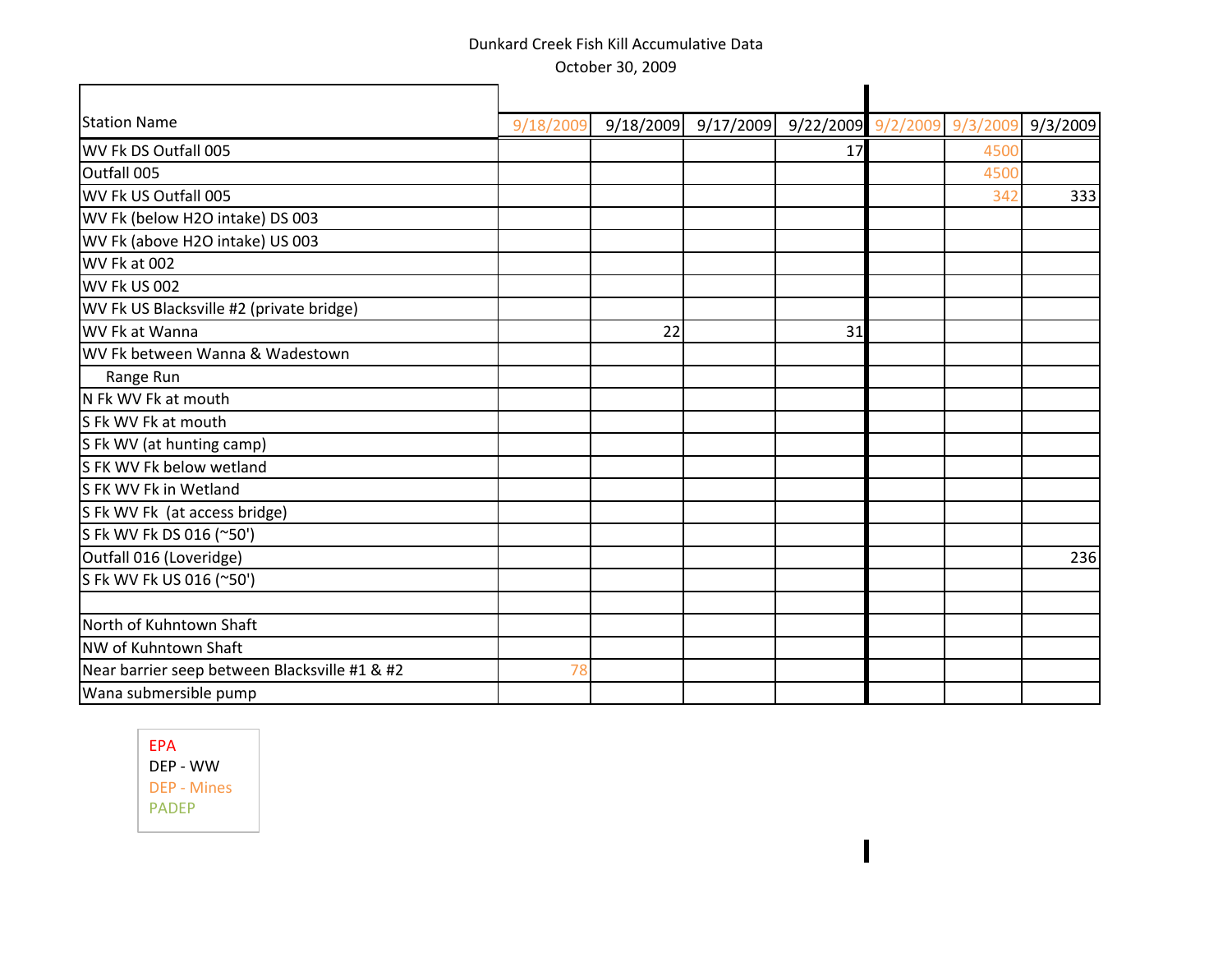|                                                      |          |          |     |                    |           |           | Chlor     |
|------------------------------------------------------|----------|----------|-----|--------------------|-----------|-----------|-----------|
| <b>Station Name</b>                                  | 9/4/2009 | 9/4/2009 |     | 9/9/2009 9/10/2009 | 9/13/2009 | 9/14/2009 | 9/15/2009 |
| Dundard Ck near mouth                                |          |          |     | 152                |           |           |           |
| Dunkard Ck 4.5 m. DS of Mt Morris U.S of 4-West Mine |          |          |     |                    |           |           |           |
| Dunkard Ck @ State Line DS from Buckeye Church       | 224      |          |     |                    |           |           |           |
| Dunkard Ck ~200 yds DS from Eddy AMD 003             | 236      |          |     |                    |           |           |           |
| Dunkard Ck @ Eddy AMD                                | 238      |          |     |                    |           |           |           |
| Dunkard Ck at Buckeye Church                         | 244      | 246      |     |                    | 177       |           |           |
| Dunkard Ck at Dolls Run                              |          |          |     |                    |           |           |           |
| Rudolph Run/Dunkard Ck                               |          |          |     |                    |           |           |           |
| Dunkard Ck at Mason Dixon Park                       |          |          |     |                    |           |           |           |
| Dunkark Ck DS Rudolph Run                            |          |          |     |                    | 214       |           |           |
| Dunkard Ck US Rudolph Run                            |          |          |     |                    |           |           |           |
| Dunkard Ck at Pentress                               |          |          |     |                    |           |           |           |
| Dundard Ck DS Days Run                               |          |          |     |                    |           |           |           |
| Dunkard Creek @ DOH Bridge Rt 7                      |          |          |     |                    |           |           |           |
| Dunkard Ck above DOH garage                          |          |          |     |                    |           |           | 440       |
| Dunkard Creek DS of Blacksville #1                   |          |          |     |                    |           |           |           |
| Dunkard Ck at Blacksville                            |          |          |     |                    |           |           |           |
| Dunkard Ck DS Miracle Run (at Brave Rd Bridge)       |          |          |     |                    |           |           |           |
| Miracle Run ~50 yds US from mouth                    |          |          |     |                    |           |           |           |
| Miracle Run at MasonDixon School                     |          |          |     |                    |           |           |           |
| Right Branch Miracle Run at Crossroads               |          |          |     |                    |           |           |           |
| Miracle Run at Luther Park Road                      |          |          |     |                    |           |           |           |
| Miracle Run DS Federal 2                             |          |          |     |                    |           |           |           |
| Miracle Run US Federal 2                             |          |          |     |                    |           |           |           |
| Dunkard Ck US Miracle Run                            |          |          | 447 |                    |           |           |           |
| Dunkard Ck US Morris Run (near or at Brave)          |          |          |     | 840                |           |           |           |
| Dunkard Ck Below Lower Dam (at Brave)                |          |          |     |                    | 740       |           |           |
| Dunkard Ck Above Lower Dam (at Brave)                |          |          |     |                    |           | 730       |           |
| Hoovers Run/PA Fork                                  |          |          |     |                    |           |           |           |
| Toms Run/PA Fork                                     |          |          |     |                    |           |           |           |
| PA Fork (near bridge or hunting camp)                |          | 1270     |     | 5.9                |           |           |           |
| PA Fork at T309 Bridge                               |          |          |     |                    |           |           |           |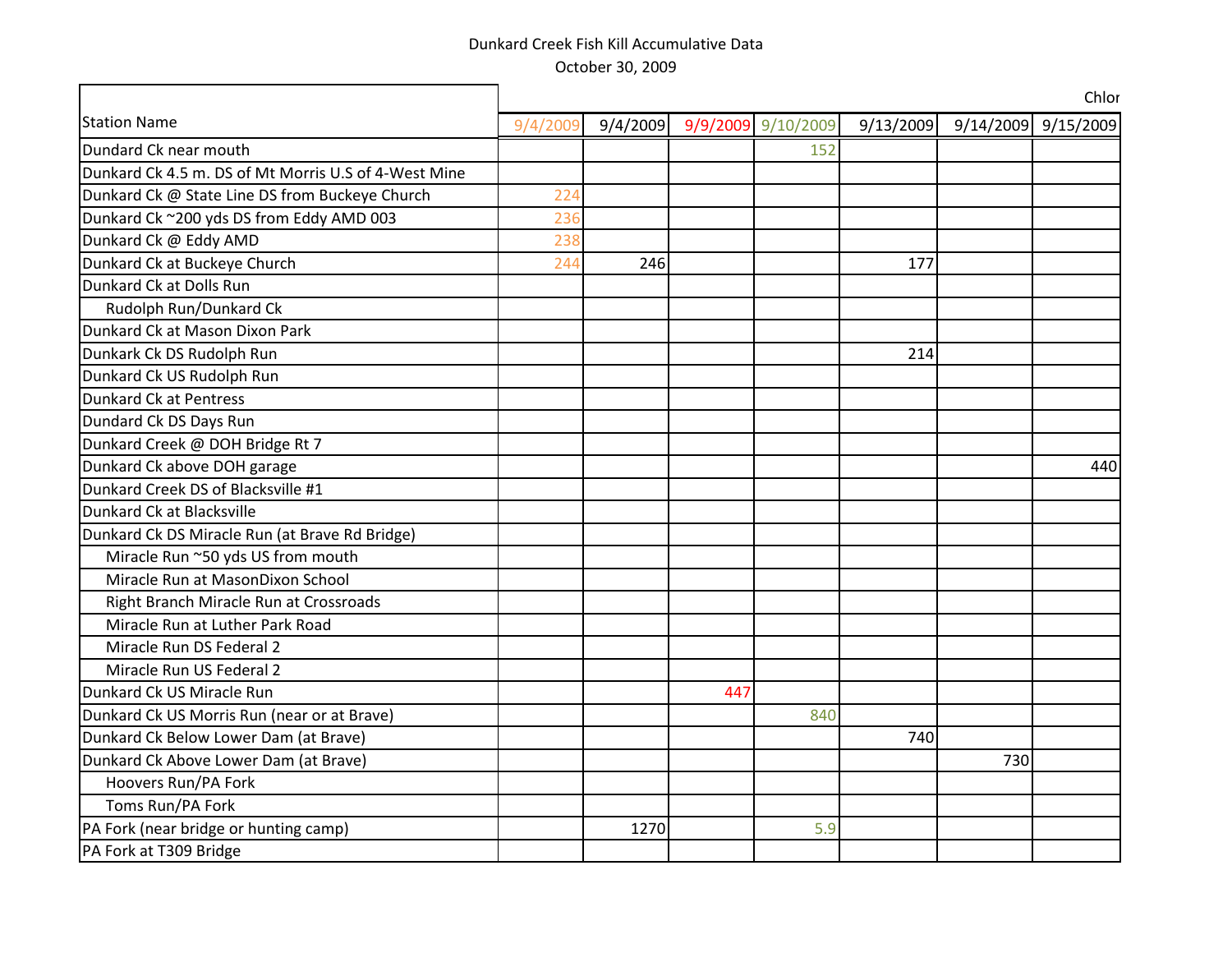|                                               |          |          |      |                    |           |      | Chlor               |
|-----------------------------------------------|----------|----------|------|--------------------|-----------|------|---------------------|
| <b>Station Name</b>                           | 9/4/2009 | 9/4/2009 |      | 9/9/2009 9/10/2009 | 9/13/2009 |      | 9/14/2009 9/15/2009 |
| WV Fk DS Outfall 005                          |          | 4000     | 3740 | 4255               | 1790      | 1610 | 3000                |
| Outfall 005                                   |          |          | 6120 |                    | 3820      | 4450 | 4050                |
| WV Fk US Outfall 005                          |          |          |      |                    | 312       | 359  | 386                 |
| WV Fk (below H2O intake) DS 003               |          |          | 444  |                    |           |      |                     |
| WV Fk (above H2O intake) US 003               |          |          |      |                    |           | 318  |                     |
| WV Fk at 002                                  |          |          |      |                    |           |      |                     |
| WV Fk US 002                                  |          |          |      |                    |           |      |                     |
| WV Fk US Blacksville #2 (private bridge)      |          | 302      |      |                    |           |      |                     |
| WV Fk at Wanna                                |          |          |      |                    |           |      |                     |
| WV Fk between Wanna & Wadestown               |          |          |      |                    |           |      |                     |
| Range Run                                     |          |          |      |                    |           |      |                     |
| N Fk WV Fk at mouth                           |          |          |      |                    |           |      |                     |
| S Fk WV Fk at mouth                           |          |          |      |                    |           |      |                     |
| S Fk WV (at hunting camp)                     |          |          |      |                    |           |      |                     |
| S FK WV Fk below wetland                      |          |          |      |                    |           |      |                     |
| S FK WV Fk in Wetland                         |          |          |      |                    |           |      |                     |
| S Fk WV Fk (at access bridge)                 |          |          |      |                    |           |      |                     |
| S Fk WV Fk DS 016 (~50')                      |          |          |      |                    |           | 1430 |                     |
| Outfall 016 (Loveridge)                       |          |          |      |                    |           | 1360 |                     |
| S Fk WV Fk US 016 (~50')                      |          |          |      |                    |           | 39.4 |                     |
|                                               |          |          |      |                    |           |      |                     |
| North of Kuhntown Shaft                       |          |          |      |                    |           |      |                     |
| NW of Kuhntown Shaft                          |          |          |      |                    |           |      |                     |
| Near barrier seep between Blacksville #1 & #2 |          |          |      |                    |           |      |                     |
| Wana submersible pump                         |          |          |      |                    |           |      |                     |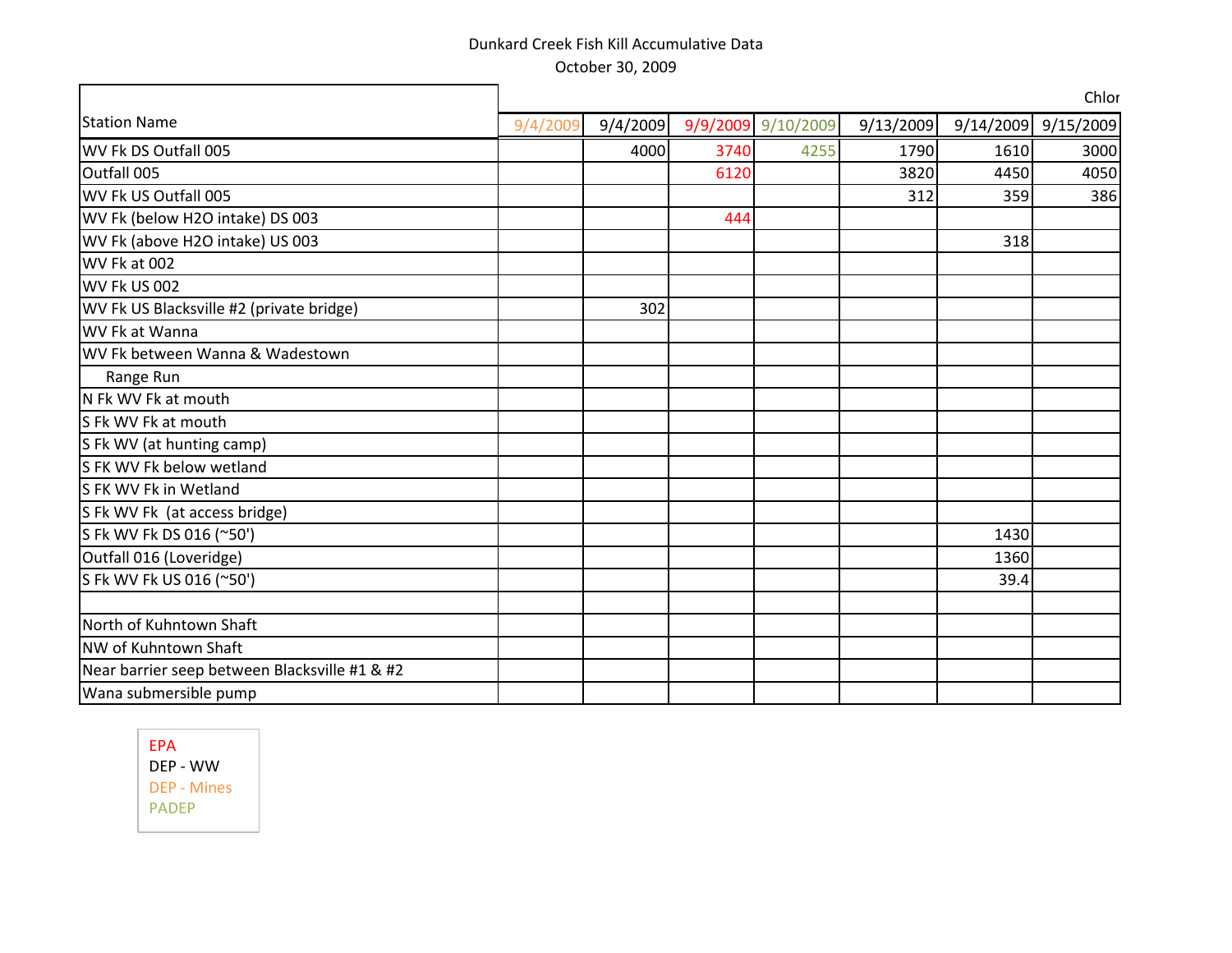|                                                      | ide, mg/l |           |           |           |           |           |  |  |
|------------------------------------------------------|-----------|-----------|-----------|-----------|-----------|-----------|--|--|
| <b>Station Name</b>                                  | 9/16/2009 | 9/18/2009 | 9/18/2009 | 9/17/2009 | 9/19/2009 | 9/20/2009 |  |  |
| Dundard Ck near mouth                                |           |           |           |           |           |           |  |  |
| Dunkard Ck 4.5 m. DS of Mt Morris U.S of 4-West Mine |           | 186       |           |           |           |           |  |  |
| Dunkard Ck @ State Line DS from Buckeye Church       |           |           |           |           |           |           |  |  |
| Dunkard Ck ~200 yds DS from Eddy AMD 003             |           |           |           |           |           |           |  |  |
| Dunkard Ck @ Eddy AMD                                |           |           |           |           |           |           |  |  |
| Dunkard Ck at Buckeye Church                         |           | 226       |           |           | 194       | 216       |  |  |
| Dunkard Ck at Dolls Run                              |           |           |           |           |           |           |  |  |
| Rudolph Run/Dunkard Ck                               |           |           |           |           |           |           |  |  |
| Dunkard Ck at Mason Dixon Park                       |           |           |           |           |           |           |  |  |
| Dunkark Ck DS Rudolph Run                            |           |           |           |           | 307       | 329       |  |  |
| Dunkard Ck US Rudolph Run                            |           |           |           |           |           |           |  |  |
| Dunkard Ck at Pentress                               |           |           |           |           |           |           |  |  |
| Dundard Ck DS Days Run                               |           |           |           |           |           |           |  |  |
| Dunkard Creek @ DOH Bridge Rt 7                      |           | 504       |           |           |           |           |  |  |
| Dunkard Ck above DOH garage                          | 388       |           |           |           |           |           |  |  |
| Dunkard Creek DS of Blacksville #1                   |           | 214       |           |           |           |           |  |  |
| Dunkard Ck at Blacksville                            |           |           |           |           |           |           |  |  |
| Dunkard Ck DS Miracle Run (at Brave Rd Bridge)       |           |           |           |           |           |           |  |  |
| Miracle Run ~50 yds US from mouth                    |           |           |           |           |           |           |  |  |
| Miracle Run at MasonDixon School                     |           |           |           |           |           |           |  |  |
| Right Branch Miracle Run at Crossroads               |           |           |           |           |           |           |  |  |
| Miracle Run at Luther Park Road                      |           |           |           |           |           |           |  |  |
| Miracle Run DS Federal 2                             |           |           |           |           |           |           |  |  |
| Miracle Run US Federal 2                             |           |           |           |           |           |           |  |  |
| Dunkard Ck US Miracle Run                            |           |           |           |           |           |           |  |  |
| Dunkard Ck US Morris Run (near or at Brave)          |           |           |           |           |           |           |  |  |
| Dunkard Ck Below Lower Dam (at Brave)                |           |           |           |           |           |           |  |  |
| Dunkard Ck Above Lower Dam (at Brave)                | 730       |           |           |           |           |           |  |  |
| Hoovers Run/PA Fork                                  |           |           |           |           |           |           |  |  |
| Toms Run/PA Fork                                     |           |           |           |           |           |           |  |  |
| PA Fork (near bridge or hunting camp)                |           |           |           |           |           |           |  |  |
| PA Fork at T309 Bridge                               |           |           |           |           |           |           |  |  |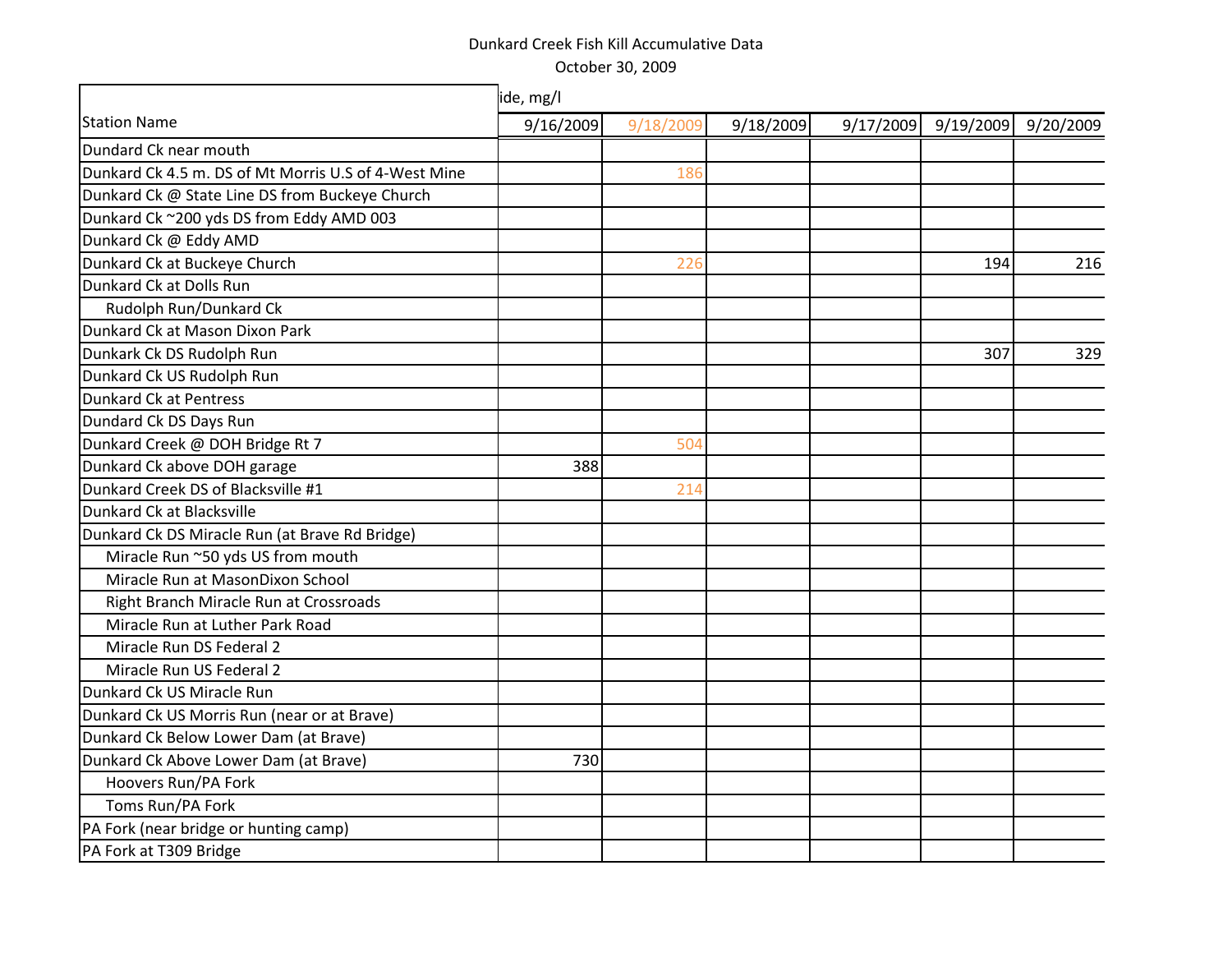|                                               | ide, mg/l |           |           |           |           |           |  |  |  |  |  |  |
|-----------------------------------------------|-----------|-----------|-----------|-----------|-----------|-----------|--|--|--|--|--|--|
| <b>Station Name</b>                           | 9/16/2009 | 9/18/2009 | 9/18/2009 | 9/17/2009 | 9/19/2009 | 9/20/2009 |  |  |  |  |  |  |
| WV Fk DS Outfall 005                          | 2620      | 2044      |           | 2490      | 873       | 740       |  |  |  |  |  |  |
| Outfall 005                                   | 4090      | 3700      |           | 4380      | 3620      | 4750      |  |  |  |  |  |  |
| WV Fk US Outfall 005                          | 450       |           |           | 325       | 273       | 300       |  |  |  |  |  |  |
| WV Fk (below H2O intake) DS 003               |           |           |           |           |           |           |  |  |  |  |  |  |
| WV Fk (above H2O intake) US 003               |           |           |           |           |           |           |  |  |  |  |  |  |
| WV Fk at 002                                  |           |           |           |           |           |           |  |  |  |  |  |  |
| WV Fk US 002                                  |           |           |           |           |           |           |  |  |  |  |  |  |
| WV Fk US Blacksville #2 (private bridge)      |           |           |           |           |           |           |  |  |  |  |  |  |
| WV Fk at Wanna                                |           |           | 408       |           |           |           |  |  |  |  |  |  |
| WV Fk between Wanna & Wadestown               |           |           |           |           |           |           |  |  |  |  |  |  |
| Range Run                                     |           |           |           |           |           |           |  |  |  |  |  |  |
| N Fk WV Fk at mouth                           |           |           |           |           |           |           |  |  |  |  |  |  |
| S Fk WV Fk at mouth                           |           |           |           |           |           |           |  |  |  |  |  |  |
| S Fk WV (at hunting camp)                     |           | 1349      |           |           |           |           |  |  |  |  |  |  |
| S FK WV Fk below wetland                      |           |           |           | 1300      |           |           |  |  |  |  |  |  |
| S FK WV Fk in Wetland                         |           |           |           |           | 1180      |           |  |  |  |  |  |  |
| S Fk WV Fk (at access bridge)                 |           |           |           | 1240      | 1470      | 1440      |  |  |  |  |  |  |
| S Fk WV Fk DS 016 (~50')                      |           |           |           |           |           |           |  |  |  |  |  |  |
| Outfall 016 (Loveridge)                       |           | 1457      |           |           | 962       | 1530      |  |  |  |  |  |  |
| S Fk WV Fk US 016 (~50')                      |           |           |           |           | 4.88      | 3.17      |  |  |  |  |  |  |
|                                               |           |           |           |           |           |           |  |  |  |  |  |  |
| North of Kuhntown Shaft                       |           |           |           |           |           |           |  |  |  |  |  |  |
| NW of Kuhntown Shaft                          |           |           |           |           |           |           |  |  |  |  |  |  |
| Near barrier seep between Blacksville #1 & #2 |           | 4630      |           |           |           |           |  |  |  |  |  |  |
| Wana submersible pump                         |           |           |           |           |           |           |  |  |  |  |  |  |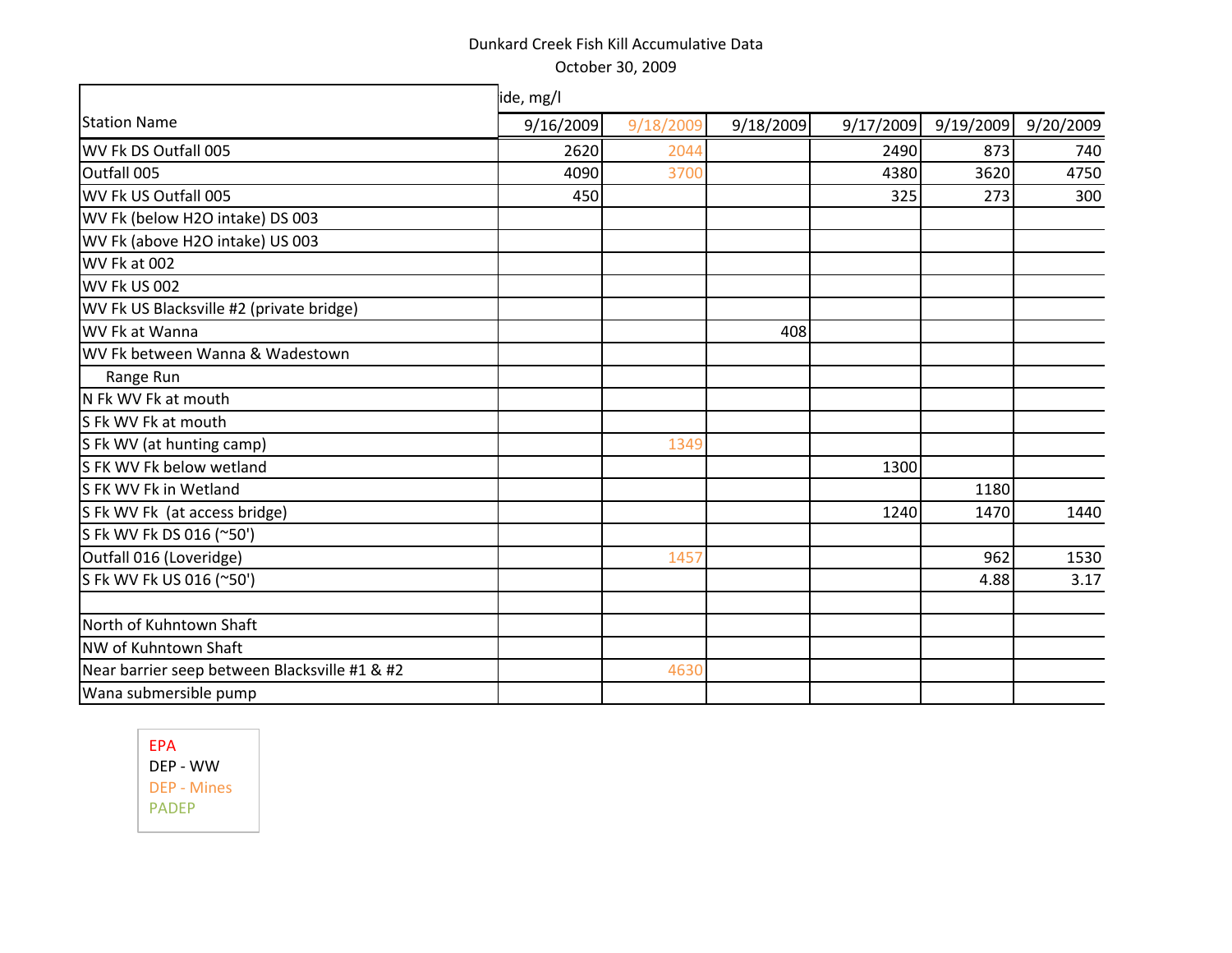| <b>Station Name</b>                                  |     | 9/22/2009 9/28/2009 10/7/2009 | 9/2/200 | 9/3/200 | 9/3/2009 |
|------------------------------------------------------|-----|-------------------------------|---------|---------|----------|
| Dundard Ck near mouth                                |     |                               |         |         |          |
| Dunkard Ck 4.5 m. DS of Mt Morris U.S of 4-West Mine |     |                               |         |         |          |
| Dunkard Ck @ State Line DS from Buckeye Church       |     |                               |         |         |          |
| Dunkard Ck ~200 yds DS from Eddy AMD 003             |     |                               |         |         |          |
| Dunkard Ck @ Eddy AMD                                |     |                               |         |         |          |
| Dunkard Ck at Buckeye Church                         |     | 263                           |         |         | 578      |
| Dunkard Ck at Dolls Run                              |     |                               |         |         |          |
| Rudolph Run/Dunkard Ck                               |     |                               |         |         |          |
| Dunkard Ck at Mason Dixon Park                       | 226 |                               |         |         |          |
| Dunkark Ck DS Rudolph Run                            |     |                               |         |         |          |
| Dunkard Ck US Rudolph Run                            |     |                               |         |         |          |
| Dunkard Ck at Pentress                               | 455 |                               |         |         |          |
| Dundard Ck DS Days Run                               |     |                               |         |         |          |
| Dunkard Creek @ DOH Bridge Rt 7                      |     |                               |         |         |          |
| Dunkard Ck above DOH garage                          |     |                               |         |         |          |
| Dunkard Creek DS of Blacksville #1                   |     |                               |         |         |          |
| Dunkard Ck at Blacksville                            |     |                               |         |         |          |
| Dunkard Ck DS Miracle Run (at Brave Rd Bridge)       |     |                               | 1180    |         |          |
| Miracle Run ~50 yds US from mouth                    |     | 113                           |         |         |          |
| Miracle Run at MasonDixon School                     |     |                               |         |         |          |
| Right Branch Miracle Run at Crossroads               |     |                               |         |         |          |
| Miracle Run at Luther Park Road                      |     |                               |         |         |          |
| Miracle Run DS Federal 2                             |     | 262                           |         |         |          |
| Miracle Run US Federal 2                             |     | 2.27                          |         |         |          |
| Dunkard Ck US Miracle Run                            |     |                               | 1216    |         |          |
| Dunkard Ck US Morris Run (near or at Brave)          |     |                               | 1222    |         |          |
| Dunkard Ck Below Lower Dam (at Brave)                |     |                               |         |         |          |
| Dunkard Ck Above Lower Dam (at Brave)                |     |                               |         |         |          |
| Hoovers Run/PA Fork                                  |     |                               |         |         |          |
| Toms Run/PA Fork                                     |     |                               |         |         |          |
| PA Fork (near bridge or hunting camp)                |     |                               |         |         |          |
| PA Fork at T309 Bridge                               |     |                               |         |         |          |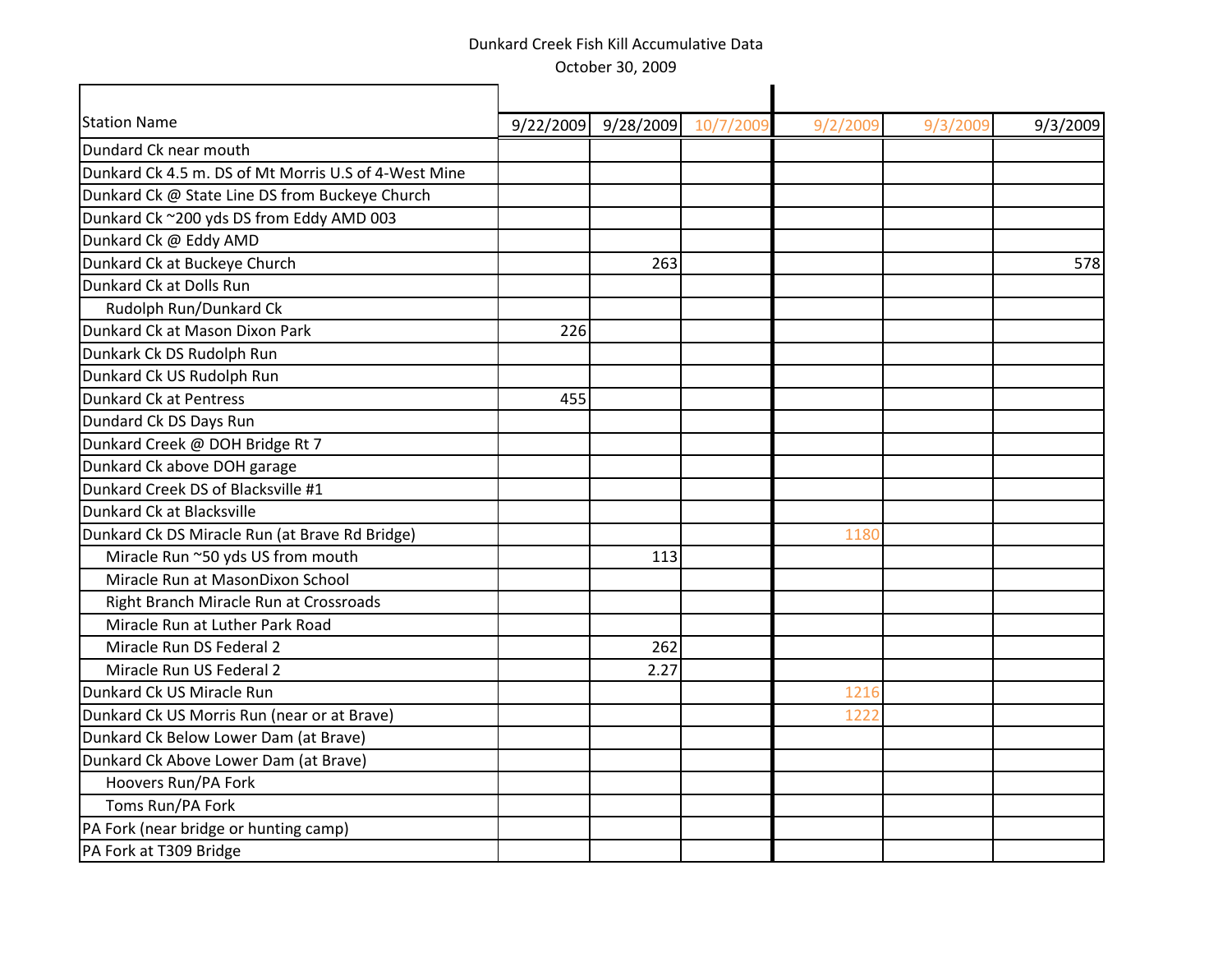| <b>Station Name</b>                           |     | $9/22/2009$ 9/28/2009 | 10/7/2009 | 9/2/2009 | 9/3/200 | 9/3/2009 |
|-----------------------------------------------|-----|-----------------------|-----------|----------|---------|----------|
| WV Fk DS Outfall 005                          | 702 | 432                   |           |          | 830     | 1180     |
| Outfall 005                                   |     | 1380                  |           |          | 8500    |          |
| WV Fk US Outfall 005                          |     | 376                   |           |          | 942     | 920      |
| WV Fk (below H2O intake) DS 003               |     |                       |           |          |         |          |
| WV Fk (above H2O intake) US 003               |     |                       |           |          |         |          |
| WV Fk at 002                                  |     |                       |           |          |         |          |
| WV Fk US 002                                  |     |                       |           |          |         |          |
| WV Fk US Blacksville #2 (private bridge)      |     |                       |           |          |         |          |
| WV Fk at Wanna                                | 355 |                       |           |          |         |          |
| WV Fk between Wanna & Wadestown               |     |                       |           |          |         |          |
| Range Run                                     |     |                       |           |          |         |          |
| N Fk WV Fk at mouth                           |     |                       |           |          |         |          |
| S Fk WV Fk at mouth                           |     |                       |           |          |         |          |
| S Fk WV (at hunting camp)                     |     |                       |           |          |         |          |
| S FK WV Fk below wetland                      |     |                       |           |          |         |          |
| S FK WV Fk in Wetland                         |     |                       |           |          |         |          |
| S Fk WV Fk (at access bridge)                 |     | 202                   |           |          |         |          |
| S Fk WV Fk DS 016 (~50')                      |     |                       |           |          |         |          |
| Outfall 016 (Loveridge)                       |     | 1560                  |           |          |         |          |
| S Fk WV Fk US 016 (~50')                      |     | 9.89                  |           |          |         |          |
|                                               |     |                       |           |          |         |          |
| North of Kuhntown Shaft                       |     |                       | 580       |          |         |          |
| NW of Kuhntown Shaft                          |     |                       | 760       |          |         |          |
| Near barrier seep between Blacksville #1 & #2 |     |                       | 530       |          |         |          |
| Wana submersible pump                         |     |                       | 500       |          |         |          |

 $\blacksquare$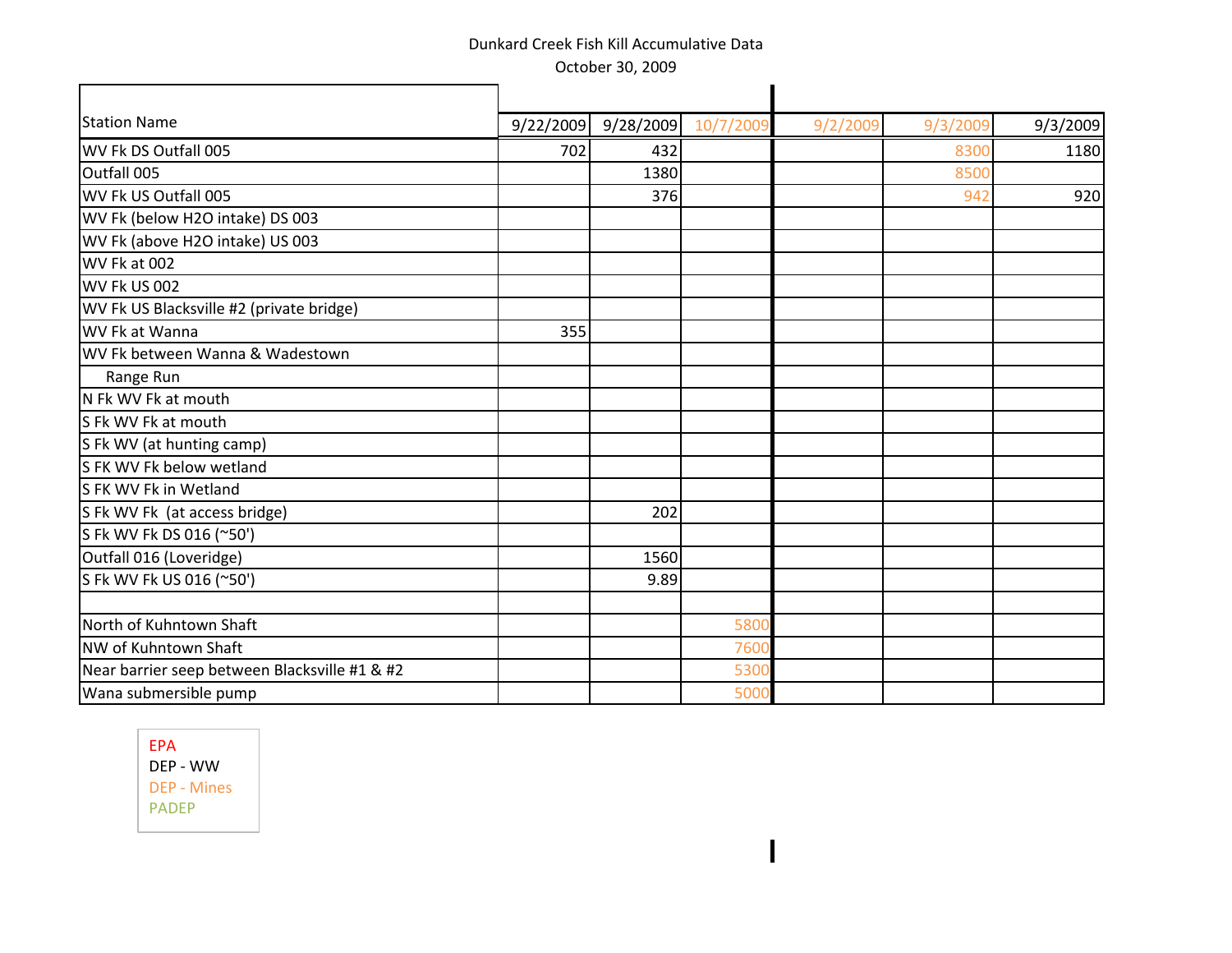|                                                      |          |      |      |                             |           |           | SO4, mg/l |
|------------------------------------------------------|----------|------|------|-----------------------------|-----------|-----------|-----------|
| <b>Station Name</b>                                  | 9/4/2009 |      |      | 9/4/2009 9/9/2009 9/10/2009 | 9/13/2009 | 9/14/2009 | 9/15/2009 |
| Dundard Ck near mouth                                |          |      |      | 406                         |           |           |           |
| Dunkard Ck 4.5 m. DS of Mt Morris U.S of 4-West Mine |          |      |      |                             |           |           |           |
| Dunkard Ck @ State Line DS from Buckeye Church       | 578      |      |      |                             |           |           |           |
| Dunkard Ck ~200 yds DS from Eddy AMD 003             | 584      |      |      |                             |           |           |           |
| Dunkard Ck @ Eddy AMD                                | 584      |      |      |                             |           |           |           |
| Dunkard Ck at Buckeye Church                         | 594      | 579  |      |                             | 1020      |           |           |
| Dunkard Ck at Dolls Run                              |          |      |      |                             |           |           |           |
| Rudolph Run/Dunkard Ck                               |          |      |      |                             |           |           |           |
| Dunkard Ck at Mason Dixon Park                       |          |      |      |                             |           |           |           |
| Dunkark Ck DS Rudolph Run                            |          |      |      |                             | 541       |           |           |
| Dunkard Ck US Rudolph Run                            |          |      |      |                             |           |           |           |
| Dunkard Ck at Pentress                               |          |      |      |                             |           |           |           |
| Dundard Ck DS Days Run                               |          |      |      |                             |           |           |           |
| Dunkard Creek @ DOH Bridge Rt 7                      |          |      |      |                             |           |           |           |
| Dunkard Ck above DOH garage                          |          |      |      |                             |           |           | 1720      |
| Dunkard Creek DS of Blacksville #1                   |          |      |      |                             |           |           |           |
| Dunkard Ck at Blacksville                            |          |      |      |                             |           |           |           |
| Dunkard Ck DS Miracle Run (at Brave Rd Bridge)       |          |      |      |                             |           |           |           |
| Miracle Run ~50 yds US from mouth                    |          |      |      |                             |           |           |           |
| Miracle Run at MasonDixon School                     |          |      |      |                             |           |           |           |
| Right Branch Miracle Run at Crossroads               |          |      |      |                             |           |           |           |
| Miracle Run at Luther Park Road                      |          |      |      |                             |           |           |           |
| Miracle Run DS Federal 2                             |          |      |      |                             |           |           |           |
| Miracle Run US Federal 2                             |          |      |      |                             |           |           |           |
| Dunkard Ck US Miracle Run                            |          |      | 1360 |                             |           |           |           |
| Dunkard Ck US Morris Run (near or at Brave)          |          |      |      | 1622                        |           |           |           |
| Dunkard Ck Below Lower Dam (at Brave)                |          |      |      |                             | 1460      |           |           |
| Dunkard Ck Above Lower Dam (at Brave)                |          |      |      |                             |           | 1450      |           |
| Hoovers Run/PA Fork                                  |          |      |      |                             |           |           |           |
| Toms Run/PA Fork                                     |          |      |      |                             |           |           |           |
| PA Fork (near bridge or hunting camp)                |          | 2360 |      | 32                          |           |           |           |
| PA Fork at T309 Bridge                               |          |      |      |                             |           |           |           |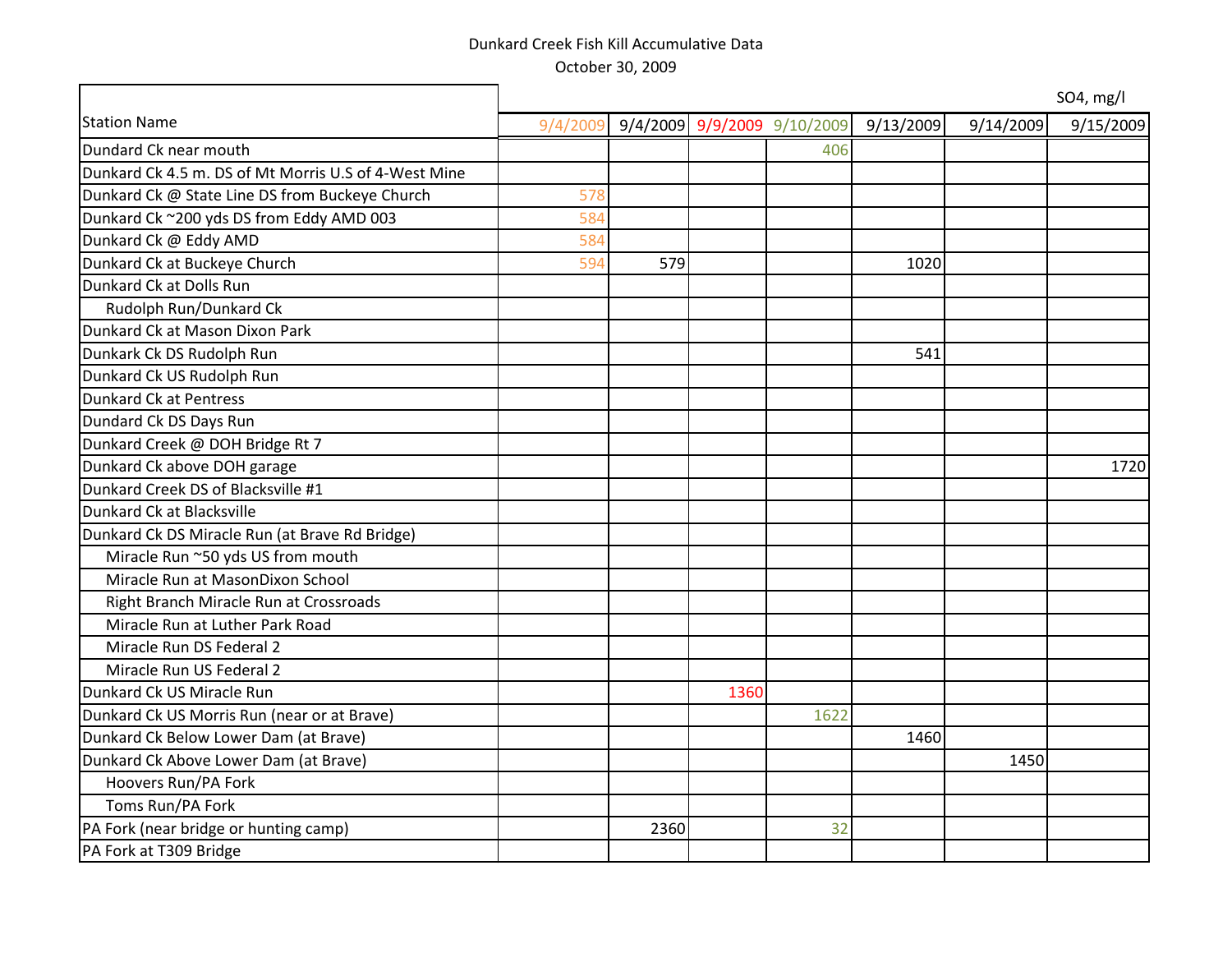|                                               |          |      |       |                             |           |           | SO4, mg/l |
|-----------------------------------------------|----------|------|-------|-----------------------------|-----------|-----------|-----------|
| <b>Station Name</b>                           | 9/4/2009 |      |       | 9/4/2009 9/9/2009 9/10/2009 | 9/13/2009 | 9/14/2009 | 9/15/2009 |
| WV Fk DS Outfall 005                          |          | 6590 | 6730  | 7867                        | 3520      | 3150      | 6290      |
| Outfall 005                                   |          |      | 10800 |                             | 7280      | 8250      | 8460      |
| WV Fk US Outfall 005                          |          |      | 1070  |                             | 855       | 871       | 965       |
| WV Fk (below H2O intake) DS 003               |          |      |       |                             |           |           |           |
| WV Fk (above H2O intake) US 003               |          |      |       |                             |           | 871       |           |
| WV Fk at 002                                  |          |      |       |                             |           |           |           |
| WV Fk US 002                                  |          |      |       |                             |           |           |           |
| WV Fk US Blacksville #2 (private bridge)      |          | 840  |       |                             |           |           |           |
| WV Fk at Wanna                                |          |      |       |                             |           |           |           |
| WV Fk between Wanna & Wadestown               |          |      |       |                             |           |           |           |
| Range Run                                     |          |      |       |                             |           |           |           |
| N Fk WV Fk at mouth                           |          |      |       |                             |           |           |           |
| S Fk WV Fk at mouth                           |          |      |       |                             |           |           |           |
| S Fk WV (at hunting camp)                     |          |      |       |                             |           |           |           |
| S FK WV Fk below wetland                      |          |      |       |                             |           |           |           |
| S FK WV Fk in Wetland                         |          |      |       |                             |           |           |           |
| S Fk WV Fk (at access bridge)                 |          |      |       |                             |           |           |           |
| S Fk WV Fk DS 016 (~50')                      |          |      |       |                             |           | 3850      |           |
| Outfall 016 (Loveridge)                       |          |      |       |                             |           | 3650      |           |
| S Fk WV Fk US 016 (~50')                      |          |      |       |                             |           | 104       |           |
|                                               |          |      |       |                             |           |           |           |
| North of Kuhntown Shaft                       |          |      |       |                             |           |           |           |
| NW of Kuhntown Shaft                          |          |      |       |                             |           |           |           |
| Near barrier seep between Blacksville #1 & #2 |          |      |       |                             |           |           |           |
| Wana submersible pump                         |          |      |       |                             |           |           |           |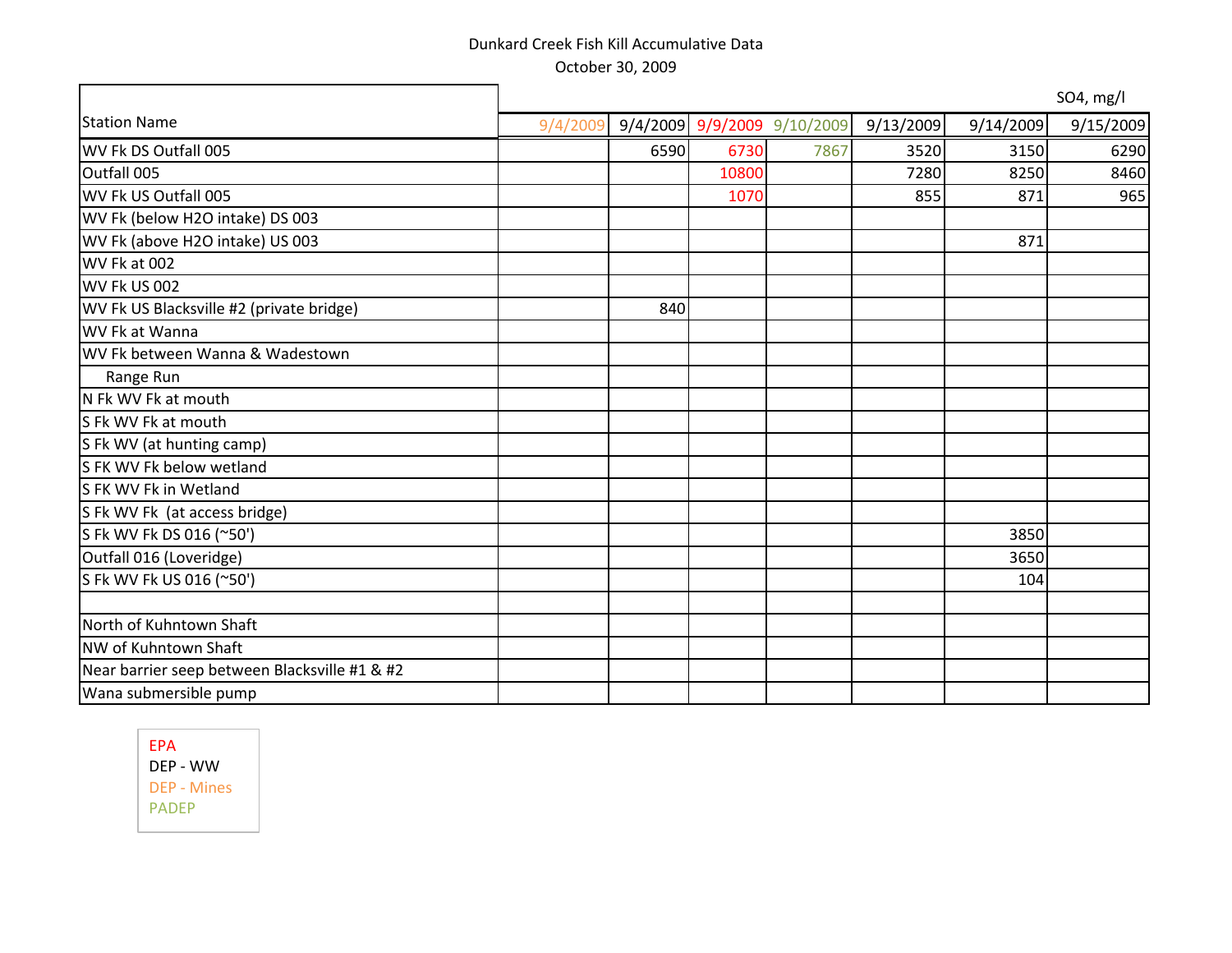٦

 $\Gamma$ 

| <b>Station Name</b>                                  | 9/16/2009 | 9/18/2009 | 9/18/2009 | 9/17/2009 | 9/19/2009 | 9/20/2009 |
|------------------------------------------------------|-----------|-----------|-----------|-----------|-----------|-----------|
| Dundard Ck near mouth                                |           |           |           |           |           |           |
| Dunkard Ck 4.5 m. DS of Mt Morris U.S of 4-West Mine |           | 462       |           |           |           |           |
| Dunkard Ck @ State Line DS from Buckeye Church       |           |           |           |           |           |           |
| Dunkard Ck ~200 yds DS from Eddy AMD 003             |           |           |           |           |           |           |
| Dunkard Ck @ Eddy AMD                                |           |           |           |           |           |           |
| Dunkard Ck at Buckeye Church                         |           | 584       |           |           | 521       | 586       |
| Dunkard Ck at Dolls Run                              |           |           |           |           |           |           |
| Rudolph Run/Dunkard Ck                               |           |           |           |           |           |           |
| Dunkard Ck at Mason Dixon Park                       |           |           |           |           |           |           |
| Dunkark Ck DS Rudolph Run                            |           |           |           |           | 955       | 945       |
| Dunkard Ck US Rudolph Run                            |           |           |           |           |           |           |
| Dunkard Ck at Pentress                               |           |           |           |           |           |           |
| Dundard Ck DS Days Run                               |           |           |           |           |           |           |
| Dunkard Creek @ DOH Bridge Rt 7                      |           | 1342      |           |           |           |           |
| Dunkard Ck above DOH garage                          | 1020      |           |           |           |           |           |
| Dunkard Creek DS of Blacksville #1                   |           | 1614      |           |           |           |           |
| Dunkard Ck at Blacksville                            |           |           |           |           |           |           |
| Dunkard Ck DS Miracle Run (at Brave Rd Bridge)       |           |           |           |           |           |           |
| Miracle Run ~50 yds US from mouth                    |           |           |           |           |           |           |
| Miracle Run at MasonDixon School                     |           |           |           |           |           |           |
| Right Branch Miracle Run at Crossroads               |           |           |           |           |           |           |
| Miracle Run at Luther Park Road                      |           |           |           |           |           |           |
| Miracle Run DS Federal 2                             |           |           |           |           |           |           |
| Miracle Run US Federal 2                             |           |           |           |           |           |           |
| Dunkard Ck US Miracle Run                            |           |           |           |           |           |           |
| Dunkard Ck US Morris Run (near or at Brave)          |           |           |           |           |           |           |
| Dunkard Ck Below Lower Dam (at Brave)                |           |           |           |           |           |           |
| Dunkard Ck Above Lower Dam (at Brave)                | 1360      |           |           |           |           |           |
| Hoovers Run/PA Fork                                  |           |           |           |           |           |           |
| Toms Run/PA Fork                                     |           |           |           |           |           |           |
| PA Fork (near bridge or hunting camp)                |           |           |           |           |           |           |
| PA Fork at T309 Bridge                               |           |           |           |           |           |           |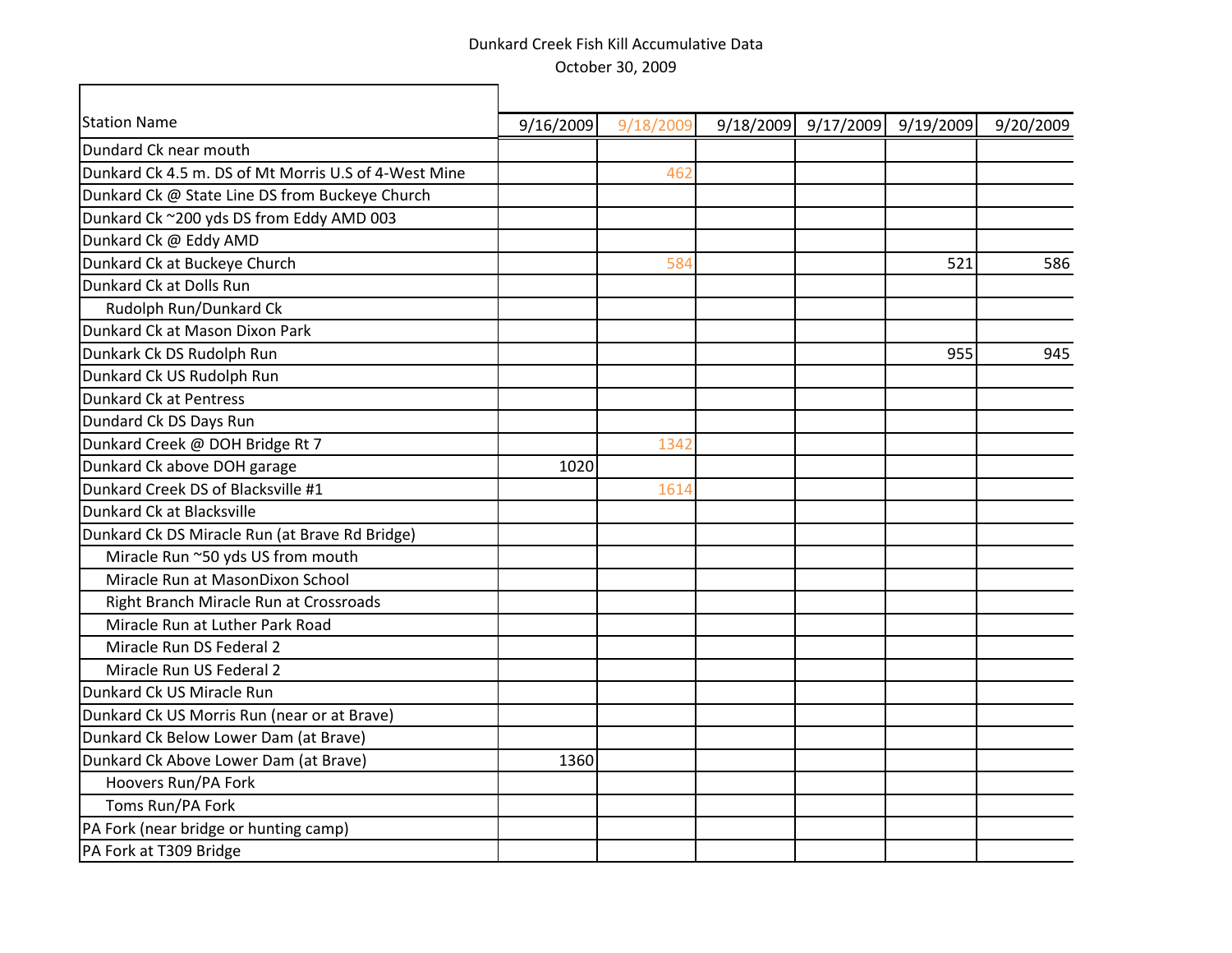$\overline{\mathbf{u}}$ 

| <b>Station Name</b>                           | 9/16/2009 | 9/18/2009 | 9/18/2009 | 9/17/2009 | 9/19/2009 | 9/20/2009 |
|-----------------------------------------------|-----------|-----------|-----------|-----------|-----------|-----------|
| WV Fk DS Outfall 005                          | 5510      | 4172      |           | 4840      | 2080      | 1680      |
| Outfall 005                                   | 8430      | 7418      |           | 8320      | 7220      | 9150      |
| WV Fk US Outfall 005                          | 1090      |           |           | 823       | 693       | 805       |
| WV Fk (below H2O intake) DS 003               |           |           |           |           |           |           |
| WV Fk (above H2O intake) US 003               |           |           |           |           |           |           |
| WV Fk at 002                                  |           |           |           |           |           |           |
| WV Fk US 002                                  |           |           |           |           |           |           |
| WV Fk US Blacksville #2 (private bridge)      |           |           |           |           |           |           |
| WV Fk at Wanna                                |           |           | 1110      |           |           |           |
| WV Fk between Wanna & Wadestown               |           |           |           |           |           |           |
| Range Run                                     |           |           |           |           |           |           |
| N Fk WV Fk at mouth                           |           |           |           |           |           |           |
| S Fk WV Fk at mouth                           |           |           |           |           |           |           |
| S Fk WV (at hunting camp)                     |           | 3660      |           |           |           |           |
| S FK WV Fk below wetland                      |           |           |           | 3510      |           |           |
| SFK WV Fk in Wetland                          |           |           |           |           | 3180      |           |
| S Fk WV Fk (at access bridge)                 |           |           |           | 3380      | 4060      | 3980      |
| S Fk WV Fk DS 016 (~50')                      |           |           |           |           |           |           |
| Outfall 016 (Loveridge)                       |           | 4029      |           |           | 2670      | 4190      |
| S Fk WV Fk US 016 (~50')                      |           |           |           |           | 16.4      | 10.7      |
|                                               |           |           |           |           |           |           |
| North of Kuhntown Shaft                       |           |           |           |           |           |           |
| NW of Kuhntown Shaft                          |           |           |           |           |           |           |
| Near barrier seep between Blacksville #1 & #2 |           | 11200     |           |           |           |           |
| Wana submersible pump                         |           |           |           |           |           |           |

EPA DEP - WW DEP - Mines PADEP

г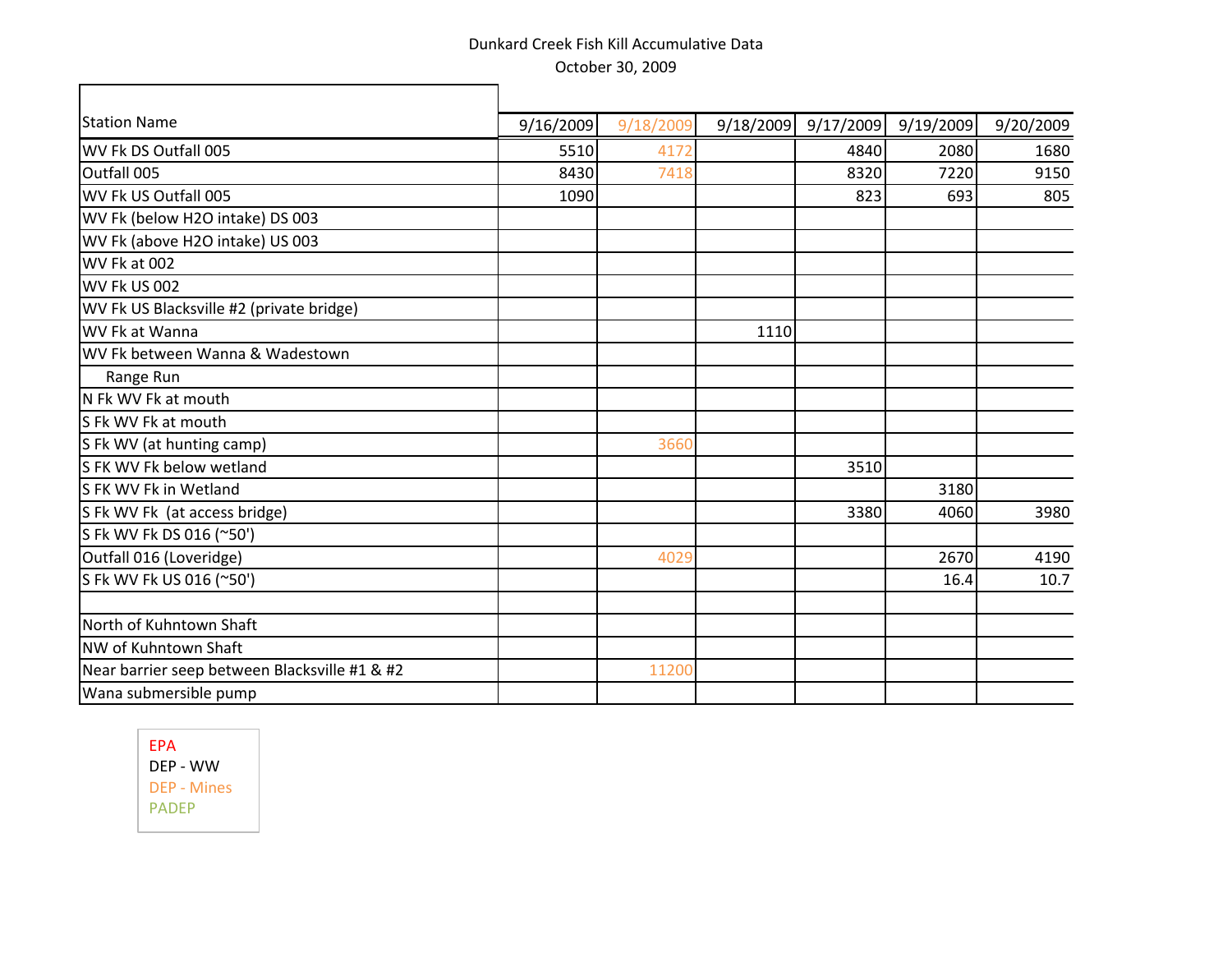|           |           |          |       |        | NH3-N, mg/l |                         |
|-----------|-----------|----------|-------|--------|-------------|-------------------------|
| 9/22/2009 | 9/28/2009 | 10/7/200 |       |        |             | $9/16/2009$ $9/18/2009$ |
|           |           |          |       |        |             |                         |
|           |           |          |       |        |             |                         |
|           |           |          |       |        |             |                         |
|           |           |          |       |        |             |                         |
|           |           |          |       |        |             |                         |
|           | 680       |          | < .04 |        |             |                         |
|           |           |          |       |        |             |                         |
|           |           |          |       |        |             |                         |
| 754       |           |          |       |        |             |                         |
|           |           |          |       |        |             |                         |
|           |           |          |       |        |             |                         |
| 1180      |           |          |       |        |             |                         |
|           |           |          |       |        |             |                         |
|           |           |          |       |        |             |                         |
|           |           |          |       | < 0.04 | < 0.04      |                         |
|           |           |          |       |        |             |                         |
|           |           |          |       |        |             |                         |
|           |           |          |       |        |             |                         |
|           | 852       |          |       |        |             |                         |
|           |           |          |       |        |             |                         |
|           |           |          |       |        |             |                         |
|           |           |          |       |        |             |                         |
|           | 2080      |          |       |        |             |                         |
|           | 39.6      |          |       |        |             |                         |
|           |           |          |       |        |             |                         |
|           |           |          |       |        |             |                         |
|           |           |          |       |        |             |                         |
|           |           |          |       |        | 0.77        |                         |
|           |           |          |       |        |             |                         |
|           |           |          |       |        |             |                         |
|           |           |          | 0.07  |        |             |                         |
|           |           |          |       |        |             |                         |
|           |           |          |       |        |             | $9/4/2009$ 9/15/2009    |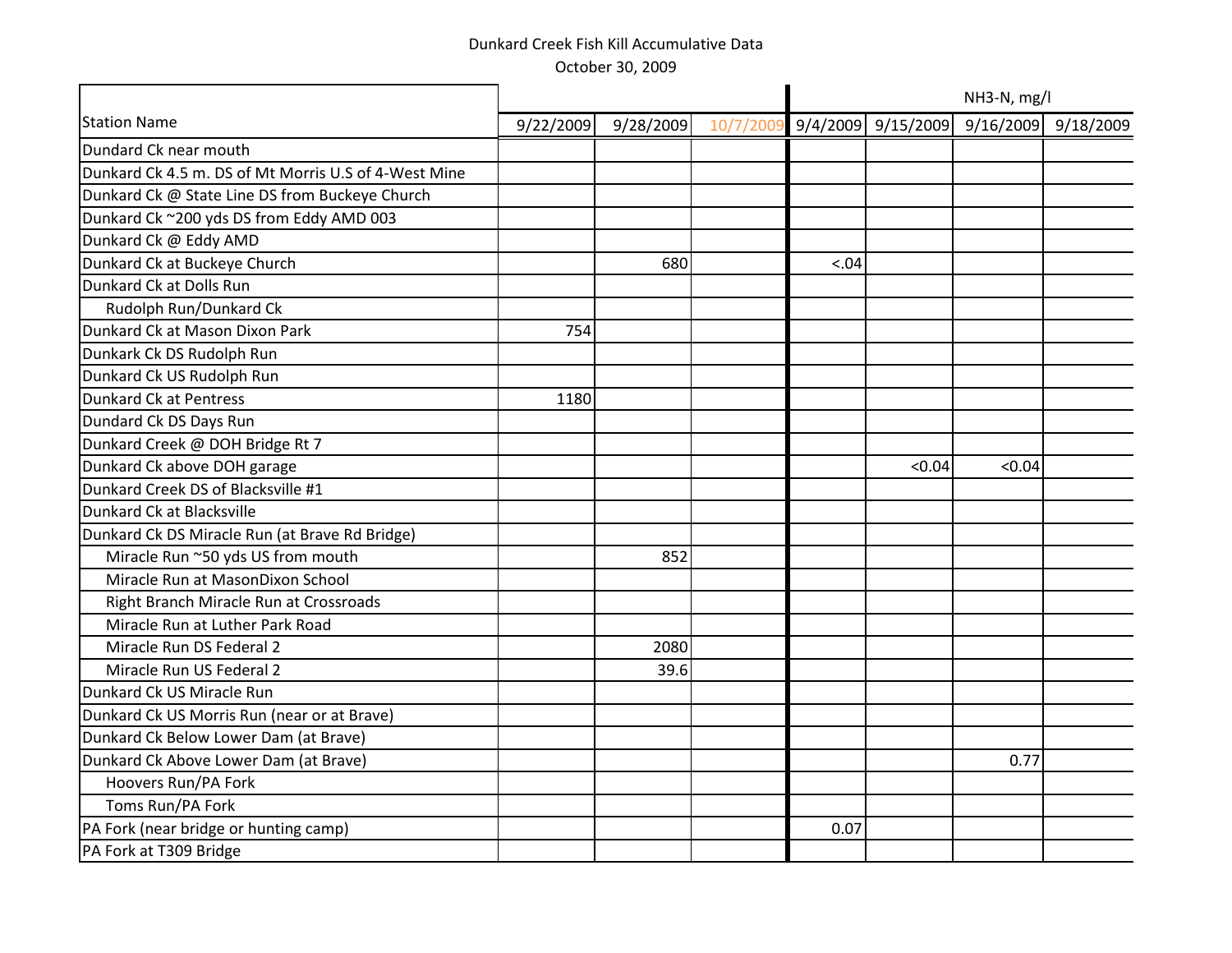|                                               |           |           |          |        |                      | NH3-N, mg/l         |       |
|-----------------------------------------------|-----------|-----------|----------|--------|----------------------|---------------------|-------|
| <b>Station Name</b>                           | 9/22/2009 | 9/28/2009 | 10/7/200 |        | $9/4/2009$ 9/15/2009 | 9/16/2009 9/18/2009 |       |
| WV Fk DS Outfall 005                          | 1570      | 1120      |          | 1.86   |                      |                     |       |
| Outfall 005                                   |           | 2500      |          |        |                      |                     |       |
| WV Fk US Outfall 005                          |           | 1020      |          |        |                      |                     |       |
| WV Fk (below H2O intake) DS 003               |           |           |          |        |                      |                     |       |
| WV Fk (above H2O intake) US 003               |           |           |          |        |                      |                     |       |
| WV Fk at 002                                  |           |           |          |        |                      |                     |       |
| <b>WV Fk US 002</b>                           |           |           |          |        |                      |                     |       |
| WV Fk US Blacksville #2 (private bridge)      |           |           |          | < 0.04 |                      |                     |       |
| WV Fk at Wanna                                | 950       |           |          |        |                      |                     | < 0.5 |
| WV Fk between Wanna & Wadestown               |           |           |          |        |                      |                     |       |
| Range Run                                     |           |           |          |        |                      |                     |       |
| N Fk WV Fk at mouth                           |           |           |          |        |                      |                     |       |
| S Fk WV Fk at mouth                           |           |           |          |        |                      |                     |       |
| S Fk WV (at hunting camp)                     |           |           |          |        |                      |                     |       |
| S FK WV Fk below wetland                      |           |           |          |        |                      |                     |       |
| S FK WV Fk in Wetland                         |           |           |          |        |                      |                     |       |
| S Fk WV Fk (at access bridge)                 |           | 544       |          |        |                      |                     |       |
| S Fk WV Fk DS 016 (~50')                      |           |           |          |        |                      |                     |       |
| Outfall 016 (Loveridge)                       |           | 4080      |          |        |                      |                     |       |
| S Fk WV Fk US 016 (~50')                      |           | 29.4      |          |        |                      |                     |       |
| North of Kuhntown Shaft                       |           |           | 600      |        |                      |                     |       |
| NW of Kuhntown Shaft                          |           |           | 700      |        |                      |                     |       |
| Near barrier seep between Blacksville #1 & #2 |           |           | 10,00    |        |                      |                     |       |
| Wana submersible pump                         |           |           | 800      |        |                      |                     |       |
|                                               |           |           |          |        |                      |                     |       |

 $\mathbf{I}$ 

 $\overline{\phantom{a}}$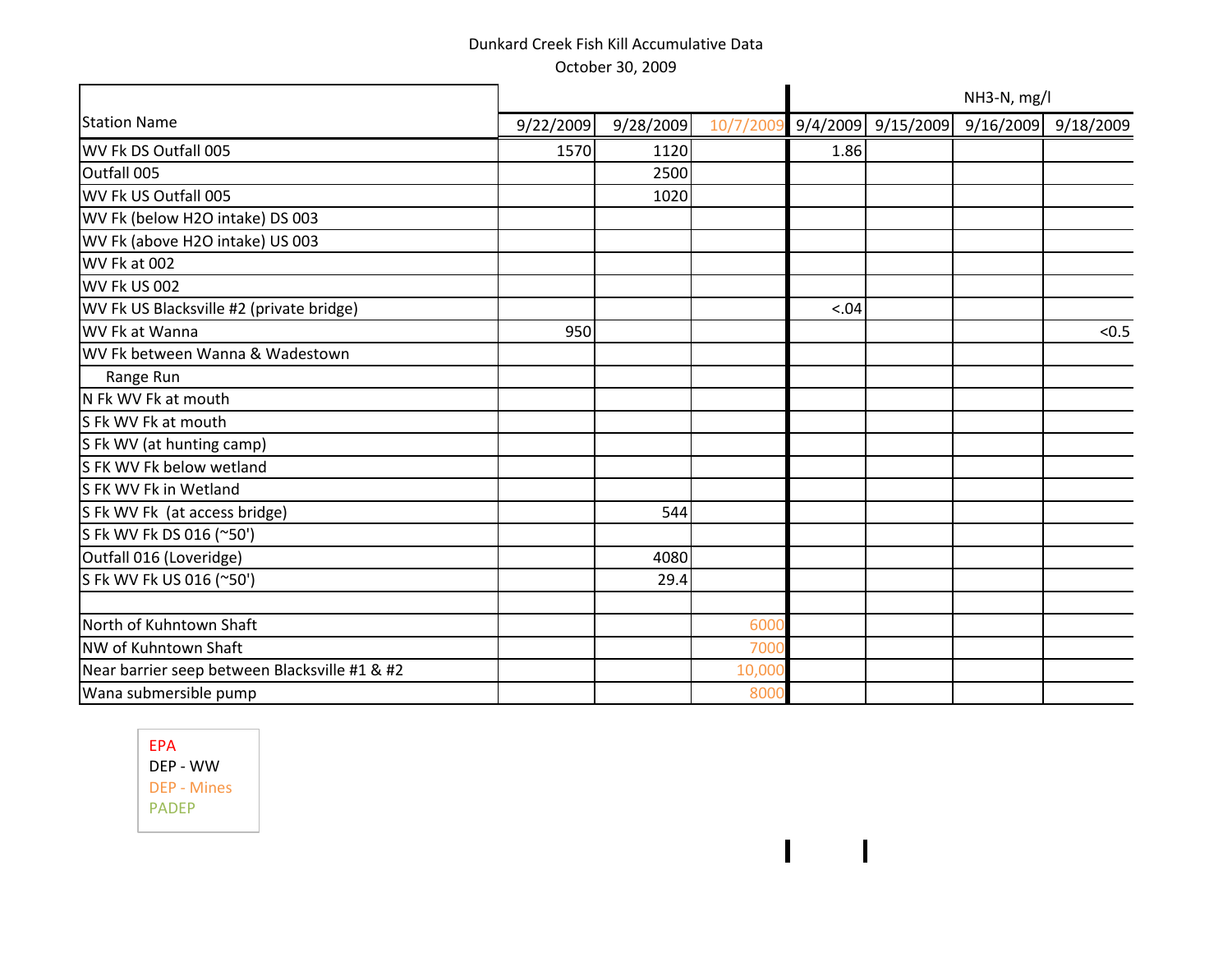October 30, 2009

| 9/17/2009 9/2/2009 9/2/2009 9/3/2009 9/4/2009 9/4/2009 9/9/2009 9/10/2009<br>Dundard Ck near mouth<br>0.369<br>Dunkard Ck 4.5 m. DS of Mt Morris U.S of 4-West Mine<br>Dunkard Ck @ State Line DS from Buckeye Church<br>0.26<br>Dunkard Ck ~200 yds DS from Eddy AMD 003<br>0.14<br>Dunkard Ck @ Eddy AMD<br>0.2<br>Dunkard Ck at Buckeye Church<br>0.0871<br>0.14<br>Dunkard Ck at Dolls Run<br>Rudolph Run/Dunkard Ck<br>Dunkard Ck at Mason Dixon Park<br>Dunkark Ck DS Rudolph Run<br>Dunkard Ck US Rudolph Run<br>Dunkard Ck at Pentress<br>Dundard Ck DS Days Run<br>Dunkard Creek @ DOH Bridge Rt 7<br>Dunkard Ck above DOH garage<br>Dunkard Creek DS of Blacksville #1<br>Dunkard Ck at Blacksville<br>Dunkard Ck DS Miracle Run (at Brave Rd Bridge)<br>0.21<br>Miracle Run ~50 yds US from mouth |
|--------------------------------------------------------------------------------------------------------------------------------------------------------------------------------------------------------------------------------------------------------------------------------------------------------------------------------------------------------------------------------------------------------------------------------------------------------------------------------------------------------------------------------------------------------------------------------------------------------------------------------------------------------------------------------------------------------------------------------------------------------------------------------------------------------------|
|                                                                                                                                                                                                                                                                                                                                                                                                                                                                                                                                                                                                                                                                                                                                                                                                              |
|                                                                                                                                                                                                                                                                                                                                                                                                                                                                                                                                                                                                                                                                                                                                                                                                              |
|                                                                                                                                                                                                                                                                                                                                                                                                                                                                                                                                                                                                                                                                                                                                                                                                              |
|                                                                                                                                                                                                                                                                                                                                                                                                                                                                                                                                                                                                                                                                                                                                                                                                              |
|                                                                                                                                                                                                                                                                                                                                                                                                                                                                                                                                                                                                                                                                                                                                                                                                              |
|                                                                                                                                                                                                                                                                                                                                                                                                                                                                                                                                                                                                                                                                                                                                                                                                              |
|                                                                                                                                                                                                                                                                                                                                                                                                                                                                                                                                                                                                                                                                                                                                                                                                              |
|                                                                                                                                                                                                                                                                                                                                                                                                                                                                                                                                                                                                                                                                                                                                                                                                              |
|                                                                                                                                                                                                                                                                                                                                                                                                                                                                                                                                                                                                                                                                                                                                                                                                              |
|                                                                                                                                                                                                                                                                                                                                                                                                                                                                                                                                                                                                                                                                                                                                                                                                              |
|                                                                                                                                                                                                                                                                                                                                                                                                                                                                                                                                                                                                                                                                                                                                                                                                              |
|                                                                                                                                                                                                                                                                                                                                                                                                                                                                                                                                                                                                                                                                                                                                                                                                              |
|                                                                                                                                                                                                                                                                                                                                                                                                                                                                                                                                                                                                                                                                                                                                                                                                              |
|                                                                                                                                                                                                                                                                                                                                                                                                                                                                                                                                                                                                                                                                                                                                                                                                              |
|                                                                                                                                                                                                                                                                                                                                                                                                                                                                                                                                                                                                                                                                                                                                                                                                              |
|                                                                                                                                                                                                                                                                                                                                                                                                                                                                                                                                                                                                                                                                                                                                                                                                              |
|                                                                                                                                                                                                                                                                                                                                                                                                                                                                                                                                                                                                                                                                                                                                                                                                              |
|                                                                                                                                                                                                                                                                                                                                                                                                                                                                                                                                                                                                                                                                                                                                                                                                              |
|                                                                                                                                                                                                                                                                                                                                                                                                                                                                                                                                                                                                                                                                                                                                                                                                              |
| Miracle Run at MasonDixon School                                                                                                                                                                                                                                                                                                                                                                                                                                                                                                                                                                                                                                                                                                                                                                             |
| Right Branch Miracle Run at Crossroads                                                                                                                                                                                                                                                                                                                                                                                                                                                                                                                                                                                                                                                                                                                                                                       |
| Miracle Run at Luther Park Road                                                                                                                                                                                                                                                                                                                                                                                                                                                                                                                                                                                                                                                                                                                                                                              |
| Miracle Run DS Federal 2                                                                                                                                                                                                                                                                                                                                                                                                                                                                                                                                                                                                                                                                                                                                                                                     |
| Miracle Run US Federal 2                                                                                                                                                                                                                                                                                                                                                                                                                                                                                                                                                                                                                                                                                                                                                                                     |
| Dunkard Ck US Miracle Run<br>0.19<br>0.047                                                                                                                                                                                                                                                                                                                                                                                                                                                                                                                                                                                                                                                                                                                                                                   |
| Dunkard Ck US Morris Run (near or at Brave)<br>0.27                                                                                                                                                                                                                                                                                                                                                                                                                                                                                                                                                                                                                                                                                                                                                          |
| Dunkard Ck Below Lower Dam (at Brave)                                                                                                                                                                                                                                                                                                                                                                                                                                                                                                                                                                                                                                                                                                                                                                        |
| Dunkard Ck Above Lower Dam (at Brave)                                                                                                                                                                                                                                                                                                                                                                                                                                                                                                                                                                                                                                                                                                                                                                        |
| Hoovers Run/PA Fork                                                                                                                                                                                                                                                                                                                                                                                                                                                                                                                                                                                                                                                                                                                                                                                          |
| Toms Run/PA Fork                                                                                                                                                                                                                                                                                                                                                                                                                                                                                                                                                                                                                                                                                                                                                                                             |
| PA Fork (near bridge or hunting camp)<br>0.0791<br>0.311                                                                                                                                                                                                                                                                                                                                                                                                                                                                                                                                                                                                                                                                                                                                                     |
| PA Fork at T309 Bridge                                                                                                                                                                                                                                                                                                                                                                                                                                                                                                                                                                                                                                                                                                                                                                                       |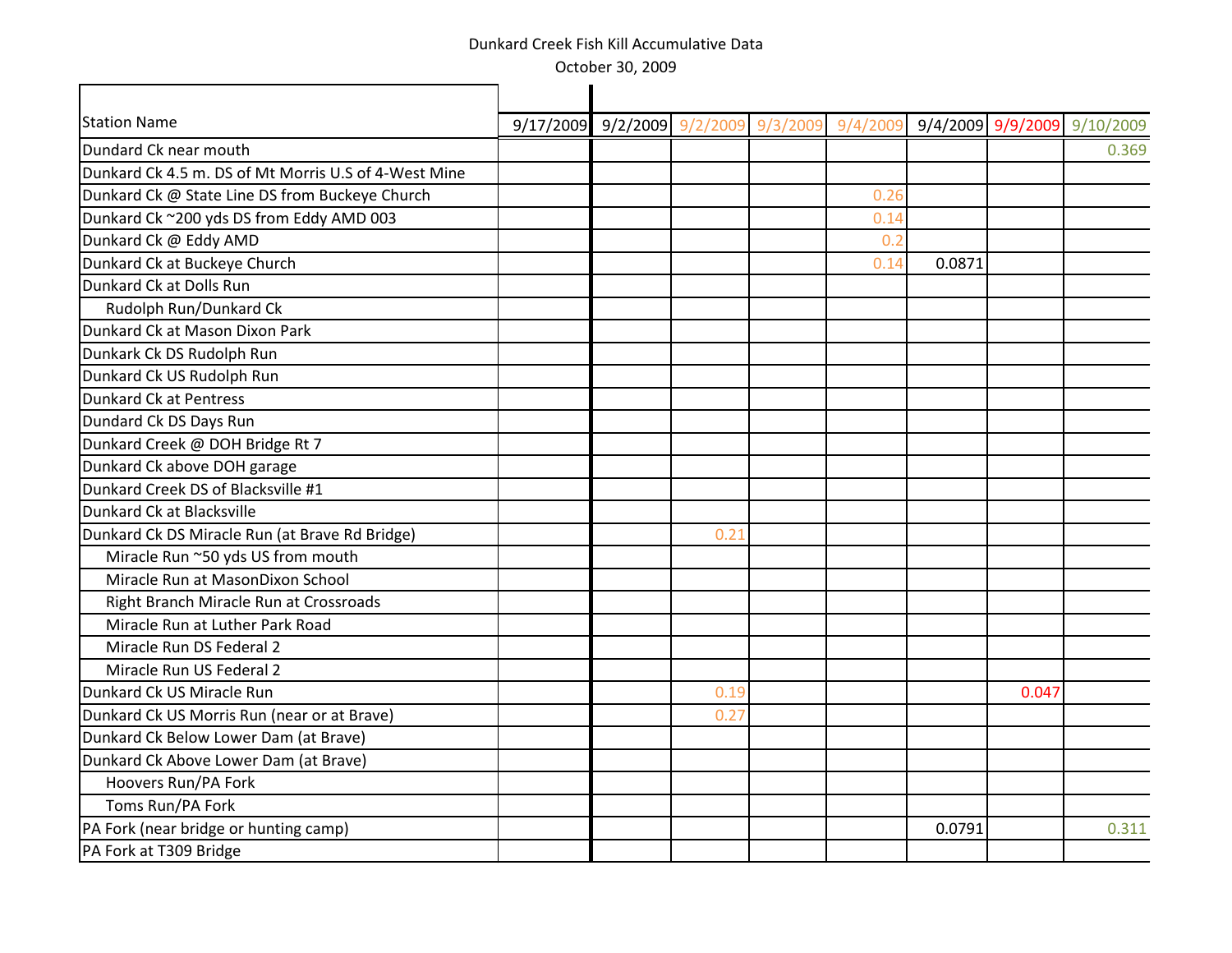October 30, 2009

| <b>Station Name</b>                           |      | 9/17/2009 9/2/2009 9/2/2009 | 9/3/2009 | 9/4/2009 |        |       | 9/4/2009 9/9/2009 9/10/2009 |
|-----------------------------------------------|------|-----------------------------|----------|----------|--------|-------|-----------------------------|
| WV Fk DS Outfall 005                          |      | 0.09                        | 0.11     |          | 0.0278 | 0.045 |                             |
| Outfall 005                                   |      |                             | 0.       |          |        | 0.058 |                             |
| WV Fk US Outfall 005                          |      |                             | 0.93     |          |        |       |                             |
| WV Fk (below H2O intake) DS 003               |      |                             |          |          |        | 0.135 |                             |
| WV Fk (above H2O intake) US 003               |      |                             |          |          |        |       |                             |
| WV Fk at 002                                  |      |                             |          |          |        |       |                             |
| WV Fk US 002                                  |      |                             |          |          |        |       |                             |
| WV Fk US Blacksville #2 (private bridge)      |      |                             |          |          | 0.128  |       |                             |
| WV Fk at Wanna                                |      |                             |          |          |        |       |                             |
| WV Fk between Wanna & Wadestown               |      |                             |          |          |        |       |                             |
| Range Run                                     |      |                             |          |          |        |       |                             |
| N Fk WV Fk at mouth                           |      |                             |          |          |        |       |                             |
| S Fk WV Fk at mouth                           |      |                             |          |          |        |       |                             |
| S Fk WV (at hunting camp)                     |      |                             |          |          |        |       |                             |
| S FK WV Fk below wetland                      | 0.06 |                             |          |          |        |       |                             |
| S FK WV Fk in Wetland                         |      |                             |          |          |        |       |                             |
| S Fk WV Fk (at access bridge)                 | 0.52 |                             |          |          |        |       |                             |
| S Fk WV Fk DS 016 (~50')                      |      |                             |          |          |        |       |                             |
| Outfall 016 (Loveridge)                       |      |                             |          |          |        |       |                             |
| S Fk WV Fk US 016 (~50')                      |      |                             |          |          |        |       |                             |
|                                               |      |                             |          |          |        |       |                             |
| North of Kuhntown Shaft                       |      |                             |          |          |        |       |                             |
| NW of Kuhntown Shaft                          |      |                             |          |          |        |       |                             |
| Near barrier seep between Blacksville #1 & #2 |      |                             |          |          |        |       |                             |
| Wana submersible pump                         |      |                             |          |          |        |       |                             |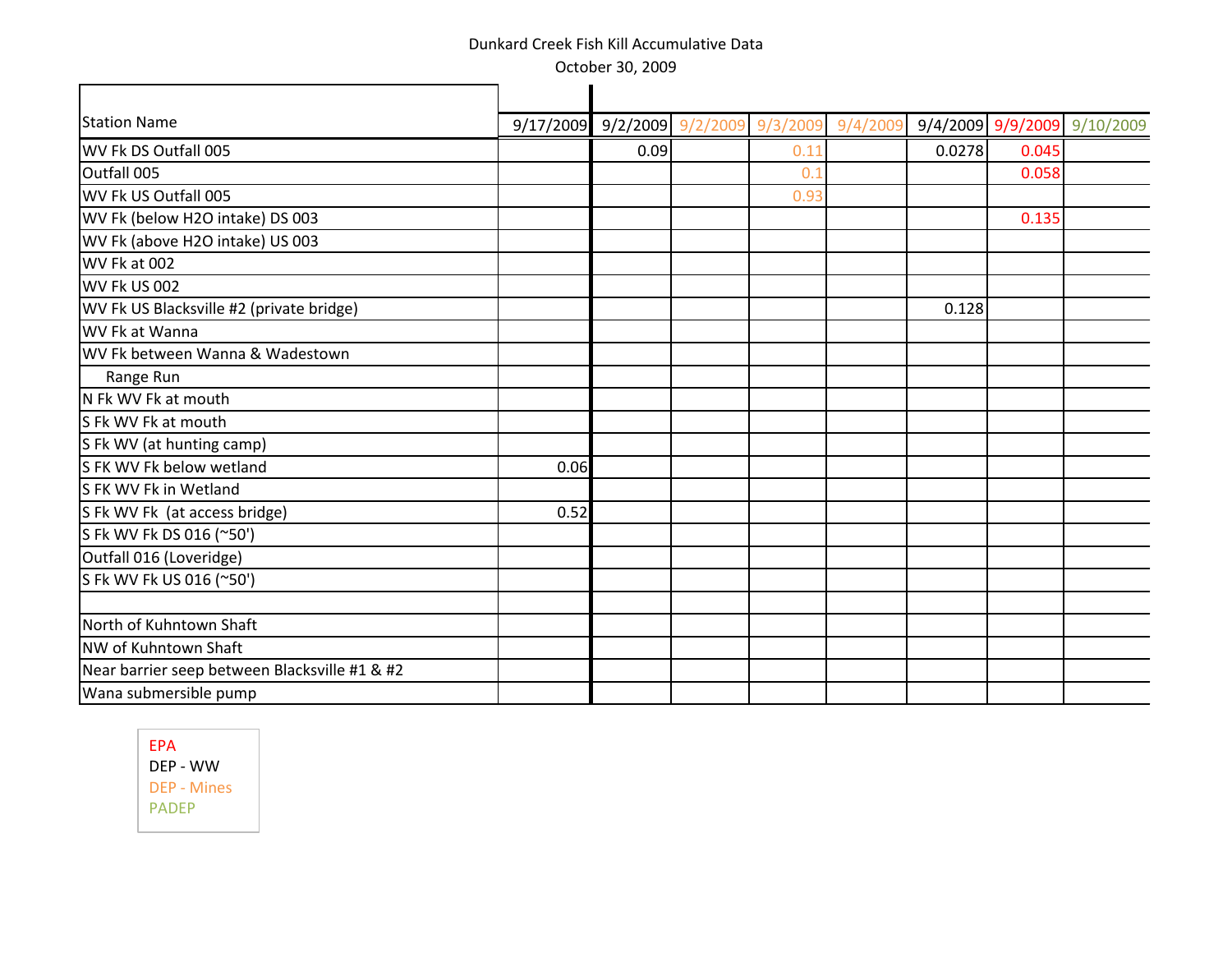October 30, 2009

|                                                      |           | Al, mg/l  |           |           |           |           |
|------------------------------------------------------|-----------|-----------|-----------|-----------|-----------|-----------|
| <b>Station Name</b>                                  | 9/15/2009 | 9/16/2009 | 9/17/2009 | 9/18/2009 | 9/18/2009 | 9/19/2009 |
| Dundard Ck near mouth                                |           |           |           |           |           |           |
| Dunkard Ck 4.5 m. DS of Mt Morris U.S of 4-West Mine |           |           |           | 0.16      |           |           |
| Dunkard Ck @ State Line DS from Buckeye Church       |           |           |           |           |           |           |
| Dunkard Ck ~200 yds DS from Eddy AMD 003             |           |           |           |           |           |           |
| Dunkard Ck @ Eddy AMD                                |           |           |           |           |           |           |
| Dunkard Ck at Buckeye Church                         |           |           |           | 0.17      |           | 0.055     |
| Dunkard Ck at Dolls Run                              |           |           |           |           |           |           |
| Rudolph Run/Dunkard Ck                               |           |           |           |           |           |           |
| Dunkard Ck at Mason Dixon Park                       |           |           |           |           |           |           |
| Dunkark Ck DS Rudolph Run                            |           |           |           |           |           | 0.058     |
| Dunkard Ck US Rudolph Run                            |           |           |           |           |           |           |
| <b>Dunkard Ck at Pentress</b>                        |           |           |           |           |           |           |
| Dundard Ck DS Days Run                               |           |           |           |           |           |           |
| Dunkard Creek @ DOH Bridge Rt 7                      |           |           |           | 0.11      |           |           |
| Dunkard Ck above DOH garage                          | 0.077     | 0.035     |           |           |           |           |
| Dunkard Creek DS of Blacksville #1                   |           |           |           | 0.18      |           |           |
| Dunkard Ck at Blacksville                            |           |           |           |           |           |           |
| Dunkard Ck DS Miracle Run (at Brave Rd Bridge)       |           |           |           |           |           |           |
| Miracle Run ~50 yds US from mouth                    |           |           |           |           |           |           |
| Miracle Run at MasonDixon School                     |           |           |           |           |           |           |
| Right Branch Miracle Run at Crossroads               |           |           |           |           |           |           |
| Miracle Run at Luther Park Road                      |           |           |           |           |           |           |
| Miracle Run DS Federal 2                             |           |           |           |           |           |           |
| Miracle Run US Federal 2                             |           |           |           |           |           |           |
| Dunkard Ck US Miracle Run                            |           |           |           |           |           |           |
| Dunkard Ck US Morris Run (near or at Brave)          |           |           |           |           |           |           |
| Dunkard Ck Below Lower Dam (at Brave)                |           |           |           |           |           |           |
| Dunkard Ck Above Lower Dam (at Brave)                |           | 0.03      |           |           |           |           |
| Hoovers Run/PA Fork                                  |           |           |           |           |           |           |
| Toms Run/PA Fork                                     |           |           |           |           |           |           |
| PA Fork (near bridge or hunting camp)                |           |           |           |           |           |           |
| PA Fork at T309 Bridge                               |           |           |           |           |           |           |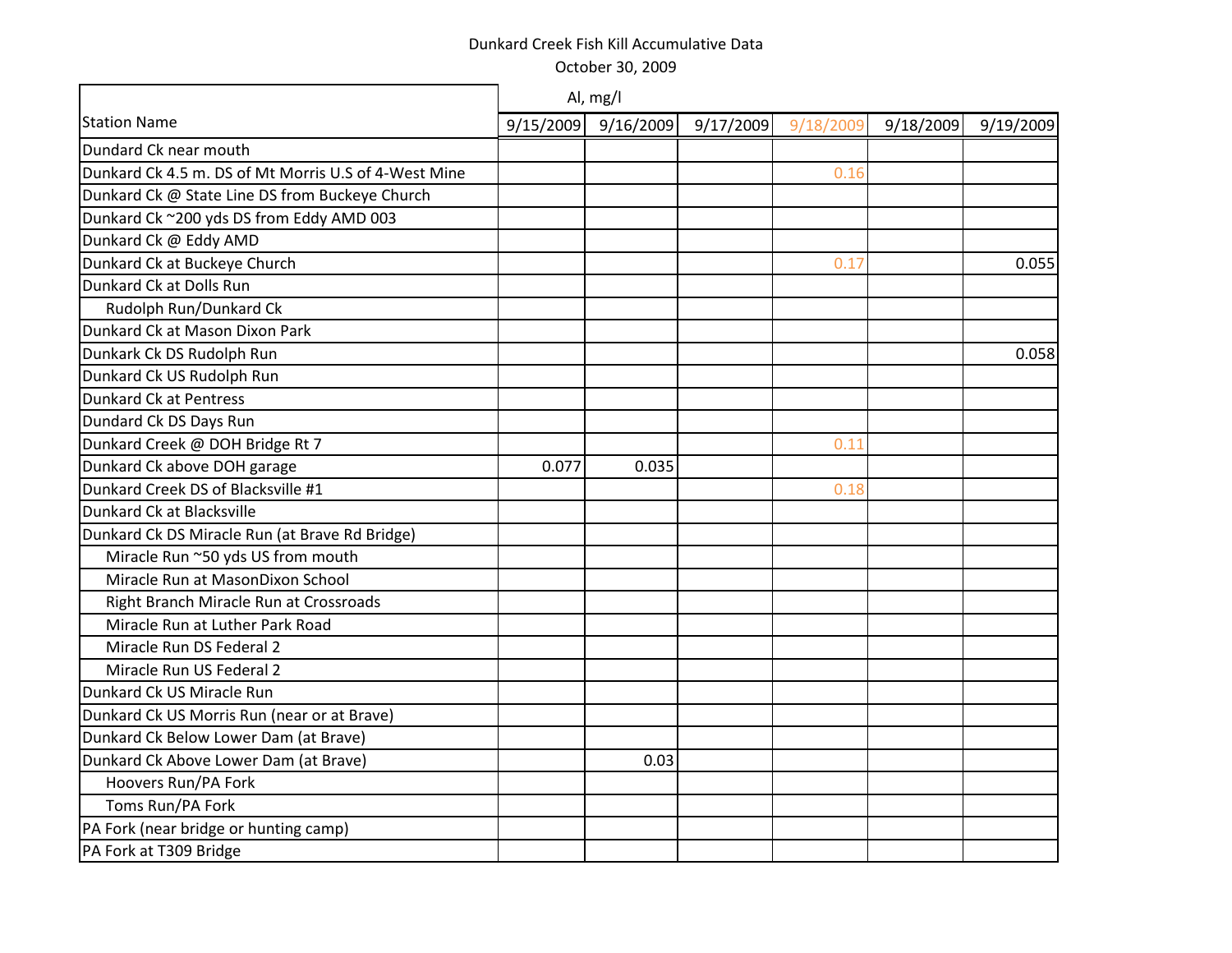October 30, 2009

|                                               |           | Al, mg/l  |           |           |           |           |
|-----------------------------------------------|-----------|-----------|-----------|-----------|-----------|-----------|
| <b>Station Name</b>                           | 9/15/2009 | 9/16/2009 | 9/17/2009 | 9/18/2009 | 9/18/2009 | 9/19/2009 |
| WV Fk DS Outfall 005                          |           |           |           | 17.3      |           | 0.048     |
| Outfall 005                                   |           |           |           | < 0.05    |           | < 0.06    |
| WV Fk US Outfall 005                          |           |           |           |           |           | 0.116     |
| WV Fk (below H2O intake) DS 003               |           |           |           |           |           |           |
| WV Fk (above H2O intake) US 003               |           |           |           |           |           |           |
| WV Fk at 002                                  |           |           |           |           |           |           |
| WV Fk US 002                                  |           |           |           |           |           |           |
| WV Fk US Blacksville #2 (private bridge)      |           |           |           |           |           |           |
| WV Fk at Wanna                                |           |           |           |           |           |           |
| WV Fk between Wanna & Wadestown               |           |           |           |           |           |           |
| Range Run                                     |           |           |           |           |           |           |
| N Fk WV Fk at mouth                           |           |           |           |           |           |           |
| S Fk WV Fk at mouth                           |           |           |           |           |           |           |
| S Fk WV (at hunting camp)                     |           |           |           | 0.19      |           |           |
| S FK WV Fk below wetland                      |           |           | 0.051     |           |           |           |
| S FK WV Fk in Wetland                         |           |           |           |           |           | 0.037     |
| S Fk WV Fk (at access bridge)                 |           |           | 0.04      |           |           | 0.037     |
| S Fk WV Fk DS 016 (~50')                      |           |           |           |           |           |           |
| Outfall 016 (Loveridge)                       |           |           |           | 0.1       |           | 0.052     |
| S Fk WV Fk US 016 (~50')                      |           |           |           |           |           | 0.156     |
|                                               |           |           |           |           |           |           |
| North of Kuhntown Shaft                       |           |           |           |           |           |           |
| NW of Kuhntown Shaft                          |           |           |           |           |           |           |
| Near barrier seep between Blacksville #1 & #2 |           |           |           |           |           |           |
| Wana submersible pump                         |           |           |           |           |           |           |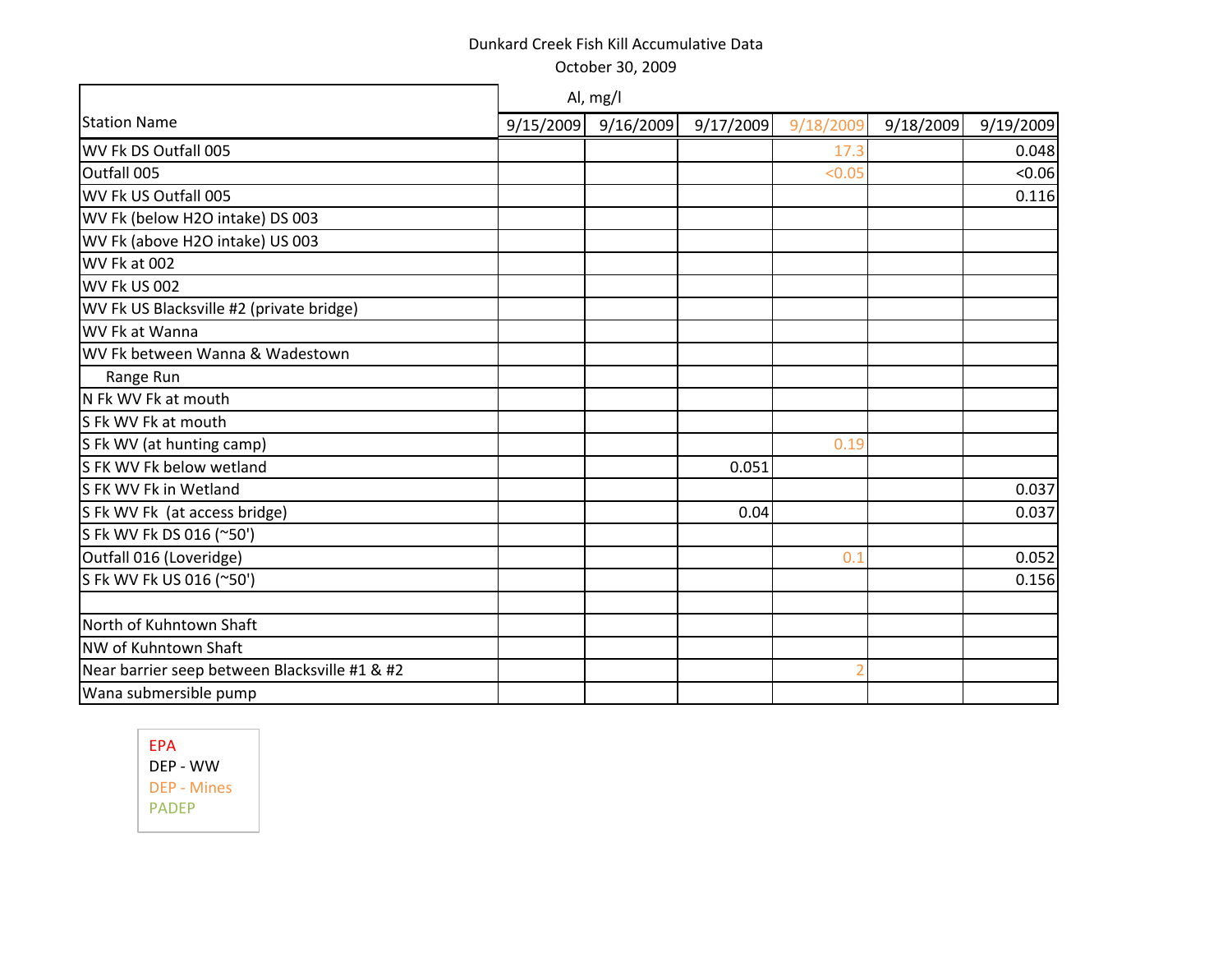October 30, 2009

|                                                      |           |      |        |                              |           |           | Cr, mg/l  |
|------------------------------------------------------|-----------|------|--------|------------------------------|-----------|-----------|-----------|
| <b>Station Name</b>                                  | 9/20/2009 |      |        | 9/22/2009 9/4/2009 9/15/2009 | 9/16/2009 | 9/17/2009 | 9/18/2009 |
| Dundard Ck near mouth                                |           |      |        |                              |           |           |           |
| Dunkard Ck 4.5 m. DS of Mt Morris U.S of 4-West Mine |           |      |        |                              |           |           | < 0.05    |
| Dunkard Ck @ State Line DS from Buckeye Church       |           |      |        |                              |           |           |           |
| Dunkard Ck ~200 yds DS from Eddy AMD 003             |           |      |        |                              |           |           |           |
| Dunkard Ck @ Eddy AMD                                |           |      |        |                              |           |           |           |
| Dunkard Ck at Buckeye Church                         | 0.025     |      | < .001 |                              |           |           | < 0.05    |
| Dunkard Ck at Dolls Run                              |           |      |        |                              |           |           |           |
| Rudolph Run/Dunkard Ck                               |           |      |        |                              |           |           |           |
| Dunkard Ck at Mason Dixon Park                       |           | 0.05 |        |                              |           |           |           |
| Dunkark Ck DS Rudolph Run                            | 0.039     |      |        |                              |           |           |           |
| Dunkard Ck US Rudolph Run                            |           |      |        |                              |           |           |           |
| <b>Dunkard Ck at Pentress</b>                        |           | 0.03 |        |                              |           |           |           |
| Dundard Ck DS Days Run                               |           |      |        |                              |           |           |           |
| Dunkard Creek @ DOH Bridge Rt 7                      |           |      |        |                              |           |           | < 0.05    |
| Dunkard Ck above DOH garage                          |           |      |        | < 0.001                      | < 0.001   |           |           |
| Dunkard Creek DS of Blacksville #1                   |           |      |        |                              |           |           | < 0.05    |
| Dunkard Ck at Blacksville                            |           |      |        |                              |           |           |           |
| Dunkard Ck DS Miracle Run (at Brave Rd Bridge)       |           |      |        |                              |           |           |           |
| Miracle Run ~50 yds US from mouth                    |           |      |        |                              |           |           |           |
| Miracle Run at MasonDixon School                     |           |      |        |                              |           |           |           |
| Right Branch Miracle Run at Crossroads               |           |      |        |                              |           |           |           |
| Miracle Run at Luther Park Road                      |           |      |        |                              |           |           |           |
| Miracle Run DS Federal 2                             |           |      |        |                              |           |           |           |
| Miracle Run US Federal 2                             |           |      |        |                              |           |           |           |
| Dunkard Ck US Miracle Run                            |           |      |        |                              |           |           |           |
| Dunkard Ck US Morris Run (near or at Brave)          |           |      |        |                              |           |           |           |
| Dunkard Ck Below Lower Dam (at Brave)                |           |      |        |                              |           |           |           |
| Dunkard Ck Above Lower Dam (at Brave)                |           |      |        |                              | 0.0011    |           |           |
| Hoovers Run/PA Fork                                  |           |      |        |                              |           |           |           |
| Toms Run/PA Fork                                     |           |      |        |                              |           |           |           |
| PA Fork (near bridge or hunting camp)                |           |      | 0.0013 |                              |           |           |           |
| PA Fork at T309 Bridge                               |           |      |        |                              |           |           |           |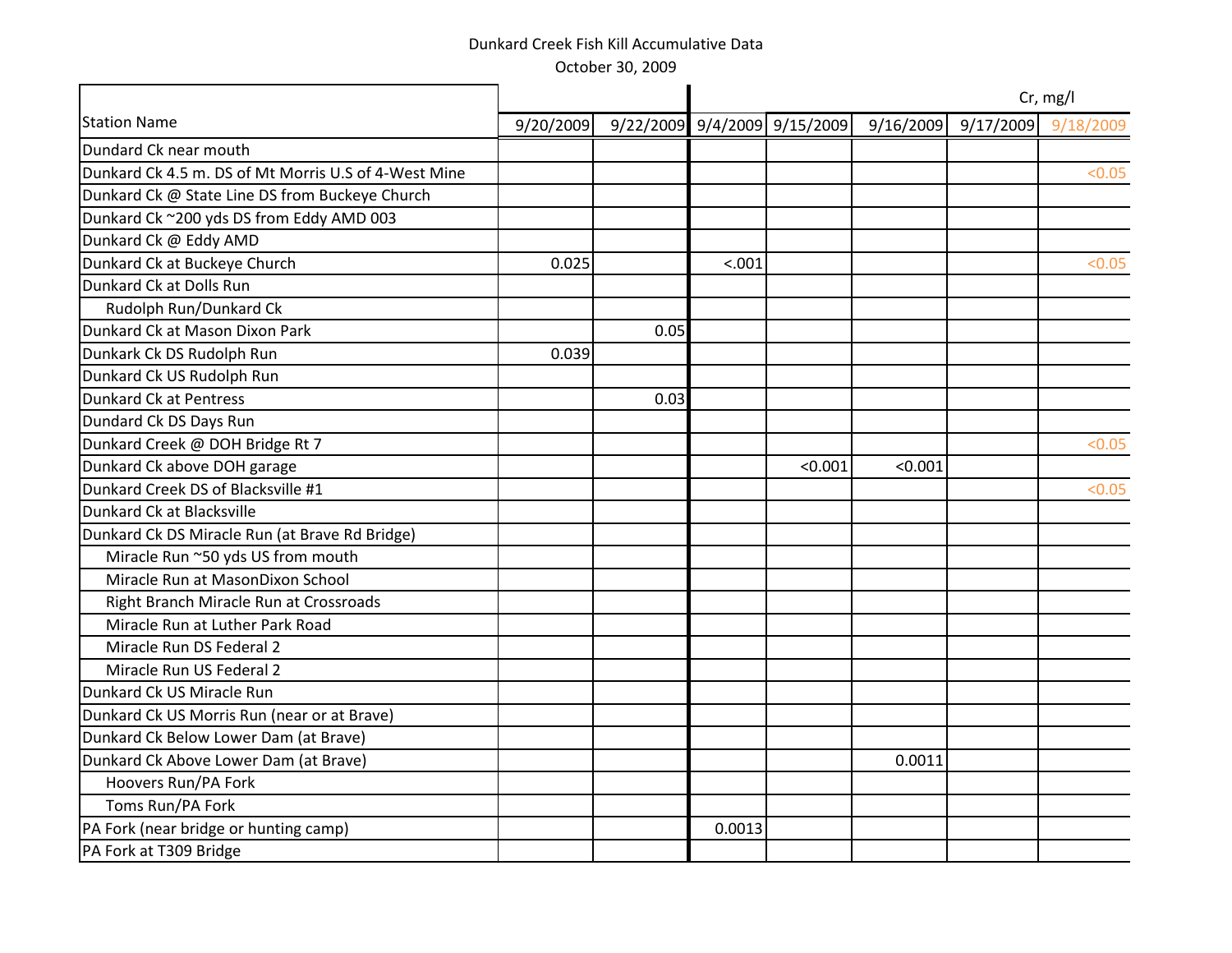|                                               |           |      |        |                              |           |           | Cr, mg/l  |
|-----------------------------------------------|-----------|------|--------|------------------------------|-----------|-----------|-----------|
| <b>Station Name</b>                           | 9/20/2009 |      |        | 9/22/2009 9/4/2009 9/15/2009 | 9/16/2009 | 9/17/2009 | 9/18/2009 |
| WV Fk DS Outfall 005                          | 0.045     | 0.03 | 0.0013 |                              |           |           | < 0.05    |
| Outfall 005                                   | < 0.06    |      |        |                              |           |           | < 0.05    |
| WV Fk US Outfall 005                          | 0.041     |      |        |                              |           |           |           |
| WV Fk (below H2O intake) DS 003               |           |      |        |                              |           |           |           |
| WV Fk (above H2O intake) US 003               |           |      |        |                              |           |           |           |
| WV Fk at 002                                  |           |      |        |                              |           |           |           |
| <b>WV Fk US 002</b>                           |           |      |        |                              |           |           |           |
| WV Fk US Blacksville #2 (private bridge)      |           |      | < .001 |                              |           |           |           |
| WV Fk at Wanna                                |           | 0.09 |        |                              |           |           |           |
| WV Fk between Wanna & Wadestown               |           |      |        |                              |           |           |           |
| Range Run                                     |           |      |        |                              |           |           |           |
| N Fk WV Fk at mouth                           |           |      |        |                              |           |           |           |
| S Fk WV Fk at mouth                           |           |      |        |                              |           |           |           |
| S Fk WV (at hunting camp)                     |           |      |        |                              |           |           | < 0.05    |
| S FK WV Fk below wetland                      |           |      |        |                              |           | 0.0024    |           |
| S FK WV Fk in Wetland                         |           |      |        |                              |           |           |           |
| S Fk WV Fk (at access bridge)                 | 0.037     |      |        |                              |           | 0.0032    |           |
| S Fk WV Fk DS 016 (~50')                      |           |      |        |                              |           |           |           |
| Outfall 016 (Loveridge)                       | 0.056     |      |        |                              |           |           | < 0.05    |
| S Fk WV Fk US 016 (~50')                      | 0.01      |      |        |                              |           |           |           |
| North of Kuhntown Shaft                       |           |      |        |                              |           |           |           |
| NW of Kuhntown Shaft                          |           |      |        |                              |           |           |           |
| Near barrier seep between Blacksville #1 & #2 |           |      |        |                              |           |           |           |
| Wana submersible pump                         |           |      |        |                              |           |           |           |
|                                               |           |      |        |                              |           |           |           |

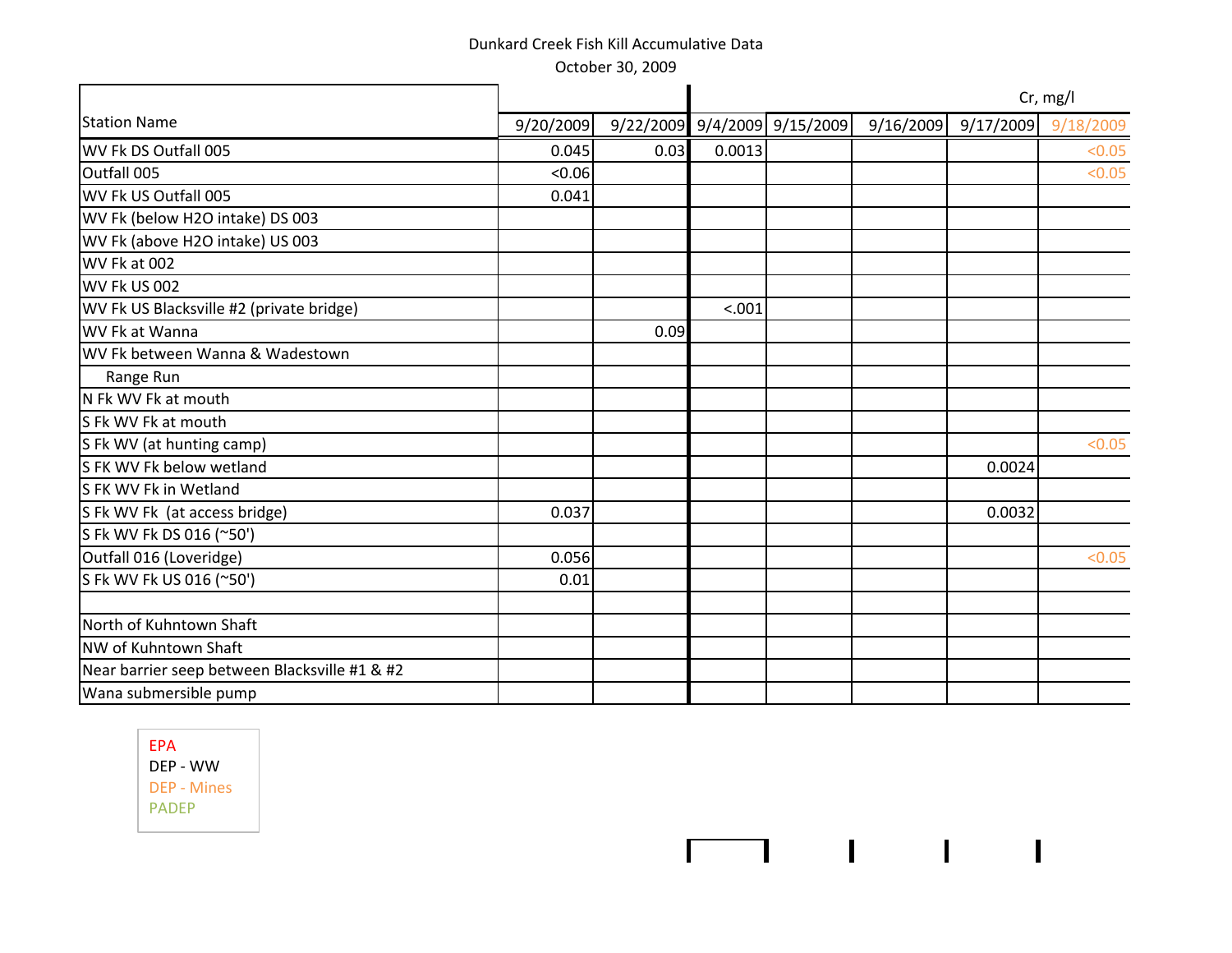| <b>Station Name</b>                                  | 9/18/2009 | 9/19/2009 | 9/22/2009 9/4/2009 |        | 9/9/2009 | 9/15/2009 | 9/16/2009 |
|------------------------------------------------------|-----------|-----------|--------------------|--------|----------|-----------|-----------|
| Dundard Ck near mouth                                |           |           |                    |        |          |           |           |
| Dunkard Ck 4.5 m. DS of Mt Morris U.S of 4-West Mine |           |           |                    |        |          |           |           |
| Dunkard Ck @ State Line DS from Buckeye Church       |           |           |                    |        |          |           |           |
| Dunkard Ck ~200 yds DS from Eddy AMD 003             |           |           |                    |        |          |           |           |
| Dunkard Ck @ Eddy AMD                                |           |           |                    |        |          |           |           |
| Dunkard Ck at Buckeye Church                         |           |           |                    | < .002 |          |           |           |
| Dunkard Ck at Dolls Run                              |           |           |                    |        |          |           |           |
| Rudolph Run/Dunkard Ck                               |           |           |                    |        |          |           |           |
| Dunkard Ck at Mason Dixon Park                       |           |           | < 0.005            |        |          |           |           |
| Dunkark Ck DS Rudolph Run                            |           |           |                    |        |          |           |           |
| Dunkard Ck US Rudolph Run                            |           |           |                    |        |          |           |           |
| Dunkard Ck at Pentress                               |           |           | < 0.005            |        |          |           |           |
| Dundard Ck DS Days Run                               |           |           |                    |        |          |           |           |
| Dunkard Creek @ DOH Bridge Rt 7                      |           |           |                    |        |          |           |           |
| Dunkard Ck above DOH garage                          |           |           |                    |        |          | 0.003     | 0.0044    |
| Dunkard Creek DS of Blacksville #1                   |           |           |                    |        |          |           |           |
| Dunkard Ck at Blacksville                            |           |           |                    |        |          |           |           |
| Dunkard Ck DS Miracle Run (at Brave Rd Bridge)       |           |           |                    |        |          |           |           |
| Miracle Run ~50 yds US from mouth                    |           |           |                    |        |          |           |           |
| Miracle Run at MasonDixon School                     |           |           |                    |        |          |           |           |
| Right Branch Miracle Run at Crossroads               |           |           |                    |        |          |           |           |
| Miracle Run at Luther Park Road                      |           |           |                    |        |          |           |           |
| Miracle Run DS Federal 2                             |           |           |                    |        |          |           |           |
| Miracle Run US Federal 2                             |           |           |                    |        |          |           |           |
| Dunkard Ck US Miracle Run                            |           |           |                    |        | 0.013    |           |           |
| Dunkard Ck US Morris Run (near or at Brave)          |           |           |                    |        |          |           |           |
| Dunkard Ck Below Lower Dam (at Brave)                |           |           |                    |        |          |           |           |
| Dunkard Ck Above Lower Dam (at Brave)                |           |           |                    |        |          |           | 0.0028    |
| Hoovers Run/PA Fork                                  |           |           |                    |        |          |           |           |
| Toms Run/PA Fork                                     |           |           |                    |        |          |           |           |
| PA Fork (near bridge or hunting camp)                |           |           |                    | < .002 |          |           |           |
| PA Fork at T309 Bridge                               |           |           |                    |        |          |           |           |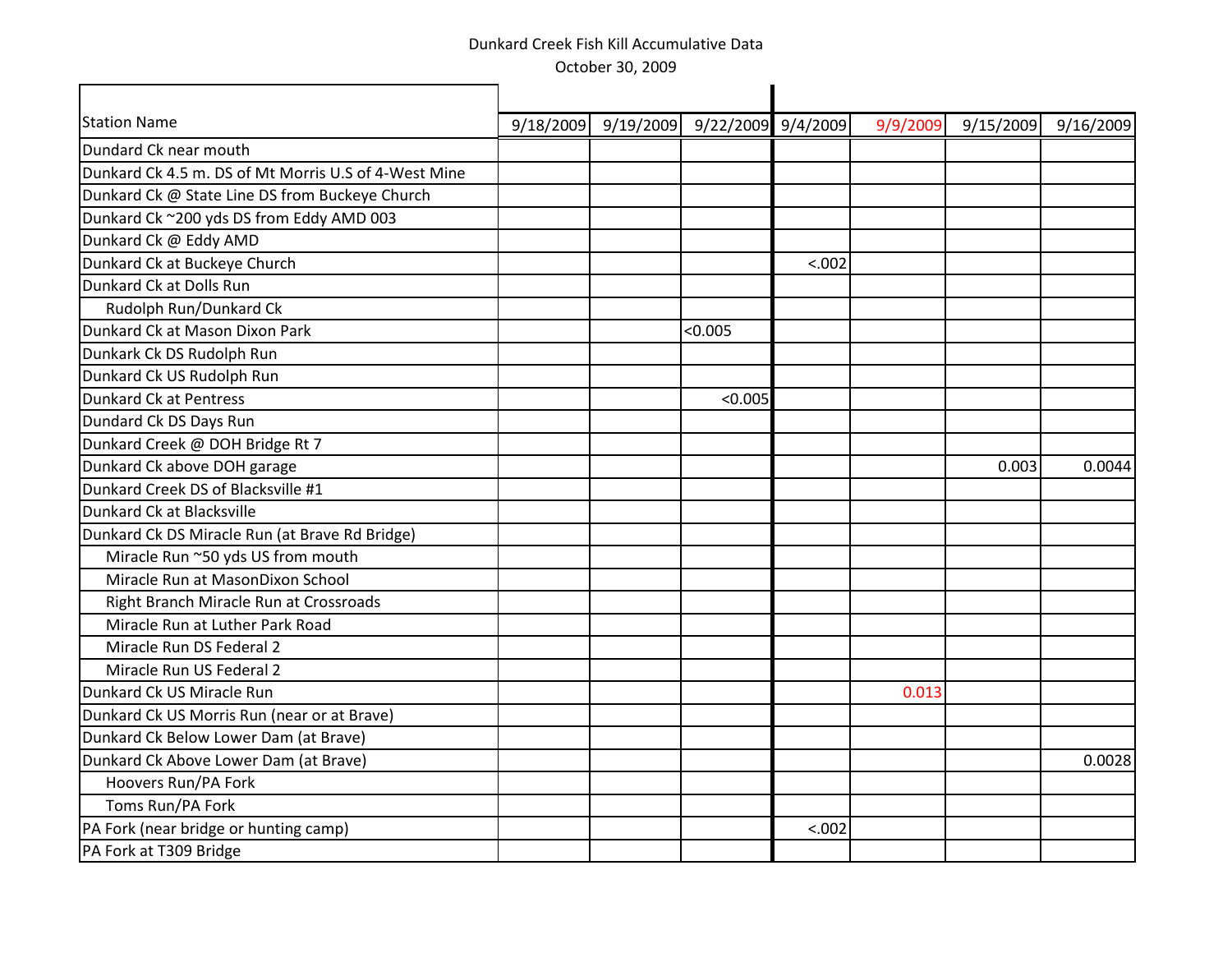| <b>Station Name</b>                           | 9/18/2009 | 9/19/2009 | 9/22/2009 9/4/2009 |        | 9/9/2009 | 9/15/2009 | 9/16/2009 |
|-----------------------------------------------|-----------|-----------|--------------------|--------|----------|-----------|-----------|
| WV Fk DS Outfall 005                          |           |           | < 0.01             | < .002 | 0.057    |           |           |
| Outfall 005                                   |           |           |                    |        | 0.086    |           |           |
| WV Fk US Outfall 005                          |           |           |                    |        |          |           |           |
| WV Fk (below H2O intake) DS 003               |           |           |                    |        | 0.012    |           |           |
| WV Fk (above H2O intake) US 003               |           |           |                    |        |          |           |           |
| WV Fk at 002                                  |           |           |                    |        |          |           |           |
| WV Fk US 002                                  |           |           |                    |        |          |           |           |
| WV Fk US Blacksville #2 (private bridge)      |           |           |                    | < .002 |          |           |           |
| WV Fk at Wanna                                | < 0.005   |           | < 0.005            |        |          |           |           |
| WV Fk between Wanna & Wadestown               |           |           |                    |        |          |           |           |
| Range Run                                     |           |           |                    |        |          |           |           |
| N Fk WV Fk at mouth                           |           |           |                    |        |          |           |           |
| S Fk WV Fk at mouth                           |           |           |                    |        |          |           |           |
| S Fk WV (at hunting camp)                     |           |           |                    |        |          |           |           |
| S FK WV Fk below wetland                      |           |           |                    |        |          |           |           |
| S FK WV Fk in Wetland                         |           | < 0.001   |                    |        |          |           |           |
| S Fk WV Fk (at access bridge)                 |           |           |                    |        |          |           |           |
| S Fk WV Fk DS 016 (~50')                      |           |           |                    |        |          |           |           |
| Outfall 016 (Loveridge)                       |           |           |                    |        |          |           |           |
| S Fk WV Fk US 016 (~50')                      |           |           |                    |        |          |           |           |
|                                               |           |           |                    |        |          |           |           |
| North of Kuhntown Shaft                       |           |           |                    |        |          |           |           |
| NW of Kuhntown Shaft                          |           |           |                    |        |          |           |           |
| Near barrier seep between Blacksville #1 & #2 |           |           |                    |        |          |           |           |
| Wana submersible pump                         |           |           |                    |        |          |           |           |
|                                               |           |           |                    |        |          |           |           |

 $1 - 1 - 1 = 1 - 1 = 1 - 1 = 1 = 1$ 

 $\overline{1}$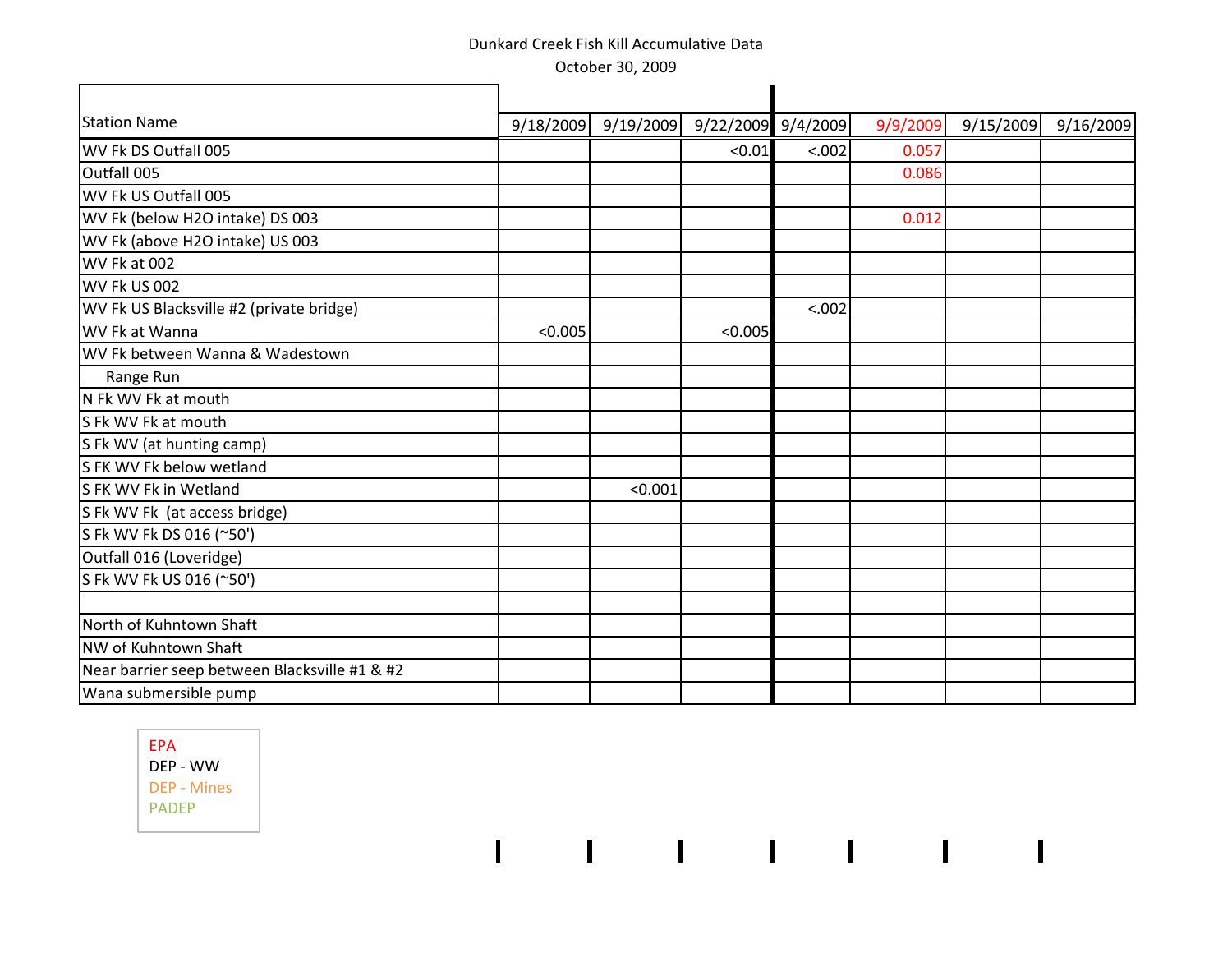|                                                      | Cu, mg/l            |        |                                                 |        |      |
|------------------------------------------------------|---------------------|--------|-------------------------------------------------|--------|------|
| <b>Station Name</b>                                  | 9/17/2009 9/18/2009 |        | 9/18/2009 9/19/2009 9/22/2009 9/2/2009 9/2/2009 |        |      |
| Dundard Ck near mouth                                |                     |        |                                                 |        |      |
| Dunkard Ck 4.5 m. DS of Mt Morris U.S of 4-West Mine |                     | < 0.02 |                                                 |        |      |
| Dunkard Ck @ State Line DS from Buckeye Church       |                     |        |                                                 |        |      |
| Dunkard Ck ~200 yds DS from Eddy AMD 003             |                     |        |                                                 |        |      |
| Dunkard Ck @ Eddy AMD                                |                     |        |                                                 |        |      |
| Dunkard Ck at Buckeye Church                         |                     | < 0.02 |                                                 |        |      |
| Dunkard Ck at Dolls Run                              |                     |        |                                                 |        |      |
| Rudolph Run/Dunkard Ck                               |                     |        |                                                 |        |      |
| Dunkard Ck at Mason Dixon Park                       |                     |        |                                                 | 0.0029 |      |
| Dunkark Ck DS Rudolph Run                            |                     |        |                                                 |        |      |
| Dunkard Ck US Rudolph Run                            |                     |        |                                                 |        |      |
| Dunkard Ck at Pentress                               |                     |        |                                                 | 0.0038 |      |
| Dundard Ck DS Days Run                               |                     |        |                                                 |        |      |
| Dunkard Creek @ DOH Bridge Rt 7                      |                     | < 0.02 |                                                 |        |      |
| Dunkard Ck above DOH garage                          |                     |        |                                                 |        |      |
| Dunkard Creek DS of Blacksville #1                   |                     | < 0.02 |                                                 |        |      |
| Dunkard Ck at Blacksville                            |                     |        |                                                 |        |      |
| Dunkard Ck DS Miracle Run (at Brave Rd Bridge)       |                     |        |                                                 |        | 0.23 |
| Miracle Run ~50 yds US from mouth                    |                     |        |                                                 |        |      |
| Miracle Run at MasonDixon School                     |                     |        |                                                 |        |      |
| Right Branch Miracle Run at Crossroads               |                     |        |                                                 |        |      |
| Miracle Run at Luther Park Road                      |                     |        |                                                 |        |      |
| Miracle Run DS Federal 2                             |                     |        |                                                 |        |      |
| Miracle Run US Federal 2                             |                     |        |                                                 |        |      |
| Dunkard Ck US Miracle Run                            |                     |        |                                                 |        | 0.24 |
| Dunkard Ck US Morris Run (near or at Brave)          |                     |        |                                                 |        | 0.33 |
| Dunkard Ck Below Lower Dam (at Brave)                |                     |        |                                                 |        |      |
| Dunkard Ck Above Lower Dam (at Brave)                |                     |        |                                                 |        |      |
| Hoovers Run/PA Fork                                  |                     |        |                                                 |        |      |
| Toms Run/PA Fork                                     |                     |        |                                                 |        |      |
| PA Fork (near bridge or hunting camp)                |                     |        |                                                 |        |      |
| PA Fork at T309 Bridge                               |                     |        |                                                 |        |      |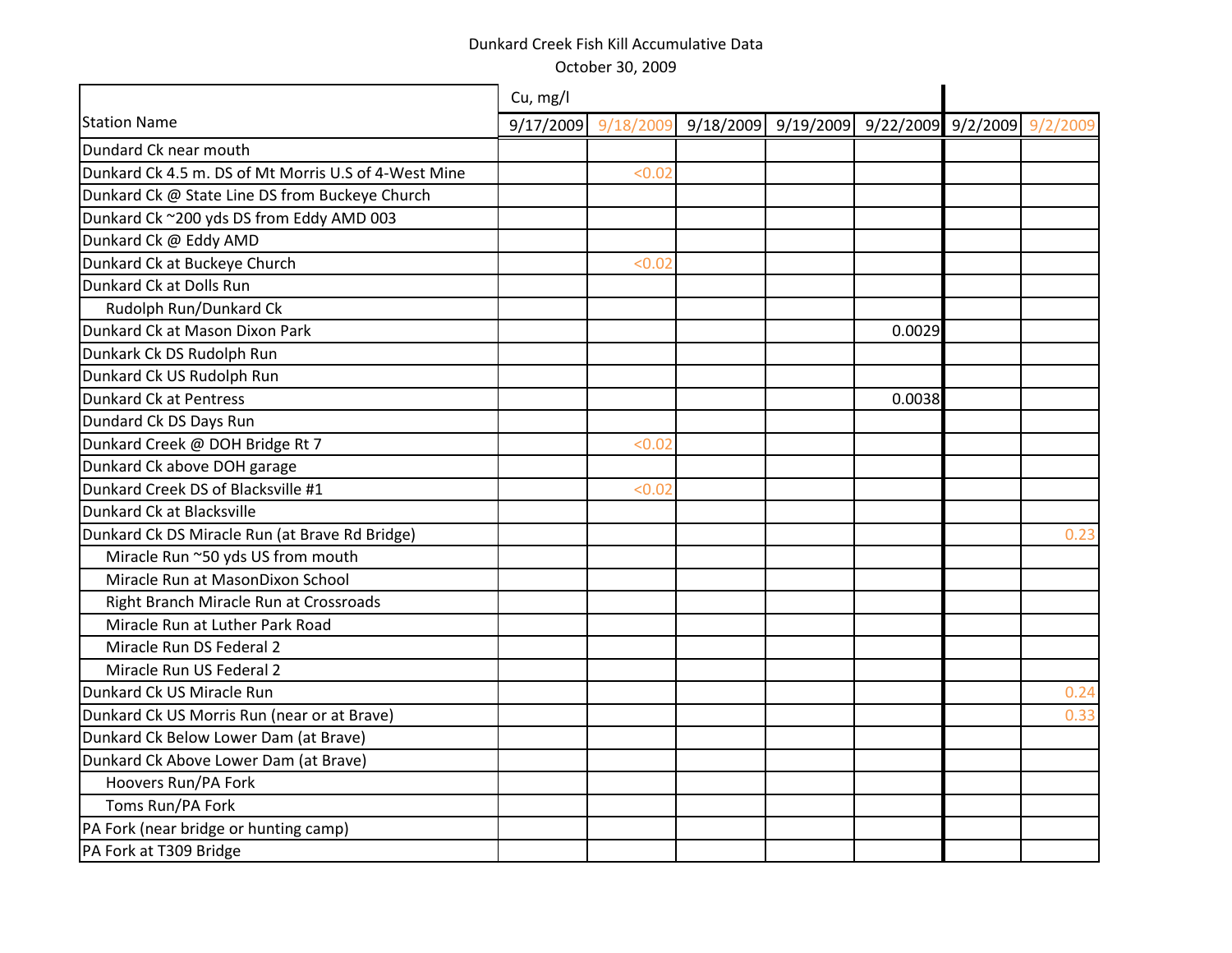| Cu, mg/l |        |                    |        |         |                                                        |
|----------|--------|--------------------|--------|---------|--------------------------------------------------------|
|          |        |                    |        |         |                                                        |
|          | < 0.02 |                    |        | < 0.005 |                                                        |
|          | < 0.02 |                    |        |         |                                                        |
|          |        |                    |        |         |                                                        |
|          |        |                    |        |         |                                                        |
|          |        |                    |        |         |                                                        |
|          |        |                    |        |         |                                                        |
|          |        |                    |        |         |                                                        |
|          |        |                    |        |         |                                                        |
|          |        | 0.0042             |        | 0.0034  |                                                        |
|          |        |                    |        |         |                                                        |
|          |        |                    |        |         |                                                        |
|          |        |                    |        |         |                                                        |
|          |        |                    |        |         |                                                        |
|          | < 0.02 |                    |        |         |                                                        |
| 0.0041   |        |                    |        |         |                                                        |
|          |        |                    | 0.0033 |         |                                                        |
| 0.0042   |        |                    |        |         |                                                        |
|          |        |                    |        |         |                                                        |
|          |        |                    |        |         |                                                        |
|          | < 0.02 |                    |        |         |                                                        |
|          |        |                    |        |         |                                                        |
|          |        |                    |        |         |                                                        |
|          |        |                    |        |         |                                                        |
|          |        |                    |        |         |                                                        |
|          |        |                    |        |         |                                                        |
|          |        | 9/17/2009 9/18/200 |        |         | $9/18/2009$ $9/19/2009$ $9/22/2009$ $9/2/2009$<br>0.43 |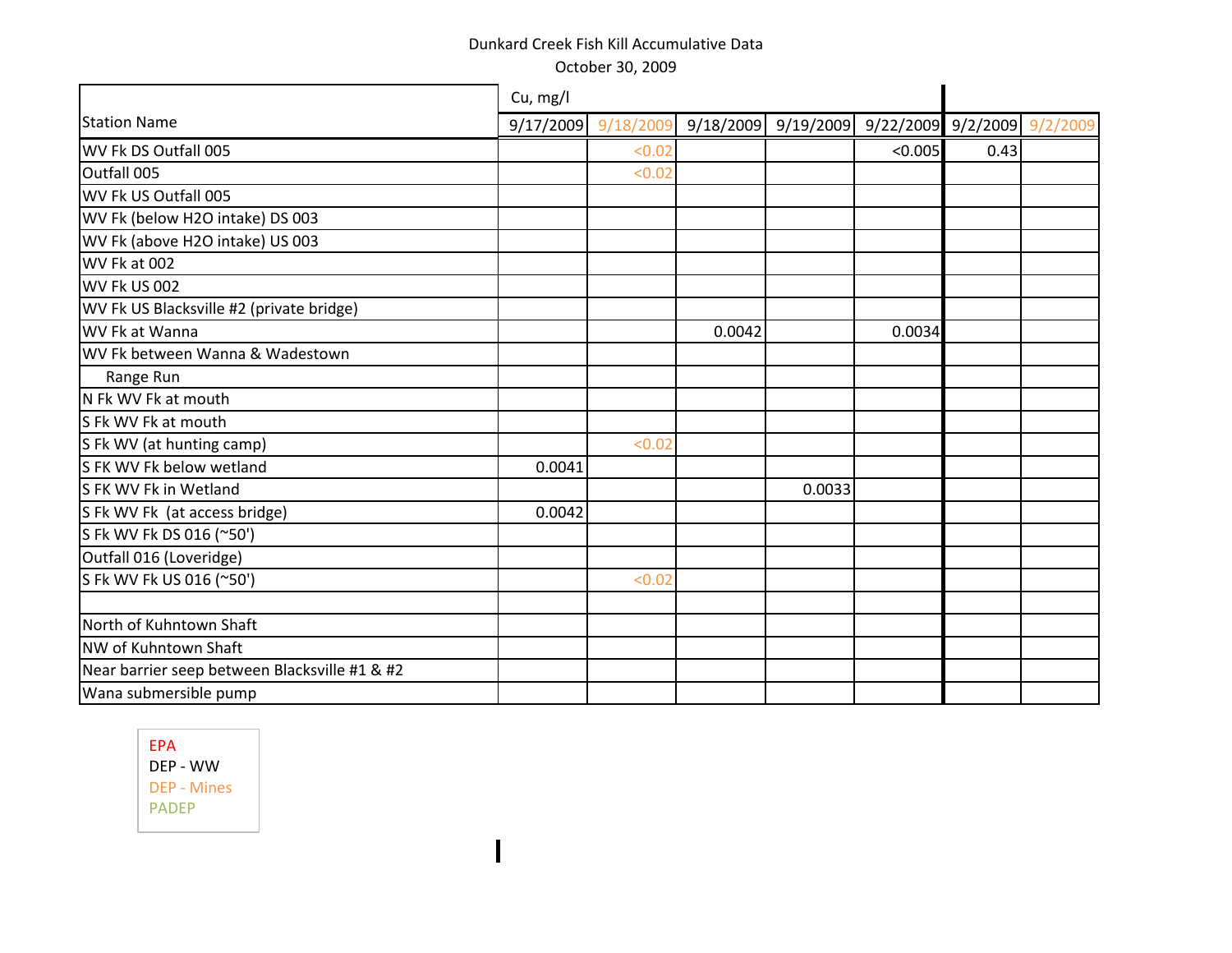|                                                      | Fe, mg/l |          |          |       |                    |           |           |  |
|------------------------------------------------------|----------|----------|----------|-------|--------------------|-----------|-----------|--|
| <b>Station Name</b>                                  | 9/3/2009 | 9/4/2009 | 9/4/2009 |       | 9/9/2009 9/10/2009 | 9/15/2009 | 9/16/2009 |  |
| Dundard Ck near mouth                                |          |          |          |       | 0.573              |           |           |  |
| Dunkard Ck 4.5 m. DS of Mt Morris U.S of 4-West Mine |          |          |          |       |                    |           |           |  |
| Dunkard Ck @ State Line DS from Buckeye Church       |          | 0.61     |          |       |                    |           |           |  |
| Dunkard Ck ~200 yds DS from Eddy AMD 003             |          | 0.52     |          |       |                    |           |           |  |
| Dunkard Ck @ Eddy AMD                                |          | 0.19     |          |       |                    |           |           |  |
| Dunkard Ck at Buckeye Church                         |          | 0.24     | 0.19     |       |                    |           |           |  |
| Dunkard Ck at Dolls Run                              |          |          |          |       |                    |           |           |  |
| Rudolph Run/Dunkard Ck                               |          |          |          |       |                    |           |           |  |
| Dunkard Ck at Mason Dixon Park                       |          |          |          |       |                    |           |           |  |
| Dunkark Ck DS Rudolph Run                            |          |          |          |       |                    |           |           |  |
| Dunkard Ck US Rudolph Run                            |          |          |          |       |                    |           |           |  |
| Dunkard Ck at Pentress                               |          |          |          |       |                    |           |           |  |
| Dundard Ck DS Days Run                               |          |          |          |       |                    |           |           |  |
| Dunkard Creek @ DOH Bridge Rt 7                      |          |          |          |       |                    |           |           |  |
| Dunkard Ck above DOH garage                          |          |          |          |       |                    | 0.211     | 0.192     |  |
| Dunkard Creek DS of Blacksville #1                   |          |          |          |       |                    |           |           |  |
| Dunkard Ck at Blacksville                            |          |          |          |       |                    |           |           |  |
| Dunkard Ck DS Miracle Run (at Brave Rd Bridge)       |          |          |          |       |                    |           |           |  |
| Miracle Run ~50 yds US from mouth                    |          |          |          |       |                    |           |           |  |
| Miracle Run at MasonDixon School                     |          |          |          |       |                    |           |           |  |
| Right Branch Miracle Run at Crossroads               |          |          |          |       |                    |           |           |  |
| Miracle Run at Luther Park Road                      |          |          |          |       |                    |           |           |  |
| Miracle Run DS Federal 2                             |          |          |          |       |                    |           |           |  |
| Miracle Run US Federal 2                             |          |          |          |       |                    |           |           |  |
| Dunkard Ck US Miracle Run                            |          |          |          | 0.205 |                    |           |           |  |
| Dunkard Ck US Morris Run (near or at Brave)          |          |          |          |       | 0.242              |           |           |  |
| Dunkard Ck Below Lower Dam (at Brave)                |          |          |          |       |                    |           |           |  |
| Dunkard Ck Above Lower Dam (at Brave)                |          |          |          |       |                    |           | 0.192     |  |
| Hoovers Run/PA Fork                                  |          |          |          |       |                    |           |           |  |
| Toms Run/PA Fork                                     |          |          |          |       |                    |           |           |  |
| PA Fork (near bridge or hunting camp)                |          |          | 0.434    |       | 0.534              |           |           |  |
| PA Fork at T309 Bridge                               |          |          |          |       |                    |           |           |  |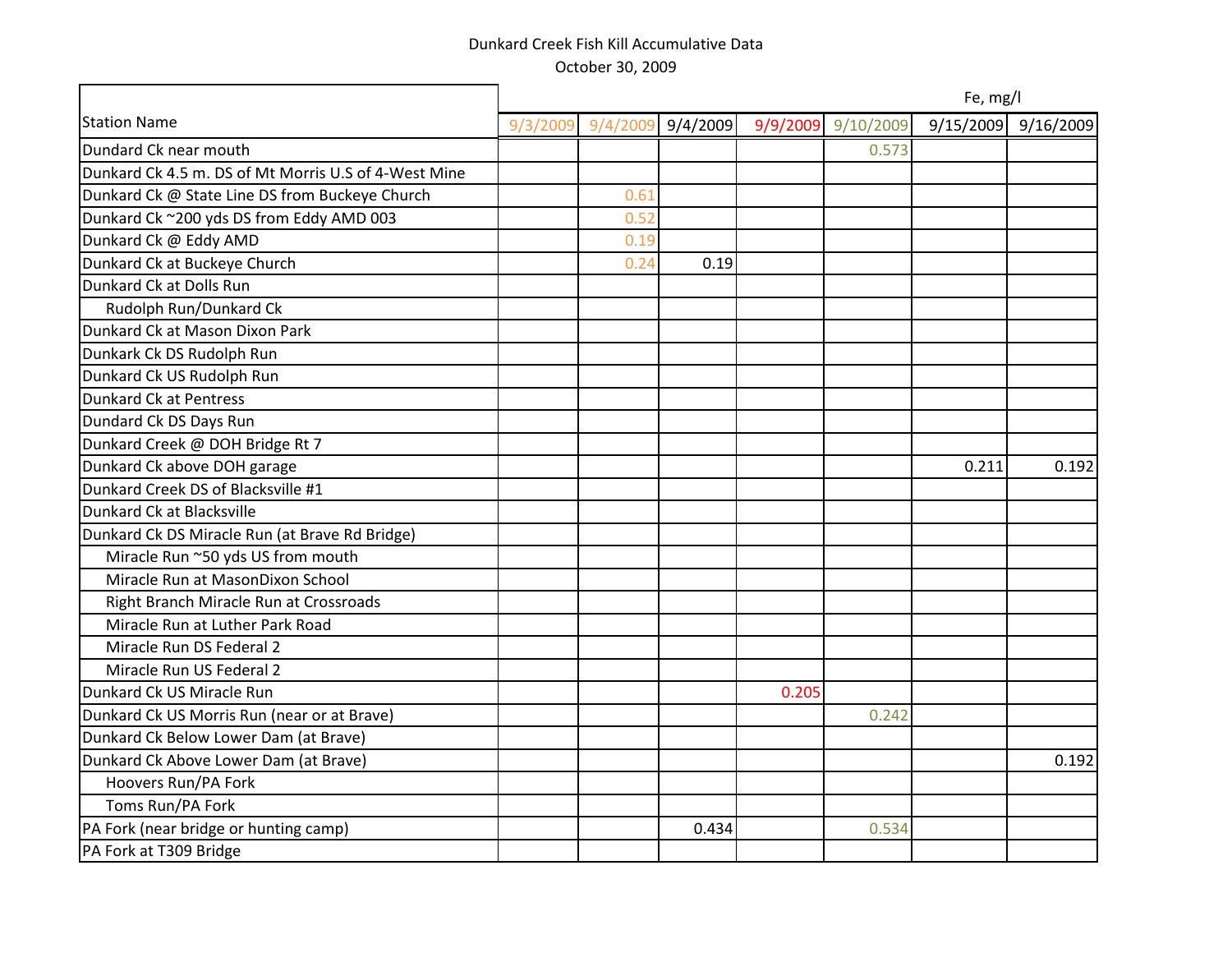|                                               |          | Fe, mg/l |          |       |                    |           |           |  |  |
|-----------------------------------------------|----------|----------|----------|-------|--------------------|-----------|-----------|--|--|
| <b>Station Name</b>                           | 9/3/2009 | 9/4/2009 | 9/4/2009 |       | 9/9/2009 9/10/2009 | 9/15/2009 | 9/16/2009 |  |  |
| WV Fk DS Outfall 005                          | 0.25     |          | 0.877    | 0.451 | 0.48               |           |           |  |  |
| Outfall 005                                   | 0.13     |          |          | 2.7   |                    |           |           |  |  |
| WV Fk US Outfall 005                          | 2.13     |          |          |       |                    |           |           |  |  |
| WV Fk (below H2O intake) DS 003               |          |          |          | 0.652 |                    |           |           |  |  |
| WV Fk (above H2O intake) US 003               |          |          |          |       |                    |           |           |  |  |
| WV Fk at 002                                  |          |          |          |       |                    |           |           |  |  |
| WV Fk US 002                                  |          |          |          |       |                    |           |           |  |  |
| WV Fk US Blacksville #2 (private bridge)      |          |          | 0.403    |       |                    |           |           |  |  |
| WV Fk at Wanna                                |          |          |          |       |                    |           |           |  |  |
| WV Fk between Wanna & Wadestown               |          |          |          |       |                    |           |           |  |  |
| Range Run                                     |          |          |          |       |                    |           |           |  |  |
| N Fk WV Fk at mouth                           |          |          |          |       |                    |           |           |  |  |
| S Fk WV Fk at mouth                           |          |          |          |       |                    |           |           |  |  |
| S Fk WV (at hunting camp)                     |          |          |          |       |                    |           |           |  |  |
| S FK WV Fk below wetland                      |          |          |          |       |                    |           |           |  |  |
| S FK WV Fk in Wetland                         |          |          |          |       |                    |           |           |  |  |
| S Fk WV Fk (at access bridge)                 |          |          |          |       |                    |           |           |  |  |
| S Fk WV Fk DS 016 (~50')                      |          |          |          |       |                    |           |           |  |  |
| Outfall 016 (Loveridge)                       |          |          |          |       |                    |           |           |  |  |
| S Fk WV Fk US 016 (~50')                      |          |          |          |       |                    |           |           |  |  |
|                                               |          |          |          |       |                    |           |           |  |  |
| North of Kuhntown Shaft                       |          |          |          |       |                    |           |           |  |  |
| NW of Kuhntown Shaft                          |          |          |          |       |                    |           |           |  |  |
| Near barrier seep between Blacksville #1 & #2 |          |          |          |       |                    |           |           |  |  |
| Wana submersible pump                         |          |          |          |       |                    |           |           |  |  |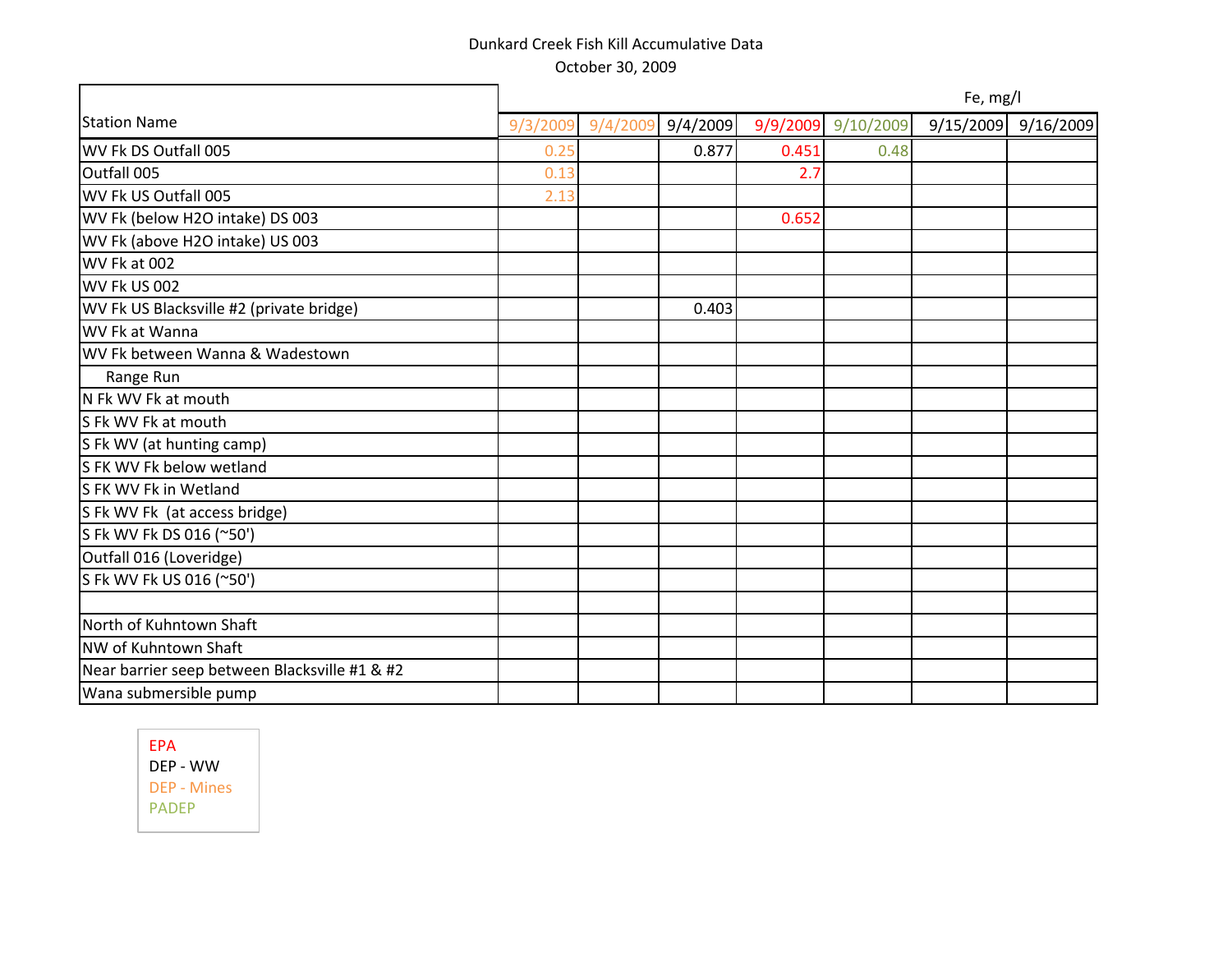| <b>Station Name</b>                                  | 9/17/2009 | 9/18/2009 | 9/18/2009 | 9/19/2009 9/20/2009 9/22/2009 |       |      | 9/4/2009 |
|------------------------------------------------------|-----------|-----------|-----------|-------------------------------|-------|------|----------|
| Dundard Ck near mouth                                |           |           |           |                               |       |      |          |
| Dunkard Ck 4.5 m. DS of Mt Morris U.S of 4-West Mine |           | 0.27      |           |                               |       |      |          |
| Dunkard Ck @ State Line DS from Buckeye Church       |           |           |           |                               |       |      |          |
| Dunkard Ck ~200 yds DS from Eddy AMD 003             |           |           |           |                               |       |      |          |
| Dunkard Ck @ Eddy AMD                                |           |           |           |                               |       |      |          |
| Dunkard Ck at Buckeye Church                         |           | 0.33      |           | 0.212                         | 0.189 |      | < .003   |
| Dunkard Ck at Dolls Run                              |           |           |           |                               |       |      |          |
| Rudolph Run/Dunkard Ck                               |           |           |           |                               |       |      |          |
| Dunkard Ck at Mason Dixon Park                       |           |           |           |                               |       | 0.19 |          |
| Dunkark Ck DS Rudolph Run                            |           |           |           | 0.204                         | 0.21  |      |          |
| Dunkard Ck US Rudolph Run                            |           |           |           |                               |       |      |          |
| Dunkard Ck at Pentress                               |           |           |           |                               |       | 0.12 |          |
| Dundard Ck DS Days Run                               |           |           |           |                               |       |      |          |
| Dunkard Creek @ DOH Bridge Rt 7                      |           | 0.21      |           |                               |       |      |          |
| Dunkard Ck above DOH garage                          |           |           |           |                               |       |      |          |
| Dunkard Creek DS of Blacksville #1                   |           | 0.25      |           |                               |       |      |          |
| Dunkard Ck at Blacksville                            |           |           |           |                               |       |      |          |
| Dunkard Ck DS Miracle Run (at Brave Rd Bridge)       |           |           |           |                               |       |      |          |
| Miracle Run ~50 yds US from mouth                    |           |           |           |                               |       |      |          |
| Miracle Run at MasonDixon School                     |           |           |           |                               |       |      |          |
| Right Branch Miracle Run at Crossroads               |           |           |           |                               |       |      |          |
| Miracle Run at Luther Park Road                      |           |           |           |                               |       |      |          |
| Miracle Run DS Federal 2                             |           |           |           |                               |       |      |          |
| Miracle Run US Federal 2                             |           |           |           |                               |       |      |          |
| Dunkard Ck US Miracle Run                            |           |           |           |                               |       |      |          |
| Dunkard Ck US Morris Run (near or at Brave)          |           |           |           |                               |       |      |          |
| Dunkard Ck Below Lower Dam (at Brave)                |           |           |           |                               |       |      |          |
| Dunkard Ck Above Lower Dam (at Brave)                |           |           |           |                               |       |      |          |
| Hoovers Run/PA Fork                                  |           |           |           |                               |       |      |          |
| Toms Run/PA Fork                                     |           |           |           |                               |       |      |          |
| PA Fork (near bridge or hunting camp)                |           |           |           |                               |       |      | < .003   |
| PA Fork at T309 Bridge                               |           |           |           |                               |       |      |          |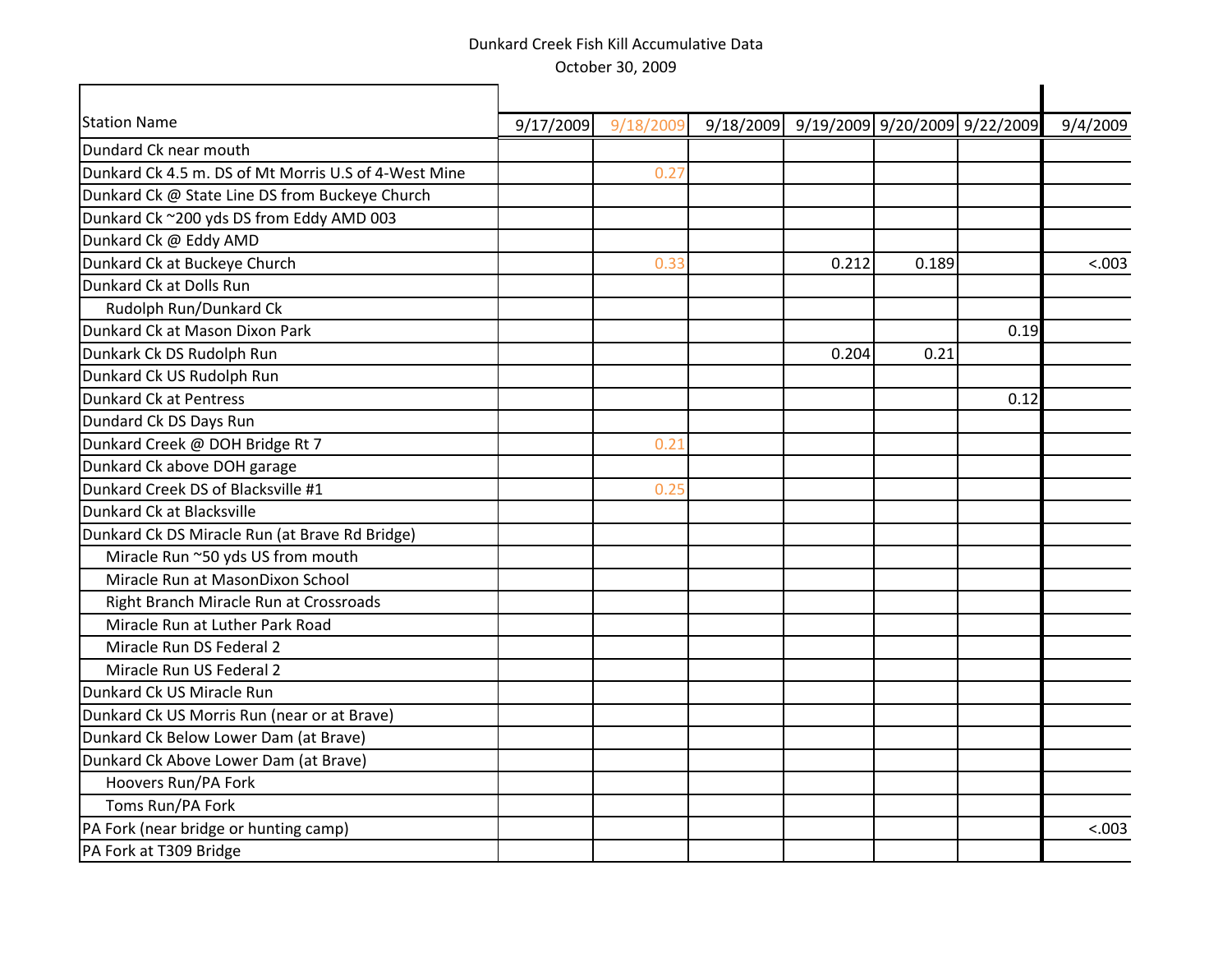| <b>Station Name</b>                           | 9/17/2009 | 9/18/2009 |      |       |       | 9/18/2009 9/19/2009 9/20/2009 9/22/2009 | 9/4/2009 |
|-----------------------------------------------|-----------|-----------|------|-------|-------|-----------------------------------------|----------|
| WV Fk DS Outfall 005                          |           |           |      |       |       | 0.33                                    | &003     |
| Outfall 005                                   |           | 0.27      |      |       |       |                                         |          |
| WV Fk US Outfall 005                          |           |           |      | 0.425 | 0.436 |                                         |          |
| WV Fk (below H2O intake) DS 003               |           |           |      | 0.52  | 0.78  |                                         |          |
| WV Fk (above H2O intake) US 003               |           |           |      | 0.448 | 0.387 |                                         |          |
| WV Fk at 002                                  |           |           |      |       |       |                                         |          |
| WV Fk US 002                                  |           |           |      |       |       |                                         |          |
| WV Fk US Blacksville #2 (private bridge)      |           |           |      |       |       |                                         | < .003   |
| WV Fk at Wanna                                |           |           | 0.68 |       |       | 0.48                                    |          |
| WV Fk between Wanna & Wadestown               |           |           |      |       |       |                                         |          |
| Range Run                                     |           |           |      |       |       |                                         |          |
| N Fk WV Fk at mouth                           |           |           |      |       |       |                                         |          |
| S Fk WV Fk at mouth                           |           |           |      |       |       |                                         |          |
| S Fk WV (at hunting camp)                     |           | 0.48      |      |       |       |                                         |          |
| S FK WV Fk below wetland                      | 0.314     |           |      |       |       |                                         |          |
| S FK WV Fk in Wetland                         |           |           |      | 0.073 |       |                                         |          |
| S Fk WV Fk (at access bridge)                 | 0.403     |           |      | 0.492 | 0.632 |                                         |          |
| S Fk WV Fk DS 016 (~50')                      |           |           |      |       |       |                                         |          |
| Outfall 016 (Loveridge)                       |           | 0.22      |      | 0.069 | 0.067 |                                         |          |
| S Fk WV Fk US 016 (~50')                      |           |           |      | 1.1   | 0.527 |                                         |          |
| North of Kuhntown Shaft                       |           |           |      |       |       |                                         |          |
| NW of Kuhntown Shaft                          |           |           |      |       |       |                                         |          |
| Near barrier seep between Blacksville #1 & #2 |           | 574       |      |       |       |                                         |          |
| Wana submersible pump                         |           |           |      |       |       |                                         |          |

 $\overline{1}$ 

 $\mathbf{I}$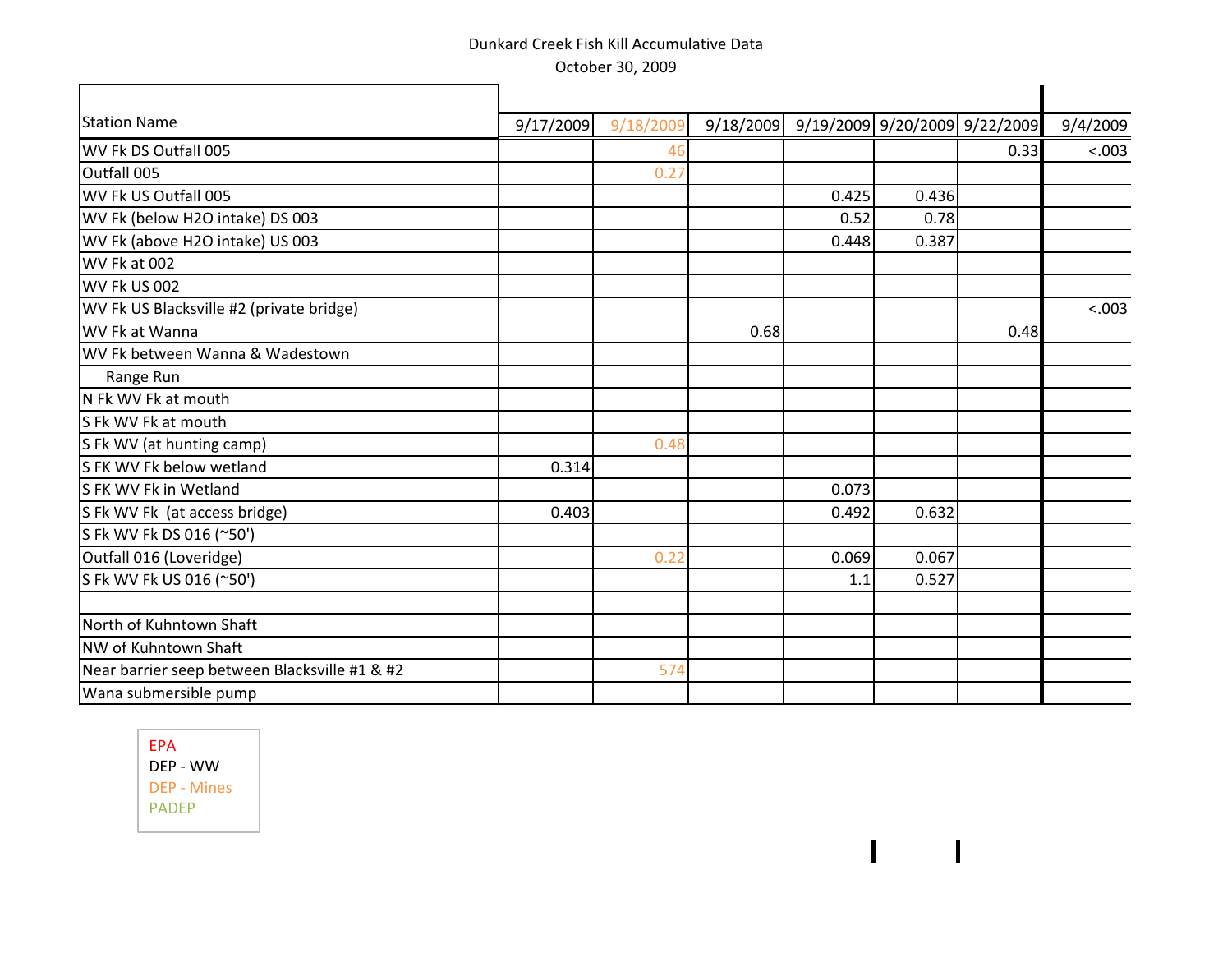|                                                      | Pb, mg/l |                                         |  |         |  |                     |           |  |  |  |  |
|------------------------------------------------------|----------|-----------------------------------------|--|---------|--|---------------------|-----------|--|--|--|--|
| <b>Station Name</b>                                  |          | 9/15/2009 9/16/2009 9/17/2009 9/18/2009 |  |         |  | 9/18/2009 9/19/2009 | 9/22/2009 |  |  |  |  |
| Dundard Ck near mouth                                |          |                                         |  |         |  |                     |           |  |  |  |  |
| Dunkard Ck 4.5 m. DS of Mt Morris U.S of 4-West Mine |          |                                         |  | < 0.001 |  |                     |           |  |  |  |  |
| Dunkard Ck @ State Line DS from Buckeye Church       |          |                                         |  |         |  |                     |           |  |  |  |  |
| Dunkard Ck ~200 yds DS from Eddy AMD 003             |          |                                         |  |         |  |                     |           |  |  |  |  |
| Dunkard Ck @ Eddy AMD                                |          |                                         |  |         |  |                     |           |  |  |  |  |
| Dunkard Ck at Buckeye Church                         |          |                                         |  | < 0.001 |  |                     |           |  |  |  |  |
| Dunkard Ck at Dolls Run                              |          |                                         |  |         |  |                     |           |  |  |  |  |
| Rudolph Run/Dunkard Ck                               |          |                                         |  |         |  |                     |           |  |  |  |  |
| Dunkard Ck at Mason Dixon Park                       |          |                                         |  |         |  |                     | < 0.003   |  |  |  |  |
| Dunkark Ck DS Rudolph Run                            |          |                                         |  |         |  |                     |           |  |  |  |  |
| Dunkard Ck US Rudolph Run                            |          |                                         |  |         |  |                     |           |  |  |  |  |
| Dunkard Ck at Pentress                               |          |                                         |  |         |  |                     | < 0.003   |  |  |  |  |
| Dundard Ck DS Days Run                               |          |                                         |  |         |  |                     |           |  |  |  |  |
| Dunkard Creek @ DOH Bridge Rt 7                      |          |                                         |  | < 0.001 |  |                     |           |  |  |  |  |
| Dunkard Ck above DOH garage                          | 0.0003   | < 0.002                                 |  |         |  |                     |           |  |  |  |  |
| Dunkard Creek DS of Blacksville #1                   |          |                                         |  | < 0.001 |  |                     |           |  |  |  |  |
| Dunkard Ck at Blacksville                            |          |                                         |  |         |  |                     |           |  |  |  |  |
| Dunkard Ck DS Miracle Run (at Brave Rd Bridge)       |          |                                         |  |         |  |                     |           |  |  |  |  |
| Miracle Run ~50 yds US from mouth                    |          |                                         |  |         |  |                     |           |  |  |  |  |
| Miracle Run at MasonDixon School                     |          |                                         |  |         |  |                     |           |  |  |  |  |
| Right Branch Miracle Run at Crossroads               |          |                                         |  |         |  |                     |           |  |  |  |  |
| Miracle Run at Luther Park Road                      |          |                                         |  |         |  |                     |           |  |  |  |  |
| Miracle Run DS Federal 2                             |          |                                         |  |         |  |                     |           |  |  |  |  |
| Miracle Run US Federal 2                             |          |                                         |  |         |  |                     |           |  |  |  |  |
| Dunkard Ck US Miracle Run                            |          |                                         |  |         |  |                     |           |  |  |  |  |
| Dunkard Ck US Morris Run (near or at Brave)          |          |                                         |  |         |  |                     |           |  |  |  |  |
| Dunkard Ck Below Lower Dam (at Brave)                |          |                                         |  |         |  |                     |           |  |  |  |  |
| Dunkard Ck Above Lower Dam (at Brave)                |          | < 0.0002                                |  |         |  |                     |           |  |  |  |  |
| Hoovers Run/PA Fork                                  |          |                                         |  |         |  |                     |           |  |  |  |  |
| Toms Run/PA Fork                                     |          |                                         |  |         |  |                     |           |  |  |  |  |
| PA Fork (near bridge or hunting camp)                |          |                                         |  |         |  |                     |           |  |  |  |  |
| PA Fork at T309 Bridge                               |          |                                         |  |         |  |                     |           |  |  |  |  |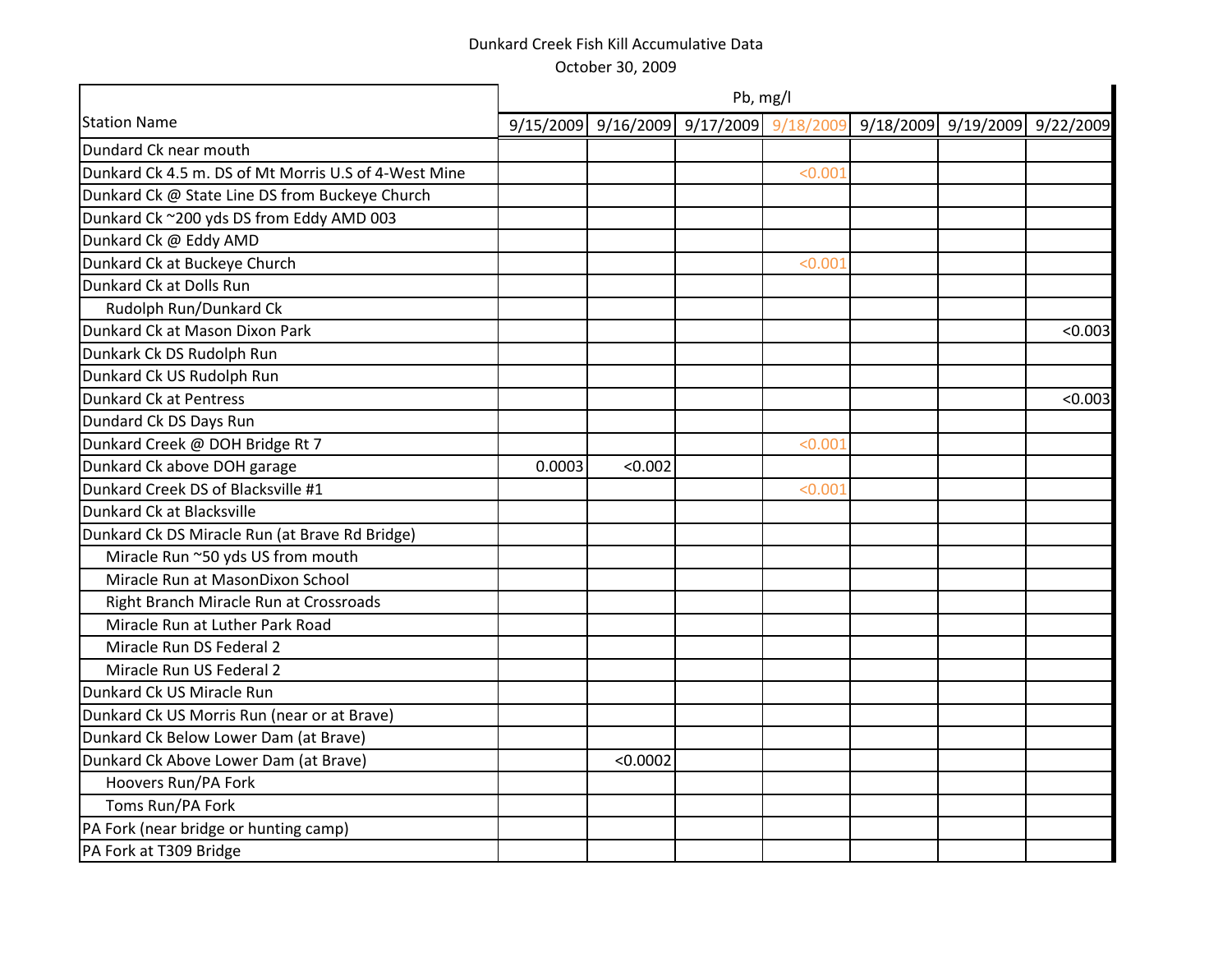|                                               |                         | Pb, mg/l |         |                                                 |        |           |
|-----------------------------------------------|-------------------------|----------|---------|-------------------------------------------------|--------|-----------|
| <b>Station Name</b>                           | $9/15/2009$ $9/16/2009$ |          |         | $9/17/2009$ $9/18/2009$ $9/18/2009$ $9/19/2009$ |        | 9/22/2009 |
| WV Fk DS Outfall 005                          |                         |          | < 0.001 |                                                 |        | < 0.006   |
| Outfall 005                                   |                         |          | < 0.001 |                                                 |        |           |
| WV Fk US Outfall 005                          |                         |          |         |                                                 |        |           |
| WV Fk (below H2O intake) DS 003               |                         |          |         |                                                 |        |           |
| WV Fk (above H2O intake) US 003               |                         |          |         |                                                 |        |           |
| WV Fk at 002                                  |                         |          |         |                                                 |        |           |
| WV Fk US 002                                  |                         |          |         |                                                 |        |           |
| WV Fk US Blacksville #2 (private bridge)      |                         |          |         |                                                 |        |           |
| WV Fk at Wanna                                |                         |          |         | < 0.003                                         |        | < 0.003   |
| WV Fk between Wanna & Wadestown               |                         |          |         |                                                 |        |           |
| Range Run                                     |                         |          |         |                                                 |        |           |
| N Fk WV Fk at mouth                           |                         |          |         |                                                 |        |           |
| S Fk WV Fk at mouth                           |                         |          |         |                                                 |        |           |
| S Fk WV (at hunting camp)                     |                         |          | < 0.001 |                                                 |        |           |
| S FK WV Fk below wetland                      |                         | 0.0003   |         |                                                 |        |           |
| S FK WV Fk in Wetland                         |                         |          |         |                                                 | 0.0002 |           |
| S Fk WV Fk (at access bridge)                 |                         | < 0.0002 |         |                                                 |        |           |
| S Fk WV Fk DS 016 (~50')                      |                         |          |         |                                                 |        |           |
| Outfall 016 (Loveridge)                       |                         |          | < 0.001 |                                                 |        |           |
| S Fk WV Fk US 016 (~50')                      |                         |          |         |                                                 |        |           |
|                                               |                         |          |         |                                                 |        |           |
| North of Kuhntown Shaft                       |                         |          |         |                                                 |        |           |
| NW of Kuhntown Shaft                          |                         |          |         |                                                 |        |           |
| Near barrier seep between Blacksville #1 & #2 |                         |          |         |                                                 |        |           |
| Wana submersible pump                         |                         |          |         |                                                 |        |           |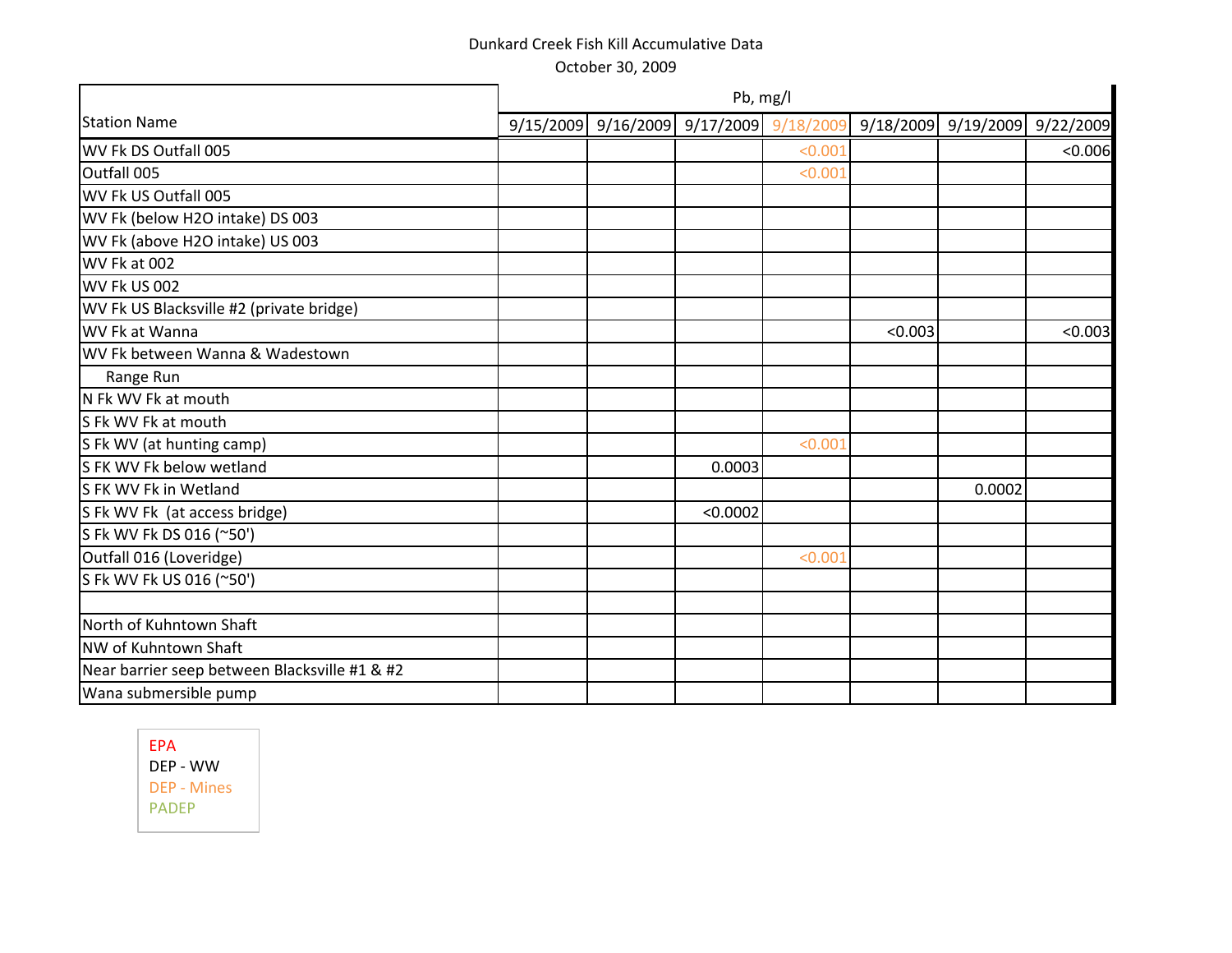Г

| <b>Station Name</b>                                  | 9/2/2009 | 9/2/2009 | 9/3/2009 | 9/4/2009 | 9/4/2009 | 9/9/2009 | 9/10/2009 |
|------------------------------------------------------|----------|----------|----------|----------|----------|----------|-----------|
| Dundard Ck near mouth                                |          |          |          |          |          |          | 0.191     |
| Dunkard Ck 4.5 m. DS of Mt Morris U.S of 4-West Mine |          |          |          |          |          |          |           |
| Dunkard Ck @ State Line DS from Buckeye Church       |          |          |          | 0.21     |          |          |           |
| Dunkard Ck ~200 yds DS from Eddy AMD 003             |          |          |          | 0.18     |          |          |           |
| Dunkard Ck @ Eddy AMD                                |          |          |          | 0.19     |          |          |           |
| Dunkard Ck at Buckeye Church                         |          |          |          | 0.21     | 0.195    |          |           |
| Dunkard Ck at Dolls Run                              |          |          |          |          |          |          |           |
| Rudolph Run/Dunkard Ck                               |          |          |          |          |          |          |           |
| Dunkard Ck at Mason Dixon Park                       |          |          |          |          |          |          |           |
| Dunkark Ck DS Rudolph Run                            |          |          |          |          |          |          |           |
| Dunkard Ck US Rudolph Run                            |          |          |          |          |          |          |           |
| Dunkard Ck at Pentress                               |          |          |          |          |          |          |           |
| Dundard Ck DS Days Run                               |          |          |          |          |          |          |           |
| Dunkard Creek @ DOH Bridge Rt 7                      |          |          |          |          |          |          |           |
| Dunkard Ck above DOH garage                          |          |          |          |          |          |          |           |
| Dunkard Creek DS of Blacksville #1                   |          |          |          |          |          |          |           |
| Dunkard Ck at Blacksville                            |          |          |          |          |          |          |           |
| Dunkard Ck DS Miracle Run (at Brave Rd Bridge)       |          | 0.19     |          |          |          |          |           |
| Miracle Run ~50 yds US from mouth                    |          |          |          |          |          |          |           |
| Miracle Run at MasonDixon School                     |          |          |          |          |          |          |           |
| Right Branch Miracle Run at Crossroads               |          |          |          |          |          |          |           |
| Miracle Run at Luther Park Road                      |          |          |          |          |          |          |           |
| Miracle Run DS Federal 2                             |          |          |          |          |          |          |           |
| Miracle Run US Federal 2                             |          |          |          |          |          |          |           |
| Dunkard Ck US Miracle Run                            |          | 0.18     |          |          |          | 0.176    |           |
| Dunkard Ck US Morris Run (near or at Brave)          |          | 0.18     |          |          |          |          | 0.455     |
| Dunkard Ck Below Lower Dam (at Brave)                |          |          |          |          |          |          |           |
| Dunkard Ck Above Lower Dam (at Brave)                |          |          |          |          |          |          |           |
| Hoovers Run/PA Fork                                  |          |          |          |          |          |          |           |
| Toms Run/PA Fork                                     |          |          |          |          |          |          |           |
| PA Fork (near bridge or hunting camp)                |          |          |          |          | 0.862    |          | 0.072     |
| PA Fork at T309 Bridge                               |          |          |          |          |          |          |           |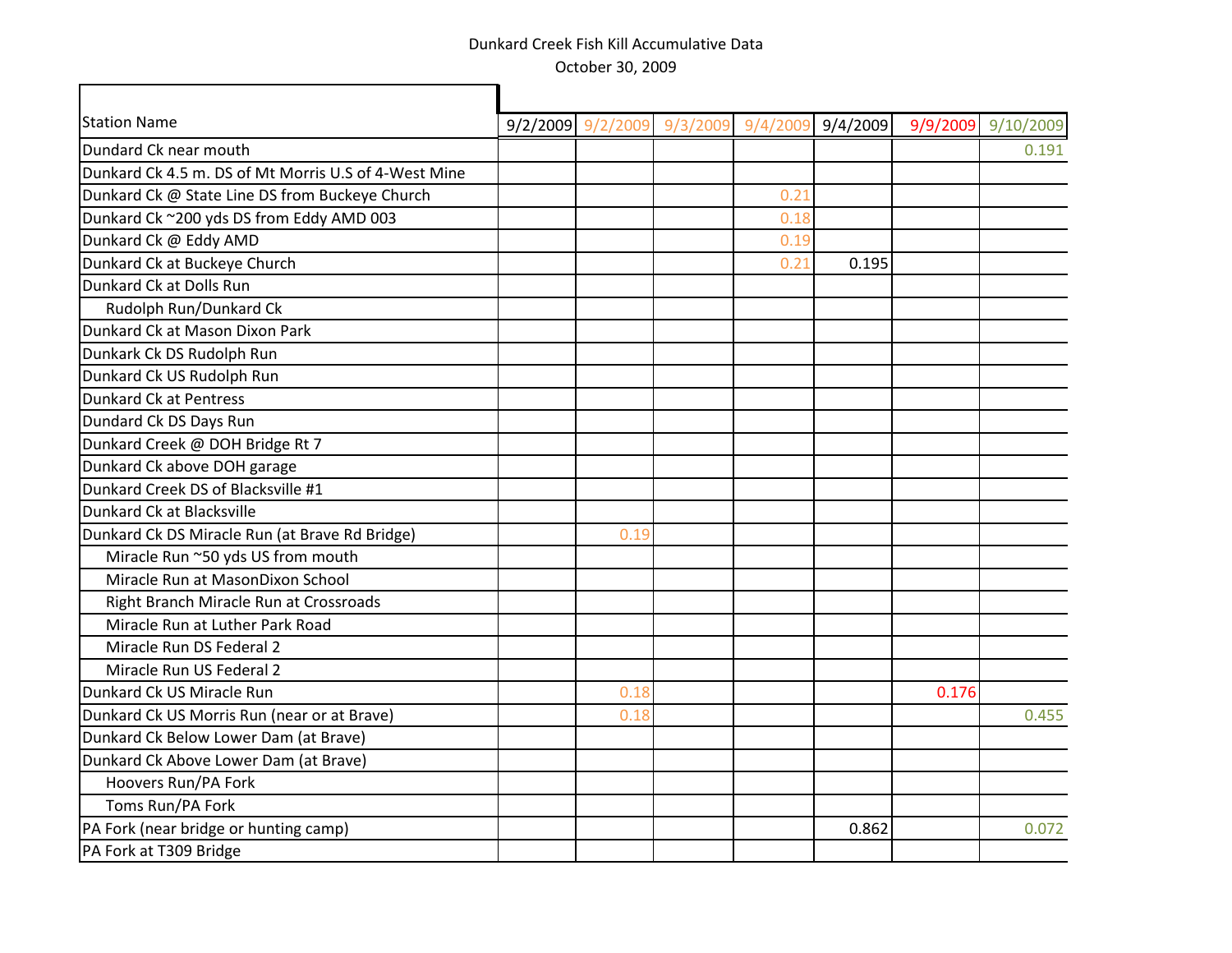| <b>Station Name</b>                           |      | 9/2/2009 9/2/2009 9/3/2009 9/4/2009 |      | 9/4/2009 |       | 9/9/2009 9/10/2009 |
|-----------------------------------------------|------|-------------------------------------|------|----------|-------|--------------------|
| WV Fk DS Outfall 005                          | 0.52 |                                     | 1.06 | 1.17     | 0.643 | 0.606              |
| Outfall 005                                   |      |                                     | 0.47 |          | 1.29  |                    |
| WV Fk US Outfall 005                          |      |                                     | 1.18 |          |       |                    |
| WV Fk (below H2O intake) DS 003               |      |                                     |      |          | 0.601 |                    |
| WV Fk (above H2O intake) US 003               |      |                                     |      |          |       |                    |
| WV Fk at 002                                  |      |                                     |      |          |       |                    |
| WV Fk US 002                                  |      |                                     |      |          |       |                    |
| WV Fk US Blacksville #2 (private bridge)      |      |                                     |      | 0.154    |       |                    |
| WV Fk at Wanna                                |      |                                     |      |          |       |                    |
| WV Fk between Wanna & Wadestown               |      |                                     |      |          |       |                    |
| Range Run                                     |      |                                     |      |          |       |                    |
| N Fk WV Fk at mouth                           |      |                                     |      |          |       |                    |
| S Fk WV Fk at mouth                           |      |                                     |      |          |       |                    |
| S Fk WV (at hunting camp)                     |      |                                     |      |          |       |                    |
| S FK WV Fk below wetland                      |      |                                     |      |          |       |                    |
| S FK WV Fk in Wetland                         |      |                                     |      |          |       |                    |
| S Fk WV Fk (at access bridge)                 |      |                                     |      |          |       |                    |
| S Fk WV Fk DS 016 (~50')                      |      |                                     |      |          |       |                    |
| Outfall 016 (Loveridge)                       |      |                                     |      |          |       |                    |
| S Fk WV Fk US 016 (~50')                      |      |                                     |      |          |       |                    |
|                                               |      |                                     |      |          |       |                    |
| North of Kuhntown Shaft                       |      |                                     |      |          |       |                    |
| NW of Kuhntown Shaft                          |      |                                     |      |          |       |                    |
| Near barrier seep between Blacksville #1 & #2 |      |                                     |      |          |       |                    |
| Wana submersible pump                         |      |                                     |      |          |       |                    |

EPA DEP - WW DEP - Mines PADEP

 $\Gamma$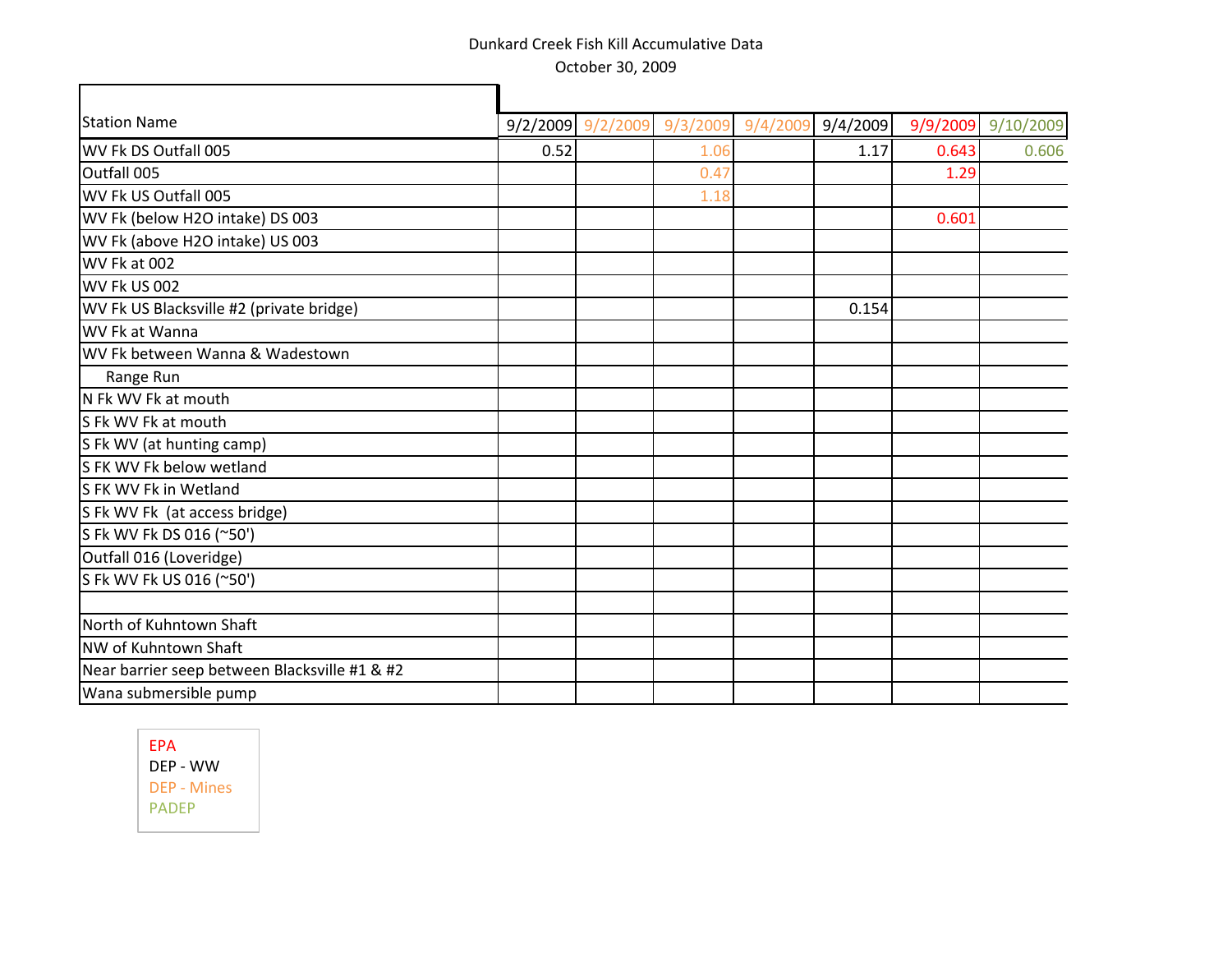|                                                      | Mn, mg/l |                                         |      |           |       |                     |
|------------------------------------------------------|----------|-----------------------------------------|------|-----------|-------|---------------------|
| <b>Station Name</b>                                  |          | 9/15/2009 9/16/2009 9/17/2009 9/18/2009 |      | 9/18/2009 |       | 9/19/2009 9/20/2009 |
| Dundard Ck near mouth                                |          |                                         |      |           |       |                     |
| Dunkard Ck 4.5 m. DS of Mt Morris U.S of 4-West Mine |          |                                         | 0.27 |           |       |                     |
| Dunkard Ck @ State Line DS from Buckeye Church       |          |                                         |      |           |       |                     |
| Dunkard Ck ~200 yds DS from Eddy AMD 003             |          |                                         |      |           |       |                     |
| Dunkard Ck @ Eddy AMD                                |          |                                         |      |           |       |                     |
| Dunkard Ck at Buckeye Church                         |          |                                         | 0.34 |           | 0.298 | 0.234               |
| Dunkard Ck at Dolls Run                              |          |                                         |      |           |       |                     |
| Rudolph Run/Dunkard Ck                               |          |                                         |      |           |       |                     |
| Dunkard Ck at Mason Dixon Park                       |          |                                         |      |           |       |                     |
| Dunkark Ck DS Rudolph Run                            |          |                                         |      |           | 0.214 | 0.206               |
| Dunkard Ck US Rudolph Run                            |          |                                         |      |           |       |                     |
| Dunkard Ck at Pentress                               |          |                                         |      |           |       |                     |
| Dundard Ck DS Days Run                               |          |                                         |      |           |       |                     |
| Dunkard Creek @ DOH Bridge Rt 7                      |          |                                         | 0.17 |           |       |                     |
| Dunkard Ck above DOH garage                          | 0.178    | 0.157                                   |      |           |       |                     |
| Dunkard Creek DS of Blacksville #1                   |          |                                         | 0.08 |           |       |                     |
| Dunkard Ck at Blacksville                            |          |                                         |      |           |       |                     |
| Dunkard Ck DS Miracle Run (at Brave Rd Bridge)       |          |                                         |      |           |       |                     |
| Miracle Run ~50 yds US from mouth                    |          |                                         |      |           |       |                     |
| Miracle Run at MasonDixon School                     |          |                                         |      |           |       |                     |
| Right Branch Miracle Run at Crossroads               |          |                                         |      |           |       |                     |
| Miracle Run at Luther Park Road                      |          |                                         |      |           |       |                     |
| Miracle Run DS Federal 2                             |          |                                         |      |           |       |                     |
| Miracle Run US Federal 2                             |          |                                         |      |           |       |                     |
| Dunkard Ck US Miracle Run                            |          |                                         |      |           |       |                     |
| Dunkard Ck US Morris Run (near or at Brave)          |          |                                         |      |           |       |                     |
| Dunkard Ck Below Lower Dam (at Brave)                |          |                                         |      |           |       |                     |
| Dunkard Ck Above Lower Dam (at Brave)                |          | 1.65                                    |      |           |       |                     |
| Hoovers Run/PA Fork                                  |          |                                         |      |           |       |                     |
| Toms Run/PA Fork                                     |          |                                         |      |           |       |                     |
| PA Fork (near bridge or hunting camp)                |          |                                         |      |           |       |                     |
| PA Fork at T309 Bridge                               |          |                                         |      |           |       |                     |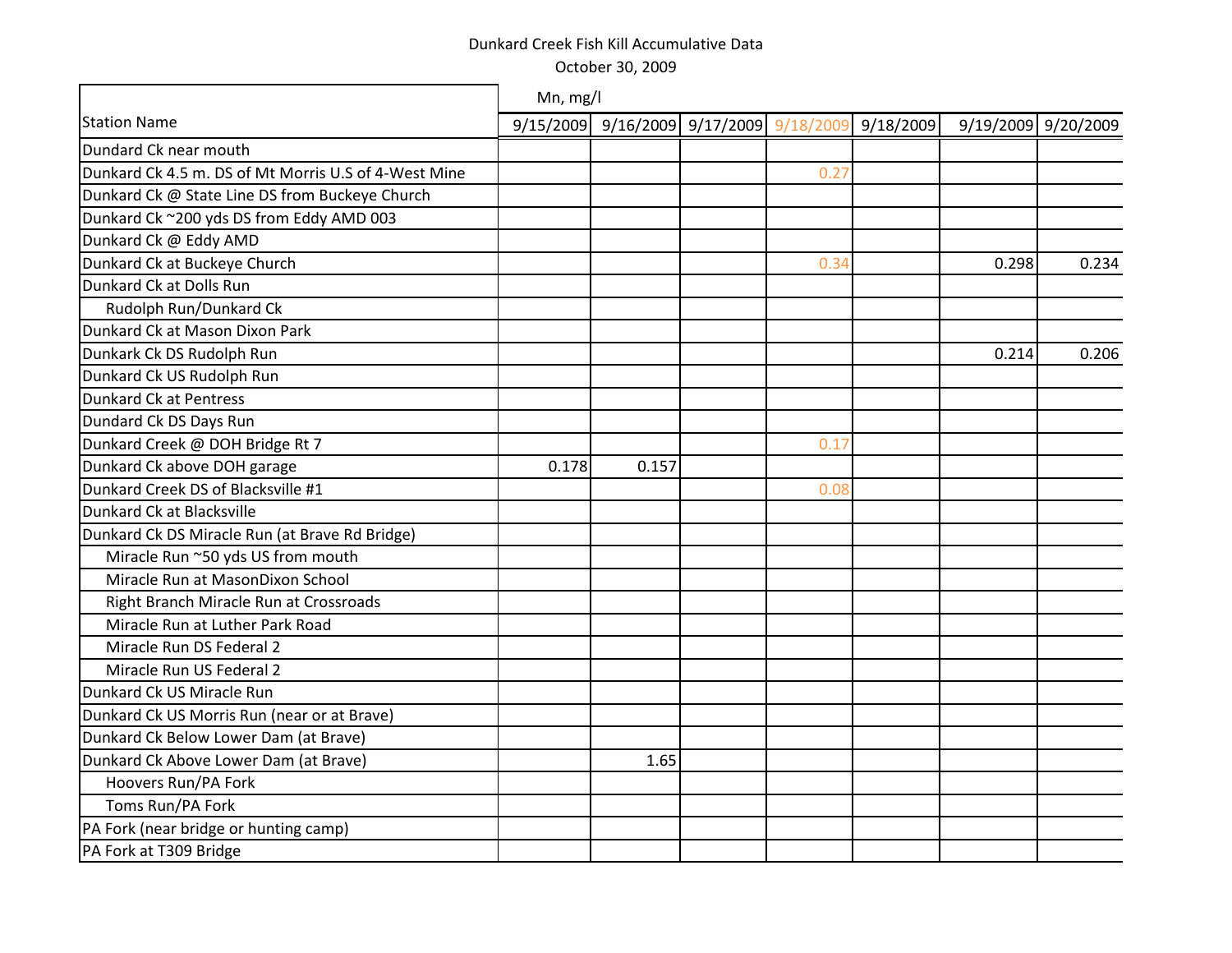| <b>Station Name</b>                           | 9/15/2009 |       | 9/16/2009 9/17/2009 9/18/2009 | 9/18/2009 |        | 9/19/2009 9/20/2009 |
|-----------------------------------------------|-----------|-------|-------------------------------|-----------|--------|---------------------|
| WV Fk DS Outfall 005                          |           |       | 18.9                          |           | 0.353  | 0.304               |
| Outfall 005                                   |           |       | 1.24                          |           | 1.34   | 1.27                |
| WV Fk US Outfall 005                          |           |       |                               |           | 0.31   | 0.312               |
| WV Fk (below H2O intake) DS 003               |           |       |                               |           |        |                     |
| WV Fk (above H2O intake) US 003               |           |       |                               |           |        |                     |
| WV Fk at 002                                  |           |       |                               |           |        |                     |
| WV Fk US 002                                  |           |       |                               |           |        |                     |
| WV Fk US Blacksville #2 (private bridge)      |           |       |                               |           |        |                     |
| WV Fk at Wanna                                |           |       |                               | 0.241     |        |                     |
| WV Fk between Wanna & Wadestown               |           |       |                               |           |        |                     |
| Range Run                                     |           |       |                               |           |        |                     |
| N Fk WV Fk at mouth                           |           |       |                               |           |        |                     |
| S Fk WV Fk at mouth                           |           |       |                               |           |        |                     |
| S Fk WV (at hunting camp)                     |           |       | 0.17                          |           |        |                     |
| S FK WV Fk below wetland                      |           | 0.19  |                               |           |        |                     |
| S FK WV Fk in Wetland                         |           |       |                               |           | 0.114  |                     |
| S Fk WV Fk (at access bridge)                 |           | 0.124 |                               |           | 0.203  | 0.22                |
| S Fk WV Fk DS 016 (~50')                      |           |       |                               |           |        |                     |
| Outfall 016 (Loveridge)                       |           |       | < 0.01                        |           | 0.007  | 0.007               |
| S Fk WV Fk US 016 (~50')                      |           |       |                               |           | 0.0705 | 0.404               |
|                                               |           |       |                               |           |        |                     |
| North of Kuhntown Shaft                       |           |       |                               |           |        |                     |
| NW of Kuhntown Shaft                          |           |       |                               |           |        |                     |
| Near barrier seep between Blacksville #1 & #2 |           |       | 11                            |           |        |                     |
| Wana submersible pump                         |           |       |                               |           |        |                     |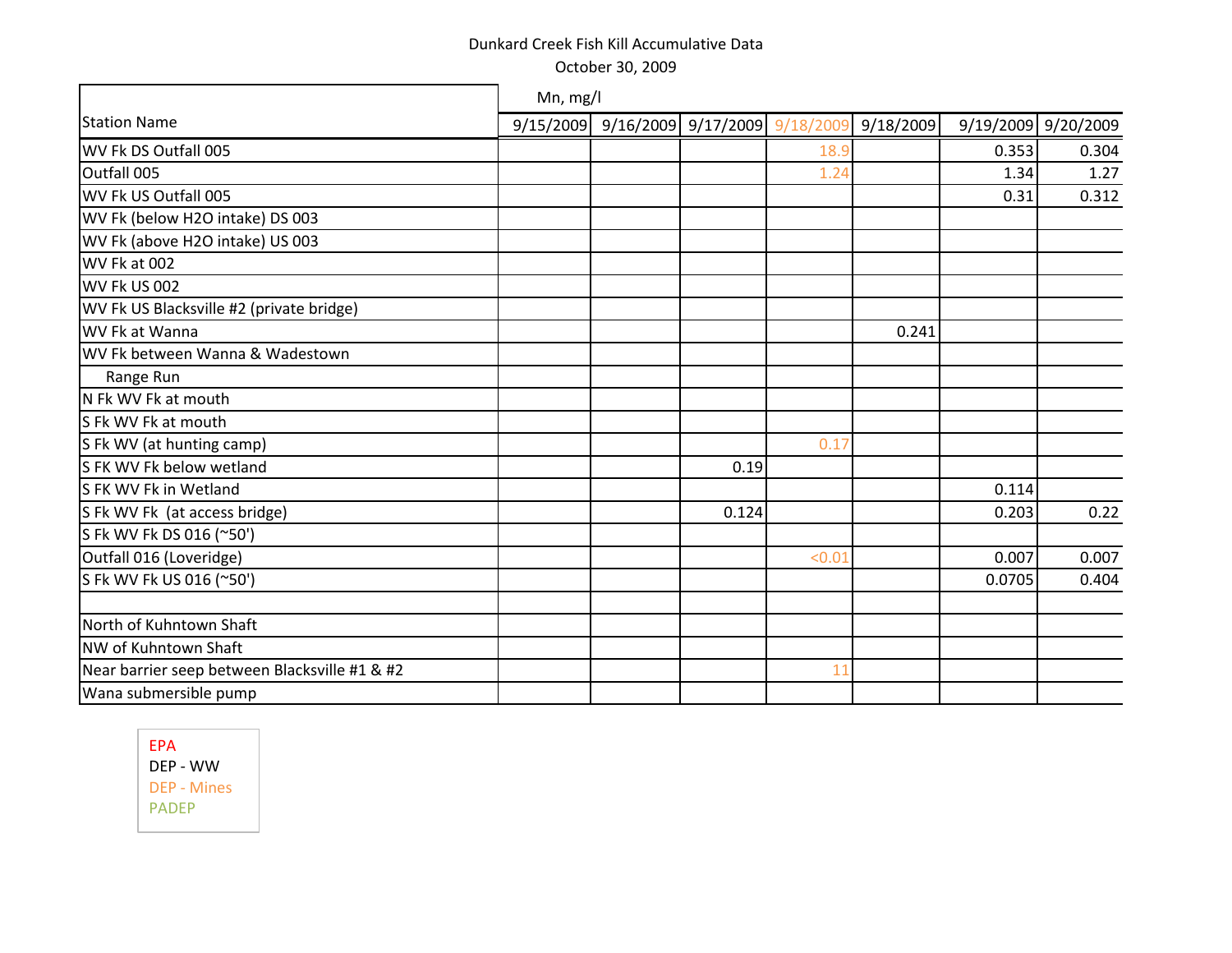October 30, 2009

|                                                      |           |          |          | Ni, mg/l |                                        |     |      |
|------------------------------------------------------|-----------|----------|----------|----------|----------------------------------------|-----|------|
| <b>Station Name</b>                                  | 9/22/2009 | 9/9/2009 | 9/18/200 |          | 9/18/2009 9/22/2009 9/9/2009 9/10/2009 |     |      |
| Dundard Ck near mouth                                |           |          |          |          |                                        |     | 261  |
| Dunkard Ck 4.5 m. DS of Mt Morris U.S of 4-West Mine |           |          | < 0.04   |          |                                        |     |      |
| Dunkard Ck @ State Line DS from Buckeye Church       |           |          |          |          |                                        |     |      |
| Dunkard Ck ~200 yds DS from Eddy AMD 003             |           |          |          |          |                                        |     |      |
| Dunkard Ck @ Eddy AMD                                |           |          |          |          |                                        |     |      |
| Dunkard Ck at Buckeye Church                         |           |          | < 0.04   |          |                                        |     |      |
| Dunkard Ck at Dolls Run                              |           |          |          |          |                                        |     |      |
| Rudolph Run/Dunkard Ck                               |           |          |          |          |                                        |     |      |
| Dunkard Ck at Mason Dixon Park                       | 0.181     |          |          |          | 0.006                                  |     |      |
| Dunkark Ck DS Rudolph Run                            |           |          |          |          |                                        |     |      |
| Dunkard Ck US Rudolph Run                            |           |          |          |          |                                        |     |      |
| <b>Dunkard Ck at Pentress</b>                        | 0.156     |          |          |          | 0.0076                                 |     |      |
| Dundard Ck DS Days Run                               |           |          |          |          |                                        |     |      |
| Dunkard Creek @ DOH Bridge Rt 7                      |           |          | < 0.04   |          |                                        |     |      |
| Dunkard Ck above DOH garage                          |           |          |          |          |                                        |     |      |
| Dunkard Creek DS of Blacksville #1                   |           |          | < 0.04   |          |                                        |     |      |
| Dunkard Ck at Blacksville                            |           |          |          |          |                                        |     |      |
| Dunkard Ck DS Miracle Run (at Brave Rd Bridge)       |           |          |          |          |                                        |     |      |
| Miracle Run ~50 yds US from mouth                    |           |          |          |          |                                        |     |      |
| Miracle Run at MasonDixon School                     |           |          |          |          |                                        |     |      |
| Right Branch Miracle Run at Crossroads               |           |          |          |          |                                        |     |      |
| Miracle Run at Luther Park Road                      |           |          |          |          |                                        |     |      |
| Miracle Run DS Federal 2                             |           |          |          |          |                                        |     |      |
| Miracle Run US Federal 2                             |           |          |          |          |                                        |     |      |
| Dunkard Ck US Miracle Run                            |           | 0.009    |          |          |                                        | 786 |      |
| Dunkard Ck US Morris Run (near or at Brave)          |           |          |          |          |                                        |     | 1210 |
| Dunkard Ck Below Lower Dam (at Brave)                |           |          |          |          |                                        |     |      |
| Dunkard Ck Above Lower Dam (at Brave)                |           |          |          |          |                                        |     |      |
| Hoovers Run/PA Fork                                  |           |          |          |          |                                        |     |      |
| Toms Run/PA Fork                                     |           |          |          |          |                                        |     |      |
| PA Fork (near bridge or hunting camp)                |           |          |          |          |                                        |     | 23   |
| PA Fork at T309 Bridge                               |           |          |          |          |                                        |     |      |
|                                                      |           |          |          |          |                                        |     |      |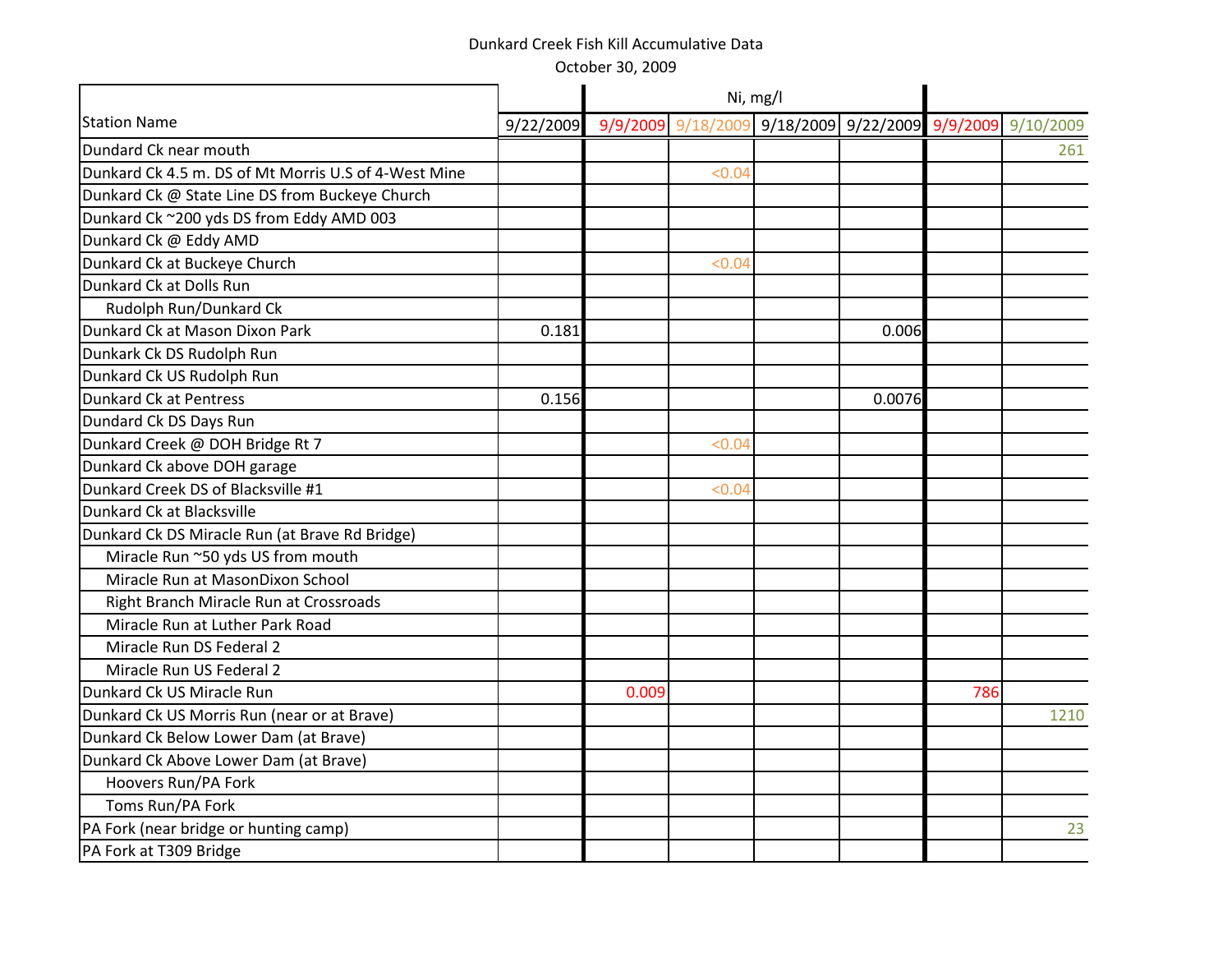|                                               |           |          |         | Ni, mg/l |                                        |      |      |
|-----------------------------------------------|-----------|----------|---------|----------|----------------------------------------|------|------|
| <b>Station Name</b>                           | 9/22/2009 | 9/9/2009 | 9/18/20 |          | 9/18/2009 9/22/2009 9/9/2009 9/10/2009 |      |      |
| WV Fk DS Outfall 005                          | 0.211     | 0.025    | < 0.04  |          | 0.009                                  | 4040 | 5480 |
| Outfall 005                                   |           | 0.032    | < 0.04  |          |                                        | 5780 |      |
| WV Fk US Outfall 005                          |           |          |         |          |                                        | 697  |      |
| WV Fk (below H2O intake) DS 003               |           | 0.007    |         |          |                                        |      |      |
| WV Fk (above H2O intake) US 003               |           |          |         |          |                                        |      |      |
| WV Fk at 002                                  |           |          |         |          |                                        |      |      |
| <b>WV Fk US 002</b>                           |           |          |         |          |                                        |      |      |
| WV Fk US Blacksville #2 (private bridge)      |           |          |         |          |                                        |      |      |
| WV Fk at Wanna                                | 0.161     |          |         | 0.0071   | 0.0058                                 |      |      |
| WV Fk between Wanna & Wadestown               |           |          |         |          |                                        |      |      |
| Range Run                                     |           |          |         |          |                                        |      |      |
| N Fk WV Fk at mouth                           |           |          |         |          |                                        |      |      |
| S Fk WV Fk at mouth                           |           |          |         |          |                                        |      |      |
| S Fk WV (at hunting camp)                     |           |          | < 0.04  |          |                                        |      |      |
| S FK WV Fk below wetland                      |           |          |         |          |                                        |      |      |
| S FK WV Fk in Wetland                         |           |          |         |          |                                        |      |      |
| S Fk WV Fk (at access bridge)                 |           |          |         |          |                                        |      |      |
| S Fk WV Fk DS 016 (~50')                      |           |          |         |          |                                        |      |      |
| Outfall 016 (Loveridge)                       |           |          | < 0.04  |          |                                        |      |      |
| S Fk WV Fk US 016 (~50')                      |           |          |         |          |                                        |      |      |
| North of Kuhntown Shaft                       |           |          |         |          |                                        |      |      |
| NW of Kuhntown Shaft                          |           |          |         |          |                                        |      |      |
| Near barrier seep between Blacksville #1 & #2 |           |          |         |          |                                        |      |      |
| Wana submersible pump                         |           |          |         |          |                                        |      |      |
|                                               |           |          |         |          |                                        |      |      |

 $1 - 1 - 1 - 1 - 1 - 1$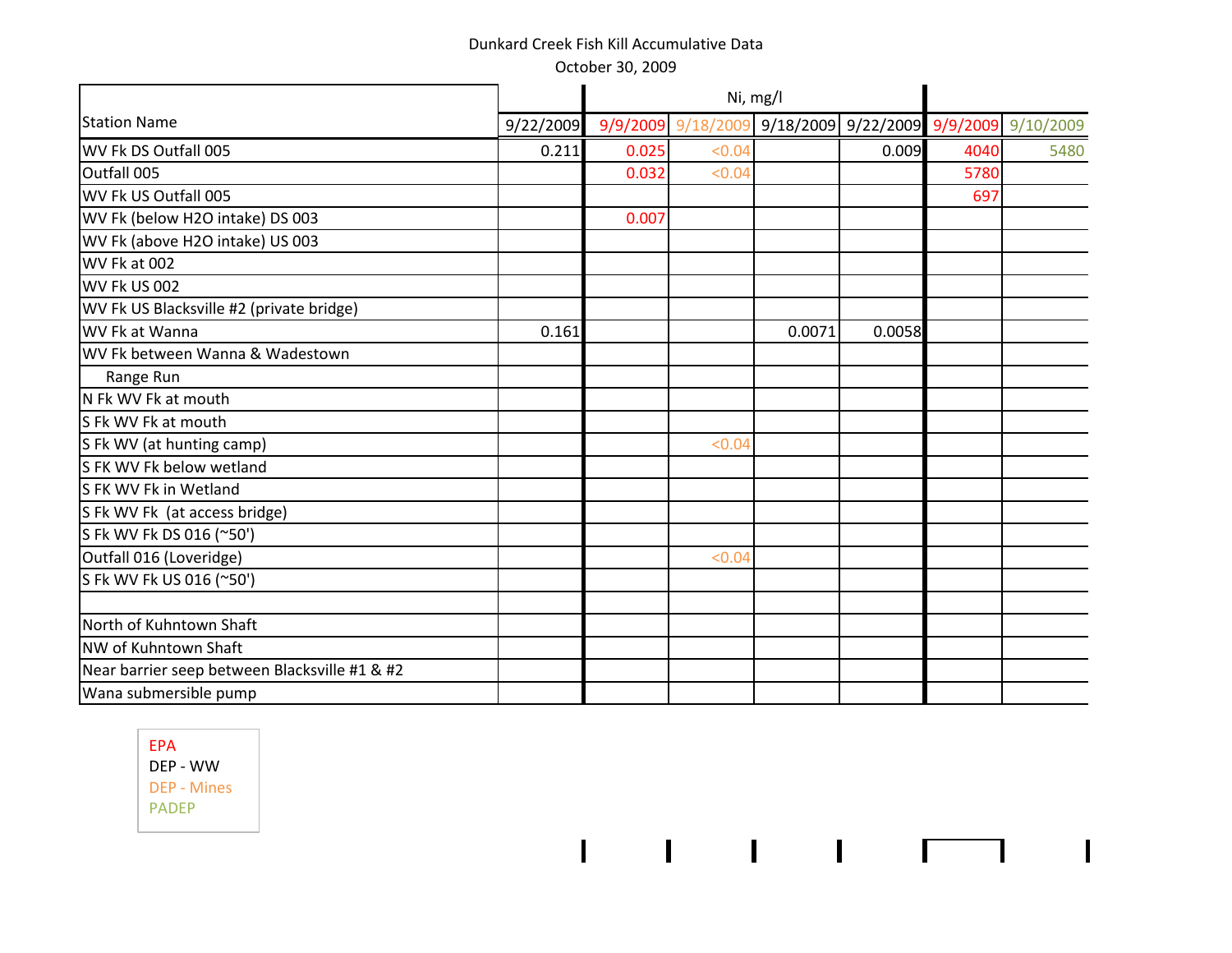Dundard Ck near mouth Dunkard Ck 4.5 m. DS of Mt Morris U.S of 4-West Mine Dunkard Ck @ State Line DS from Buckeye Church Dunkard Ck ~200 yds DS from Eddy AMD 003 Dunkard Ck @ Eddy AMD Dunkard Ck at Buckeye Church Dunkard Ck at Dolls Run Rudolph Run/Dunkard Ck Dunkard Ck at Mason Dixon Park Dunkark Ck DS Rudolph Run Dunkard Ck US Rudolph Run Dunkard Ck at Pentress Dundard Ck DS Days Run Dunkard Creek @ DOH Bridge Rt 7 Dunkard Ck above DOH garage Dunkard Creek DS of Blacksville #1 Dunkard Ck at Blacksville Dunkard Ck DS Miracle Run (at Brave Rd Bridge) Miracle Run ~50 yds US from mouth Miracle Run at MasonDixon School Right Branch Miracle Run at Crossroads Miracle Run at Luther Park Road Miracle Run DS Federal 2 Miracle Run US Federal 2 Dunkard Ck US Miracle Run Dunkard Ck US Morris Run (near or at Brave) Dunkard Ck Below Lower Dam (at Brave) Dunkard Ck Above Lower Dam (at Brave) Hoovers Run/PA Fork Toms Run/PA Fork PA Fork (near bridge or hunting camp) Station Name 3/15/2009 9/15/2009 9/16/2009 9/17/2009 9/18/2009 9/18/2009 9/19/2009 9/20/2009 380 453 324 401 438 515 788 626 638 814 1030 Na, mg/l

PA Fork at T309 Bridge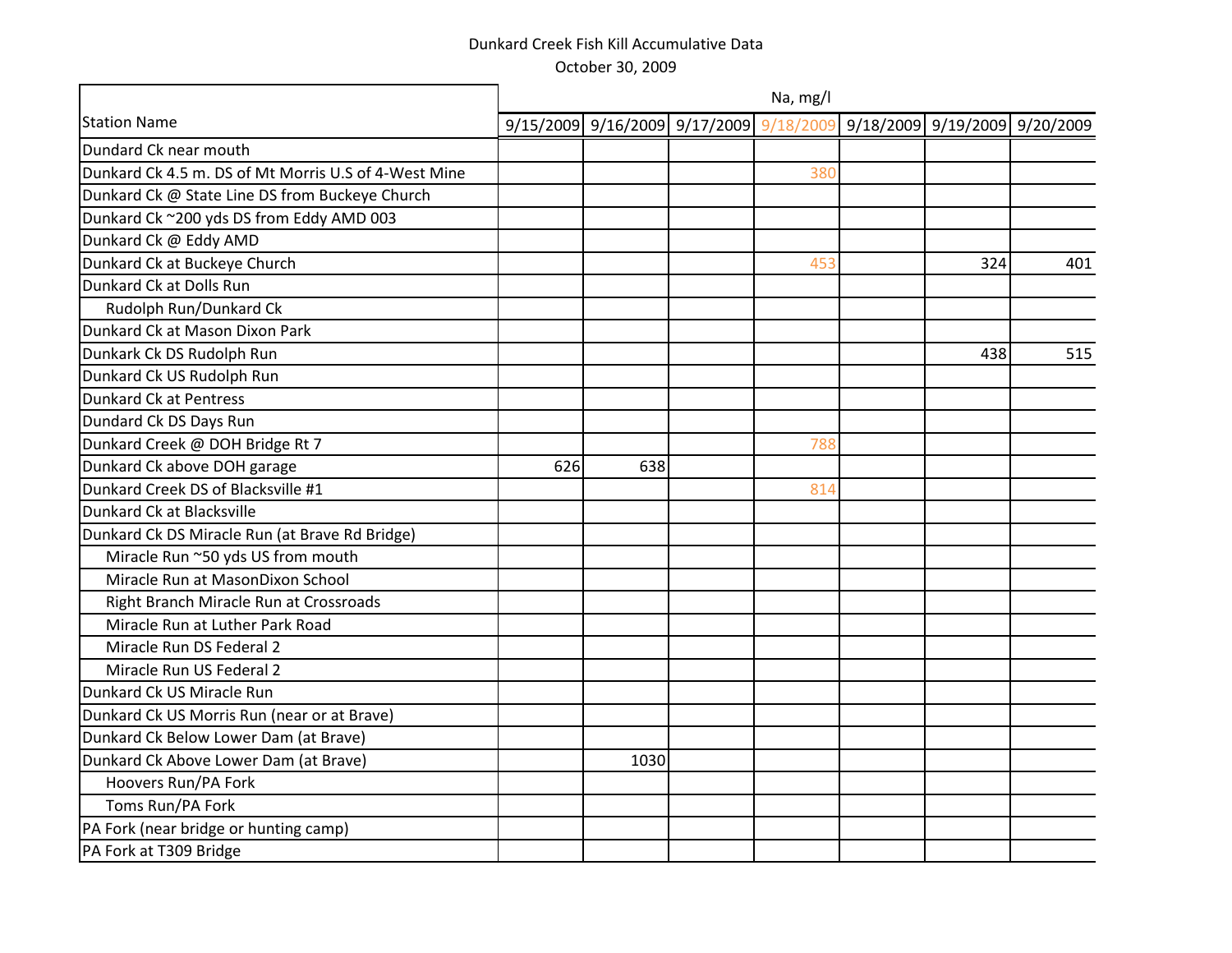|                                               | Na, mg/l |                                                                       |      |       |      |      |      |  |  |  |  |
|-----------------------------------------------|----------|-----------------------------------------------------------------------|------|-------|------|------|------|--|--|--|--|
| <b>Station Name</b>                           |          | 9/15/2009 9/16/2009 9/17/2009 9/18/2009 9/18/2009 9/19/2009 9/20/2009 |      |       |      |      |      |  |  |  |  |
| WV Fk DS Outfall 005                          |          | 3900                                                                  |      | 4312  |      | 1480 | 1340 |  |  |  |  |
| Outfall 005                                   |          | 5430                                                                  |      | 7205  |      | 4340 | 5380 |  |  |  |  |
| WV Fk US Outfall 005                          |          | 5020                                                                  |      |       |      | 513  | 633  |  |  |  |  |
| WV Fk (below H2O intake) DS 003               |          |                                                                       |      |       |      |      |      |  |  |  |  |
| WV Fk (above H2O intake) US 003               |          |                                                                       |      |       |      |      |      |  |  |  |  |
| WV Fk at 002                                  |          |                                                                       |      |       |      |      |      |  |  |  |  |
| WV Fk US 002                                  |          |                                                                       |      |       |      |      |      |  |  |  |  |
| WV Fk US Blacksville #2 (private bridge)      |          |                                                                       |      |       |      |      |      |  |  |  |  |
| WV Fk at Wanna                                |          |                                                                       |      |       | 1090 |      |      |  |  |  |  |
| WV Fk between Wanna & Wadestown               |          |                                                                       |      |       |      |      |      |  |  |  |  |
| Range Run                                     |          |                                                                       |      |       |      |      |      |  |  |  |  |
| N Fk WV Fk at mouth                           |          |                                                                       |      |       |      |      |      |  |  |  |  |
| S Fk WV Fk at mouth                           |          |                                                                       |      |       |      |      |      |  |  |  |  |
| S Fk WV (at hunting camp)                     |          |                                                                       |      | 32374 |      |      |      |  |  |  |  |
| S FK WV Fk below wetland                      |          |                                                                       | 2550 |       |      |      |      |  |  |  |  |
| S FK WV Fk in Wetland                         |          |                                                                       |      |       |      | 2290 |      |  |  |  |  |
| S Fk WV Fk (at access bridge)                 |          |                                                                       | 2500 |       |      | 2550 | 2550 |  |  |  |  |
| S Fk WV Fk DS 016 (~50')                      |          |                                                                       |      |       |      |      |      |  |  |  |  |
| Outfall 016 (Loveridge)                       |          |                                                                       |      | 2599  |      | 3480 | 3280 |  |  |  |  |
| S Fk WV Fk US 016 (~50')                      |          |                                                                       |      |       |      | 12.1 | 10   |  |  |  |  |
| North of Kuhntown Shaft                       |          |                                                                       |      |       |      |      |      |  |  |  |  |
| NW of Kuhntown Shaft                          |          |                                                                       |      |       |      |      |      |  |  |  |  |
| Near barrier seep between Blacksville #1 & #2 |          |                                                                       |      | 6660  |      |      |      |  |  |  |  |
| Wana submersible pump                         |          |                                                                       |      |       |      |      |      |  |  |  |  |

 $1.5 - 1.5 - 1.5 - 1.5 - 1.5 - 1.5 - 1.5 - 1.5$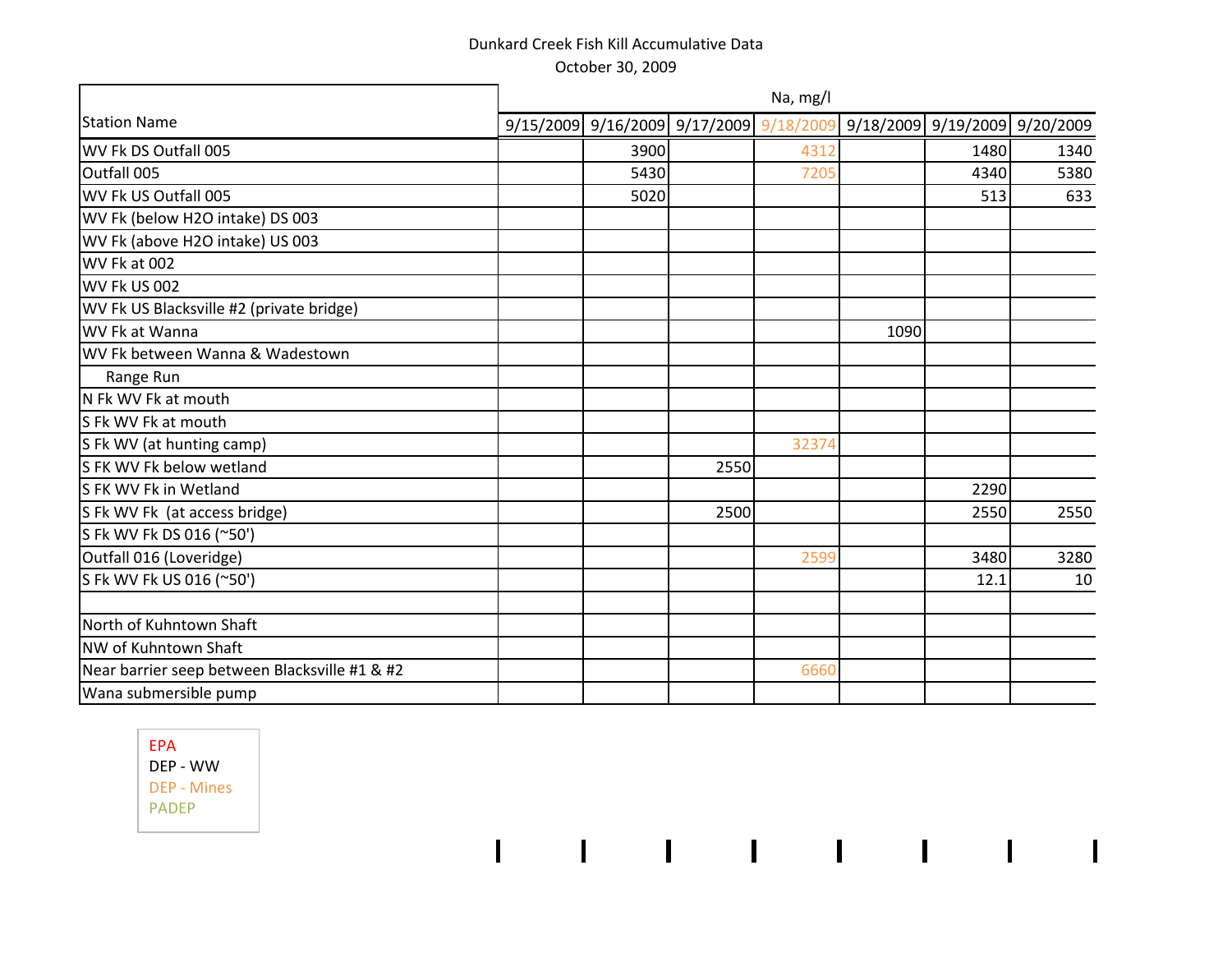October 30, 2009

|                                                      |     |                              |        |          |           |           | Se, mg/l  |
|------------------------------------------------------|-----|------------------------------|--------|----------|-----------|-----------|-----------|
| <b>Station Name</b>                                  |     | 9/22/2009 9/28/2009 9/4/2009 |        | 9/9/2009 | 9/15/2009 | 9/16/2009 | 9/17/2009 |
| Dundard Ck near mouth                                |     |                              |        |          |           |           |           |
| Dunkard Ck 4.5 m. DS of Mt Morris U.S of 4-West Mine |     |                              |        |          |           |           |           |
| Dunkard Ck @ State Line DS from Buckeye Church       |     |                              |        |          |           |           |           |
| Dunkard Ck ~200 yds DS from Eddy AMD 003             |     |                              |        |          |           |           |           |
| Dunkard Ck @ Eddy AMD                                |     |                              |        |          |           |           |           |
| Dunkard Ck at Buckeye Church                         |     | 396                          | $-.02$ |          |           |           |           |
| Dunkard Ck at Dolls Run                              |     |                              |        |          |           |           |           |
| Rudolph Run/Dunkard Ck                               |     |                              |        |          |           |           |           |
| Dunkard Ck at Mason Dixon Park                       | 475 |                              |        |          |           |           |           |
| Dunkark Ck DS Rudolph Run                            |     |                              |        |          |           |           |           |
| Dunkard Ck US Rudolph Run                            |     |                              |        |          |           |           |           |
| <b>Dunkard Ck at Pentress</b>                        | 923 |                              |        |          |           |           |           |
| Dundard Ck DS Days Run                               |     |                              |        |          |           |           |           |
| Dunkard Creek @ DOH Bridge Rt 7                      |     |                              |        |          |           |           |           |
| Dunkard Ck above DOH garage                          |     |                              |        |          | 0.00      | 0.0036    |           |
| Dunkard Creek DS of Blacksville #1                   |     |                              |        |          |           |           |           |
| Dunkard Ck at Blacksville                            |     |                              |        |          |           |           |           |
| Dunkard Ck DS Miracle Run (at Brave Rd Bridge)       |     |                              |        |          |           |           |           |
| Miracle Run ~50 yds US from mouth                    |     | 371                          |        |          |           |           |           |
| Miracle Run at MasonDixon School                     |     |                              |        |          |           |           |           |
| Right Branch Miracle Run at Crossroads               |     |                              |        |          |           |           |           |
| Miracle Run at Luther Park Road                      |     |                              |        |          |           |           |           |
| Miracle Run DS Federal 2                             |     | 969                          |        |          |           |           |           |
| Miracle Run US Federal 2                             |     | 20.1                         |        |          |           |           |           |
| Dunkard Ck US Miracle Run                            |     |                              |        | 0.015    |           |           |           |
| Dunkard Ck US Morris Run (near or at Brave)          |     |                              |        |          |           |           |           |
| Dunkard Ck Below Lower Dam (at Brave)                |     |                              |        |          |           |           |           |
| Dunkard Ck Above Lower Dam (at Brave)                |     |                              |        |          |           | 0.006     |           |
| Hoovers Run/PA Fork                                  |     |                              |        |          |           |           |           |
| Toms Run/PA Fork                                     |     |                              |        |          |           |           |           |
| PA Fork (near bridge or hunting camp)                |     |                              | < .02  |          |           |           |           |
| PA Fork at T309 Bridge                               |     |                              |        |          |           |           |           |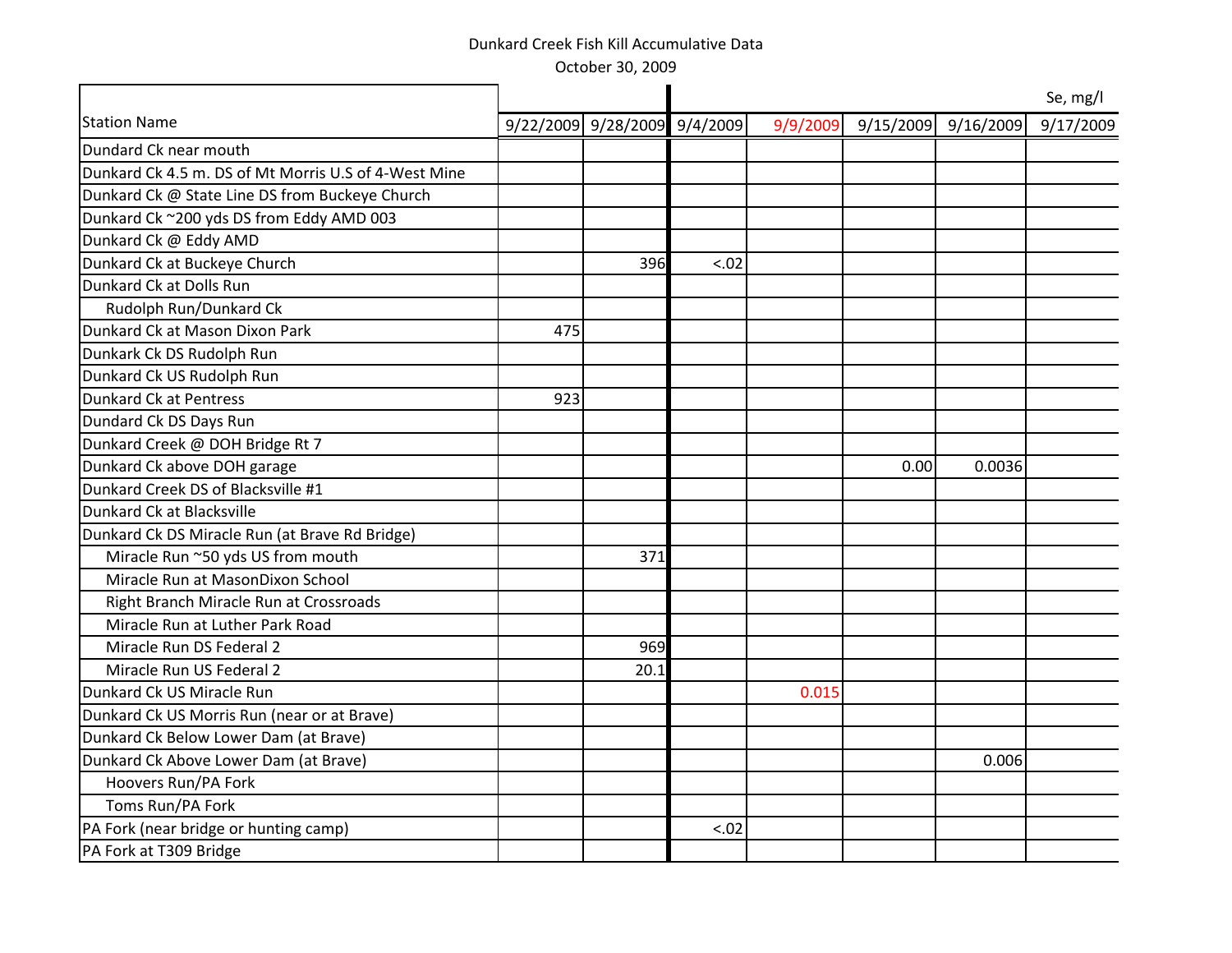October 30, 2009

|                                               |      |                              |        |          |                     | Se, mg/l  |
|-----------------------------------------------|------|------------------------------|--------|----------|---------------------|-----------|
| <b>Station Name</b>                           |      | 9/22/2009 9/28/2009 9/4/2009 |        | 9/9/2009 | 9/15/2009 9/16/2009 | 9/17/2009 |
| WV Fk DS Outfall 005                          | 1440 | 875                          | 0.0067 | 0.107    |                     |           |
| Outfall 005                                   |      | 2070                         |        | 0.146    |                     |           |
| WV Fk US Outfall 005                          |      | 743                          |        |          |                     |           |
| WV Fk (below H2O intake) DS 003               |      |                              |        | 0.016    |                     |           |
| WV Fk (above H2O intake) US 003               |      |                              |        |          |                     |           |
| WV Fk at 002                                  |      |                              |        |          |                     |           |
| WV Fk US 002                                  |      |                              |        |          |                     |           |
| WV Fk US Blacksville #2 (private bridge)      |      |                              | < .02  |          |                     |           |
| WV Fk at Wanna                                | 907  |                              |        |          |                     |           |
| WV Fk between Wanna & Wadestown               |      |                              |        |          |                     |           |
| Range Run                                     |      |                              |        |          |                     |           |
| N Fk WV Fk at mouth                           |      |                              |        |          |                     |           |
| S Fk WV Fk at mouth                           |      |                              |        |          |                     |           |
| S Fk WV (at hunting camp)                     |      |                              |        |          |                     |           |
| S FK WV Fk below wetland                      |      |                              |        |          |                     | 0.0085    |
| S FK WV Fk in Wetland                         |      |                              |        |          |                     |           |
| S Fk WV Fk (at access bridge)                 |      | 417                          |        |          |                     | 0.0082    |
| S Fk WV Fk DS 016 (~50')                      |      |                              |        |          |                     |           |
| Outfall 016 (Loveridge)                       |      | 2460                         |        |          |                     |           |
| S Fk WV Fk US 016 (~50')                      |      | 11.1                         |        |          |                     |           |
|                                               |      |                              |        |          |                     |           |
| North of Kuhntown Shaft                       |      |                              |        |          |                     |           |
| NW of Kuhntown Shaft                          |      |                              |        |          |                     |           |
| Near barrier seep between Blacksville #1 & #2 |      |                              |        |          |                     |           |
| Wana submersible pump                         |      |                              |        |          |                     |           |

the contract of the contract of the contract of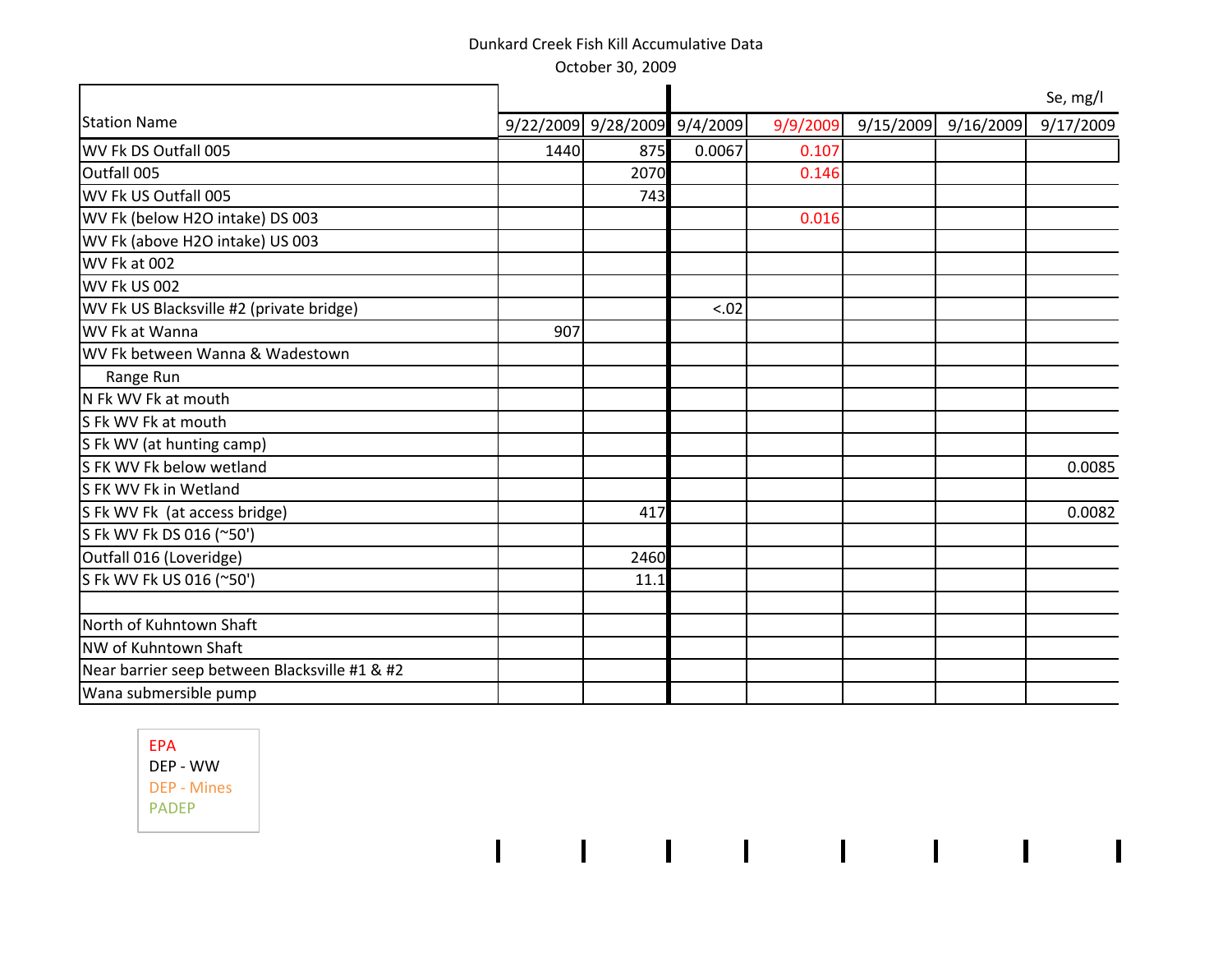| <b>Station Name</b>                                  | 9/18/2009 | 9/18/2009 9/19/2009 9/22/2009 |        | 9/4/2009 | 9/9/2009 | 9/10/2009 |
|------------------------------------------------------|-----------|-------------------------------|--------|----------|----------|-----------|
| Dundard Ck near mouth                                |           |                               |        |          |          | 0.01      |
| Dunkard Ck 4.5 m. DS of Mt Morris U.S of 4-West Mine | < 0.006   |                               |        |          |          |           |
| Dunkard Ck @ State Line DS from Buckeye Church       |           |                               |        |          |          |           |
| Dunkard Ck ~200 yds DS from Eddy AMD 003             |           |                               |        |          |          |           |
| Dunkard Ck @ Eddy AMD                                |           |                               |        |          |          |           |
| Dunkard Ck at Buckeye Church                         | < 0.006   |                               |        | 0.0051   |          |           |
| Dunkard Ck at Dolls Run                              |           |                               |        |          |          |           |
| Rudolph Run/Dunkard Ck                               |           |                               |        |          |          |           |
| Dunkard Ck at Mason Dixon Park                       |           |                               | 0.008  |          |          |           |
| Dunkark Ck DS Rudolph Run                            |           |                               |        |          |          |           |
| Dunkard Ck US Rudolph Run                            |           |                               |        |          |          |           |
| Dunkard Ck at Pentress                               |           |                               | 0.0157 |          |          |           |
| Dundard Ck DS Days Run                               |           |                               |        |          |          |           |
| Dunkard Creek @ DOH Bridge Rt 7                      | < 0.006   |                               |        |          |          |           |
| Dunkard Ck above DOH garage                          |           |                               |        |          |          |           |
| Dunkard Creek DS of Blacksville #1                   | < 0.006   |                               |        |          |          |           |
| Dunkard Ck at Blacksville                            |           |                               |        |          |          |           |
| Dunkard Ck DS Miracle Run (at Brave Rd Bridge)       |           |                               |        |          |          |           |
| Miracle Run ~50 yds US from mouth                    |           |                               |        |          |          |           |
| Miracle Run at MasonDixon School                     |           |                               |        |          |          |           |
| Right Branch Miracle Run at Crossroads               |           |                               |        |          |          |           |
| Miracle Run at Luther Park Road                      |           |                               |        |          |          |           |
| Miracle Run DS Federal 2                             |           |                               |        |          |          |           |
| Miracle Run US Federal 2                             |           |                               |        |          |          |           |
| Dunkard Ck US Miracle Run                            |           |                               |        |          | 0.005    |           |
| Dunkard Ck US Morris Run (near or at Brave)          |           |                               |        |          |          |           |
| Dunkard Ck Below Lower Dam (at Brave)                |           |                               |        |          |          |           |
| Dunkard Ck Above Lower Dam (at Brave)                |           |                               |        |          |          |           |
| Hoovers Run/PA Fork                                  |           |                               |        |          |          |           |
| Toms Run/PA Fork                                     |           |                               |        |          |          |           |
| PA Fork (near bridge or hunting camp)                |           |                               |        | 0.0044   |          |           |
| PA Fork at T309 Bridge                               |           |                               |        |          |          |           |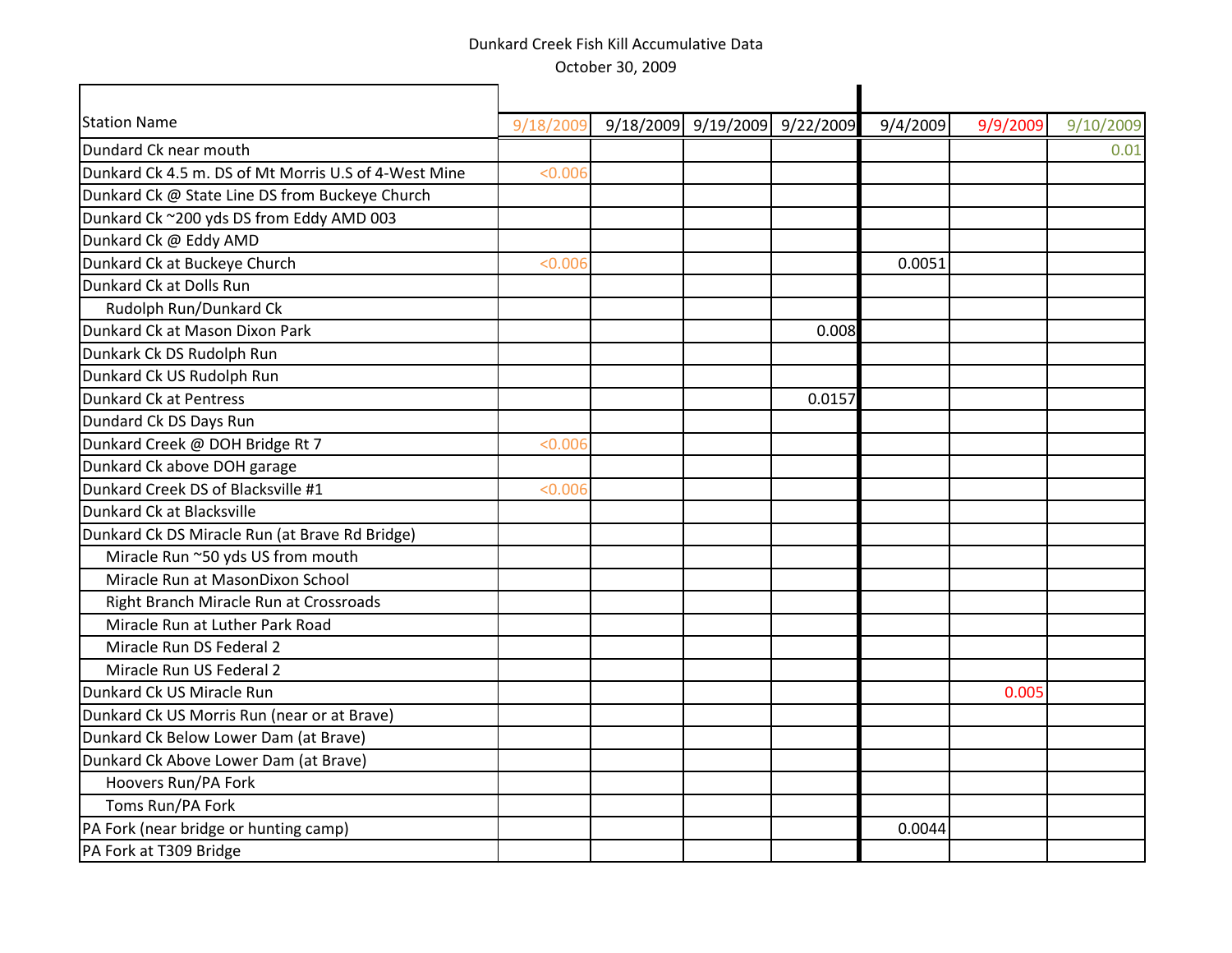| <b>Station Name</b>                           | 9/18/2009 |        |        | 9/18/2009 9/19/2009 9/22/2009 | 9/4/2009 | 9/9/2009 | 9/10/2009 |
|-----------------------------------------------|-----------|--------|--------|-------------------------------|----------|----------|-----------|
| WV Fk DS Outfall 005                          | < 0.006   |        |        | 0.0328                        | 0.0051   | 0.011    | 0.012     |
| Outfall 005                                   | 0.0072    |        |        |                               |          | 0.012    |           |
| WV Fk US Outfall 005                          |           |        |        |                               |          |          |           |
| WV Fk (below H2O intake) DS 003               |           |        |        |                               |          | 0.008    |           |
| WV Fk (above H2O intake) US 003               |           |        |        |                               |          |          |           |
| WV Fk at 002                                  |           |        |        |                               |          |          |           |
| WV Fk US 002                                  |           |        |        |                               |          |          |           |
| WV Fk US Blacksville #2 (private bridge)      |           |        |        |                               | 0.0058   |          |           |
| WV Fk at Wanna                                |           | 0.0159 |        | 0.0125                        |          |          |           |
| WV Fk between Wanna & Wadestown               |           |        |        |                               |          |          |           |
| Range Run                                     |           |        |        |                               |          |          |           |
| N Fk WV Fk at mouth                           |           |        |        |                               |          |          |           |
| S Fk WV Fk at mouth                           |           |        |        |                               |          |          |           |
| S Fk WV (at hunting camp)                     | 0.0075    |        |        |                               |          |          |           |
| S FK WV Fk below wetland                      |           |        |        |                               |          |          |           |
| S FK WV Fk in Wetland                         |           |        | 0.0062 |                               |          |          |           |
| S Fk WV Fk (at access bridge)                 |           |        |        |                               |          |          |           |
| S Fk WV Fk DS 016 (~50')                      |           |        |        |                               |          |          |           |
| Outfall 016 (Loveridge)                       | 0.008     |        |        |                               |          |          |           |
| S Fk WV Fk US 016 (~50')                      |           |        |        |                               |          |          |           |
| North of Kuhntown Shaft                       |           |        |        |                               |          |          |           |
| NW of Kuhntown Shaft                          |           |        |        |                               |          |          |           |
| Near barrier seep between Blacksville #1 & #2 |           |        |        |                               |          |          |           |
| Wana submersible pump                         |           |        |        |                               |          |          |           |
|                                               |           |        |        |                               |          |          |           |

 $1.5 - 1.5 - 1.5 - 1.$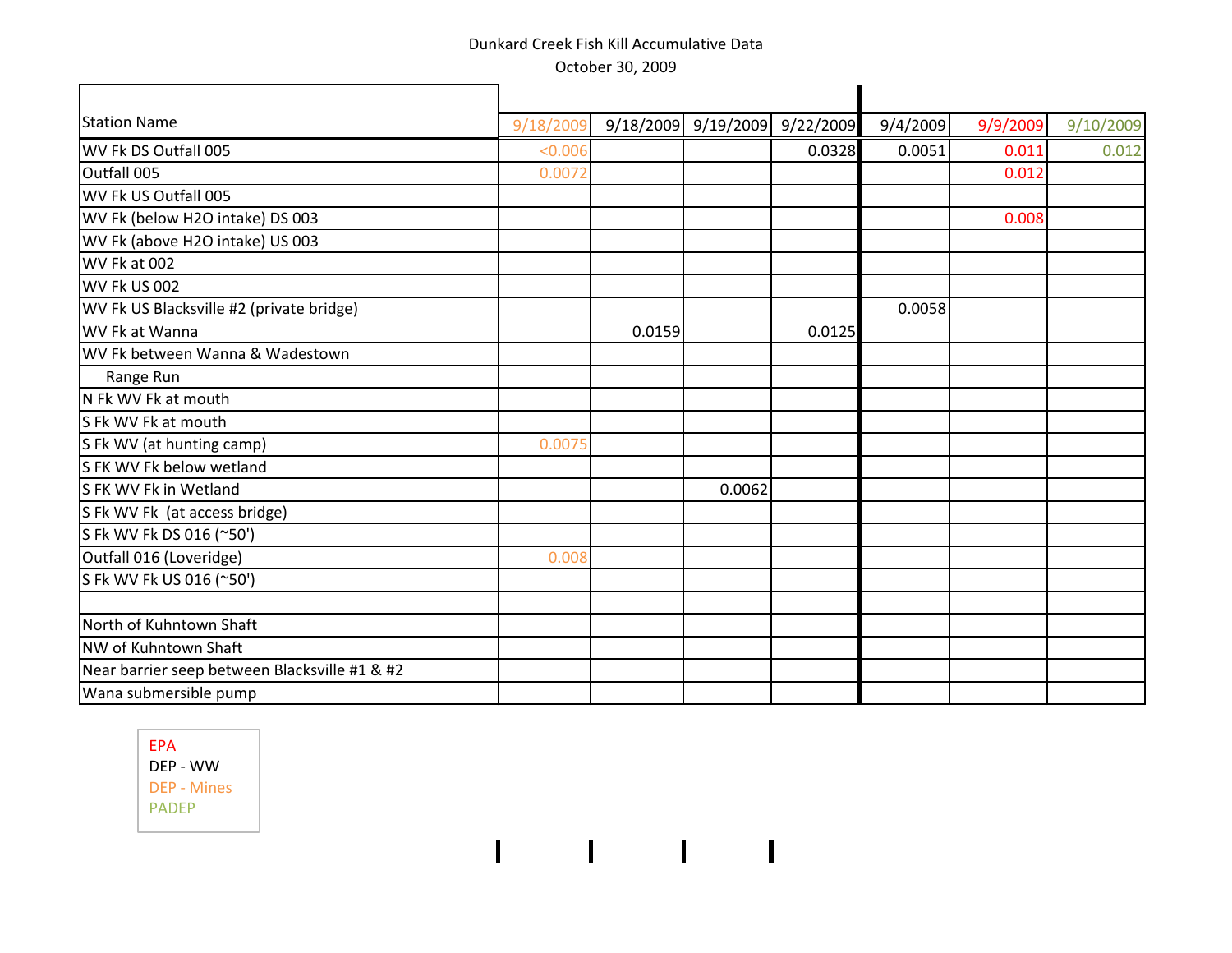|                                                      | Zn, mg/l  |           |           |           |  |                     |  |  |  |  |
|------------------------------------------------------|-----------|-----------|-----------|-----------|--|---------------------|--|--|--|--|
| <b>Station Name</b>                                  | 9/15/2009 | 9/16/2009 | 9/17/2009 | 9/18/2009 |  | 9/18/2009 9/19/2009 |  |  |  |  |
| Dundard Ck near mouth                                |           |           |           |           |  |                     |  |  |  |  |
| Dunkard Ck 4.5 m. DS of Mt Morris U.S of 4-West Mine |           |           |           | 0.007     |  |                     |  |  |  |  |
| Dunkard Ck @ State Line DS from Buckeye Church       |           |           |           |           |  |                     |  |  |  |  |
| Dunkard Ck ~200 yds DS from Eddy AMD 003             |           |           |           |           |  |                     |  |  |  |  |
| Dunkard Ck @ Eddy AMD                                |           |           |           |           |  |                     |  |  |  |  |
| Dunkard Ck at Buckeye Church                         |           |           |           | 0.006     |  |                     |  |  |  |  |
| Dunkard Ck at Dolls Run                              |           |           |           |           |  |                     |  |  |  |  |
| Rudolph Run/Dunkard Ck                               |           |           |           |           |  |                     |  |  |  |  |
| Dunkard Ck at Mason Dixon Park                       |           |           |           |           |  |                     |  |  |  |  |
| Dunkark Ck DS Rudolph Run                            |           |           |           |           |  |                     |  |  |  |  |
| Dunkard Ck US Rudolph Run                            |           |           |           |           |  |                     |  |  |  |  |
| Dunkard Ck at Pentress                               |           |           |           |           |  |                     |  |  |  |  |
| Dundard Ck DS Days Run                               |           |           |           |           |  |                     |  |  |  |  |
| Dunkard Creek @ DOH Bridge Rt 7                      |           |           |           | 0.005     |  |                     |  |  |  |  |
| Dunkard Ck above DOH garage                          | 0.012     | 0.0132    |           |           |  |                     |  |  |  |  |
| Dunkard Creek DS of Blacksville #1                   |           |           |           | 0.021     |  |                     |  |  |  |  |
| Dunkard Ck at Blacksville                            |           |           |           |           |  |                     |  |  |  |  |
| Dunkard Ck DS Miracle Run (at Brave Rd Bridge)       |           |           |           |           |  |                     |  |  |  |  |
| Miracle Run ~50 yds US from mouth                    |           |           |           |           |  |                     |  |  |  |  |
| Miracle Run at MasonDixon School                     |           |           |           |           |  |                     |  |  |  |  |
| Right Branch Miracle Run at Crossroads               |           |           |           |           |  |                     |  |  |  |  |
| Miracle Run at Luther Park Road                      |           |           |           |           |  |                     |  |  |  |  |
| Miracle Run DS Federal 2                             |           |           |           |           |  |                     |  |  |  |  |
| Miracle Run US Federal 2                             |           |           |           |           |  |                     |  |  |  |  |
| Dunkard Ck US Miracle Run                            |           |           |           |           |  |                     |  |  |  |  |
| Dunkard Ck US Morris Run (near or at Brave)          |           |           |           |           |  |                     |  |  |  |  |
| Dunkard Ck Below Lower Dam (at Brave)                |           |           |           |           |  |                     |  |  |  |  |
| Dunkard Ck Above Lower Dam (at Brave)                |           | 0.0031    |           |           |  |                     |  |  |  |  |
| Hoovers Run/PA Fork                                  |           |           |           |           |  |                     |  |  |  |  |
| Toms Run/PA Fork                                     |           |           |           |           |  |                     |  |  |  |  |
| PA Fork (near bridge or hunting camp)                |           |           |           |           |  |                     |  |  |  |  |
| PA Fork at T309 Bridge                               |           |           |           |           |  |                     |  |  |  |  |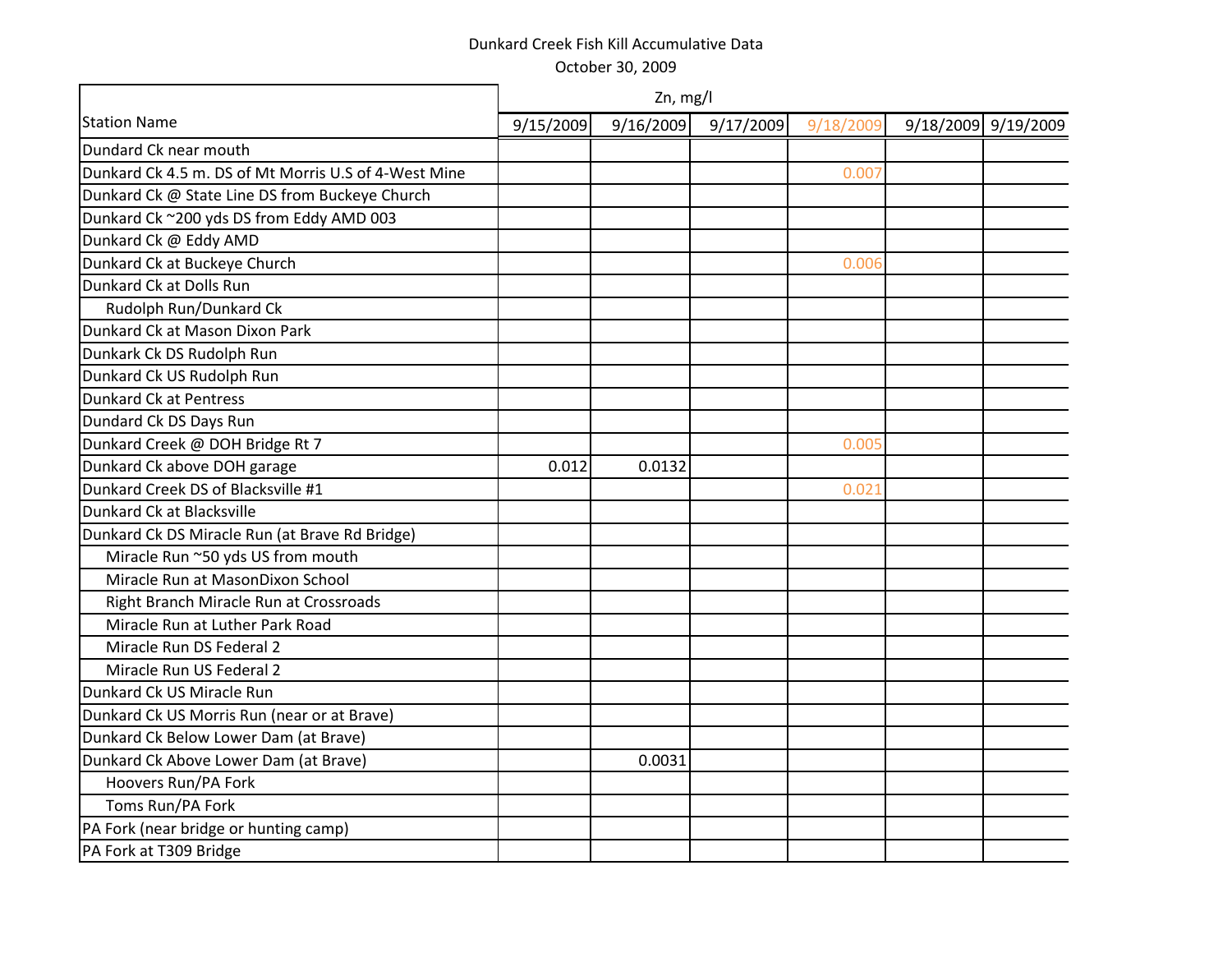|                                               | Zn, mg/l  |           |           |           |        |                     |  |  |  |  |
|-----------------------------------------------|-----------|-----------|-----------|-----------|--------|---------------------|--|--|--|--|
| <b>Station Name</b>                           | 9/15/2009 | 9/16/2009 | 9/17/2009 | 9/18/2009 |        | 9/18/2009 9/19/2009 |  |  |  |  |
| WV Fk DS Outfall 005                          |           |           |           | 0.114     |        | 19.8                |  |  |  |  |
| Outfall 005                                   |           |           |           | < 0.005   |        | 24.6                |  |  |  |  |
| WV Fk US Outfall 005                          |           |           |           |           |        | 24.9                |  |  |  |  |
| WV Fk (below H2O intake) DS 003               |           |           |           |           |        |                     |  |  |  |  |
| WV Fk (above H2O intake) US 003               |           |           |           |           |        |                     |  |  |  |  |
| WV Fk at 002                                  |           |           |           |           |        |                     |  |  |  |  |
| WV Fk US 002                                  |           |           |           |           |        |                     |  |  |  |  |
| WV Fk US Blacksville #2 (private bridge)      |           |           |           |           |        |                     |  |  |  |  |
| WV Fk at Wanna                                |           |           |           |           | < 0.05 |                     |  |  |  |  |
| WV Fk between Wanna & Wadestown               |           |           |           |           |        |                     |  |  |  |  |
| Range Run                                     |           |           |           |           |        |                     |  |  |  |  |
| N Fk WV Fk at mouth                           |           |           |           |           |        |                     |  |  |  |  |
| S Fk WV Fk at mouth                           |           |           |           |           |        |                     |  |  |  |  |
| S Fk WV (at hunting camp)                     |           |           |           | < 0.005   |        |                     |  |  |  |  |
| S FK WV Fk below wetland                      |           |           | 0.0078    |           |        |                     |  |  |  |  |
| S FK WV Fk in Wetland                         |           |           |           |           |        | 0.013               |  |  |  |  |
| S Fk WV Fk (at access bridge)                 |           |           | 0.0043    |           |        |                     |  |  |  |  |
| S Fk WV Fk DS 016 (~50')                      |           |           |           |           |        |                     |  |  |  |  |
| Outfall 016 (Loveridge)                       |           |           |           | 0.02      |        |                     |  |  |  |  |
| S Fk WV Fk US 016 (~50')                      |           |           |           |           |        |                     |  |  |  |  |
|                                               |           |           |           |           |        |                     |  |  |  |  |
| North of Kuhntown Shaft                       |           |           |           |           |        |                     |  |  |  |  |
| NW of Kuhntown Shaft                          |           |           |           |           |        |                     |  |  |  |  |
| Near barrier seep between Blacksville #1 & #2 |           |           |           |           |        |                     |  |  |  |  |
| Wana submersible pump                         |           |           |           |           |        |                     |  |  |  |  |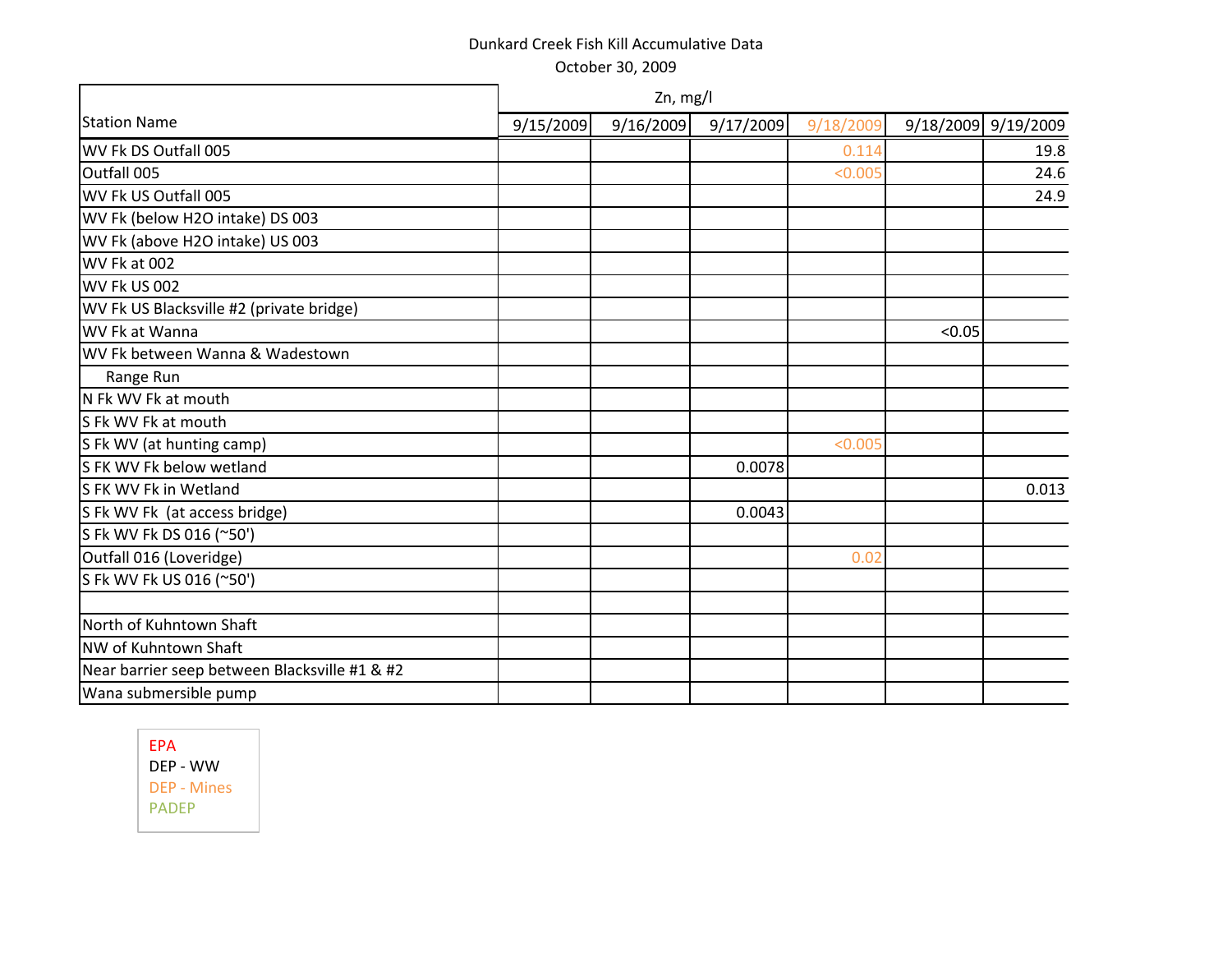October 30, 2009

|                                                      |           | K, mg/l  |           |           |           |                     |     |  |  |
|------------------------------------------------------|-----------|----------|-----------|-----------|-----------|---------------------|-----|--|--|
| <b>Station Name</b>                                  | 9/22/2009 | 9/9/2009 | 9/16/2009 | 9/17/2009 | 9/18/2009 | 9/19/2009 9/22/2009 |     |  |  |
| Dundard Ck near mouth                                |           |          |           |           |           |                     |     |  |  |
| Dunkard Ck 4.5 m. DS of Mt Morris U.S of 4-West Mine |           |          |           |           | 6.19      |                     |     |  |  |
| Dunkard Ck @ State Line DS from Buckeye Church       |           |          |           |           |           |                     |     |  |  |
| Dunkard Ck ~200 yds DS from Eddy AMD 003             |           |          |           |           |           |                     |     |  |  |
| Dunkard Ck @ Eddy AMD                                |           |          |           |           |           |                     |     |  |  |
| Dunkard Ck at Buckeye Church                         |           |          |           |           | 6.46      |                     |     |  |  |
| Dunkard Ck at Dolls Run                              |           |          |           |           |           |                     |     |  |  |
| Rudolph Run/Dunkard Ck                               |           |          |           |           |           |                     |     |  |  |
| Dunkard Ck at Mason Dixon Park                       | < 0.05    |          |           |           |           |                     | 6.4 |  |  |
| Dunkark Ck DS Rudolph Run                            |           |          |           |           |           |                     |     |  |  |
| Dunkard Ck US Rudolph Run                            |           |          |           |           |           |                     |     |  |  |
| Dunkard Ck at Pentress                               | < 0.05    |          |           |           |           |                     | 9.3 |  |  |
| Dundard Ck DS Days Run                               |           |          |           |           |           |                     |     |  |  |
| Dunkard Creek @ DOH Bridge Rt 7                      |           |          |           |           | 8.7       |                     |     |  |  |
| Dunkard Ck above DOH garage                          |           |          | 13.3      |           |           |                     |     |  |  |
| Dunkard Creek DS of Blacksville #1                   |           |          |           |           | 9.81      |                     |     |  |  |
| Dunkard Ck at Blacksville                            |           |          |           |           |           |                     |     |  |  |
| Dunkard Ck DS Miracle Run (at Brave Rd Bridge)       |           |          |           |           |           |                     |     |  |  |
| Miracle Run ~50 yds US from mouth                    |           |          |           |           |           |                     |     |  |  |
| Miracle Run at MasonDixon School                     |           |          |           |           |           |                     |     |  |  |
| Right Branch Miracle Run at Crossroads               |           |          |           |           |           |                     |     |  |  |
| Miracle Run at Luther Park Road                      |           |          |           |           |           |                     |     |  |  |
| Miracle Run DS Federal 2                             |           |          |           |           |           |                     |     |  |  |
| Miracle Run US Federal 2                             |           |          |           |           |           |                     |     |  |  |
| Dunkard Ck US Miracle Run                            |           | 8.04     |           |           |           |                     |     |  |  |
| Dunkard Ck US Morris Run (near or at Brave)          |           |          |           |           |           |                     |     |  |  |
| Dunkard Ck Below Lower Dam (at Brave)                |           |          |           |           |           |                     |     |  |  |
| Dunkard Ck Above Lower Dam (at Brave)                |           |          | 8.66      |           |           |                     |     |  |  |
| Hoovers Run/PA Fork                                  |           |          |           |           |           |                     |     |  |  |
| Toms Run/PA Fork                                     |           |          |           |           |           |                     |     |  |  |
| PA Fork (near bridge or hunting camp)                |           |          |           |           |           |                     |     |  |  |
| PA Fork at T309 Bridge                               |           |          |           |           |           |                     |     |  |  |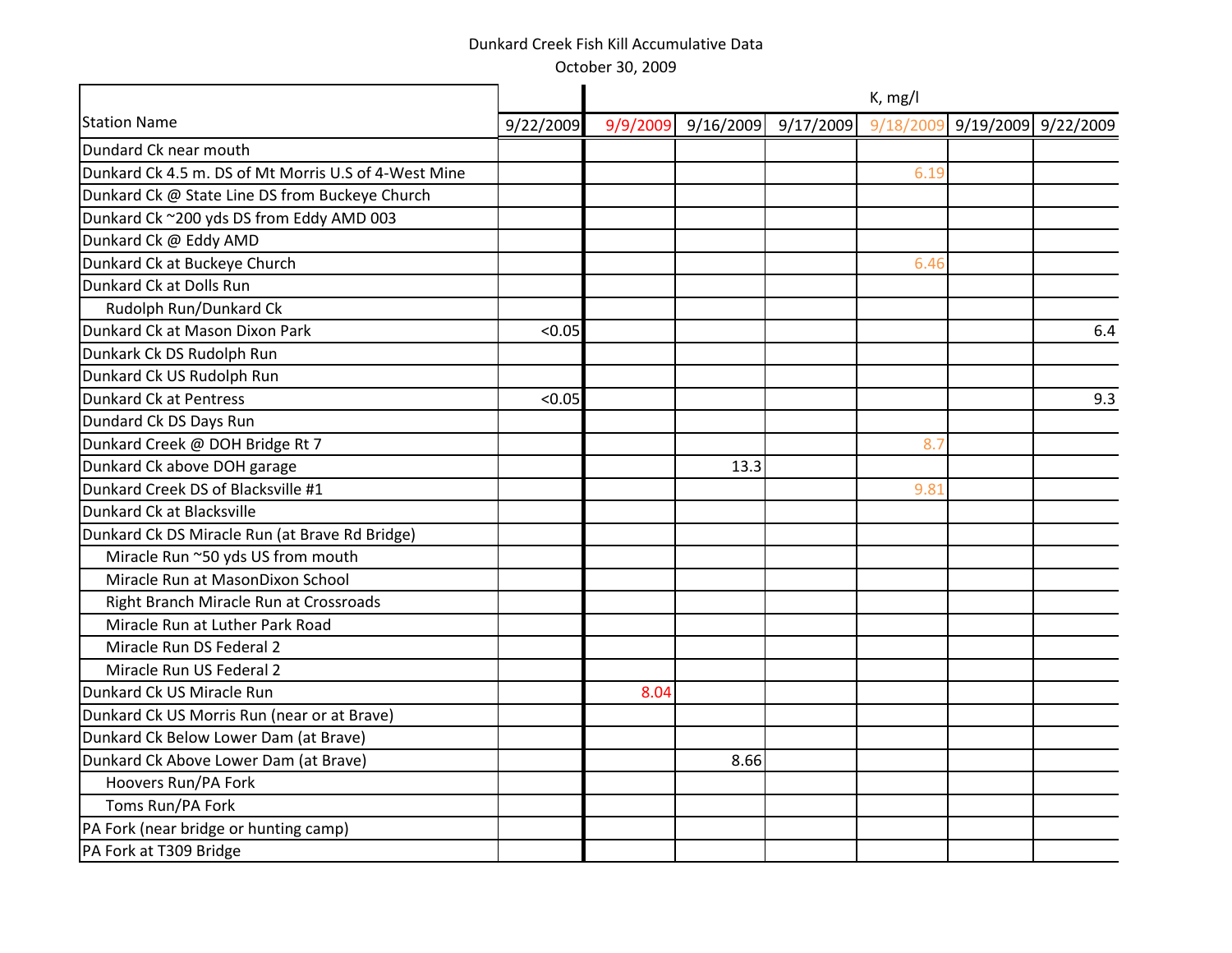October 30, 2009

|                                               |           | K, mg/l  |           |           |           |  |                     |  |  |
|-----------------------------------------------|-----------|----------|-----------|-----------|-----------|--|---------------------|--|--|
| <b>Station Name</b>                           | 9/22/2009 | 9/9/2009 | 9/16/2009 | 9/17/2009 | 9/18/2009 |  | 9/19/2009 9/22/2009 |  |  |
| WV Fk DS Outfall 005                          | < 0.1     | 35.80    |           |           | 21        |  | 7.7                 |  |  |
| Outfall 005                                   |           | 55.30    |           |           | 23.6      |  |                     |  |  |
| WV Fk US Outfall 005                          |           |          |           |           |           |  |                     |  |  |
| WV Fk (below H2O intake) DS 003               |           | 9.55     |           |           |           |  |                     |  |  |
| WV Fk (above H2O intake) US 003               |           |          |           |           |           |  |                     |  |  |
| WV Fk at 002                                  |           |          |           |           |           |  |                     |  |  |
| <b>WV Fk US 002</b>                           |           |          |           |           |           |  |                     |  |  |
| WV Fk US Blacksville #2 (private bridge)      |           |          |           |           |           |  |                     |  |  |
| WV Fk at Wanna                                | < 0.05    |          |           |           |           |  | 6.2                 |  |  |
| WV Fk between Wanna & Wadestown               |           |          |           |           |           |  |                     |  |  |
| Range Run                                     |           |          |           |           |           |  |                     |  |  |
| N Fk WV Fk at mouth                           |           |          |           |           |           |  |                     |  |  |
| S Fk WV Fk at mouth                           |           |          |           |           |           |  |                     |  |  |
| S Fk WV (at hunting camp)                     |           |          |           |           | 20.7      |  |                     |  |  |
| S FK WV Fk below wetland                      |           |          |           | 17.9      |           |  |                     |  |  |
| S FK WV Fk in Wetland                         |           |          |           |           |           |  |                     |  |  |
| S Fk WV Fk (at access bridge)                 |           |          |           | 17.8      |           |  |                     |  |  |
| S Fk WV Fk DS 016 (~50')                      |           |          |           |           |           |  |                     |  |  |
| Outfall 016 (Loveridge)                       |           |          |           |           | 24.5      |  |                     |  |  |
| S Fk WV Fk US 016 (~50')                      |           |          |           |           |           |  |                     |  |  |
|                                               |           |          |           |           |           |  |                     |  |  |
| North of Kuhntown Shaft                       |           |          |           |           |           |  |                     |  |  |
| NW of Kuhntown Shaft                          |           |          |           |           |           |  |                     |  |  |
| Near barrier seep between Blacksville #1 & #2 |           |          |           |           |           |  |                     |  |  |
| Wana submersible pump                         |           |          |           |           |           |  |                     |  |  |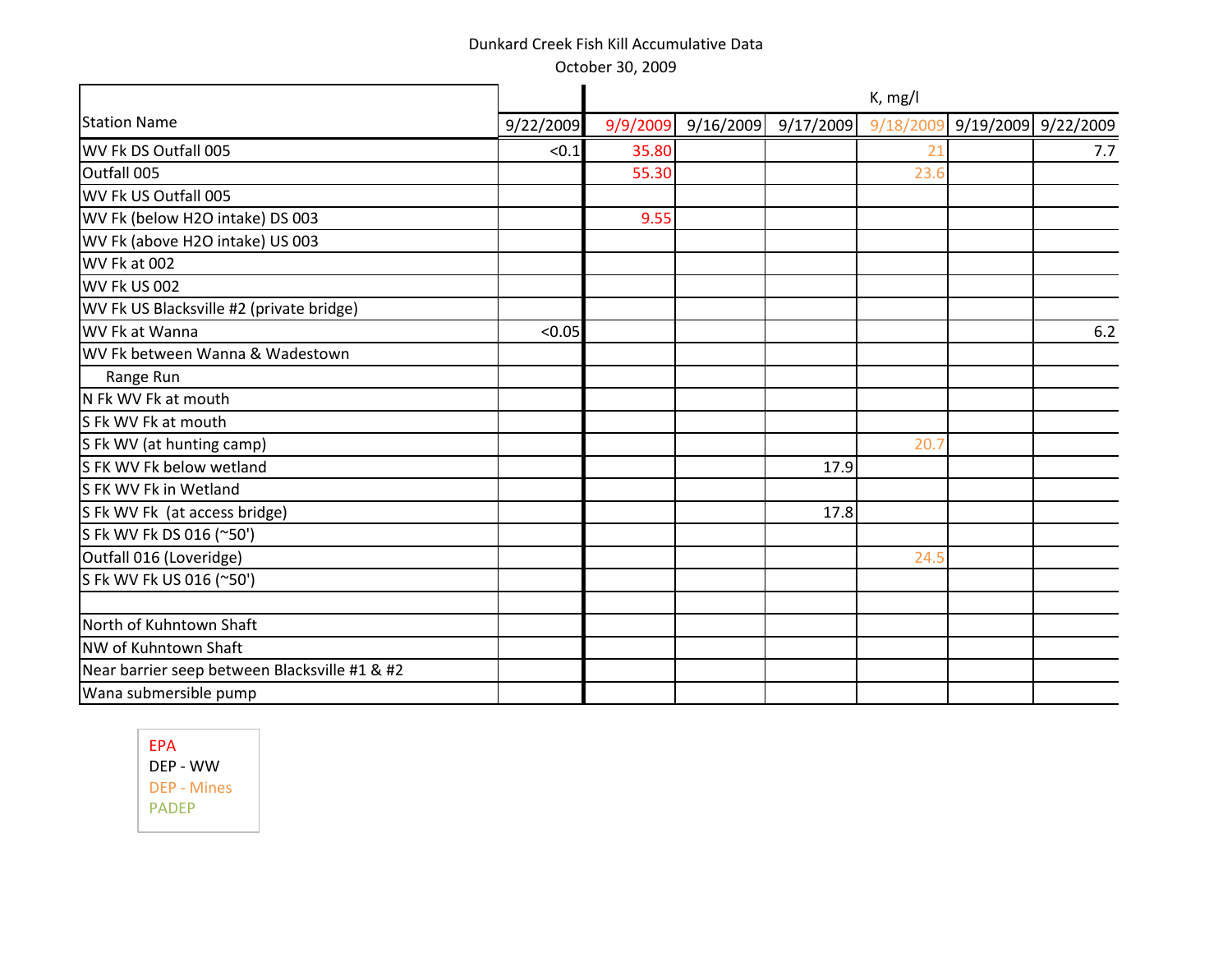October 30, 2009

|                                                      |           |       |                    |    |      |                               | Mg, mg/l  |
|------------------------------------------------------|-----------|-------|--------------------|----|------|-------------------------------|-----------|
| <b>Station Name</b>                                  | 9/28/2009 |       | 9/9/2009 9/10/2009 |    |      | 9/15/2009 9/16/2009 9/17/2009 | 9/18/2009 |
| Dundard Ck near mouth                                |           |       | 21                 |    |      |                               |           |
| Dunkard Ck 4.5 m. DS of Mt Morris U.S of 4-West Mine |           |       |                    |    |      |                               | 23        |
| Dunkard Ck @ State Line DS from Buckeye Church       |           |       |                    |    |      |                               |           |
| Dunkard Ck ~200 yds DS from Eddy AMD 003             |           |       |                    |    |      |                               |           |
| Dunkard Ck @ Eddy AMD                                |           |       |                    |    |      |                               |           |
| Dunkard Ck at Buckeye Church                         | 8.14      |       |                    |    |      |                               | 23.6      |
| Dunkard Ck at Dolls Run                              |           |       |                    |    |      |                               |           |
| Rudolph Run/Dunkard Ck                               |           |       |                    |    |      |                               |           |
| Dunkard Ck at Mason Dixon Park                       |           |       |                    |    |      |                               |           |
| Dunkark Ck DS Rudolph Run                            |           |       |                    |    |      |                               |           |
| Dunkard Ck US Rudolph Run                            |           |       |                    |    |      |                               |           |
| Dunkard Ck at Pentress                               |           |       |                    |    |      |                               |           |
| Dundard Ck DS Days Run                               |           |       |                    |    |      |                               |           |
| Dunkard Creek @ DOH Bridge Rt 7                      |           |       |                    |    |      |                               | 44.1      |
| Dunkard Ck above DOH garage                          |           |       |                    | 47 | 52.3 |                               |           |
| Dunkard Creek DS of Blacksville #1                   |           |       |                    |    |      |                               | 54.2      |
| Dunkard Ck at Blacksville                            |           |       |                    |    |      |                               |           |
| Dunkard Ck DS Miracle Run (at Brave Rd Bridge)       |           |       |                    |    |      |                               |           |
| Miracle Run ~50 yds US from mouth                    | 6.6       |       |                    |    |      |                               |           |
| Miracle Run at MasonDixon School                     |           |       |                    |    |      |                               |           |
| Right Branch Miracle Run at Crossroads               |           |       |                    |    |      |                               |           |
| Miracle Run at Luther Park Road                      |           |       |                    |    |      |                               |           |
| Miracle Run DS Federal 2                             | 10.4      |       |                    |    |      |                               |           |
| Miracle Run US Federal 2                             | 2.14      |       |                    |    |      |                               |           |
| Dunkard Ck US Miracle Run                            |           | 48.50 |                    |    |      |                               |           |
| Dunkard Ck US Morris Run (near or at Brave)          |           |       | 67                 |    |      |                               |           |
| Dunkard Ck Below Lower Dam (at Brave)                |           |       |                    |    |      |                               |           |
| Dunkard Ck Above Lower Dam (at Brave)                |           |       |                    |    | 71.8 |                               |           |
| Hoovers Run/PA Fork                                  |           |       |                    |    |      |                               |           |
| Toms Run/PA Fork                                     |           |       |                    |    |      |                               |           |
| PA Fork (near bridge or hunting camp)                |           |       |                    |    |      |                               |           |
| PA Fork at T309 Bridge                               |           |       |                    |    |      |                               |           |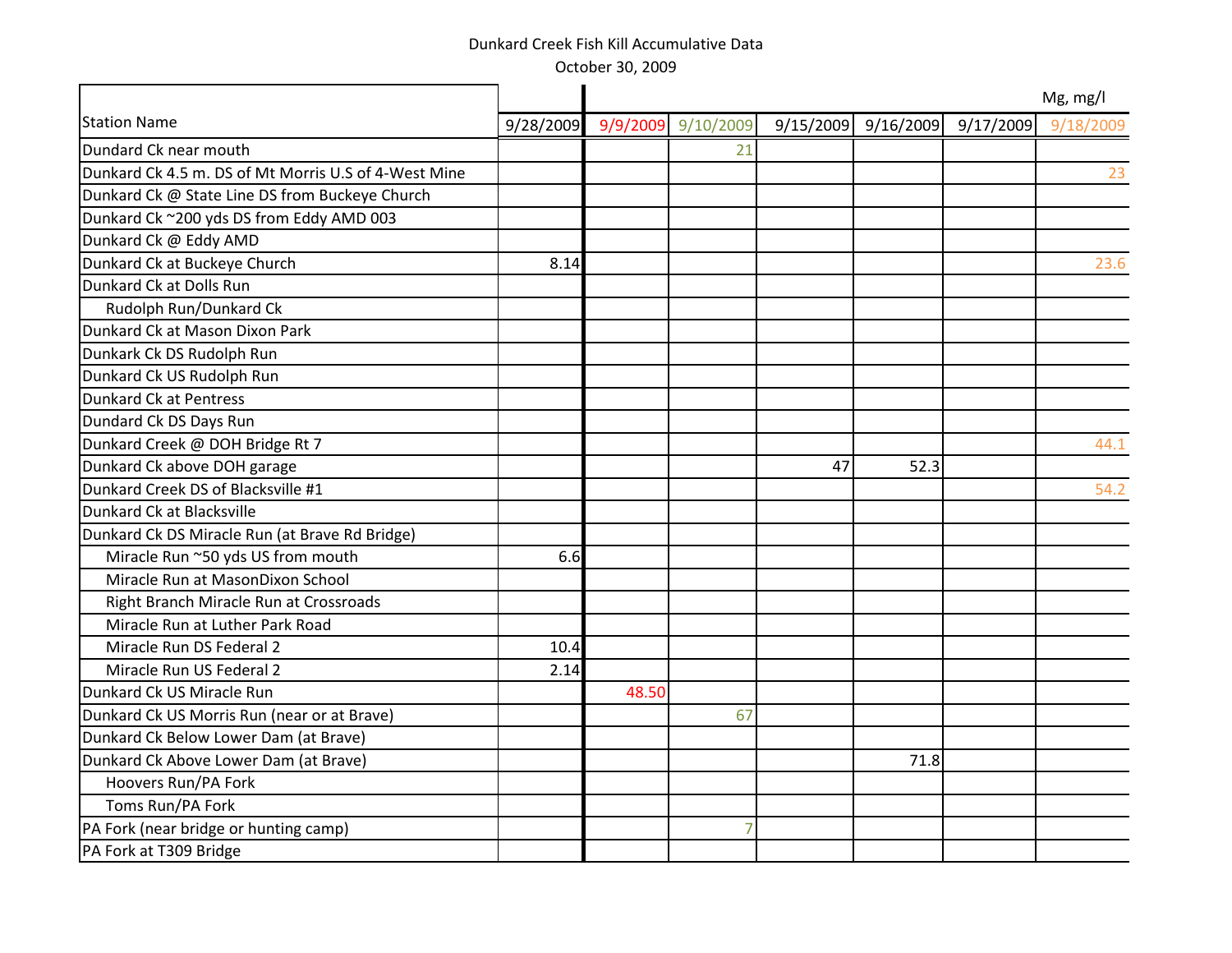|                                               |           | Mg, mg/l |                    |           |           |           |           |  |  |
|-----------------------------------------------|-----------|----------|--------------------|-----------|-----------|-----------|-----------|--|--|
| <b>Station Name</b>                           | 9/28/2009 |          | 9/9/2009 9/10/2009 | 9/15/2009 | 9/16/2009 | 9/17/2009 | 9/18/2009 |  |  |
| WV Fk DS Outfall 005                          | 9.04      | 229.00   | 313                |           | 248       |           | 193       |  |  |
| Outfall 005                                   | 14.7      | 3737.00  |                    |           | 332       |           | 322       |  |  |
| WV Fk US Outfall 005                          | 8.91      |          |                    |           | 337       |           |           |  |  |
| WV Fk (below H2O intake) DS 003               |           | 32.70    |                    |           |           |           |           |  |  |
| WV Fk (above H2O intake) US 003               |           |          |                    |           |           |           |           |  |  |
| WV Fk at 002                                  |           |          |                    |           |           |           |           |  |  |
| WV Fk US 002                                  |           |          |                    |           |           |           |           |  |  |
| WV Fk US Blacksville #2 (private bridge)      |           |          |                    |           |           |           |           |  |  |
| WV Fk at Wanna                                |           |          |                    |           |           |           |           |  |  |
| WV Fk between Wanna & Wadestown               |           |          |                    |           |           |           |           |  |  |
| Range Run                                     |           |          |                    |           |           |           |           |  |  |
| N Fk WV Fk at mouth                           |           |          |                    |           |           |           |           |  |  |
| S Fk WV Fk at mouth                           |           |          |                    |           |           |           |           |  |  |
| S Fk WV (at hunting camp)                     |           |          |                    |           |           |           | 87.5      |  |  |
| S FK WV Fk below wetland                      |           |          |                    |           |           | 112       |           |  |  |
| S FK WV Fk in Wetland                         |           |          |                    |           |           |           |           |  |  |
| S Fk WV Fk (at access bridge)                 | 5.45      |          |                    |           |           | 105       |           |  |  |
| S Fk WV Fk DS 016 (~50')                      |           |          |                    |           |           |           |           |  |  |
| Outfall 016 (Loveridge)                       | 19.4      |          |                    |           |           |           | 103       |  |  |
| S Fk WV Fk US 016 (~50')                      | 2.61      |          |                    |           |           |           |           |  |  |
|                                               |           |          |                    |           |           |           |           |  |  |
| North of Kuhntown Shaft                       |           |          |                    |           |           |           |           |  |  |
| NW of Kuhntown Shaft                          |           |          |                    |           |           |           |           |  |  |
| Near barrier seep between Blacksville #1 & #2 |           |          |                    |           |           |           |           |  |  |
| Wana submersible pump                         |           |          |                    |           |           |           |           |  |  |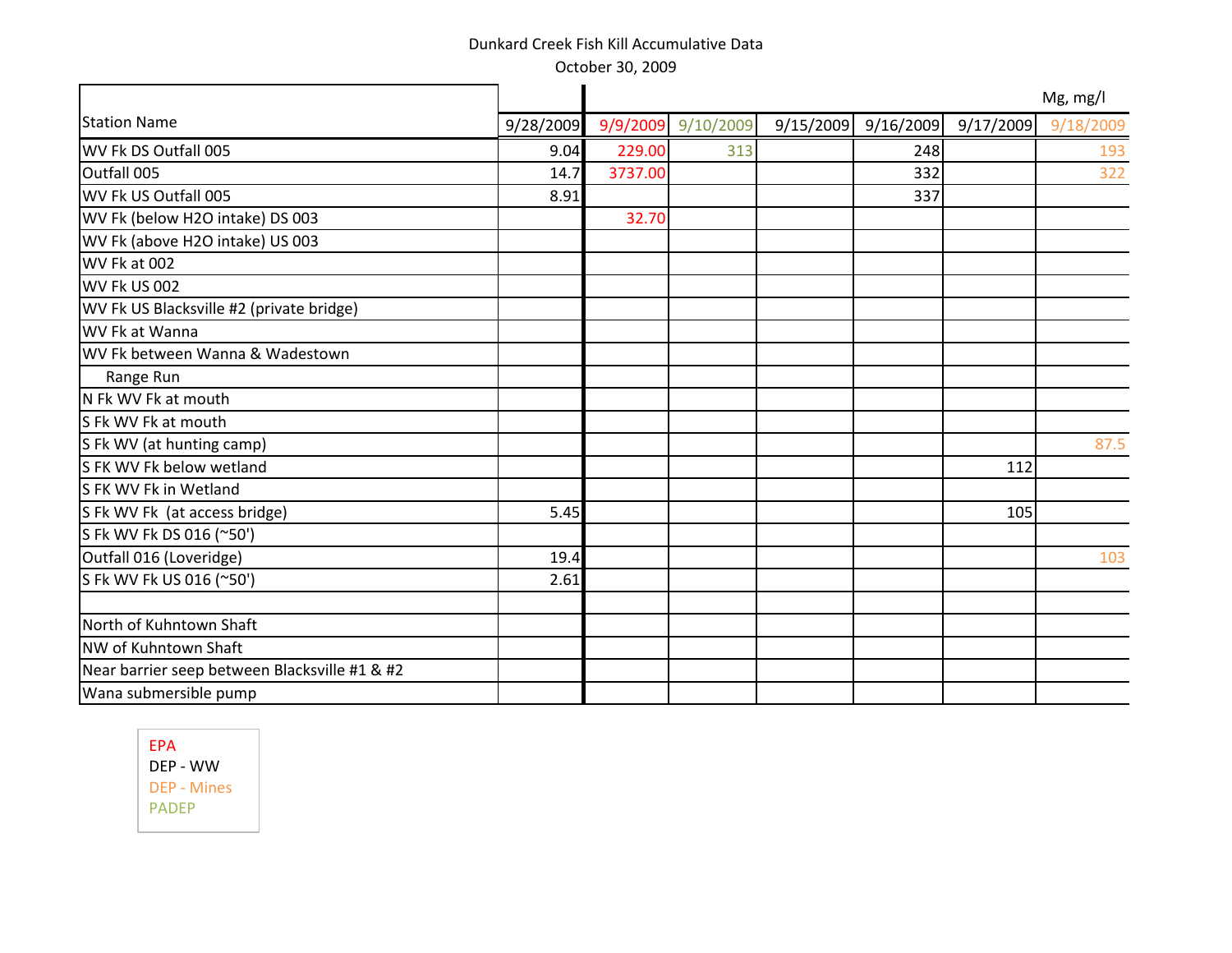| <b>Station Name</b><br>9/18/2009 9/19/2009 9/20/2009 9/22/2009 9/28/2009<br>9/4/2009<br>9/9/2009<br>Dundard Ck near mouth |
|---------------------------------------------------------------------------------------------------------------------------|
|                                                                                                                           |
|                                                                                                                           |
| Dunkard Ck 4.5 m. DS of Mt Morris U.S of 4-West Mine                                                                      |
| Dunkard Ck @ State Line DS from Buckeye Church<br>< 0.001                                                                 |
| Dunkard Ck ~200 yds DS from Eddy AMD 003<br>< 0.001                                                                       |
| Dunkard Ck @ Eddy AMD<br>< 0.001                                                                                          |
| Dunkard Ck at Buckeye Church<br>26.2<br>29.7<br>31<br>< 0.001                                                             |
| Dunkard Ck at Dolls Run                                                                                                   |
| Rudolph Run/Dunkard Ck                                                                                                    |
| Dunkard Ck at Mason Dixon Park<br>30                                                                                      |
| Dunkark Ck DS Rudolph Run<br>39.2<br>42                                                                                   |
| Dunkard Ck US Rudolph Run                                                                                                 |
| Dunkard Ck at Pentress<br>45.2                                                                                            |
| Dundard Ck DS Days Run                                                                                                    |
| Dunkard Creek @ DOH Bridge Rt 7                                                                                           |
| Dunkard Ck above DOH garage                                                                                               |
| Dunkard Creek DS of Blacksville #1                                                                                        |
| Dunkard Ck at Blacksville                                                                                                 |
| Dunkard Ck DS Miracle Run (at Brave Rd Bridge)                                                                            |
| Miracle Run ~50 yds US from mouth<br>34.9                                                                                 |
| Miracle Run at MasonDixon School                                                                                          |
| Right Branch Miracle Run at Crossroads                                                                                    |
| Miracle Run at Luther Park Road                                                                                           |
| Miracle Run DS Federal 2<br>77.1                                                                                          |
| Miracle Run US Federal 2<br>7.36                                                                                          |
| Dunkard Ck US Miracle Run<br>0.005                                                                                        |
| Dunkard Ck US Morris Run (near or at Brave)                                                                               |
| Dunkard Ck Below Lower Dam (at Brave)                                                                                     |
| Dunkard Ck Above Lower Dam (at Brave)                                                                                     |
| Hoovers Run/PA Fork                                                                                                       |
| Toms Run/PA Fork                                                                                                          |
| PA Fork (near bridge or hunting camp)                                                                                     |
| PA Fork at T309 Bridge                                                                                                    |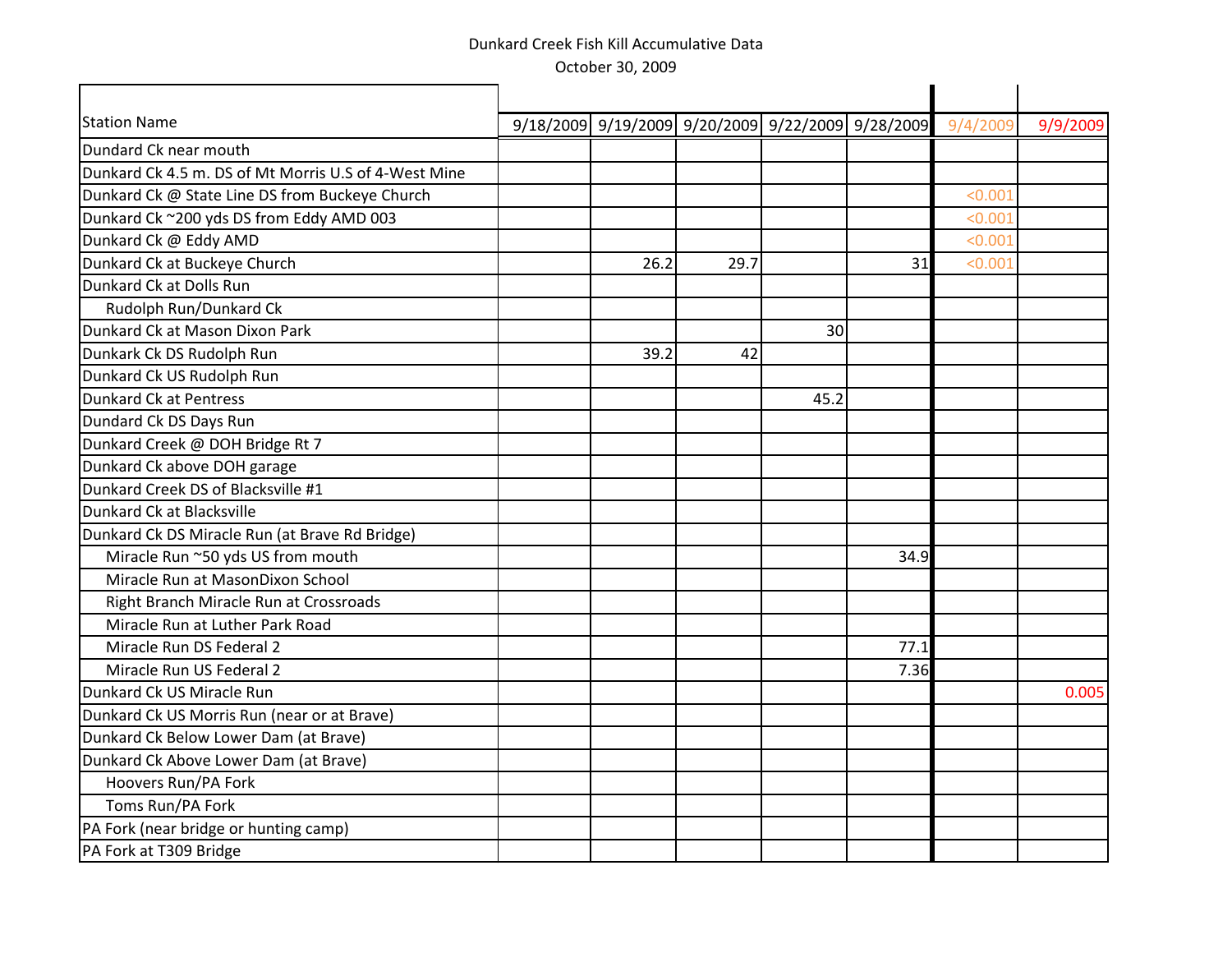| <b>Station Name</b>                           |      |      |      | 9/18/2009 9/19/2009 9/20/2009 9/22/2009 9/28/2009 |      | 9/4/2009 | 9/9/2009 |
|-----------------------------------------------|------|------|------|---------------------------------------------------|------|----------|----------|
| WV Fk DS Outfall 005                          |      | 95   | 80.8 | 54.1                                              | 33.4 |          | 0.031    |
| Outfall 005                                   |      | 461  | 474  |                                                   | 122  |          | 0.042    |
| WV Fk US Outfall 005                          |      | 32   | 33   |                                                   | 30.2 |          |          |
| WV Fk (below H2O intake) DS 003               |      |      |      |                                                   |      |          | 0.006    |
| WV Fk (above H2O intake) US 003               |      |      |      |                                                   |      |          |          |
| WV Fk at 002                                  |      |      |      |                                                   |      |          |          |
| WV Fk US 002                                  |      |      |      |                                                   |      |          |          |
| WV Fk US Blacksville #2 (private bridge)      |      |      |      |                                                   |      |          |          |
| WV Fk at Wanna                                | 30.5 |      |      | 26.9                                              |      |          |          |
| WV Fk between Wanna & Wadestown               |      |      |      |                                                   |      |          |          |
| Range Run                                     |      |      |      |                                                   |      |          |          |
| N Fk WV Fk at mouth                           |      |      |      |                                                   |      |          |          |
| S Fk WV Fk at mouth                           |      |      |      |                                                   |      |          |          |
| S Fk WV (at hunting camp)                     |      |      |      |                                                   |      |          |          |
| S FK WV Fk below wetland                      |      |      |      |                                                   |      |          |          |
| S FK WV Fk in Wetland                         |      | 82.7 |      |                                                   |      |          |          |
| S Fk WV Fk (at access bridge)                 |      | 118  | 109  |                                                   | 18.9 |          |          |
| S Fk WV Fk DS 016 (~50')                      |      |      |      |                                                   | 116  |          |          |
| Outfall 016 (Loveridge)                       |      | 116  | 123  |                                                   | 3.44 |          |          |
| S Fk WV Fk US 016 (~50')                      |      | 5.65 | 5.26 |                                                   |      |          |          |
| North of Kuhntown Shaft                       |      |      |      |                                                   |      |          |          |
| NW of Kuhntown Shaft                          |      |      |      |                                                   |      |          |          |
| Near barrier seep between Blacksville #1 & #2 |      |      |      |                                                   |      |          |          |
| Wana submersible pump                         |      |      |      |                                                   |      |          |          |
|                                               |      |      |      |                                                   |      |          |          |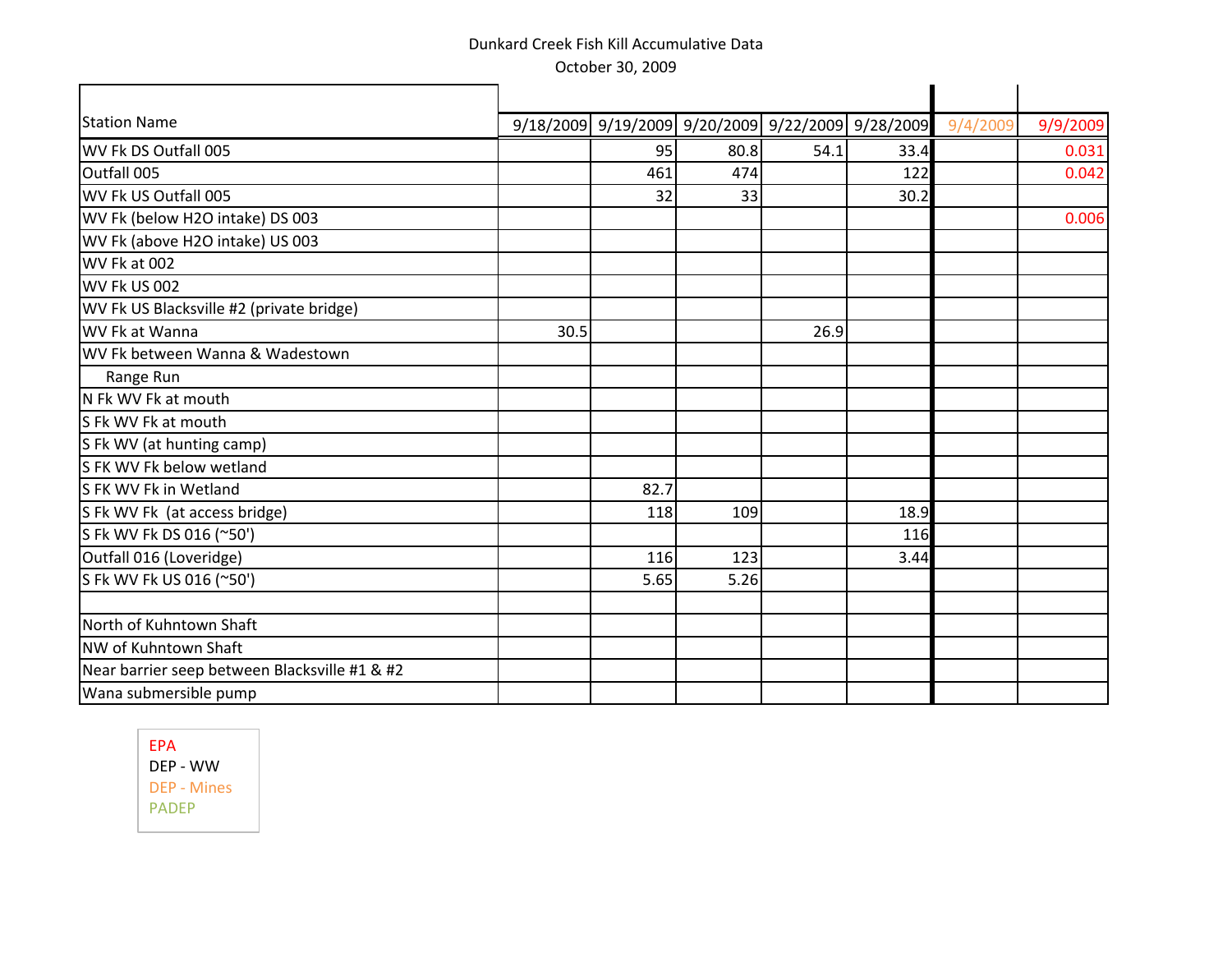|                                                      |        | As, mg/l            |           |           |           |        |                     |  |  |  |  |  |
|------------------------------------------------------|--------|---------------------|-----------|-----------|-----------|--------|---------------------|--|--|--|--|--|
| <b>Station Name</b>                                  |        | 9/15/2009 9/16/2009 | 9/17/2009 | 9/18/2009 | 9/18/2009 |        | 9/19/2009 9/20/2009 |  |  |  |  |  |
| Dundard Ck near mouth                                |        |                     |           |           |           |        |                     |  |  |  |  |  |
| Dunkard Ck 4.5 m. DS of Mt Morris U.S of 4-West Mine |        |                     |           | 0.001     |           |        |                     |  |  |  |  |  |
| Dunkard Ck @ State Line DS from Buckeye Church       |        |                     |           |           |           |        |                     |  |  |  |  |  |
| Dunkard Ck ~200 yds DS from Eddy AMD 003             |        |                     |           |           |           |        |                     |  |  |  |  |  |
| Dunkard Ck @ Eddy AMD                                |        |                     |           |           |           |        |                     |  |  |  |  |  |
| Dunkard Ck at Buckeye Church                         |        |                     |           | < 0.001   |           | 0.0039 | 0.005               |  |  |  |  |  |
| Dunkard Ck at Dolls Run                              |        |                     |           |           |           |        |                     |  |  |  |  |  |
| Rudolph Run/Dunkard Ck                               |        |                     |           |           |           |        |                     |  |  |  |  |  |
| Dunkard Ck at Mason Dixon Park                       |        |                     |           |           |           |        |                     |  |  |  |  |  |
| Dunkark Ck DS Rudolph Run                            |        |                     |           |           |           |        | 0.0051              |  |  |  |  |  |
| Dunkard Ck US Rudolph Run                            |        |                     |           |           |           | 0.0044 |                     |  |  |  |  |  |
| Dunkard Ck at Pentress                               |        |                     |           |           |           |        |                     |  |  |  |  |  |
| Dundard Ck DS Days Run                               |        |                     |           |           |           |        |                     |  |  |  |  |  |
| Dunkard Creek @ DOH Bridge Rt 7                      |        |                     |           | < 0.001   |           |        |                     |  |  |  |  |  |
| Dunkard Ck above DOH garage                          | 0.0041 | 0.0042              |           |           |           |        |                     |  |  |  |  |  |
| Dunkard Creek DS of Blacksville #1                   |        |                     |           | < 0.001   |           |        |                     |  |  |  |  |  |
| Dunkard Ck at Blacksville                            |        |                     |           |           |           |        |                     |  |  |  |  |  |
| Dunkard Ck DS Miracle Run (at Brave Rd Bridge)       |        |                     |           |           |           |        |                     |  |  |  |  |  |
| Miracle Run ~50 yds US from mouth                    |        |                     |           |           |           |        |                     |  |  |  |  |  |
| Miracle Run at MasonDixon School                     |        |                     |           |           |           |        |                     |  |  |  |  |  |
| Right Branch Miracle Run at Crossroads               |        |                     |           |           |           |        |                     |  |  |  |  |  |
| Miracle Run at Luther Park Road                      |        |                     |           |           |           |        |                     |  |  |  |  |  |
| Miracle Run DS Federal 2                             |        |                     |           |           |           |        |                     |  |  |  |  |  |
| Miracle Run US Federal 2                             |        |                     |           |           |           |        |                     |  |  |  |  |  |
| Dunkard Ck US Miracle Run                            |        |                     |           |           |           |        |                     |  |  |  |  |  |
| Dunkard Ck US Morris Run (near or at Brave)          |        |                     |           |           |           |        |                     |  |  |  |  |  |
| Dunkard Ck Below Lower Dam (at Brave)                |        |                     |           |           |           |        |                     |  |  |  |  |  |
| Dunkard Ck Above Lower Dam (at Brave)                |        | 0.0083              |           |           |           |        |                     |  |  |  |  |  |
| Hoovers Run/PA Fork                                  |        |                     |           |           |           |        |                     |  |  |  |  |  |
| Toms Run/PA Fork                                     |        |                     |           |           |           |        |                     |  |  |  |  |  |
| PA Fork (near bridge or hunting camp)                |        |                     |           |           |           |        |                     |  |  |  |  |  |
| PA Fork at T309 Bridge                               |        |                     |           |           |           |        |                     |  |  |  |  |  |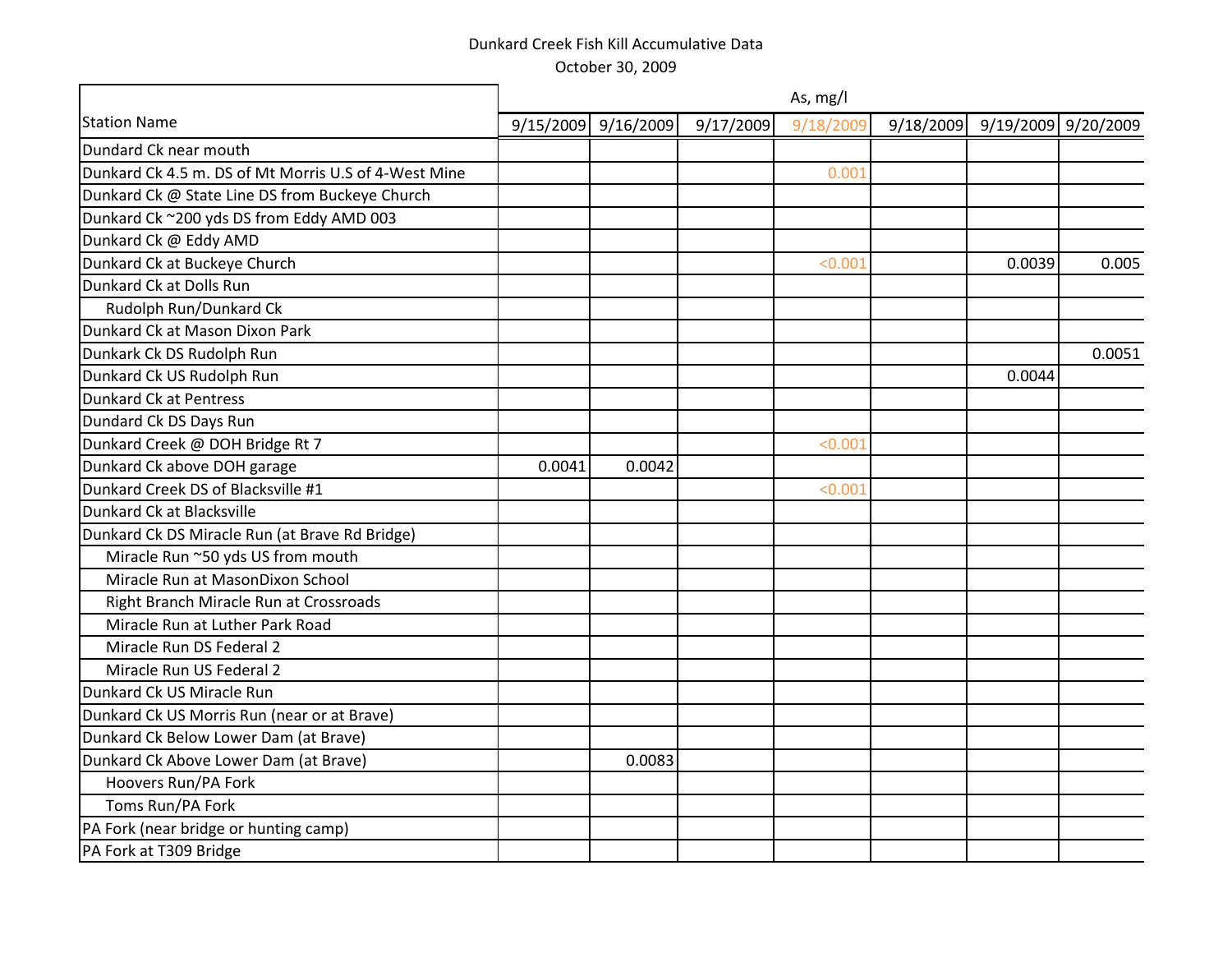|                                               |           |           |           | As, mg/l  |           |        |                     |
|-----------------------------------------------|-----------|-----------|-----------|-----------|-----------|--------|---------------------|
| <b>Station Name</b>                           | 9/15/2009 | 9/16/2009 | 9/17/2009 | 9/18/2009 | 9/18/2009 |        | 9/19/2009 9/20/2009 |
| WV Fk DS Outfall 005                          |           |           |           | < 0.001   |           | 0.0109 | 0.0096              |
| Outfall 005                                   |           |           |           | < 0.001   |           | 0.0333 | 0.0307              |
| WV Fk US Outfall 005                          |           |           |           |           |           | 0.0076 | 0.0053              |
| WV Fk (below H2O intake) DS 003               |           |           |           |           |           |        |                     |
| WV Fk (above H2O intake) US 003               |           |           |           |           |           |        |                     |
| WV Fk at 002                                  |           |           |           |           |           |        |                     |
| WV Fk US 002                                  |           |           |           |           |           |        |                     |
| WV Fk US Blacksville #2 (private bridge)      |           |           |           |           |           |        |                     |
| WV Fk at Wanna                                |           |           |           |           | < 0.007   |        |                     |
| WV Fk between Wanna & Wadestown               |           |           |           |           |           |        |                     |
| Range Run                                     |           |           |           |           |           |        |                     |
| N Fk WV Fk at mouth                           |           |           |           |           |           |        |                     |
| S Fk WV Fk at mouth                           |           |           |           |           |           |        |                     |
| S Fk WV (at hunting camp)                     |           |           |           | < 0.001   |           |        |                     |
| S FK WV Fk below wetland                      |           |           | 0.0104    |           |           |        |                     |
| S FK WV Fk in Wetland                         |           |           |           |           |           | 0.0143 |                     |
| S Fk WV Fk (at access bridge)                 |           |           | 0.0088    |           |           | 0.0132 | 0.0125              |
| S Fk WV Fk DS 016 (~50')                      |           |           |           |           |           |        |                     |
| Outfall 016 (Loveridge)                       |           |           |           | < 0.001   |           | 0.0138 | 0.0126              |
| S Fk WV Fk US 016 (~50')                      |           |           |           |           |           | 0.0043 | 0.0031              |
|                                               |           |           |           |           |           |        |                     |
| North of Kuhntown Shaft                       |           |           |           |           |           |        |                     |
| NW of Kuhntown Shaft                          |           |           |           |           |           |        |                     |
| Near barrier seep between Blacksville #1 & #2 |           |           |           |           |           |        |                     |
| Wana submersible pump                         |           |           |           |           |           |        |                     |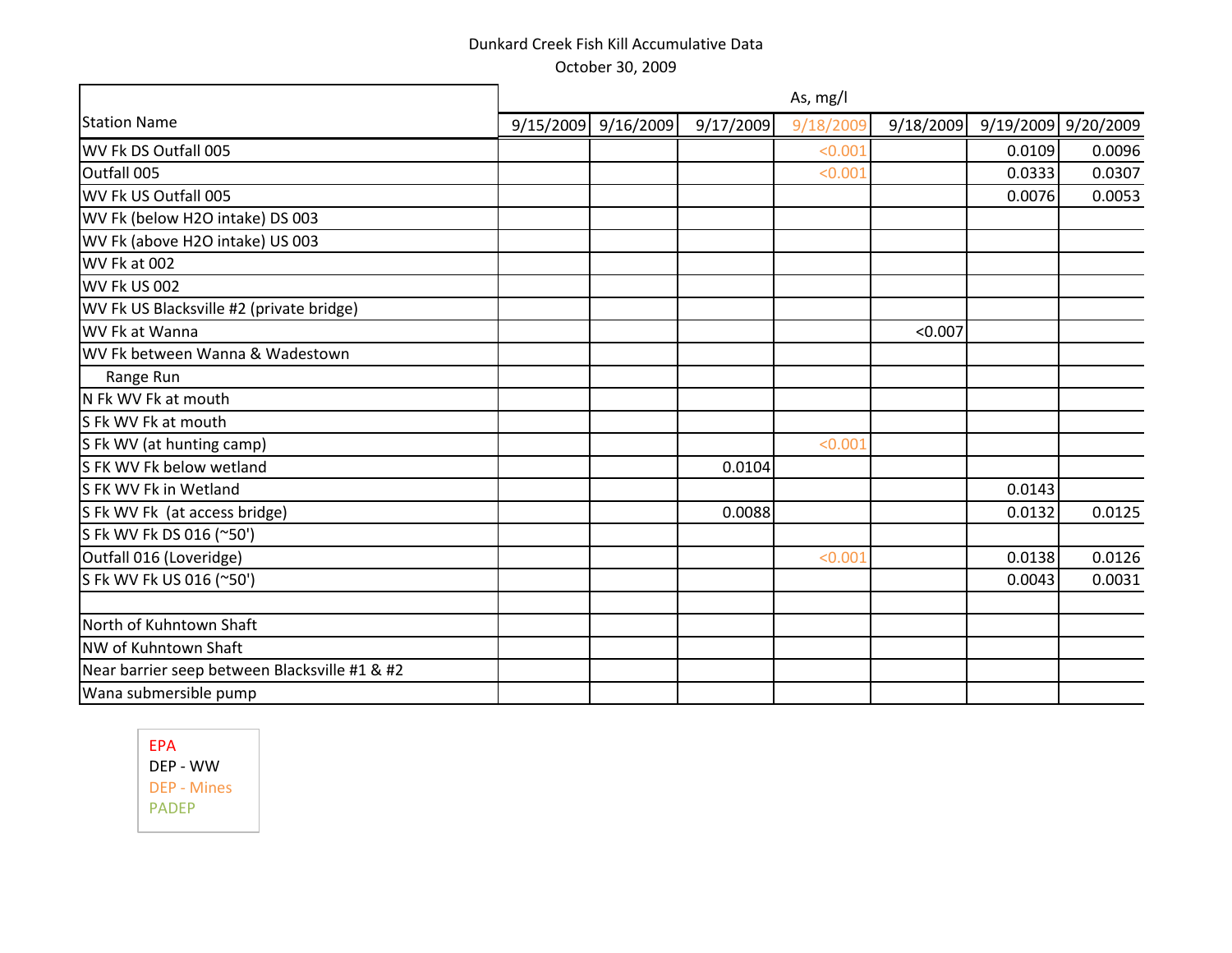October 30, 2009

|                                                      |           | Ba, mg/l |           |           |           |  |                     |  |  |
|------------------------------------------------------|-----------|----------|-----------|-----------|-----------|--|---------------------|--|--|
| <b>Station Name</b>                                  | 9/22/2009 | 9/9/2009 | 9/10/2009 | 9/15/2009 | 9/16/2009 |  | 9/17/2009 9/18/2009 |  |  |
| Dundard Ck near mouth                                |           |          | 0.109     |           |           |  |                     |  |  |
| Dunkard Ck 4.5 m. DS of Mt Morris U.S of 4-West Mine |           |          |           |           |           |  | 0.1                 |  |  |
| Dunkard Ck @ State Line DS from Buckeye Church       |           |          |           |           |           |  |                     |  |  |
| Dunkard Ck ~200 yds DS from Eddy AMD 003             |           |          |           |           |           |  |                     |  |  |
| Dunkard Ck @ Eddy AMD                                |           |          |           |           |           |  |                     |  |  |
| Dunkard Ck at Buckeye Church                         |           |          |           |           |           |  | < 0.1               |  |  |
| Dunkard Ck at Dolls Run                              |           |          |           |           |           |  |                     |  |  |
| Rudolph Run/Dunkard Ck                               |           |          |           |           |           |  |                     |  |  |
| Dunkard Ck at Mason Dixon Park                       | < 0.007   |          |           |           |           |  |                     |  |  |
| Dunkark Ck DS Rudolph Run                            |           |          |           |           |           |  |                     |  |  |
| Dunkard Ck US Rudolph Run                            |           |          |           |           |           |  |                     |  |  |
| <b>Dunkard Ck at Pentress</b>                        | < 0.007   |          |           |           |           |  |                     |  |  |
| Dundard Ck DS Days Run                               |           |          |           |           |           |  |                     |  |  |
| Dunkard Creek @ DOH Bridge Rt 7                      |           |          |           |           |           |  | < 0.1               |  |  |
| Dunkard Ck above DOH garage                          |           |          |           | 0.0971    | 0.102     |  |                     |  |  |
| Dunkard Creek DS of Blacksville #1                   |           |          |           |           |           |  | < 0.1               |  |  |
| Dunkard Ck at Blacksville                            |           |          |           |           |           |  |                     |  |  |
| Dunkard Ck DS Miracle Run (at Brave Rd Bridge)       |           |          |           |           |           |  |                     |  |  |
| Miracle Run ~50 yds US from mouth                    |           |          |           |           |           |  |                     |  |  |
| Miracle Run at MasonDixon School                     |           |          |           |           |           |  |                     |  |  |
| Right Branch Miracle Run at Crossroads               |           |          |           |           |           |  |                     |  |  |
| Miracle Run at Luther Park Road                      |           |          |           |           |           |  |                     |  |  |
| Miracle Run DS Federal 2                             |           |          |           |           |           |  |                     |  |  |
| Miracle Run US Federal 2                             |           |          |           |           |           |  |                     |  |  |
| Dunkard Ck US Miracle Run                            |           | 0.08     |           |           |           |  |                     |  |  |
| Dunkard Ck US Morris Run (near or at Brave)          |           |          | 0.09      |           |           |  |                     |  |  |
| Dunkard Ck Below Lower Dam (at Brave)                |           |          |           |           |           |  |                     |  |  |
| Dunkard Ck Above Lower Dam (at Brave)                |           |          |           |           | 0.145     |  |                     |  |  |
| Hoovers Run/PA Fork                                  |           |          |           |           |           |  |                     |  |  |
| Toms Run/PA Fork                                     |           |          |           |           |           |  |                     |  |  |
| PA Fork (near bridge or hunting camp)                |           |          | 0.66      |           |           |  |                     |  |  |
| PA Fork at T309 Bridge                               |           |          |           |           |           |  |                     |  |  |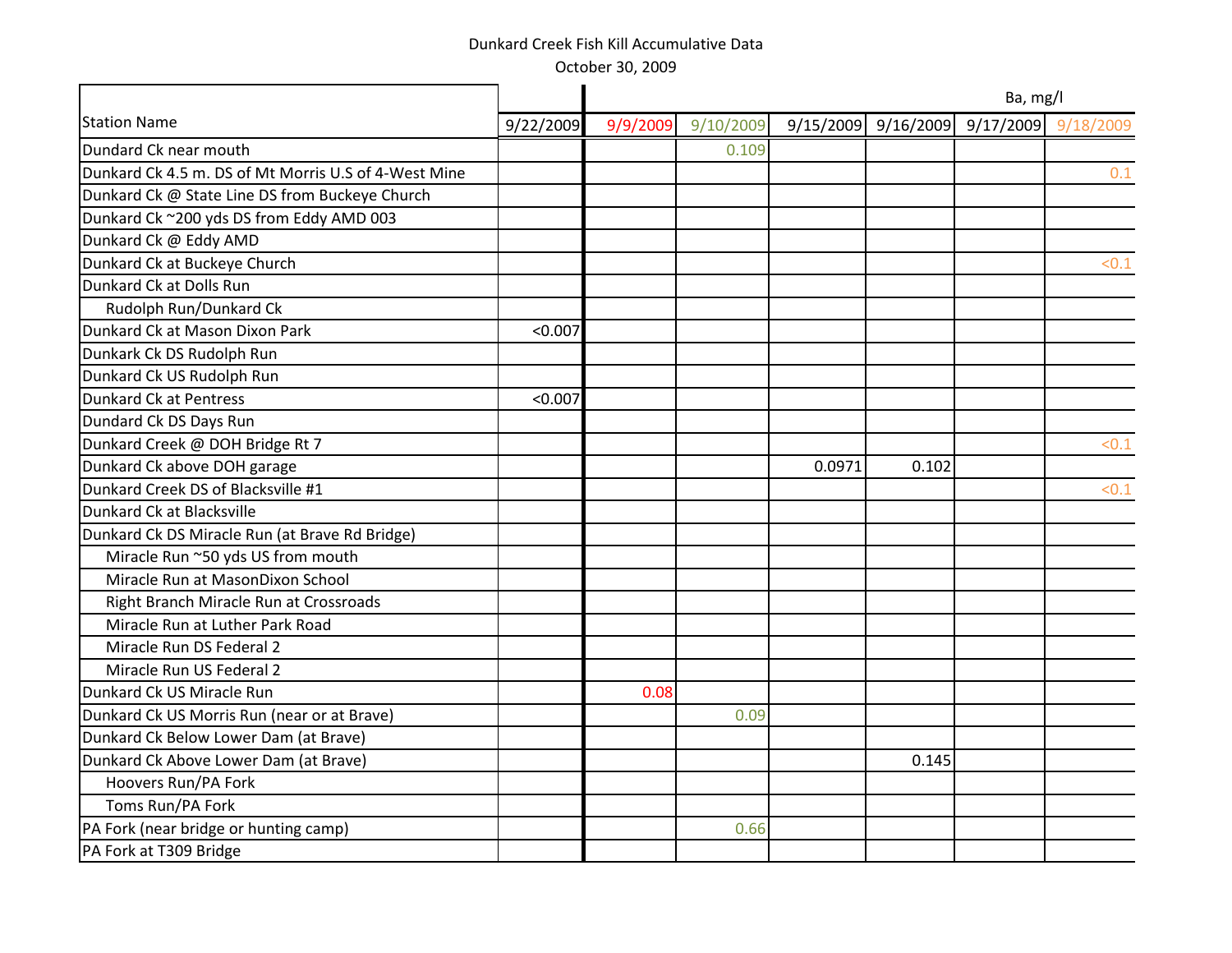October 30, 2009

|                                               |           | Ba, mg/l |           |  |                     |        |                     |  |  |
|-----------------------------------------------|-----------|----------|-----------|--|---------------------|--------|---------------------|--|--|
| <b>Station Name</b>                           | 9/22/2009 | 9/9/2009 | 9/10/2009 |  | 9/15/2009 9/16/2009 |        | 9/17/2009 9/18/2009 |  |  |
| WV Fk DS Outfall 005                          | < 0.014   | 0.047    | 0.33      |  |                     |        | 0.35                |  |  |
| Outfall 005                                   |           | N/D      |           |  |                     |        | < 0.1               |  |  |
| WV Fk US Outfall 005                          |           |          |           |  |                     |        |                     |  |  |
| WV Fk (below H2O intake) DS 003               |           | 0.093    |           |  |                     |        |                     |  |  |
| WV Fk (above H2O intake) US 003               |           |          |           |  |                     |        |                     |  |  |
| WV Fk at 002                                  |           |          |           |  |                     |        |                     |  |  |
| WV Fk US 002                                  |           |          |           |  |                     |        |                     |  |  |
| WV Fk US Blacksville #2 (private bridge)      |           |          |           |  |                     |        |                     |  |  |
| WV Fk at Wanna                                | < 0.007   |          |           |  |                     |        |                     |  |  |
| WV Fk between Wanna & Wadestown               |           |          |           |  |                     |        |                     |  |  |
| Range Run                                     |           |          |           |  |                     |        |                     |  |  |
| N Fk WV Fk at mouth                           |           |          |           |  |                     |        |                     |  |  |
| S Fk WV Fk at mouth                           |           |          |           |  |                     |        |                     |  |  |
| S Fk WV (at hunting camp)                     |           |          |           |  |                     |        | < 0.1               |  |  |
| S FK WV Fk below wetland                      |           |          |           |  |                     | 0.0368 |                     |  |  |
| S FK WV Fk in Wetland                         |           |          |           |  |                     |        |                     |  |  |
| S Fk WV Fk (at access bridge)                 |           |          |           |  |                     | 0.0142 |                     |  |  |
| S Fk WV Fk DS 016 (~50')                      |           |          |           |  |                     |        |                     |  |  |
| Outfall 016 (Loveridge)                       |           |          |           |  |                     |        | < 0.1               |  |  |
| S Fk WV Fk US 016 (~50')                      |           |          |           |  |                     |        |                     |  |  |
|                                               |           |          |           |  |                     |        |                     |  |  |
| North of Kuhntown Shaft                       |           |          |           |  |                     |        |                     |  |  |
| NW of Kuhntown Shaft                          |           |          |           |  |                     |        |                     |  |  |
| Near barrier seep between Blacksville #1 & #2 |           |          |           |  |                     |        |                     |  |  |
| Wana submersible pump                         |           |          |           |  |                     |        |                     |  |  |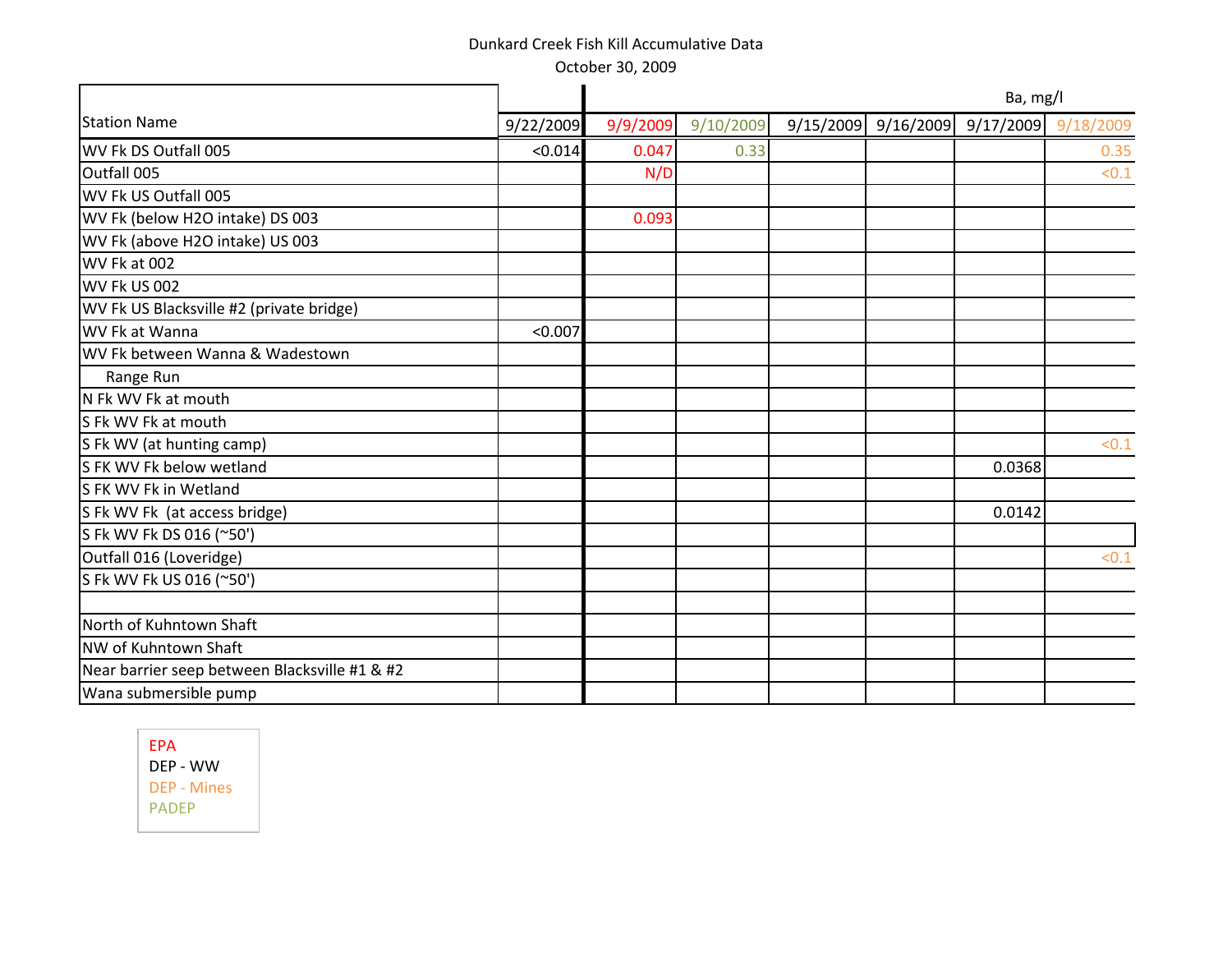| <b>Station Name</b>                                  |        | 9/19/2009 9/20/2009 9/22/2009 9/28/2009 |       |       |     | 9/9/2009 9/18/2009 | 9/18/2009 |
|------------------------------------------------------|--------|-----------------------------------------|-------|-------|-----|--------------------|-----------|
| Dundard Ck near mouth                                |        |                                         |       |       |     |                    |           |
| Dunkard Ck 4.5 m. DS of Mt Morris U.S of 4-West Mine |        |                                         |       |       |     | 66.9               |           |
| Dunkard Ck @ State Line DS from Buckeye Church       |        |                                         |       |       |     |                    |           |
| Dunkard Ck ~200 yds DS from Eddy AMD 003             |        |                                         |       |       |     |                    |           |
| Dunkard Ck @ Eddy AMD                                |        |                                         |       |       |     |                    |           |
| Dunkard Ck at Buckeye Church                         | 0.0973 | 0.104                                   |       | 0.094 |     | 71.6               |           |
| Dunkard Ck at Dolls Run                              |        |                                         |       |       |     |                    |           |
| Rudolph Run/Dunkard Ck                               |        |                                         |       |       |     |                    |           |
| Dunkard Ck at Mason Dixon Park                       |        |                                         | 0.078 |       |     |                    |           |
| Dunkark Ck DS Rudolph Run                            | 0.0967 | 0.0944                                  |       |       |     |                    |           |
| Dunkard Ck US Rudolph Run                            |        |                                         |       |       |     |                    |           |
| Dunkard Ck at Pentress                               |        |                                         | 0.07  |       |     |                    |           |
| Dundard Ck DS Days Run                               |        |                                         |       |       |     |                    |           |
| Dunkard Creek @ DOH Bridge Rt 7                      |        |                                         |       |       |     | 101                |           |
| Dunkard Ck above DOH garage                          |        |                                         |       |       |     |                    |           |
| Dunkard Creek DS of Blacksville #1                   |        |                                         |       |       |     | 117                |           |
| Dunkard Ck at Blacksville                            |        |                                         |       |       |     |                    |           |
| Dunkard Ck DS Miracle Run (at Brave Rd Bridge)       |        |                                         |       |       |     |                    |           |
| Miracle Run ~50 yds US from mouth                    |        |                                         |       | 0.05  |     |                    |           |
| Miracle Run at MasonDixon School                     |        |                                         |       |       |     |                    |           |
| Right Branch Miracle Run at Crossroads               |        |                                         |       |       |     |                    |           |
| Miracle Run at Luther Park Road                      |        |                                         |       |       |     |                    |           |
| Miracle Run DS Federal 2                             |        |                                         |       | 0.034 |     |                    |           |
| Miracle Run US Federal 2                             |        |                                         |       | 0.063 |     |                    |           |
| Dunkard Ck US Miracle Run                            |        |                                         |       |       | 111 |                    |           |
| Dunkard Ck US Morris Run (near or at Brave)          |        |                                         |       |       |     |                    |           |
| Dunkard Ck Below Lower Dam (at Brave)                |        |                                         |       |       |     |                    |           |
| Dunkard Ck Above Lower Dam (at Brave)                |        |                                         |       |       |     |                    |           |
| Hoovers Run/PA Fork                                  |        |                                         |       |       |     |                    |           |
| Toms Run/PA Fork                                     |        |                                         |       |       |     |                    |           |
| PA Fork (near bridge or hunting camp)                |        |                                         |       |       |     |                    |           |
| PA Fork at T309 Bridge                               |        |                                         |       |       |     |                    |           |
|                                                      |        |                                         |       |       |     |                    |           |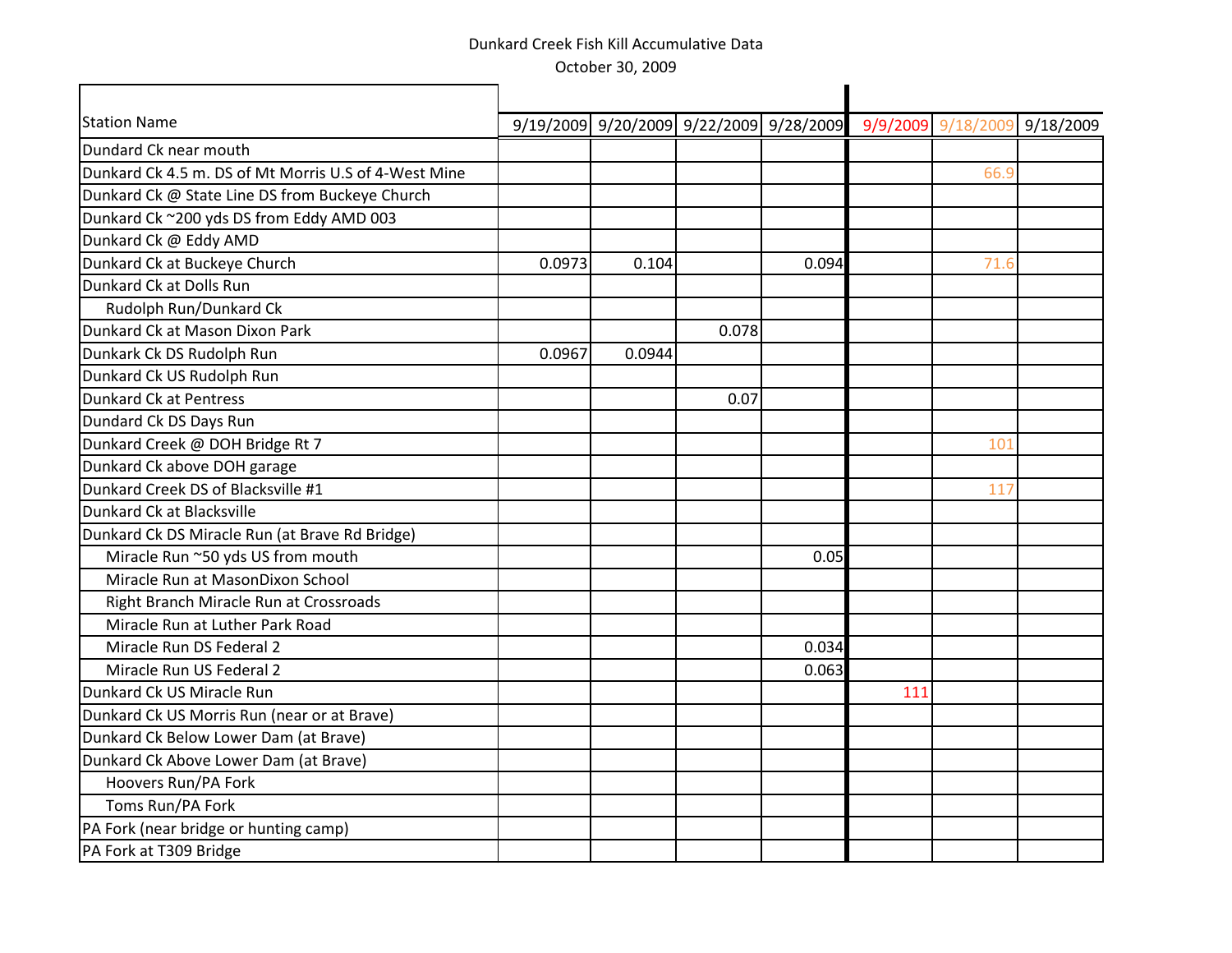| <b>Station Name</b>                           |        |        | 9/19/2009 9/20/2009 9/22/2009 9/28/2009 |       |      | 9/9/2009 9/18/2009 | 9/18/2009 |
|-----------------------------------------------|--------|--------|-----------------------------------------|-------|------|--------------------|-----------|
| WV Fk DS Outfall 005                          | 0.0687 | 0.0821 | 0.055                                   | 0.084 | 473  | 312                |           |
| Outfall 005                                   | 0.012  | 0.0116 |                                         | 0.019 | 71.8 | 360                |           |
| WV Fk US Outfall 005                          | 0.109  | 0.102  |                                         | 0.084 |      |                    |           |
| WV Fk (below H2O intake) DS 003               |        |        |                                         |       | 99.5 |                    |           |
| WV Fk (above H2O intake) US 003               |        |        |                                         |       |      |                    |           |
| WV Fk at 002                                  |        |        |                                         |       |      |                    |           |
| WV Fk US 002                                  |        |        |                                         |       |      |                    |           |
| WV Fk US Blacksville #2 (private bridge)      |        |        |                                         |       |      |                    |           |
| WV Fk at Wanna                                |        |        | 0.085                                   |       |      |                    | 58.9      |
| WV Fk between Wanna & Wadestown               |        |        |                                         |       |      |                    |           |
| Range Run                                     |        |        |                                         |       |      |                    |           |
| N Fk WV Fk at mouth                           |        |        |                                         |       |      |                    |           |
| S Fk WV Fk at mouth                           |        |        |                                         |       |      |                    |           |
| S Fk WV (at hunting camp)                     |        |        |                                         |       |      | 70.2               |           |
| S FK WV Fk below wetland                      |        |        |                                         |       |      |                    |           |
| S FK WV Fk in Wetland                         | 0.117  |        |                                         |       |      |                    |           |
| S Fk WV Fk (at access bridge)                 | 0.0155 | 0.0163 |                                         | 0.048 |      |                    |           |
| S Fk WV Fk DS 016 (~50')                      |        |        |                                         |       |      |                    |           |
| Outfall 016 (Loveridge)                       | 0.0082 | 0.0082 |                                         | 0.007 |      | 79.1               |           |
| S Fk WV Fk US 016 (~50')                      | 0.08   | 0.0699 |                                         | 0.049 |      |                    |           |
| North of Kuhntown Shaft                       |        |        |                                         |       |      |                    |           |
| NW of Kuhntown Shaft                          |        |        |                                         |       |      |                    |           |
| Near barrier seep between Blacksville #1 & #2 |        |        |                                         |       |      |                    |           |
| Wana submersible pump                         |        |        |                                         |       |      |                    |           |
|                                               |        |        |                                         |       |      |                    |           |

 $\blacksquare$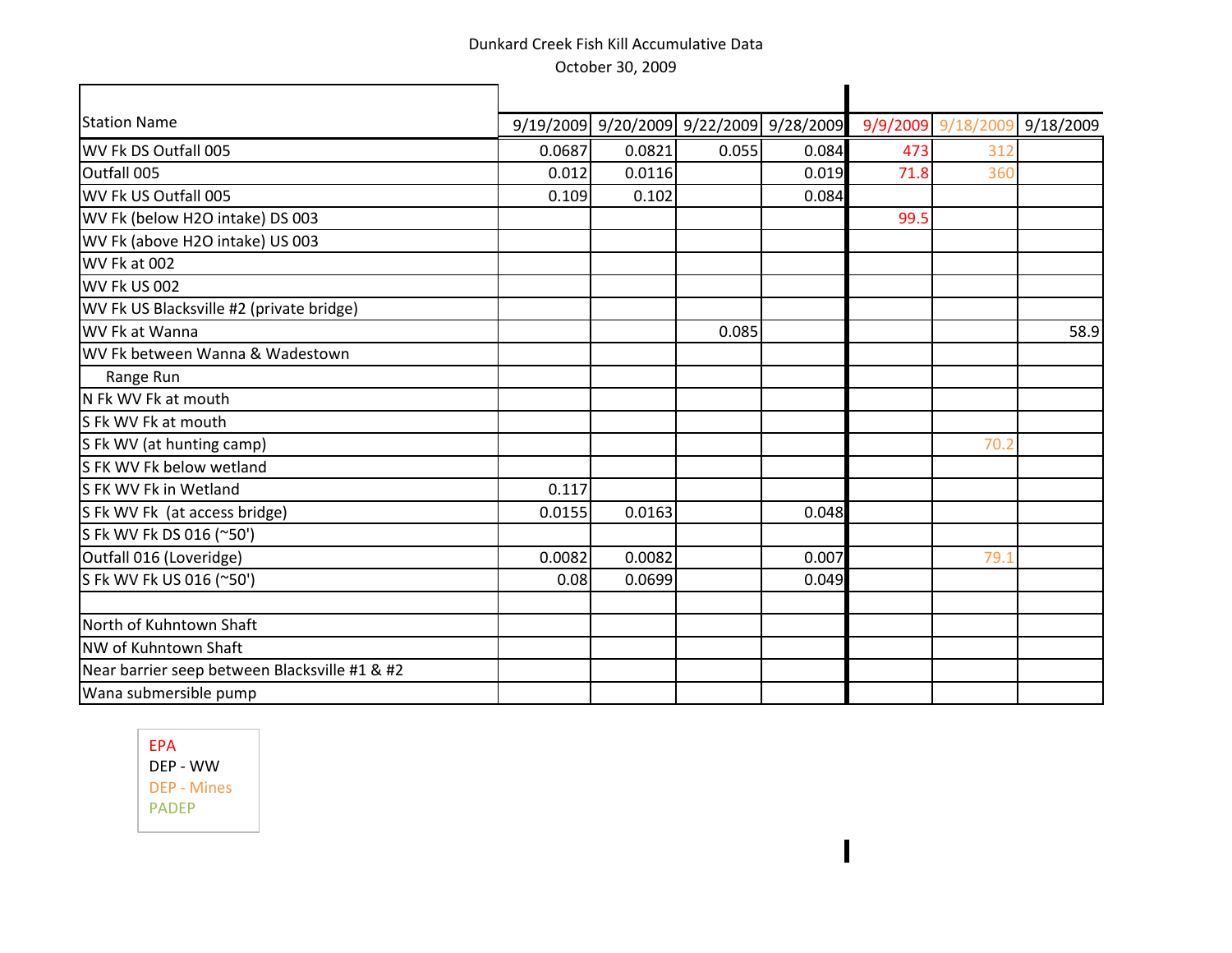|                                                      | Ca, mg/l |      |      |                                         | Co, mg/l |          |                     |
|------------------------------------------------------|----------|------|------|-----------------------------------------|----------|----------|---------------------|
| <b>Station Name</b>                                  |          |      |      | 9/19/2009 9/20/2009 9/22/2009 9/28/2009 | 9/9/2009 |          | 9/15/2009 9/16/2009 |
| Dundard Ck near mouth                                |          |      |      |                                         |          |          |                     |
| Dunkard Ck 4.5 m. DS of Mt Morris U.S of 4-West Mine |          |      |      |                                         |          |          |                     |
| Dunkard Ck @ State Line DS from Buckeye Church       |          |      |      |                                         |          |          |                     |
| Dunkard Ck ~200 yds DS from Eddy AMD 003             |          |      |      |                                         |          |          |                     |
| Dunkard Ck @ Eddy AMD                                |          |      |      |                                         |          |          |                     |
| Dunkard Ck at Buckeye Church                         | 73.5     | 75.3 |      | 72.3                                    |          |          |                     |
| Dunkard Ck at Dolls Run                              |          |      |      |                                         |          |          |                     |
| Rudolph Run/Dunkard Ck                               |          |      |      |                                         |          |          |                     |
| Dunkard Ck at Mason Dixon Park                       |          |      | 74.9 |                                         |          |          |                     |
| Dunkark Ck DS Rudolph Run                            | 81.9     | 85.5 |      |                                         |          |          |                     |
| Dunkard Ck US Rudolph Run                            |          |      |      |                                         |          |          |                     |
| Dunkard Ck at Pentress                               |          |      | 105  |                                         |          |          |                     |
| Dundard Ck DS Days Run                               |          |      |      |                                         |          |          |                     |
| Dunkard Creek @ DOH Bridge Rt 7                      |          |      |      |                                         |          |          |                     |
| Dunkard Ck above DOH garage                          |          |      |      |                                         |          | < 0.0002 | < 0.0002            |
| Dunkard Creek DS of Blacksville #1                   |          |      |      |                                         |          |          |                     |
| Dunkard Ck at Blacksville                            |          |      |      |                                         |          |          |                     |
| Dunkard Ck DS Miracle Run (at Brave Rd Bridge)       |          |      |      |                                         |          |          |                     |
| Miracle Run ~50 yds US from mouth                    |          |      |      | 77.1                                    |          |          |                     |
| Miracle Run at MasonDixon School                     |          |      |      |                                         |          |          |                     |
| Right Branch Miracle Run at Crossroads               |          |      |      |                                         |          |          |                     |
| Miracle Run at Luther Park Road                      |          |      |      |                                         |          |          |                     |
| Miracle Run DS Federal 2                             |          |      |      | 146                                     |          |          |                     |
| Miracle Run US Federal 2                             |          |      |      | 37.1                                    |          |          |                     |
| Dunkard Ck US Miracle Run                            |          |      |      |                                         | 0.001    |          |                     |
| Dunkard Ck US Morris Run (near or at Brave)          |          |      |      |                                         |          |          |                     |
| Dunkard Ck Below Lower Dam (at Brave)                |          |      |      |                                         |          |          |                     |
| Dunkard Ck Above Lower Dam (at Brave)                |          |      |      |                                         |          |          | < 0.0002            |
| Hoovers Run/PA Fork                                  |          |      |      |                                         |          |          |                     |
| Toms Run/PA Fork                                     |          |      |      |                                         |          |          |                     |
| PA Fork (near bridge or hunting camp)                |          |      |      |                                         |          |          |                     |
| PA Fork at T309 Bridge                               |          |      |      |                                         |          |          |                     |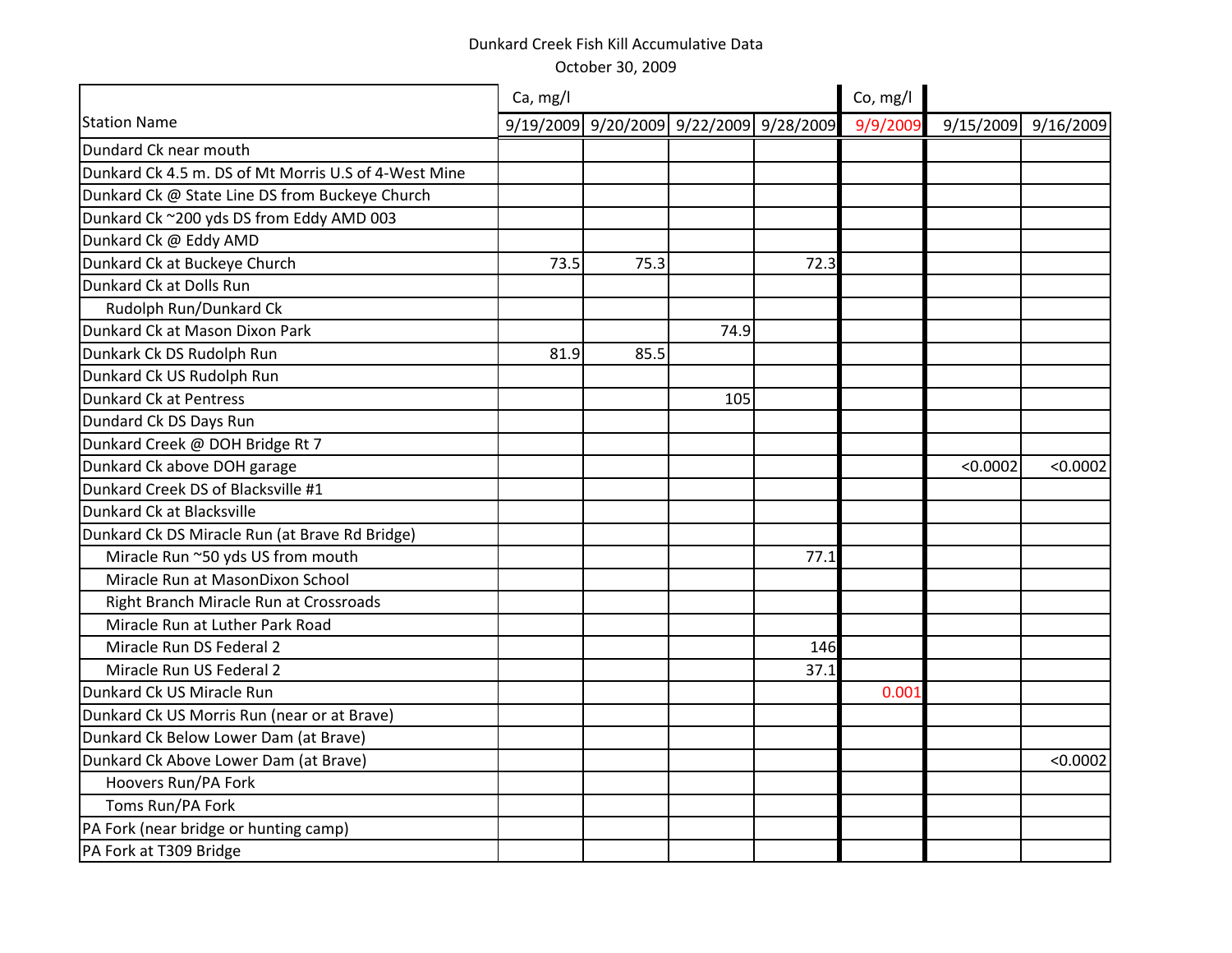|                                               | Ca, mg/l |                                         |      | Co, mg/l |           |  |                     |
|-----------------------------------------------|----------|-----------------------------------------|------|----------|-----------|--|---------------------|
| <b>Station Name</b>                           |          | 9/19/2009 9/20/2009 9/22/2009 9/28/2009 |      |          | 9/9/2009  |  | 9/15/2009 9/16/2009 |
| WV Fk DS Outfall 005                          | 181      | 155                                     | 125  | 56.1     | 0.002     |  |                     |
| Outfall 005                                   | 774      | 797                                     |      | 247      | 0.003     |  |                     |
| WV Fk US Outfall 005                          | 72.9     | 74.9                                    |      | 52.8     |           |  |                     |
| WV Fk (below H2O intake) DS 003               |          |                                         |      |          | <b>ND</b> |  |                     |
| WV Fk (above H2O intake) US 003               |          |                                         |      |          |           |  |                     |
| WV Fk at 002                                  |          |                                         |      |          |           |  |                     |
| WV Fk US 002                                  |          |                                         |      |          |           |  |                     |
| WV Fk US Blacksville #2 (private bridge)      |          |                                         |      |          |           |  |                     |
| WV Fk at Wanna                                |          |                                         | 52.1 |          |           |  |                     |
| WV Fk between Wanna & Wadestown               |          |                                         |      |          |           |  |                     |
| Range Run                                     |          |                                         |      |          |           |  |                     |
| N Fk WV Fk at mouth                           |          |                                         |      |          |           |  |                     |
| S Fk WV Fk at mouth                           |          |                                         |      |          |           |  |                     |
| S Fk WV (at hunting camp)                     |          |                                         |      |          |           |  |                     |
| S FK WV Fk below wetland                      |          |                                         |      |          |           |  |                     |
| S FK WV Fk in Wetland                         | 36.6     |                                         |      |          |           |  |                     |
| S Fk WV Fk (at access bridge)                 | 74.6     | 74.4                                    |      | 32.5     |           |  |                     |
| S Fk WV Fk DS 016 (~50')                      |          |                                         |      | 57.9     |           |  |                     |
| Outfall 016 (Loveridge)                       | 65       | 66.7                                    |      | 15.2     |           |  |                     |
| S Fk WV Fk US 016 (~50')                      | 29.5     | 29.1                                    |      |          |           |  |                     |
|                                               |          |                                         |      |          |           |  |                     |
| North of Kuhntown Shaft                       |          |                                         |      |          |           |  |                     |
| NW of Kuhntown Shaft                          |          |                                         |      |          |           |  |                     |
| Near barrier seep between Blacksville #1 & #2 |          |                                         |      |          |           |  |                     |
| Wana submersible pump                         |          |                                         |      |          |           |  |                     |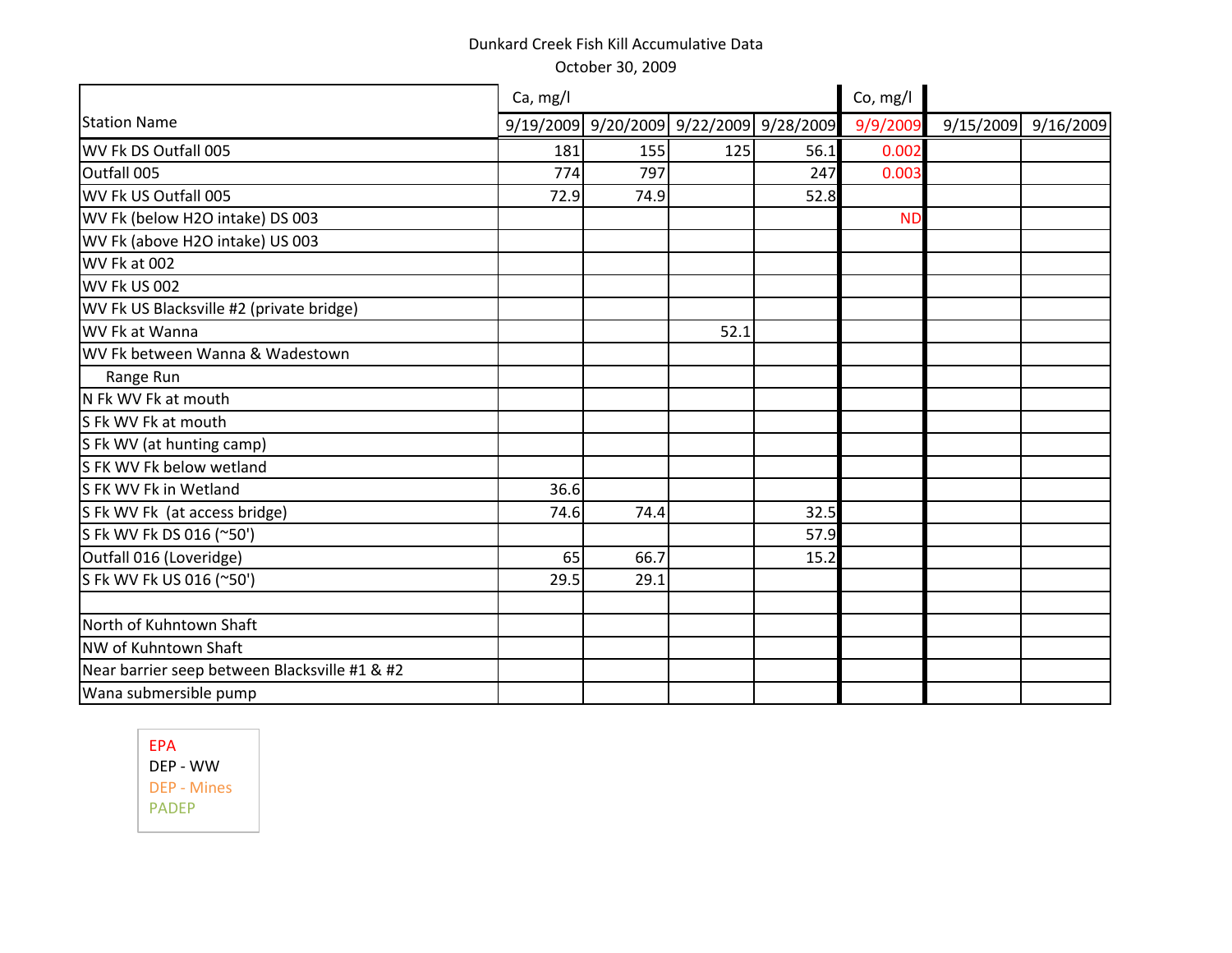|                                                      | Cd, mg/l |                                                                    |          |  |    |
|------------------------------------------------------|----------|--------------------------------------------------------------------|----------|--|----|
| <b>Station Name</b>                                  |          | 9/17/2009 9/18/2009 9/19/2009 9/22/2009 9/2/2009 9/3/2009 9/4/2009 |          |  |    |
| Dundard Ck near mouth                                |          |                                                                    |          |  |    |
| Dunkard Ck 4.5 m. DS of Mt Morris U.S of 4-West Mine |          |                                                                    |          |  |    |
| Dunkard Ck @ State Line DS from Buckeye Church       |          |                                                                    |          |  |    |
| Dunkard Ck ~200 yds DS from Eddy AMD 003             |          |                                                                    |          |  |    |
| Dunkard Ck @ Eddy AMD                                |          |                                                                    |          |  |    |
| Dunkard Ck at Buckeye Church                         |          |                                                                    |          |  | 28 |
| Dunkard Ck at Dolls Run                              |          |                                                                    |          |  |    |
| Rudolph Run/Dunkard Ck                               |          |                                                                    |          |  |    |
| Dunkard Ck at Mason Dixon Park                       |          |                                                                    | < 0.0025 |  |    |
| Dunkark Ck DS Rudolph Run                            |          |                                                                    |          |  |    |
| Dunkard Ck US Rudolph Run                            |          |                                                                    |          |  |    |
| Dunkard Ck at Pentress                               |          |                                                                    | < 0.0025 |  |    |
| Dundard Ck DS Days Run                               |          |                                                                    |          |  |    |
| Dunkard Creek @ DOH Bridge Rt 7                      |          |                                                                    |          |  |    |
| Dunkard Ck above DOH garage                          |          |                                                                    |          |  |    |
| Dunkard Creek DS of Blacksville #1                   |          |                                                                    |          |  |    |
| Dunkard Ck at Blacksville                            |          |                                                                    |          |  |    |
| Dunkard Ck DS Miracle Run (at Brave Rd Bridge)       |          |                                                                    |          |  |    |
| Miracle Run ~50 yds US from mouth                    |          |                                                                    |          |  |    |
| Miracle Run at MasonDixon School                     |          |                                                                    |          |  |    |
| Right Branch Miracle Run at Crossroads               |          |                                                                    |          |  |    |
| Miracle Run at Luther Park Road                      |          |                                                                    |          |  |    |
| Miracle Run DS Federal 2                             |          |                                                                    |          |  |    |
| Miracle Run US Federal 2                             |          |                                                                    |          |  |    |
| Dunkard Ck US Miracle Run                            |          |                                                                    |          |  |    |
| Dunkard Ck US Morris Run (near or at Brave)          |          |                                                                    |          |  |    |
| Dunkard Ck Below Lower Dam (at Brave)                |          |                                                                    |          |  |    |
| Dunkard Ck Above Lower Dam (at Brave)                |          |                                                                    |          |  |    |
| Hoovers Run/PA Fork                                  |          |                                                                    |          |  |    |
| Toms Run/PA Fork                                     |          |                                                                    |          |  |    |
| PA Fork (near bridge or hunting camp)                |          |                                                                    |          |  | 20 |
| PA Fork at T309 Bridge                               |          |                                                                    |          |  |    |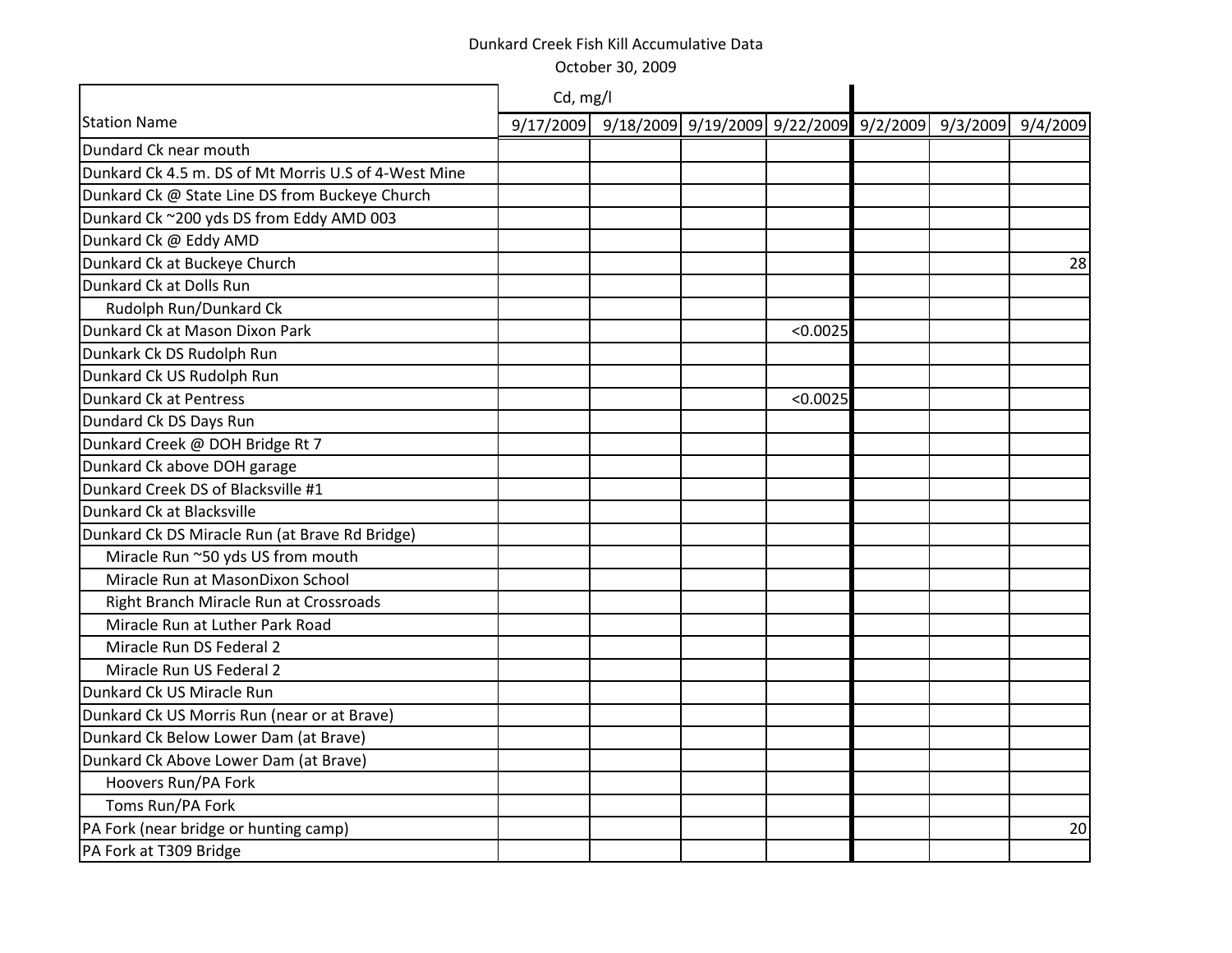October 30, 2009

|                                               | Cd, mg/l  |          |          |                                                          |      |      |     |
|-----------------------------------------------|-----------|----------|----------|----------------------------------------------------------|------|------|-----|
| <b>Station Name</b>                           | 9/17/2009 |          |          | 9/18/2009 9/19/2009 9/22/2009 9/2/2009 9/3/2009 9/4/2009 |      |      |     |
| WV Fk DS Outfall 005                          |           |          |          | < 0.005                                                  | 44.1 |      | 105 |
| Outfall 005                                   |           |          |          |                                                          |      |      |     |
| WV Fk US Outfall 005                          |           |          |          |                                                          |      | 13.3 |     |
| WV Fk (below H2O intake) DS 003               |           |          |          |                                                          |      |      |     |
| WV Fk (above H2O intake) US 003               |           |          |          |                                                          |      |      |     |
| WV Fk at 002                                  |           |          |          |                                                          |      |      |     |
| WV Fk US 002                                  |           |          |          |                                                          |      |      |     |
| WV Fk US Blacksville #2 (private bridge)      |           |          |          |                                                          |      |      | 16  |
| WV Fk at Wanna                                |           | < 0.0025 |          | < 0.0025                                                 |      |      |     |
| WV Fk between Wanna & Wadestown               |           |          |          |                                                          |      |      |     |
| Range Run                                     |           |          |          |                                                          |      |      |     |
| N Fk WV Fk at mouth                           |           |          |          |                                                          |      |      |     |
| S Fk WV Fk at mouth                           |           |          |          |                                                          |      |      |     |
| S Fk WV (at hunting camp)                     |           |          |          |                                                          |      |      |     |
| S FK WV Fk below wetland                      | < 0.0002  |          |          |                                                          |      |      |     |
| S FK WV Fk in Wetland                         |           |          | < 0.0002 |                                                          |      |      |     |
| S Fk WV Fk (at access bridge)                 | < 0.0002  |          |          |                                                          |      |      |     |
| S Fk WV Fk DS 016 (~50')                      |           |          |          |                                                          |      |      |     |
| Outfall 016 (Loveridge)                       |           |          |          |                                                          |      |      |     |
| S Fk WV Fk US 016 (~50')                      |           |          |          |                                                          |      |      |     |
|                                               |           |          |          |                                                          |      |      |     |
| North of Kuhntown Shaft                       |           |          |          |                                                          |      |      |     |
| NW of Kuhntown Shaft                          |           |          |          |                                                          |      |      |     |
| Near barrier seep between Blacksville #1 & #2 |           |          |          |                                                          |      |      |     |
| Wana submersible pump                         |           |          |          |                                                          |      |      |     |

 $1 - 1 - 1$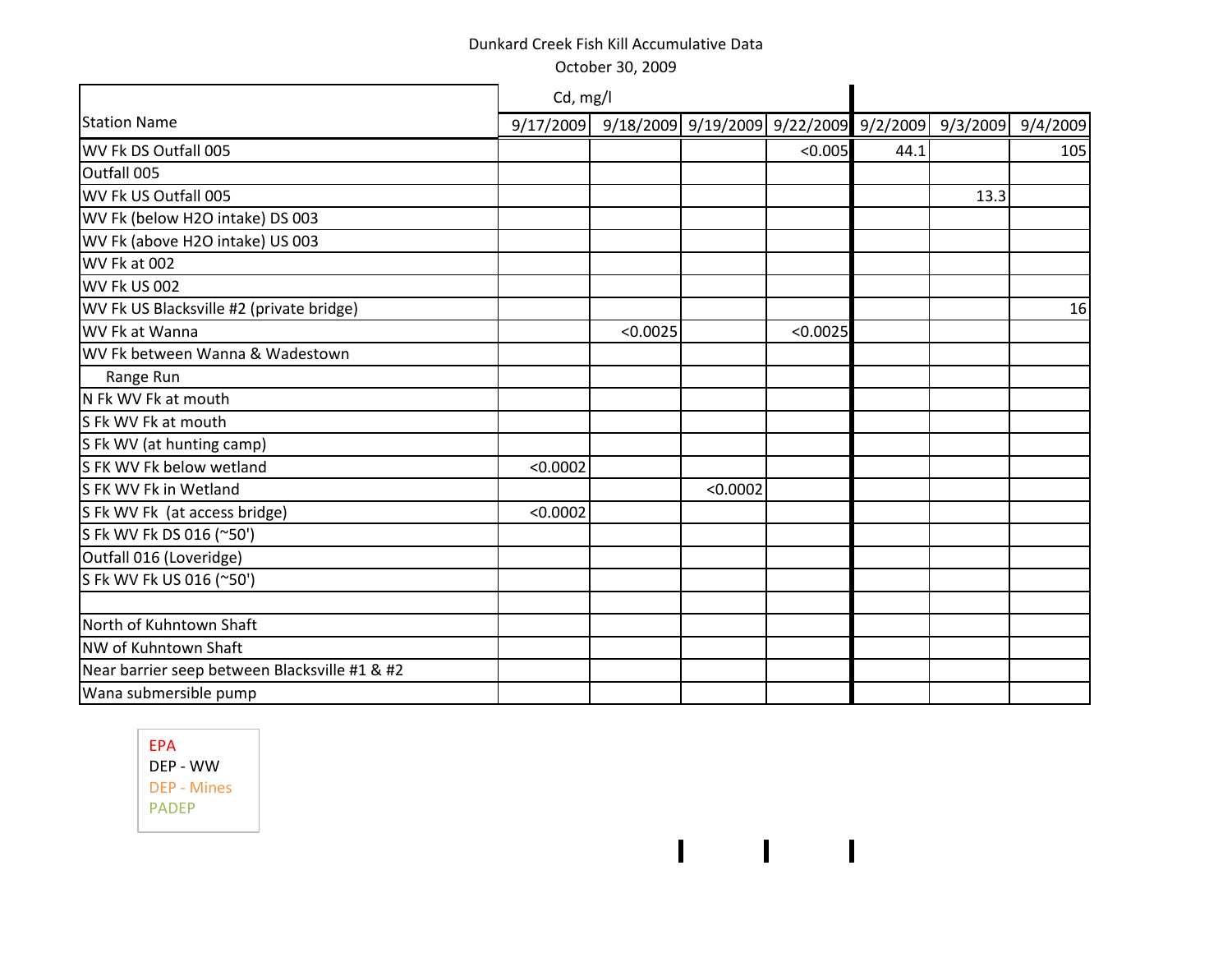|                                                      |    | COD, mg/l           |           |           |           |                    |  |
|------------------------------------------------------|----|---------------------|-----------|-----------|-----------|--------------------|--|
| <b>Station Name</b>                                  |    | 9/15/2009 9/16/2009 | 9/17/2009 | 9/18/2009 | 9/18/2009 | 9/22/2009 9/3/2009 |  |
| Dundard Ck near mouth                                |    |                     |           |           |           |                    |  |
| Dunkard Ck 4.5 m. DS of Mt Morris U.S of 4-West Mine |    |                     |           | 38.1      |           |                    |  |
| Dunkard Ck @ State Line DS from Buckeye Church       |    |                     |           |           |           |                    |  |
| Dunkard Ck ~200 yds DS from Eddy AMD 003             |    |                     |           |           |           |                    |  |
| Dunkard Ck @ Eddy AMD                                |    |                     |           |           |           |                    |  |
| Dunkard Ck at Buckeye Church                         |    |                     |           | 18.3      |           |                    |  |
| Dunkard Ck at Dolls Run                              |    |                     |           |           |           |                    |  |
| Rudolph Run/Dunkard Ck                               |    |                     |           |           |           |                    |  |
| Dunkard Ck at Mason Dixon Park                       |    |                     |           |           |           | 39                 |  |
| Dunkark Ck DS Rudolph Run                            |    |                     |           |           |           |                    |  |
| Dunkard Ck US Rudolph Run                            |    |                     |           |           |           |                    |  |
| Dunkard Ck at Pentress                               |    |                     |           |           |           | 51                 |  |
| Dundard Ck DS Days Run                               |    |                     |           |           |           |                    |  |
| Dunkard Creek @ DOH Bridge Rt 7                      |    |                     |           |           |           |                    |  |
| Dunkard Ck above DOH garage                          | 45 | 41                  |           |           |           |                    |  |
| Dunkard Creek DS of Blacksville #1                   |    |                     |           |           |           |                    |  |
| Dunkard Ck at Blacksville                            |    |                     |           |           |           |                    |  |
| Dunkard Ck DS Miracle Run (at Brave Rd Bridge)       |    |                     |           |           |           |                    |  |
| Miracle Run ~50 yds US from mouth                    |    |                     |           |           |           |                    |  |
| Miracle Run at MasonDixon School                     |    |                     |           |           |           |                    |  |
| Right Branch Miracle Run at Crossroads               |    |                     |           |           |           |                    |  |
| Miracle Run at Luther Park Road                      |    |                     |           |           |           |                    |  |
| Miracle Run DS Federal 2                             |    |                     |           |           |           |                    |  |
| Miracle Run US Federal 2                             |    |                     |           |           |           |                    |  |
| Dunkard Ck US Miracle Run                            |    |                     |           |           |           |                    |  |
| Dunkard Ck US Morris Run (near or at Brave)          |    |                     |           |           |           |                    |  |
| Dunkard Ck Below Lower Dam (at Brave)                |    |                     |           |           |           |                    |  |
| Dunkard Ck Above Lower Dam (at Brave)                |    |                     |           |           |           |                    |  |

 Hoovers Run/PA Fork Toms Run/PA Fork

PA Fork at T309 Bridge

PA Fork (near bridge or hunting camp)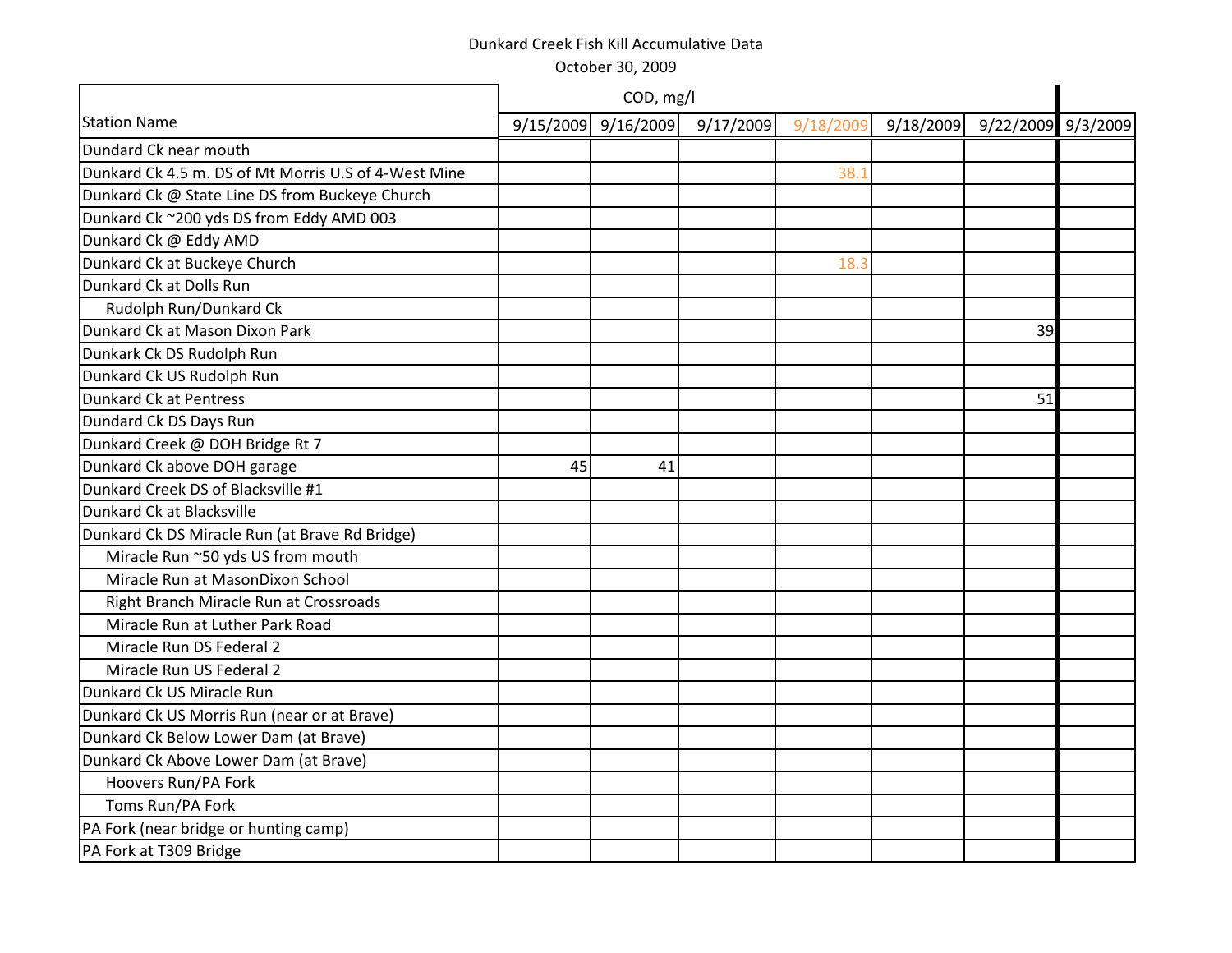|                                               | COD, mg/l           |           |           |           |                    |     |
|-----------------------------------------------|---------------------|-----------|-----------|-----------|--------------------|-----|
| <b>Station Name</b>                           | 9/15/2009 9/16/2009 | 9/17/2009 | 9/18/2009 | 9/18/2009 | 9/22/2009 9/3/2009 |     |
| WV Fk DS Outfall 005                          |                     |           | 44.8      |           | 54                 |     |
| Outfall 005                                   |                     |           | 49.5      |           |                    |     |
| WV Fk US Outfall 005                          |                     |           |           |           |                    | 5.5 |
| WV Fk (below H2O intake) DS 003               |                     |           |           |           |                    |     |
| WV Fk (above H2O intake) US 003               |                     |           |           |           |                    |     |
| WV Fk at 002                                  |                     |           |           |           |                    |     |
| <b>WV Fk US 002</b>                           |                     |           |           |           |                    |     |
| WV Fk US Blacksville #2 (private bridge)      |                     |           |           |           |                    |     |
| WV Fk at Wanna                                |                     |           |           | 42        | 50                 |     |
| WV Fk between Wanna & Wadestown               |                     |           |           |           |                    |     |
| Range Run                                     |                     |           |           |           |                    |     |
| N Fk WV Fk at mouth                           |                     |           |           |           |                    |     |
| S Fk WV Fk at mouth                           |                     |           |           |           |                    |     |
| S Fk WV (at hunting camp)                     |                     |           | 26.3      |           |                    |     |
| SFK WV Fk below wetland                       | 30                  |           |           |           |                    |     |
| S FK WV Fk in Wetland                         |                     |           |           |           |                    |     |
| S Fk WV Fk (at access bridge)                 | 38                  |           |           |           |                    |     |
| S Fk WV Fk DS 016 (~50')                      |                     |           |           |           |                    |     |
| Outfall 016 (Loveridge)                       |                     |           | 14.6      |           |                    |     |
| S Fk WV Fk US 016 (~50')                      |                     |           |           |           |                    |     |
|                                               |                     |           |           |           |                    |     |
| North of Kuhntown Shaft                       |                     |           |           |           |                    |     |
| NW of Kuhntown Shaft                          |                     |           |           |           |                    |     |
| Near barrier seep between Blacksville #1 & #2 |                     |           |           |           |                    |     |
| Wana submersible pump                         |                     |           |           |           |                    |     |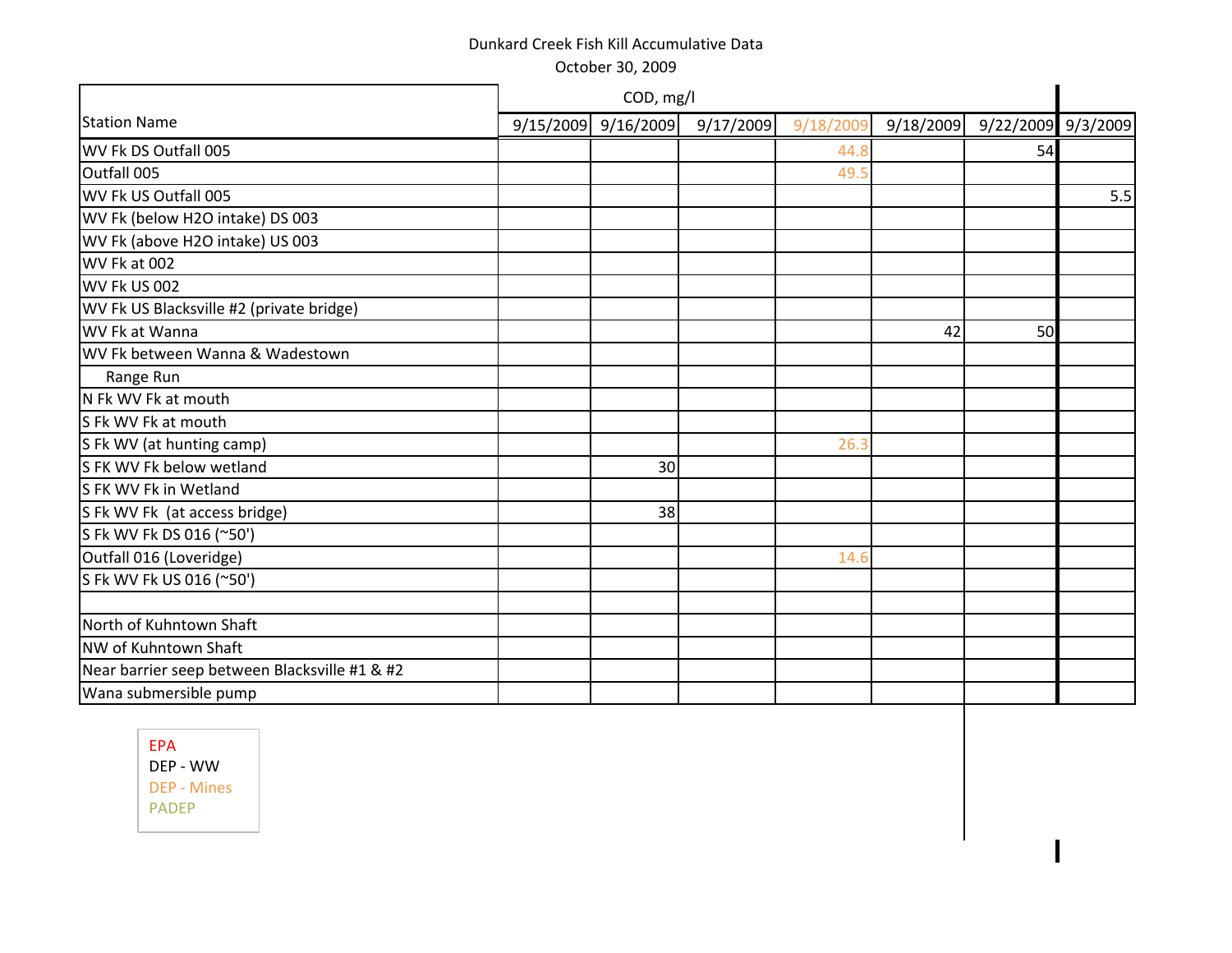|                                                      |          | TOC, mg/l |           |           |           |           |           |
|------------------------------------------------------|----------|-----------|-----------|-----------|-----------|-----------|-----------|
| <b>Station Name</b>                                  | 9/4/2009 | 9/15/2009 | 9/16/2009 | 9/17/2009 | 9/16/2009 | 9/17/2009 | 9/18/2009 |
| Dundard Ck near mouth                                |          |           |           |           |           |           |           |
| Dunkard Ck 4.5 m. DS of Mt Morris U.S of 4-West Mine |          |           |           |           |           |           | 0.28      |
| Dunkard Ck @ State Line DS from Buckeye Church       |          |           |           |           |           |           |           |
| Dunkard Ck ~200 yds DS from Eddy AMD 003             |          |           |           |           |           |           |           |
| Dunkard Ck @ Eddy AMD                                |          |           |           |           |           |           |           |
| Dunkard Ck at Buckeye Church                         | 7.71     |           |           |           |           |           | 0.34      |
| Dunkard Ck at Dolls Run                              |          |           |           |           |           |           |           |
| Rudolph Run/Dunkard Ck                               |          |           |           |           |           |           |           |
| Dunkard Ck at Mason Dixon Park                       |          |           |           |           |           |           |           |
| Dunkark Ck DS Rudolph Run                            |          |           |           |           |           |           |           |
| Dunkard Ck US Rudolph Run                            |          |           |           |           |           |           |           |
| <b>Dunkard Ck at Pentress</b>                        |          |           |           |           |           |           |           |
| Dundard Ck DS Days Run                               |          |           |           |           |           |           |           |
| Dunkard Creek @ DOH Bridge Rt 7                      |          |           |           |           |           |           | 0.49      |
| Dunkard Ck above DOH garage                          |          | 7.74      | 11.1      |           | 0.15      |           |           |
| Dunkard Creek DS of Blacksville #1                   |          |           |           |           |           |           | 0.53      |
| Dunkard Ck at Blacksville                            |          |           |           |           |           |           |           |
| Dunkard Ck DS Miracle Run (at Brave Rd Bridge)       |          |           |           |           |           |           |           |
| Miracle Run ~50 yds US from mouth                    |          |           |           |           |           |           |           |
| Miracle Run at MasonDixon School                     |          |           |           |           |           |           |           |
| Right Branch Miracle Run at Crossroads               |          |           |           |           |           |           |           |
| Miracle Run at Luther Park Road                      |          |           |           |           |           |           |           |
| Miracle Run DS Federal 2                             |          |           |           |           |           |           |           |
| Miracle Run US Federal 2                             |          |           |           |           |           |           |           |
| Dunkard Ck US Miracle Run                            |          |           |           |           |           |           |           |
| Dunkard Ck US Morris Run (near or at Brave)          |          |           |           |           |           |           |           |
| Dunkard Ck Below Lower Dam (at Brave)                |          |           |           |           |           |           |           |
| Dunkard Ck Above Lower Dam (at Brave)                |          |           |           |           | 0.23      |           |           |
| Hoovers Run/PA Fork                                  |          |           |           |           |           |           |           |
| Toms Run/PA Fork                                     |          |           |           |           |           |           |           |
| PA Fork (near bridge or hunting camp)                | 4.72     |           |           |           |           |           |           |
| PA Fork at T309 Bridge                               |          |           |           |           |           |           |           |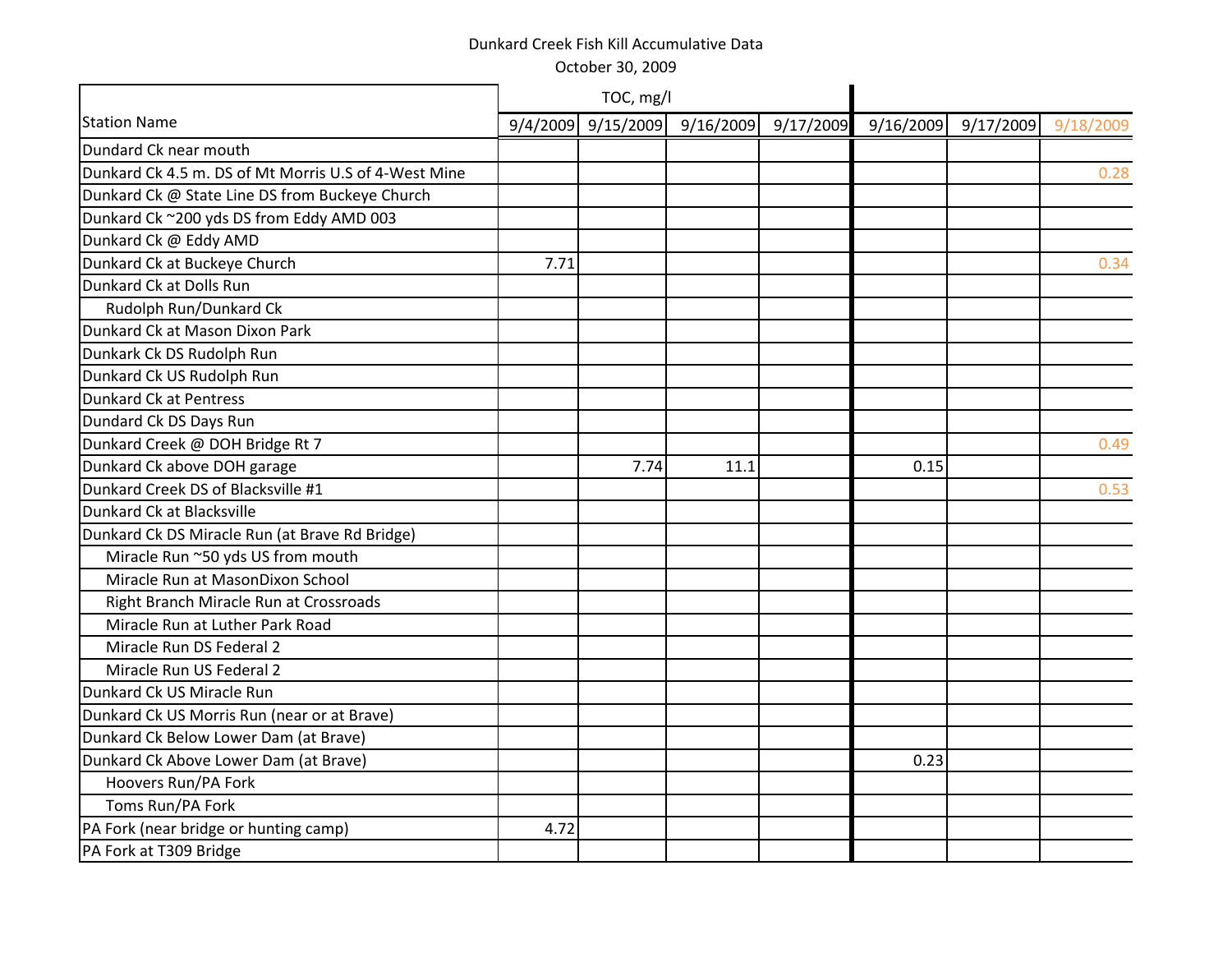October 30, 2009

|                                               |      | TOC, mg/l          |           |           |           |           |           |
|-----------------------------------------------|------|--------------------|-----------|-----------|-----------|-----------|-----------|
| <b>Station Name</b>                           |      | 9/4/2009 9/15/2009 | 9/16/2009 | 9/17/2009 | 9/16/2009 | 9/17/2009 | 9/18/2009 |
| WV Fk DS Outfall 005                          | 3.22 |                    |           |           | < 0.5     | 0.26      | < 0.01    |
| Outfall 005                                   |      |                    |           |           | < 0.5     | 0.53      | < 0.01    |
| WV Fk US Outfall 005                          |      |                    |           |           | < 0.5     | < 0.25    |           |
| WV Fk (below H2O intake) DS 003               |      |                    |           |           |           |           |           |
| WV Fk (above H2O intake) US 003               |      |                    |           |           |           |           |           |
| WV Fk at 002                                  |      |                    |           |           |           |           |           |
| WV Fk US 002                                  |      |                    |           |           |           |           |           |
| WV Fk US Blacksville #2 (private bridge)      | 4.94 |                    |           |           |           |           |           |
| WV Fk at Wanna                                |      |                    |           |           |           |           |           |
| WV Fk between Wanna & Wadestown               |      |                    |           |           |           |           |           |
| Range Run                                     |      |                    |           |           |           |           |           |
| N Fk WV Fk at mouth                           |      |                    |           |           |           |           |           |
| S Fk WV Fk at mouth                           |      |                    |           |           |           |           |           |
| S Fk WV (at hunting camp)                     |      |                    |           |           |           |           | 1.04      |
| S FK WV Fk below wetland                      |      |                    |           | 5.42      |           | 0.41      |           |
| S FK WV Fk in Wetland                         |      |                    |           |           |           |           |           |
| S Fk WV Fk (at access bridge)                 |      |                    |           | 3.87      |           | 0.47      |           |
| S Fk WV Fk DS 016 (~50')                      |      |                    |           |           |           |           |           |
| Outfall 016 (Loveridge)                       |      |                    |           |           |           |           | 0.21      |
| S Fk WV Fk US 016 (~50')                      |      |                    |           |           |           |           |           |
|                                               |      |                    |           |           |           |           |           |
| North of Kuhntown Shaft                       |      |                    |           |           |           |           |           |
| NW of Kuhntown Shaft                          |      |                    |           |           |           |           |           |
| Near barrier seep between Blacksville #1 & #2 |      |                    |           |           |           |           |           |
| Wana submersible pump                         |      |                    |           |           |           |           |           |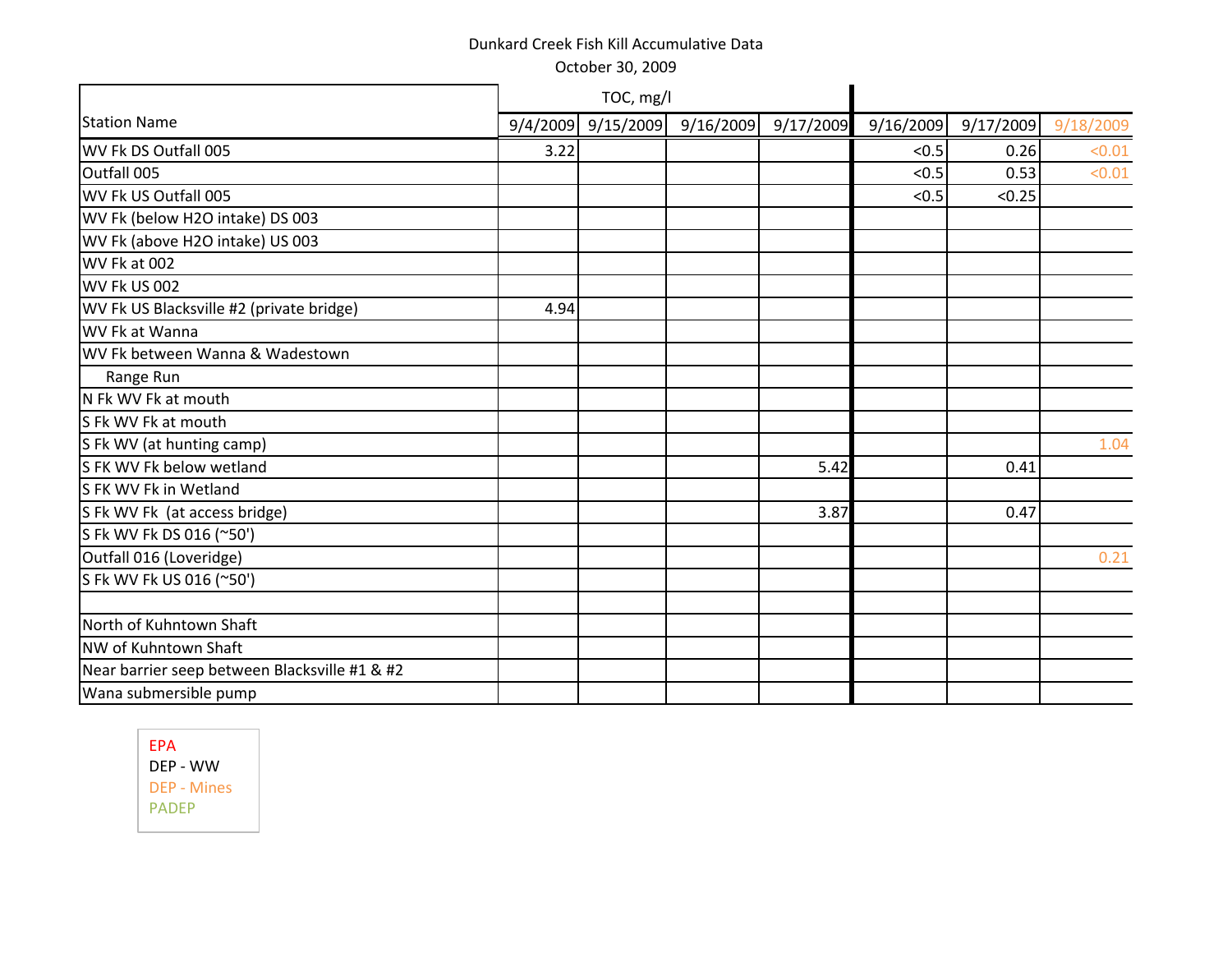|                                                      | Flouride mg/l |           |           |           | Hardness, mg/l |                    |           |  |
|------------------------------------------------------|---------------|-----------|-----------|-----------|----------------|--------------------|-----------|--|
| <b>Station Name</b>                                  | 9/18/2009     | 9/19/2009 | 9/20/2009 | 9/22/2009 |                | 9/9/2009 9/18/2009 | 9/22/2009 |  |
| Dundard Ck near mouth                                |               |           |           |           |                |                    |           |  |
| Dunkard Ck 4.5 m. DS of Mt Morris U.S of 4-West Mine |               |           |           |           |                |                    |           |  |
| Dunkard Ck @ State Line DS from Buckeye Church       |               |           |           |           |                |                    |           |  |
| Dunkard Ck ~200 yds DS from Eddy AMD 003             |               |           |           |           |                |                    |           |  |
| Dunkard Ck @ Eddy AMD                                |               |           |           |           |                |                    |           |  |
| Dunkard Ck at Buckeye Church                         |               | 0.21      | 0.19      |           |                |                    |           |  |
| Dunkard Ck at Dolls Run                              |               |           |           |           |                |                    |           |  |
| Rudolph Run/Dunkard Ck                               |               |           |           |           |                |                    |           |  |
| Dunkard Ck at Mason Dixon Park                       |               |           |           | $<$ 10    |                |                    | 311       |  |
| Dunkark Ck DS Rudolph Run                            |               | 0.2       | 0.2       |           |                |                    |           |  |
| Dunkard Ck US Rudolph Run                            |               |           |           |           |                |                    |           |  |
| <b>Dunkard Ck at Pentress</b>                        |               |           |           | < 12.5    |                |                    | 448       |  |
| Dundard Ck DS Days Run                               |               |           |           |           |                |                    |           |  |
| Dunkard Creek @ DOH Bridge Rt 7                      |               |           |           |           |                |                    |           |  |
| Dunkard Ck above DOH garage                          |               |           |           |           |                |                    |           |  |
| Dunkard Creek DS of Blacksville #1                   |               |           |           |           |                |                    |           |  |
| Dunkard Ck at Blacksville                            |               |           |           |           |                |                    |           |  |
| Dunkard Ck DS Miracle Run (at Brave Rd Bridge)       |               |           |           |           |                |                    |           |  |
| Miracle Run ~50 yds US from mouth                    |               |           |           |           |                |                    |           |  |
| Miracle Run at MasonDixon School                     |               |           |           |           |                |                    |           |  |
| Right Branch Miracle Run at Crossroads               |               |           |           |           |                |                    |           |  |
| Miracle Run at Luther Park Road                      |               |           |           |           |                |                    |           |  |
| Miracle Run DS Federal 2                             |               |           |           |           |                |                    |           |  |
| Miracle Run US Federal 2                             |               |           |           |           |                |                    |           |  |
| Dunkard Ck US Miracle Run                            |               |           |           |           | 475            |                    |           |  |
| Dunkard Ck US Morris Run (near or at Brave)          |               |           |           |           |                |                    |           |  |
| Dunkard Ck Below Lower Dam (at Brave)                |               |           |           |           |                |                    |           |  |
| Dunkard Ck Above Lower Dam (at Brave)                |               |           |           |           |                |                    |           |  |
| Hoovers Run/PA Fork                                  |               |           |           |           |                |                    |           |  |
| Toms Run/PA Fork                                     |               |           |           |           |                |                    |           |  |
| PA Fork (near bridge or hunting camp)                |               |           |           |           |                |                    |           |  |
| PA Fork at T309 Bridge                               |               |           |           |           |                |                    |           |  |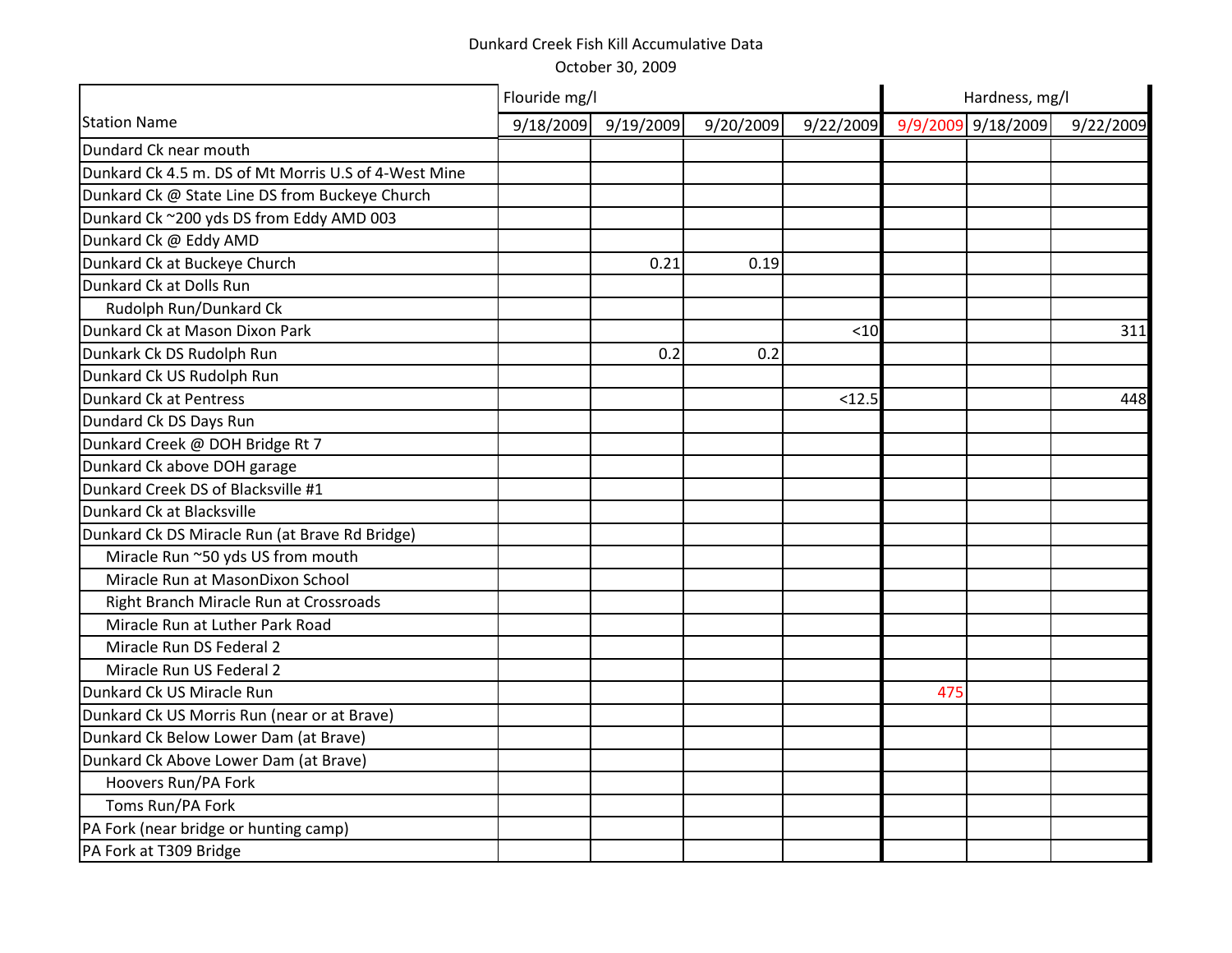|                                               | Flouride mg/l |           |           |           |      | Hardness, mg/l     |           |
|-----------------------------------------------|---------------|-----------|-----------|-----------|------|--------------------|-----------|
| <b>Station Name</b>                           | 9/18/2009     | 9/19/2009 | 9/20/2009 | 9/22/2009 |      | 9/9/2009 9/18/2009 | 9/22/2009 |
| WV Fk DS Outfall 005                          |               | 0.76      | 0.7       | $20$      | 2080 |                    | 535       |
| Outfall 005                                   |               | 0.38      | 0.38      |           | 3000 |                    |           |
| WV Fk US Outfall 005                          |               | 0.22      | 0.025     |           |      |                    |           |
| WV Fk (below H2O intake) DS 003               |               |           |           |           | 383  |                    |           |
| WV Fk (above H2O intake) US 003               |               |           |           |           |      |                    |           |
| WV Fk at 002                                  |               |           |           |           |      |                    |           |
| WV Fk US 002                                  |               |           |           |           |      |                    |           |
| WV Fk US Blacksville #2 (private bridge)      |               |           |           |           |      |                    |           |
| WV Fk at Wanna                                | < 12.5        |           |           | < 10      |      | 273                | 241       |
| WV Fk between Wanna & Wadestown               |               |           |           |           |      |                    |           |
| Range Run                                     |               |           |           |           |      |                    |           |
| N Fk WV Fk at mouth                           |               |           |           |           |      |                    |           |
| S Fk WV Fk at mouth                           |               |           |           |           |      |                    |           |
| S Fk WV (at hunting camp)                     |               |           |           |           |      |                    |           |
| S FK WV Fk below wetland                      |               |           |           |           |      |                    |           |
| S FK WV Fk in Wetland                         |               | 0.97      |           |           |      |                    |           |
| S Fk WV Fk (at access bridge)                 |               | 12.5      | 0.47      |           |      |                    |           |
| S Fk WV Fk DS 016 (~50')                      |               |           |           |           |      |                    |           |
| Outfall 016 (Loveridge)                       |               | 1.3       | 0.5       |           |      |                    |           |
| S Fk WV Fk US 016 (~50')                      |               | 0.18      | 0.08      |           |      |                    |           |
|                                               |               |           |           |           |      |                    |           |
| North of Kuhntown Shaft                       |               |           |           |           |      |                    |           |
| NW of Kuhntown Shaft                          |               |           |           |           |      |                    |           |
| Near barrier seep between Blacksville #1 & #2 |               |           |           |           |      |                    |           |
| Wana submersible pump                         |               |           |           |           |      |                    |           |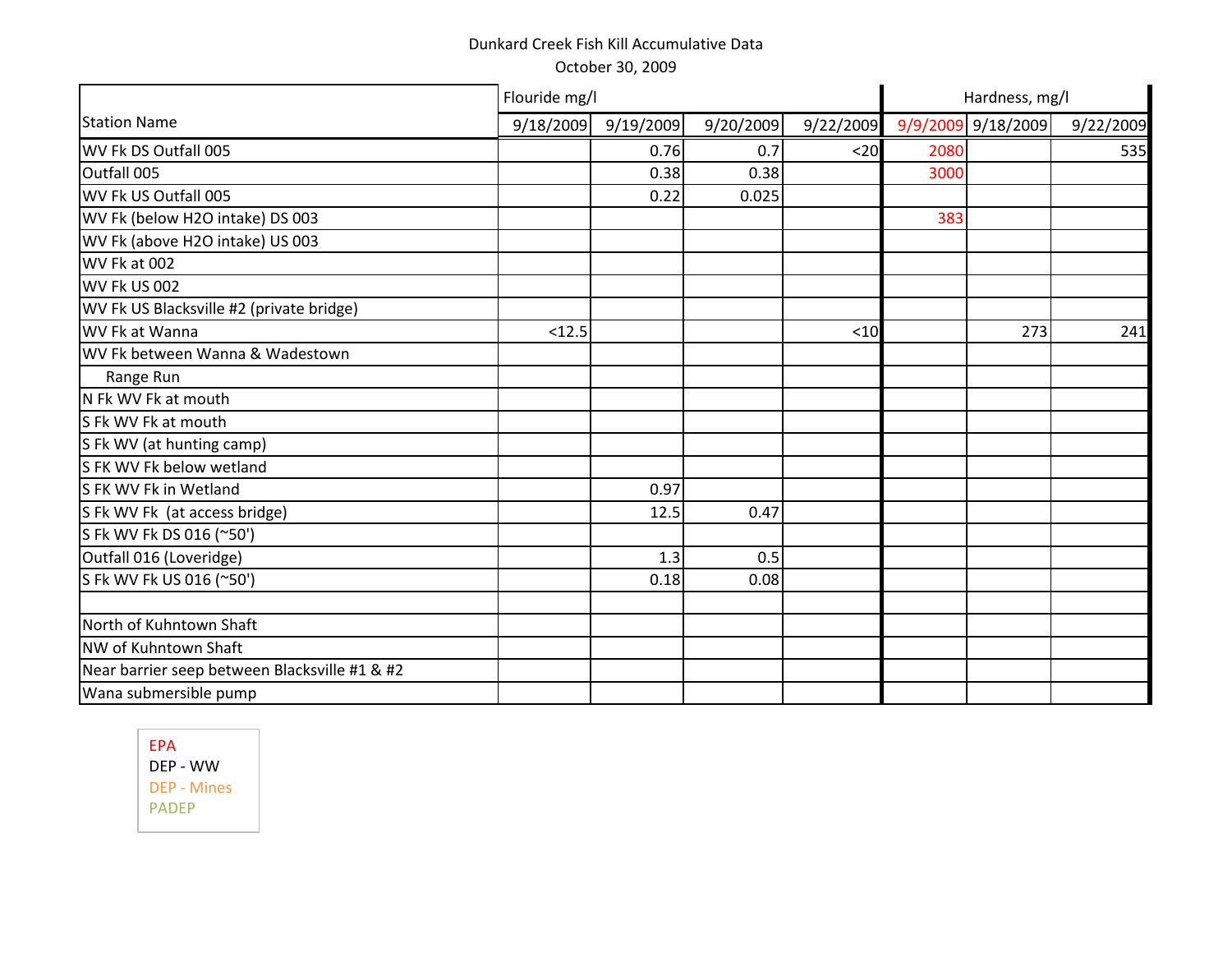|                                                      | Beta-BHC, mg/l | Acetone, ug/l | t-butyl Alcohol |       | Bromide, mg/l                 |     |  |
|------------------------------------------------------|----------------|---------------|-----------------|-------|-------------------------------|-----|--|
| <b>Station Name</b>                                  | 9/4/2009       | 9/10/2009     | 9/10/2009       |       | 9/10/2009 9/18/2009 9/22/2009 |     |  |
| Dundard Ck near mouth                                |                |               |                 | 0.9   |                               |     |  |
| Dunkard Ck 4.5 m. DS of Mt Morris U.S of 4-West Mine |                |               |                 |       |                               |     |  |
| Dunkard Ck @ State Line DS from Buckeye Church       |                |               |                 |       |                               |     |  |
| Dunkard Ck ~200 yds DS from Eddy AMD 003             |                |               |                 |       |                               |     |  |
| Dunkard Ck @ Eddy AMD                                |                |               |                 |       |                               |     |  |
| Dunkard Ck at Buckeye Church                         | 0.0000084      |               |                 |       |                               |     |  |
| Dunkard Ck at Dolls Run                              |                |               |                 |       |                               |     |  |
| Rudolph Run/Dunkard Ck                               |                |               |                 |       |                               |     |  |
| Dunkard Ck at Mason Dixon Park                       |                |               |                 |       |                               | 1.7 |  |
| Dunkark Ck DS Rudolph Run                            |                |               |                 |       |                               |     |  |
| Dunkard Ck US Rudolph Run                            |                |               |                 |       |                               |     |  |
| <b>Dunkard Ck at Pentress</b>                        |                |               |                 |       |                               | 3.4 |  |
| Dundard Ck DS Days Run                               |                |               |                 |       |                               |     |  |
| Dunkard Creek @ DOH Bridge Rt 7                      |                |               |                 |       |                               |     |  |
| Dunkard Ck above DOH garage                          |                |               |                 |       |                               |     |  |
| Dunkard Creek DS of Blacksville #1                   |                |               |                 |       |                               |     |  |
| Dunkard Ck at Blacksville                            |                |               |                 |       |                               |     |  |
| Dunkard Ck DS Miracle Run (at Brave Rd Bridge)       |                |               |                 |       |                               |     |  |
| Miracle Run ~50 yds US from mouth                    |                |               |                 |       |                               |     |  |
| Miracle Run at MasonDixon School                     |                |               |                 |       |                               |     |  |
| Right Branch Miracle Run at Crossroads               |                |               |                 |       |                               |     |  |
| Miracle Run at Luther Park Road                      |                |               |                 |       |                               |     |  |
| Miracle Run DS Federal 2                             |                |               |                 |       |                               |     |  |
| Miracle Run US Federal 2                             |                |               |                 |       |                               |     |  |
| Dunkard Ck US Miracle Run                            |                |               |                 |       |                               |     |  |
| Dunkard Ck US Morris Run (near or at Brave)          |                |               | $\mathbf{Q}$    | 5     |                               |     |  |
| Dunkard Ck Below Lower Dam (at Brave)                |                |               |                 |       |                               |     |  |
| Dunkard Ck Above Lower Dam (at Brave)                |                |               |                 |       |                               |     |  |
| Hoovers Run/PA Fork                                  |                |               |                 |       |                               |     |  |
| Toms Run/PA Fork                                     |                |               |                 |       |                               |     |  |
| PA Fork (near bridge or hunting camp)                | < .0000016     |               |                 | < 0.2 |                               |     |  |
| PA Fork at T309 Bridge                               |                |               |                 |       |                               |     |  |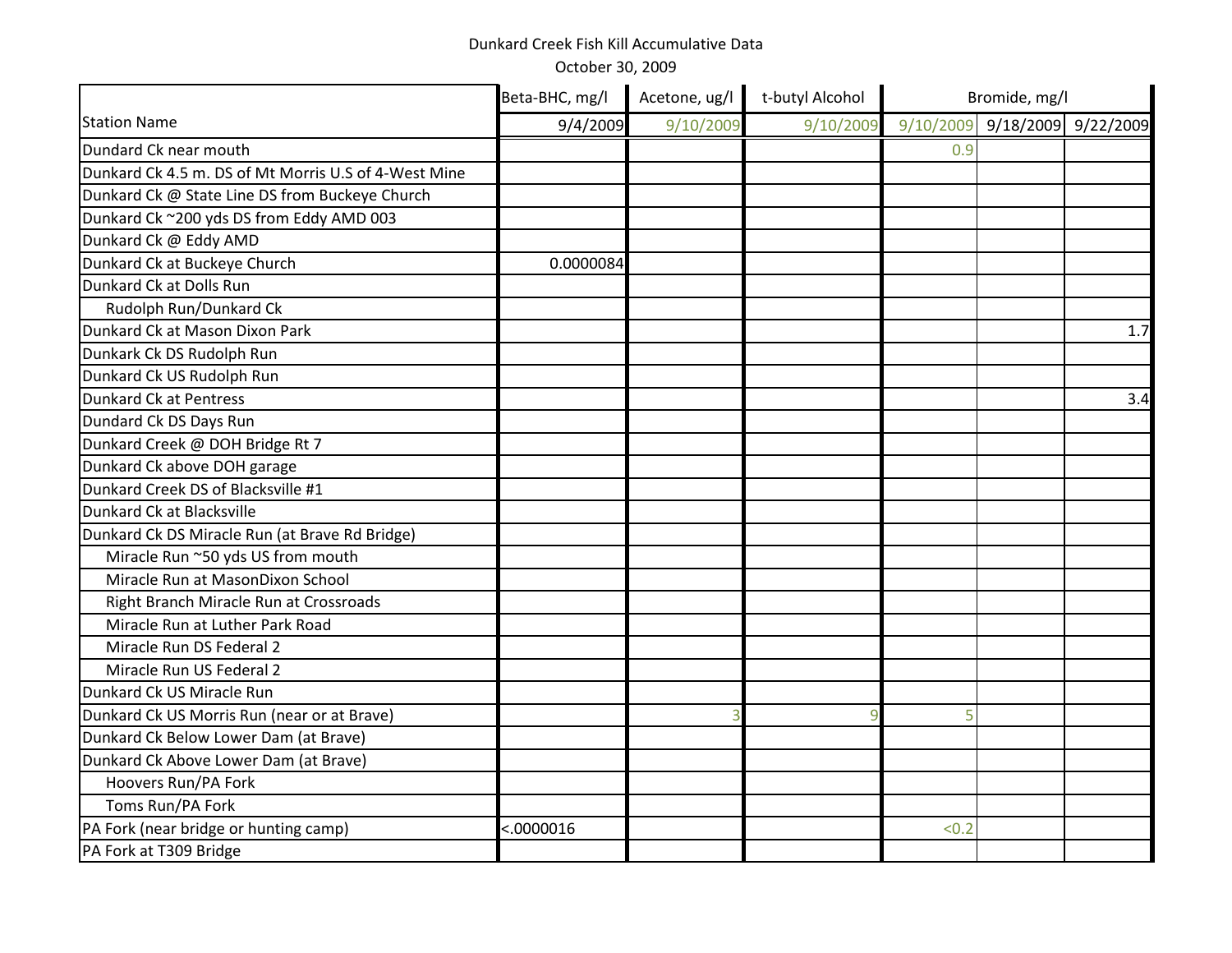October 30, 2009

|                                               | Beta-BHC, mg/l | Acetone, ug/l | t-butyl Alcohol |           | Bromide, mg/l |                     |
|-----------------------------------------------|----------------|---------------|-----------------|-----------|---------------|---------------------|
| <b>Station Name</b>                           | 9/4/2009       | 9/10/2009     | 9/10/2009       | 9/10/2009 |               | 9/18/2009 9/22/2009 |
| WV Fk DS Outfall 005                          | < .0000016     |               |                 | 27        |               | 5.2                 |
| Outfall 005                                   |                |               |                 |           |               |                     |
| WV Fk US Outfall 005                          |                |               |                 |           |               |                     |
| WV Fk (below H2O intake) DS 003               |                |               |                 |           |               |                     |
| WV Fk (above H2O intake) US 003               |                |               |                 |           |               |                     |
| WV Fk at 002                                  |                |               |                 |           |               |                     |
| <b>WV Fk US 002</b>                           |                |               |                 |           |               |                     |
| WV Fk US Blacksville #2 (private bridge)      | < .0000016     |               |                 |           |               |                     |
| WV Fk at Wanna                                |                |               |                 |           | 2.68          | 2.1                 |
| WV Fk between Wanna & Wadestown               |                |               |                 |           |               |                     |
| Range Run                                     |                |               |                 |           |               |                     |
| N Fk WV Fk at mouth                           |                |               |                 |           |               |                     |
| S Fk WV Fk at mouth                           |                |               |                 |           |               |                     |
| S Fk WV (at hunting camp)                     |                |               |                 |           |               |                     |
| S FK WV Fk below wetland                      |                |               |                 |           |               |                     |
| S FK WV Fk in Wetland                         |                |               |                 |           |               |                     |
| S Fk WV Fk (at access bridge)                 |                |               |                 |           |               |                     |
| S Fk WV Fk DS 016 (~50')                      |                |               |                 |           |               |                     |
| Outfall 016 (Loveridge)                       |                |               |                 |           |               |                     |
| S Fk WV Fk US 016 (~50')                      |                |               |                 |           |               |                     |
|                                               |                |               |                 |           |               |                     |
| North of Kuhntown Shaft                       |                |               |                 |           |               |                     |
| NW of Kuhntown Shaft                          |                |               |                 |           |               |                     |
| Near barrier seep between Blacksville #1 & #2 |                |               |                 |           |               |                     |
| Wana submersible pump                         |                |               |                 |           |               |                     |

 $\begin{array}{c} \hline \end{array}$ 

 $\mathbf{I}$ 

 $\mathbf{I}$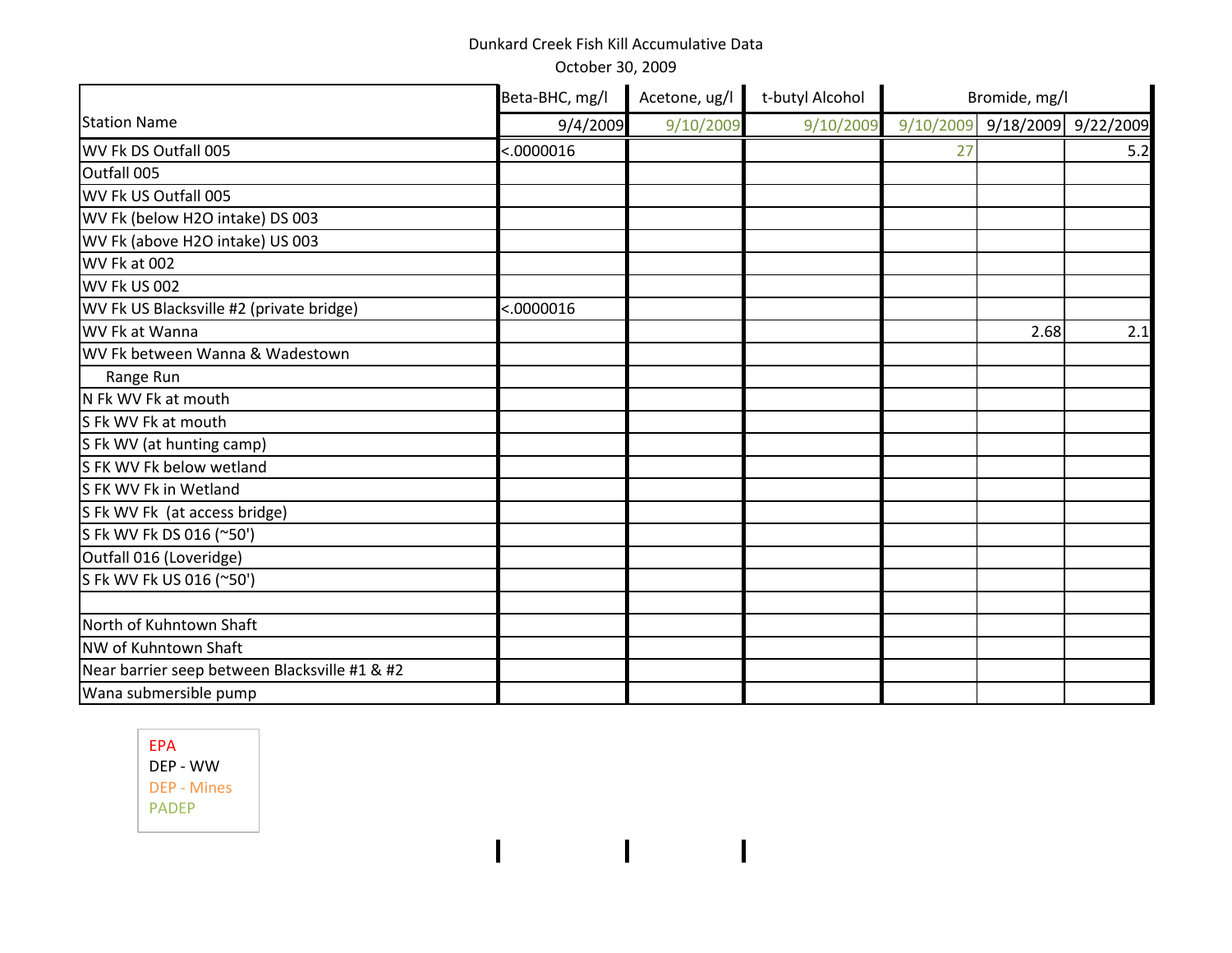|                                                      | $NO2+NO3$ , mg/l | $P$ , mg/l | TKN, mg/l |         | Sb, mg/l                      |      |
|------------------------------------------------------|------------------|------------|-----------|---------|-------------------------------|------|
| <b>Station Name</b>                                  | 9/18/2009        | 9/18/2009  | 9/18/2009 |         | 9/18/2009 9/22/2009 9/18/2009 |      |
| Dundard Ck near mouth                                |                  |            |           |         |                               |      |
| Dunkard Ck 4.5 m. DS of Mt Morris U.S of 4-West Mine |                  |            |           | < 0.005 |                               | 0.11 |
| Dunkard Ck @ State Line DS from Buckeye Church       |                  |            |           |         |                               |      |
| Dunkard Ck ~200 yds DS from Eddy AMD 003             |                  |            |           |         |                               |      |
| Dunkard Ck @ Eddy AMD                                |                  |            |           |         |                               |      |
| Dunkard Ck at Buckeye Church                         |                  |            |           | < 0.005 |                               | 0.13 |
| Dunkard Ck at Dolls Run                              |                  |            |           |         |                               |      |
| Rudolph Run/Dunkard Ck                               |                  |            |           |         |                               |      |
| Dunkard Ck at Mason Dixon Park                       |                  |            |           |         | < 0.005                       |      |
| Dunkark Ck DS Rudolph Run                            |                  |            |           |         |                               |      |
| Dunkard Ck US Rudolph Run                            |                  |            |           |         |                               |      |
| <b>Dunkard Ck at Pentress</b>                        |                  |            |           |         | < 0.005                       |      |
| Dundard Ck DS Days Run                               |                  |            |           |         |                               |      |
| Dunkard Creek @ DOH Bridge Rt 7                      |                  |            |           | < 0.005 |                               | 0.22 |
| Dunkard Ck above DOH garage                          |                  |            |           |         |                               |      |
| Dunkard Creek DS of Blacksville #1                   |                  |            |           | < 0.005 |                               | 0.32 |
| Dunkard Ck at Blacksville                            |                  |            |           |         |                               |      |
| Dunkard Ck DS Miracle Run (at Brave Rd Bridge)       |                  |            |           |         |                               |      |
| Miracle Run ~50 yds US from mouth                    |                  |            |           |         |                               |      |
| Miracle Run at MasonDixon School                     |                  |            |           |         |                               |      |
| Right Branch Miracle Run at Crossroads               |                  |            |           |         |                               |      |
| Miracle Run at Luther Park Road                      |                  |            |           |         |                               |      |
| Miracle Run DS Federal 2                             |                  |            |           |         |                               |      |
| Miracle Run US Federal 2                             |                  |            |           |         |                               |      |
| Dunkard Ck US Miracle Run                            |                  |            |           |         |                               |      |
| Dunkard Ck US Morris Run (near or at Brave)          |                  |            |           |         |                               |      |
| Dunkard Ck Below Lower Dam (at Brave)                |                  |            |           |         |                               |      |
| Dunkard Ck Above Lower Dam (at Brave)                |                  |            |           |         |                               |      |
| Hoovers Run/PA Fork                                  |                  |            |           |         |                               |      |
| Toms Run/PA Fork                                     |                  |            |           |         |                               |      |
| PA Fork (near bridge or hunting camp)                |                  |            |           |         |                               |      |
| PA Fork at T309 Bridge                               |                  |            |           |         |                               |      |
|                                                      |                  |            |           |         |                               |      |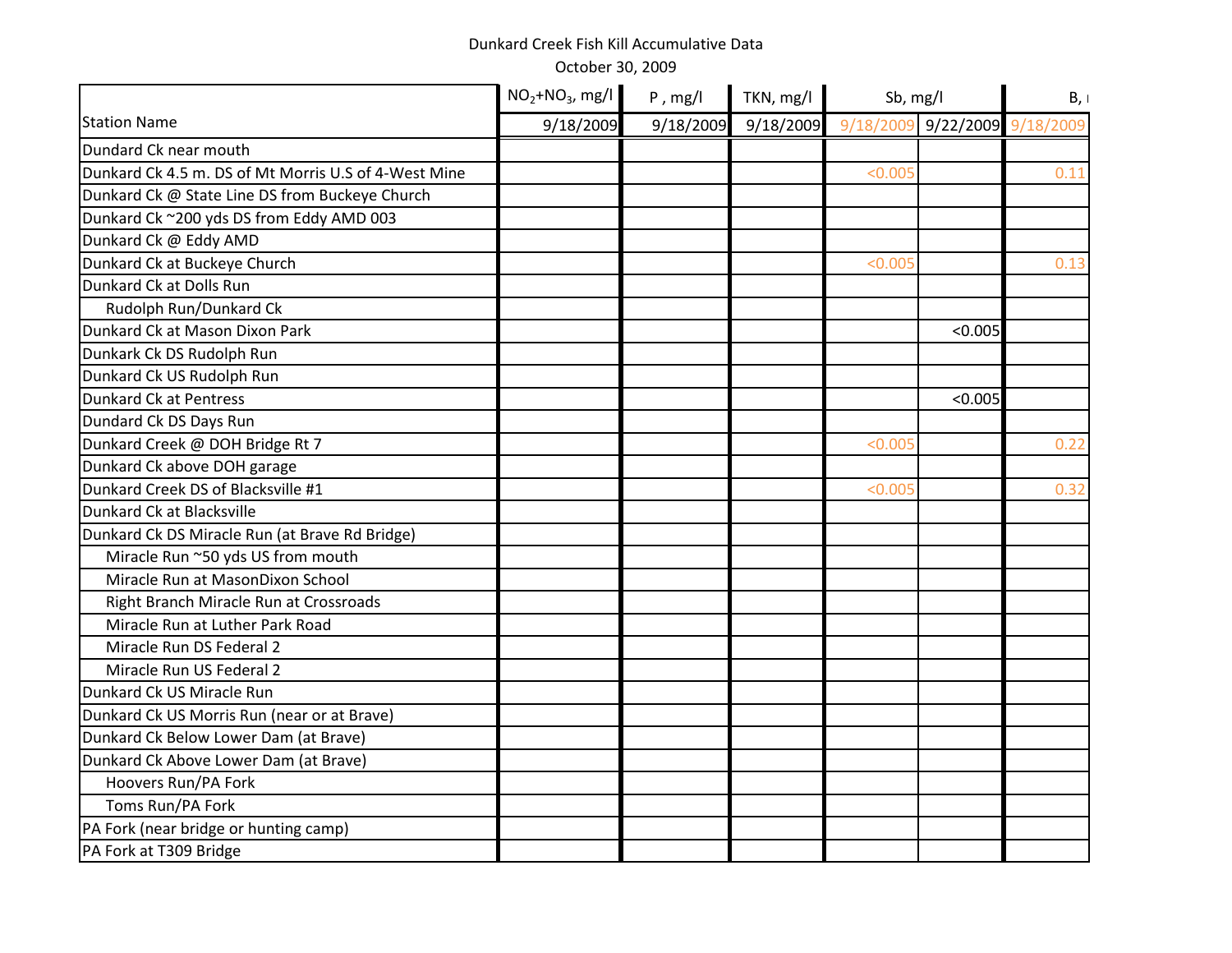|                                               | $NO2+NO3$ , mg/l | $P$ , mg/l | TKN, mg/l |       | Sb, mg/l                      |      |
|-----------------------------------------------|------------------|------------|-----------|-------|-------------------------------|------|
| <b>Station Name</b>                           | 9/18/2009        | 9/18/2009  | 9/18/2009 |       | 9/18/2009 9/22/2009 9/18/2009 |      |
| WV Fk DS Outfall 005                          |                  |            |           | 0.008 | < 0.01                        | 0.93 |
| Outfall 005                                   |                  |            |           | 0.012 |                               | 1.43 |
| WV Fk US Outfall 005                          |                  |            |           |       |                               |      |
| WV Fk (below H2O intake) DS 003               |                  |            |           |       |                               |      |
| WV Fk (above H2O intake) US 003               |                  |            |           |       |                               |      |
| WV Fk at 002                                  |                  |            |           |       |                               |      |
| WV Fk US 002                                  |                  |            |           |       |                               |      |
| WV Fk US Blacksville #2 (private bridge)      |                  |            |           |       |                               |      |
| WV Fk at Wanna                                | $15.0$           | 0.18       |           |       | < 0.005                       |      |
| WV Fk between Wanna & Wadestown               |                  |            |           |       |                               |      |
| Range Run                                     |                  |            |           |       |                               |      |
| N Fk WV Fk at mouth                           |                  |            |           |       |                               |      |
| S Fk WV Fk at mouth                           |                  |            |           |       |                               |      |
| S Fk WV (at hunting camp)                     |                  |            |           | 0.017 |                               | 0.89 |
| S FK WV Fk below wetland                      |                  |            |           |       |                               |      |
| S FK WV Fk in Wetland                         |                  |            |           |       |                               |      |
| S Fk WV Fk (at access bridge)                 |                  |            |           |       |                               |      |
| S Fk WV Fk DS 016 (~50')                      |                  |            |           |       |                               |      |
| Outfall 016 (Loveridge)                       |                  |            |           | 0.013 |                               | 1.1  |
| S Fk WV Fk US 016 (~50')                      |                  |            |           |       |                               |      |
| North of Kuhntown Shaft                       |                  |            |           |       |                               |      |
| NW of Kuhntown Shaft                          |                  |            |           |       |                               |      |
| Near barrier seep between Blacksville #1 & #2 |                  |            |           |       |                               |      |
| Wana submersible pump                         |                  |            |           |       |                               |      |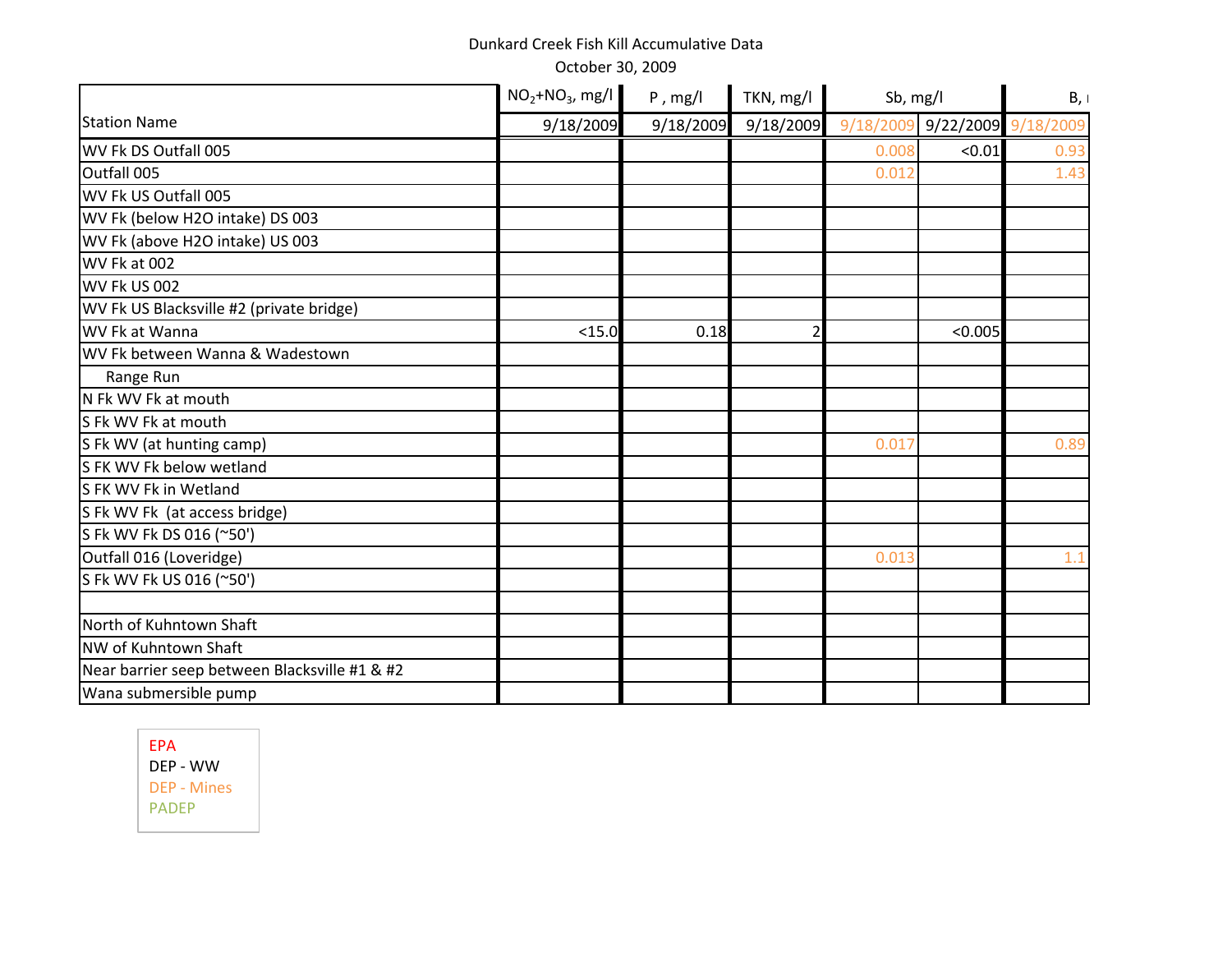|                                                      | mg/l      |           | Be, mg/l  |           |           | Hg, mg/l  |           |
|------------------------------------------------------|-----------|-----------|-----------|-----------|-----------|-----------|-----------|
| <b>Station Name</b>                                  | 9/22/2009 | 9/18/2009 | 9/18/2009 | 9/22/2009 | 9/18/2009 | 9/18/2009 | 9/22/2009 |
| Dundard Ck near mouth                                |           |           |           |           |           |           |           |
| Dunkard Ck 4.5 m. DS of Mt Morris U.S of 4-West Mine |           | < 0.005   |           |           | < 0.0002  |           |           |
| Dunkard Ck @ State Line DS from Buckeye Church       |           |           |           |           |           |           |           |
| Dunkard Ck ~200 yds DS from Eddy AMD 003             |           |           |           |           |           |           |           |
| Dunkard Ck @ Eddy AMD                                |           |           |           |           |           |           |           |
| Dunkard Ck at Buckeye Church                         |           | < 0.005   |           |           | < 0.0002  |           |           |
| Dunkard Ck at Dolls Run                              |           |           |           |           |           |           |           |
| Rudolph Run/Dunkard Ck                               |           |           |           |           |           |           |           |
| Dunkard Ck at Mason Dixon Park                       | 0.172     |           |           | < 0.001   |           |           | < 0.0001  |
| Dunkark Ck DS Rudolph Run                            |           |           |           |           |           |           |           |
| Dunkard Ck US Rudolph Run                            |           |           |           |           |           |           |           |
| Dunkard Ck at Pentress                               | 0.252     |           |           | < 0.001   |           |           | < 0.0001  |
| Dundard Ck DS Days Run                               |           |           |           |           |           |           |           |
| Dunkard Creek @ DOH Bridge Rt 7                      |           | < 0.005   |           |           | < 0.0002  |           |           |
| Dunkard Ck above DOH garage                          |           |           |           |           |           |           |           |
| Dunkard Creek DS of Blacksville #1                   |           | < 0.005   |           |           | < 0.0002  |           |           |
| Dunkard Ck at Blacksville                            |           |           |           |           |           |           |           |
| Dunkard Ck DS Miracle Run (at Brave Rd Bridge)       |           |           |           |           |           |           |           |
| Miracle Run ~50 yds US from mouth                    |           |           |           |           |           |           |           |
| Miracle Run at MasonDixon School                     |           |           |           |           |           |           |           |
| Right Branch Miracle Run at Crossroads               |           |           |           |           |           |           |           |
| Miracle Run at Luther Park Road                      |           |           |           |           |           |           |           |
| Miracle Run DS Federal 2                             |           |           |           |           |           |           |           |
| Miracle Run US Federal 2                             |           |           |           |           |           |           |           |
| Dunkard Ck US Miracle Run                            |           |           |           |           |           |           |           |
| Dunkard Ck US Morris Run (near or at Brave)          |           |           |           |           |           |           |           |
| Dunkard Ck Below Lower Dam (at Brave)                |           |           |           |           |           |           |           |
| Dunkard Ck Above Lower Dam (at Brave)                |           |           |           |           |           |           |           |
| Hoovers Run/PA Fork                                  |           |           |           |           |           |           |           |
| Toms Run/PA Fork                                     |           |           |           |           |           |           |           |
| PA Fork (near bridge or hunting camp)                |           |           |           |           |           |           |           |
| PA Fork at T309 Bridge                               |           |           |           |           |           |           |           |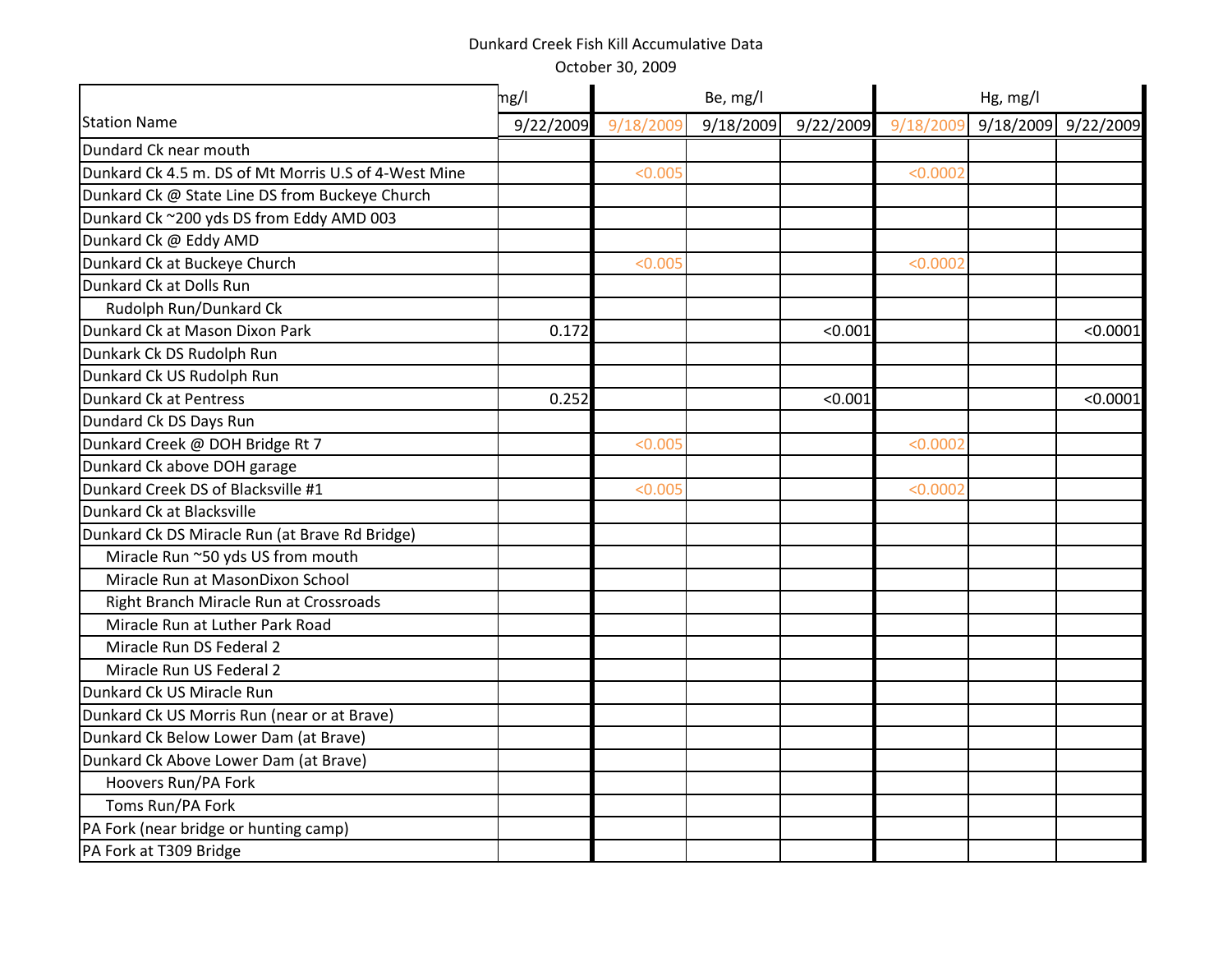|                                               | mg/l      | Be, mg/l<br>Hg, mg/l |           |           |           |           |           |
|-----------------------------------------------|-----------|----------------------|-----------|-----------|-----------|-----------|-----------|
| <b>Station Name</b>                           | 9/22/2009 | 9/18/2009            | 9/18/2009 | 9/22/2009 | 9/18/2009 | 9/18/2009 | 9/22/2009 |
| WV Fk DS Outfall 005                          | 0.321     | < 0.005              |           | < 0.001   | < 0.0002  |           |           |
| Outfall 005                                   |           | < 0.005              |           |           | < 0.0002  |           |           |
| WV Fk US Outfall 005                          |           |                      |           |           |           |           | < 0.0001  |
| WV Fk (below H2O intake) DS 003               |           |                      |           |           |           |           |           |
| WV Fk (above H2O intake) US 003               |           |                      |           |           |           |           |           |
| WV Fk at 002                                  |           |                      |           |           |           |           |           |
| WV Fk US 002                                  |           |                      |           |           |           |           |           |
| WV Fk US Blacksville #2 (private bridge)      |           |                      |           |           |           |           |           |
| WV Fk at Wanna                                | 0.266     |                      | < 0.001   | < 0.001   |           | < 0.0001  | < 0.0001  |
| WV Fk between Wanna & Wadestown               |           |                      |           |           |           |           |           |
| Range Run                                     |           |                      |           |           |           |           |           |
| N Fk WV Fk at mouth                           |           |                      |           |           |           |           |           |
| S Fk WV Fk at mouth                           |           |                      |           |           |           |           |           |
| S Fk WV (at hunting camp)                     |           | < 0.005              |           |           | < 0.0002  |           |           |
| S FK WV Fk below wetland                      |           |                      |           |           |           |           |           |
| S FK WV Fk in Wetland                         |           |                      |           |           |           |           |           |
| S Fk WV Fk (at access bridge)                 |           |                      |           |           |           |           |           |
| S Fk WV Fk DS 016 (~50')                      |           |                      |           |           |           |           |           |
| Outfall 016 (Loveridge)                       |           | < 0.005              |           |           | < 0.0002  |           |           |
| S Fk WV Fk US 016 (~50')                      |           |                      |           |           |           |           |           |
|                                               |           |                      |           |           |           |           |           |
| North of Kuhntown Shaft                       |           |                      |           |           |           |           |           |
| NW of Kuhntown Shaft                          |           |                      |           |           |           |           |           |
| Near barrier seep between Blacksville #1 & #2 |           |                      |           |           |           |           |           |
| Wana submersible pump                         |           |                      |           |           |           |           |           |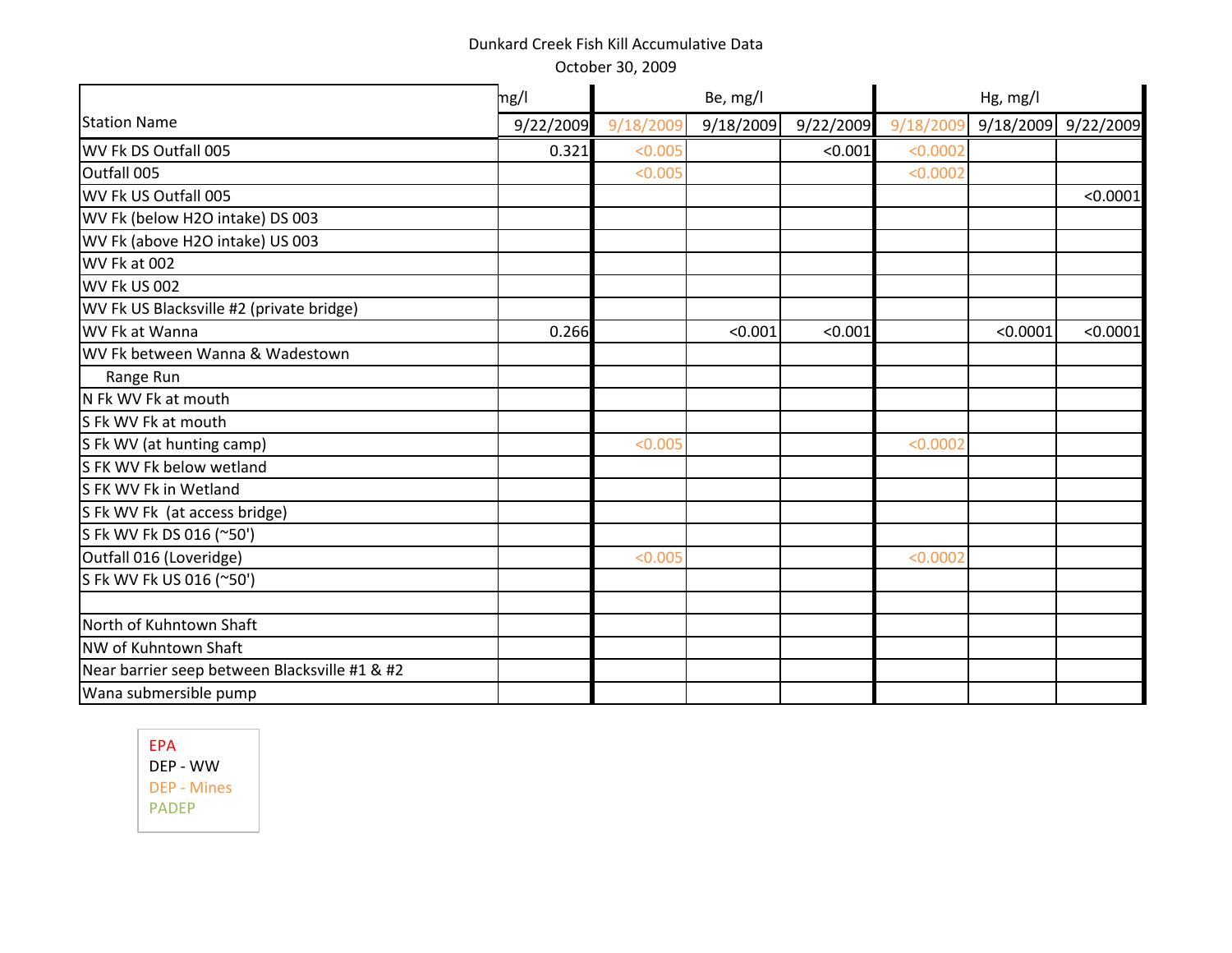|                                                      |           | Tl, mg/l  |          | Ag, mg/l            |           | Dis Al, mg/l |           |
|------------------------------------------------------|-----------|-----------|----------|---------------------|-----------|--------------|-----------|
| <b>Station Name</b>                                  | 9/18/2009 | 9/18/2009 |          | 9/22/2009 9/18/2009 | 9/22/2009 | 9/18/2009    | 9/18/2009 |
| Dundard Ck near mouth                                |           |           |          |                     |           |              |           |
| Dunkard Ck 4.5 m. DS of Mt Morris U.S of 4-West Mine | < 0.001   |           |          | < 0.01              |           | < 0.05       |           |
| Dunkard Ck @ State Line DS from Buckeye Church       |           |           |          |                     |           |              |           |
| Dunkard Ck ~200 yds DS from Eddy AMD 003             |           |           |          |                     |           |              |           |
| Dunkard Ck @ Eddy AMD                                |           |           |          |                     |           |              |           |
| Dunkard Ck at Buckeye Church                         | < 0.001   |           |          | < 0.01              |           | < 0.05       |           |
| Dunkard Ck at Dolls Run                              |           |           |          |                     |           |              |           |
| Rudolph Run/Dunkard Ck                               |           |           |          |                     |           |              |           |
| Dunkard Ck at Mason Dixon Park                       |           |           | < 0.0025 |                     | < 0.0005  |              |           |
| Dunkark Ck DS Rudolph Run                            |           |           |          |                     |           |              |           |
| Dunkard Ck US Rudolph Run                            |           |           |          |                     |           |              |           |
| <b>Dunkard Ck at Pentress</b>                        |           |           | < 0.0025 |                     | < 0.0005  |              |           |
| Dundard Ck DS Days Run                               |           |           |          |                     |           |              |           |
| Dunkard Creek @ DOH Bridge Rt 7                      | < 0.001   |           |          | < 0.01              |           | < 0.05       |           |
| Dunkard Ck above DOH garage                          |           |           |          |                     |           |              |           |
| Dunkard Creek DS of Blacksville #1                   | < 0.001   |           |          | < 0.01              |           | < 0.05       |           |
| Dunkard Ck at Blacksville                            |           |           |          |                     |           |              |           |
| Dunkard Ck DS Miracle Run (at Brave Rd Bridge)       |           |           |          |                     |           |              |           |
| Miracle Run ~50 yds US from mouth                    |           |           |          |                     |           |              |           |
| Miracle Run at MasonDixon School                     |           |           |          |                     |           |              |           |
| Right Branch Miracle Run at Crossroads               |           |           |          |                     |           |              |           |
| Miracle Run at Luther Park Road                      |           |           |          |                     |           |              |           |
| Miracle Run DS Federal 2                             |           |           |          |                     |           |              |           |
| Miracle Run US Federal 2                             |           |           |          |                     |           |              |           |
| Dunkard Ck US Miracle Run                            |           |           |          |                     |           |              |           |
| Dunkard Ck US Morris Run (near or at Brave)          |           |           |          |                     |           |              |           |
| Dunkard Ck Below Lower Dam (at Brave)                |           |           |          |                     |           |              |           |
| Dunkard Ck Above Lower Dam (at Brave)                |           |           |          |                     |           |              |           |
| Hoovers Run/PA Fork                                  |           |           |          |                     |           |              |           |
| Toms Run/PA Fork                                     |           |           |          |                     |           |              |           |
| PA Fork (near bridge or hunting camp)                |           |           |          |                     |           |              |           |
| PA Fork at T309 Bridge                               |           |           |          |                     |           |              |           |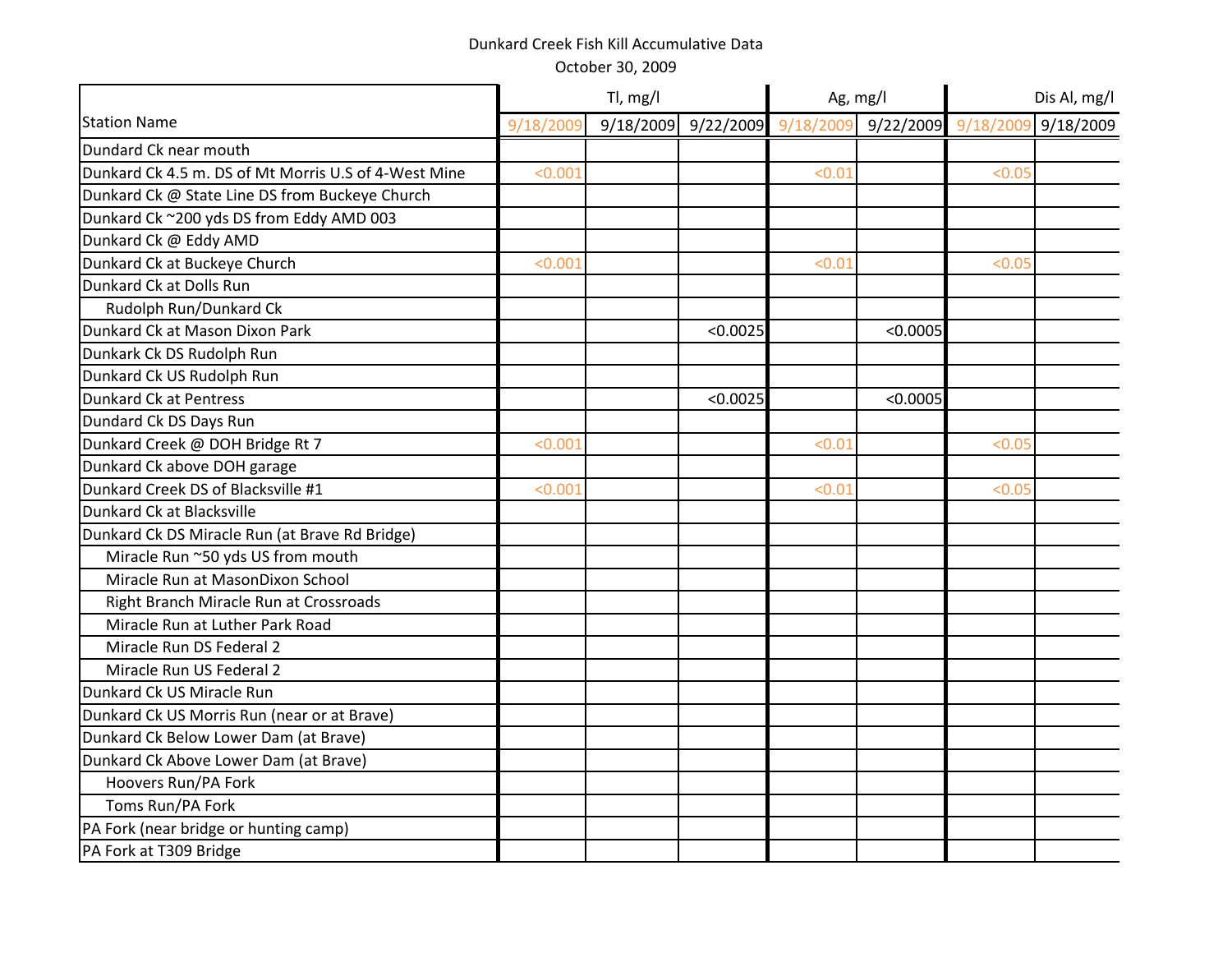October 30, 2009

|                                               |           | Tl, mg/l  |          | Ag, mg/l            |          | Dis Al, mg/l        |           |
|-----------------------------------------------|-----------|-----------|----------|---------------------|----------|---------------------|-----------|
| <b>Station Name</b>                           | 9/18/2009 | 9/18/2009 |          | 9/22/2009 9/18/2009 |          | 9/22/2009 9/18/2009 | 9/18/2009 |
| WV Fk DS Outfall 005                          | < 0.001   |           |          | < 0.01              |          | < 0.05              |           |
| Outfall 005                                   | 0.009     |           |          | < 0.01              |          | < 0.05              |           |
| WV Fk US Outfall 005                          |           |           | < 0.005  |                     | < 0.0005 |                     |           |
| WV Fk (below H2O intake) DS 003               |           |           |          |                     |          |                     |           |
| WV Fk (above H2O intake) US 003               |           |           |          |                     |          |                     |           |
| WV Fk at 002                                  |           |           |          |                     |          |                     |           |
| WV Fk US 002                                  |           |           |          |                     |          |                     |           |
| WV Fk US Blacksville #2 (private bridge)      |           |           |          |                     |          |                     |           |
| WV Fk at Wanna                                |           | < 0.0025  | < 0.0025 |                     | < 0.0005 |                     | < 0.02    |
| WV Fk between Wanna & Wadestown               |           |           |          |                     |          |                     |           |
| Range Run                                     |           |           |          |                     |          |                     |           |
| N Fk WV Fk at mouth                           |           |           |          |                     |          |                     |           |
| S Fk WV Fk at mouth                           |           |           |          |                     |          |                     |           |
| S Fk WV (at hunting camp)                     | 0.002     |           |          | < 0.01              |          | < 0.05              |           |
| S FK WV Fk below wetland                      |           |           |          |                     |          |                     |           |
| S FK WV Fk in Wetland                         |           |           |          |                     |          |                     |           |
| S Fk WV Fk (at access bridge)                 |           |           |          |                     |          |                     |           |
| S Fk WV Fk DS 016 (~50')                      |           |           |          |                     |          |                     |           |
| Outfall 016 (Loveridge)                       | 0.003     |           |          | < 0.01              |          | < 0.05              |           |
| S Fk WV Fk US 016 (~50')                      |           |           |          |                     |          |                     |           |
|                                               |           |           |          |                     |          |                     |           |
| North of Kuhntown Shaft                       |           |           |          |                     |          |                     |           |
| NW of Kuhntown Shaft                          |           |           |          |                     |          |                     |           |
| Near barrier seep between Blacksville #1 & #2 |           |           |          |                     |          |                     |           |
| Wana submersible pump                         |           |           |          |                     |          |                     |           |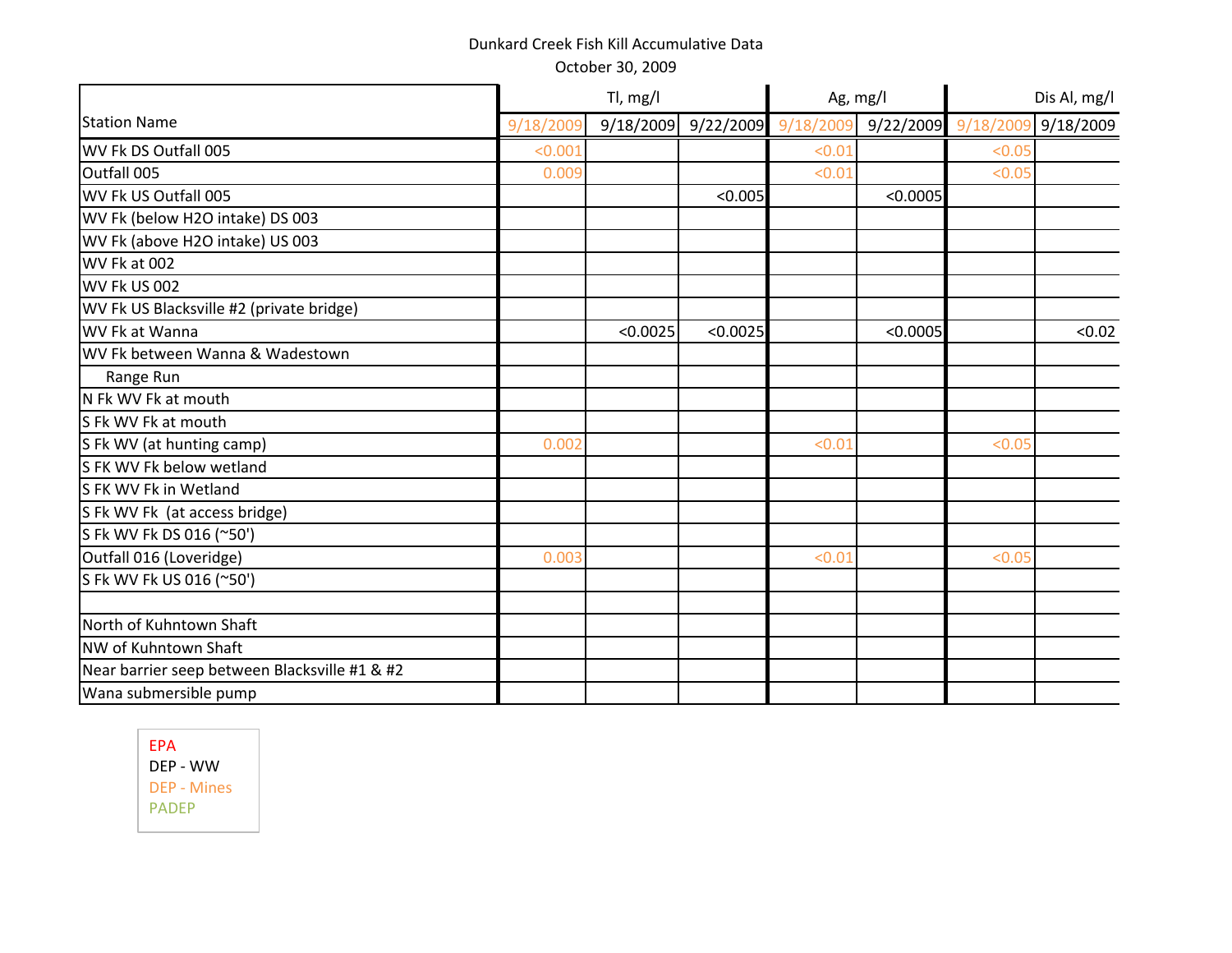|                                                      |           | Dis Sb, mg/l |         |                     |           |           |          |
|------------------------------------------------------|-----------|--------------|---------|---------------------|-----------|-----------|----------|
| <b>Station Name</b>                                  | 9/22/2009 | 9/18/2009    |         | 9/22/2009 9/18/2009 | 9/18/2009 | 9/22/2009 | 9/18/200 |
| Dundard Ck near mouth                                |           |              |         |                     |           |           |          |
| Dunkard Ck 4.5 m. DS of Mt Morris U.S of 4-West Mine |           | < 0.005      |         | < 0.001             |           |           | < 0.1    |
| Dunkard Ck @ State Line DS from Buckeye Church       |           |              |         |                     |           |           |          |
| Dunkard Ck ~200 yds DS from Eddy AMD 003             |           |              |         |                     |           |           |          |
| Dunkard Ck @ Eddy AMD                                |           |              |         |                     |           |           |          |
| Dunkard Ck at Buckeye Church                         |           | < 0.005      |         | < 0.001             |           |           | < 0.1    |
| Dunkard Ck at Dolls Run                              |           |              |         |                     |           |           |          |
| Rudolph Run/Dunkard Ck                               |           |              |         |                     |           |           |          |
| Dunkard Ck at Mason Dixon Park                       | < 0.02    |              | < 0.005 |                     |           | < 0.007   |          |
| Dunkark Ck DS Rudolph Run                            |           |              |         |                     |           |           |          |
| Dunkard Ck US Rudolph Run                            |           |              |         |                     |           |           |          |
| Dunkard Ck at Pentress                               | < 0.02    |              | < 0.005 |                     |           | < 0.007   |          |
| Dundard Ck DS Days Run                               |           |              |         |                     |           |           |          |
| Dunkard Creek @ DOH Bridge Rt 7                      |           | < 0.005      |         | < 0.001             |           |           | < 0.1    |
| Dunkard Ck above DOH garage                          |           |              |         |                     |           |           |          |
| Dunkard Creek DS of Blacksville #1                   |           | < 0.001      |         | < 0.001             |           |           | <0.:     |
| Dunkard Ck at Blacksville                            |           |              |         |                     |           |           |          |
| Dunkard Ck DS Miracle Run (at Brave Rd Bridge)       |           |              |         |                     |           |           |          |
| Miracle Run ~50 yds US from mouth                    |           |              |         |                     |           |           |          |
| Miracle Run at MasonDixon School                     |           |              |         |                     |           |           |          |
| Right Branch Miracle Run at Crossroads               |           |              |         |                     |           |           |          |
| Miracle Run at Luther Park Road                      |           |              |         |                     |           |           |          |
| Miracle Run DS Federal 2                             |           |              |         |                     |           |           |          |
| Miracle Run US Federal 2                             |           |              |         |                     |           |           |          |
| Dunkard Ck US Miracle Run                            |           |              |         |                     |           |           |          |
| Dunkard Ck US Morris Run (near or at Brave)          |           |              |         |                     |           |           |          |
| Dunkard Ck Below Lower Dam (at Brave)                |           |              |         |                     |           |           |          |
| Dunkard Ck Above Lower Dam (at Brave)                |           |              |         |                     |           |           |          |
| Hoovers Run/PA Fork                                  |           |              |         |                     |           |           |          |
| Toms Run/PA Fork                                     |           |              |         |                     |           |           |          |
| PA Fork (near bridge or hunting camp)                |           |              |         |                     |           |           |          |
| PA Fork at T309 Bridge                               |           |              |         |                     |           |           |          |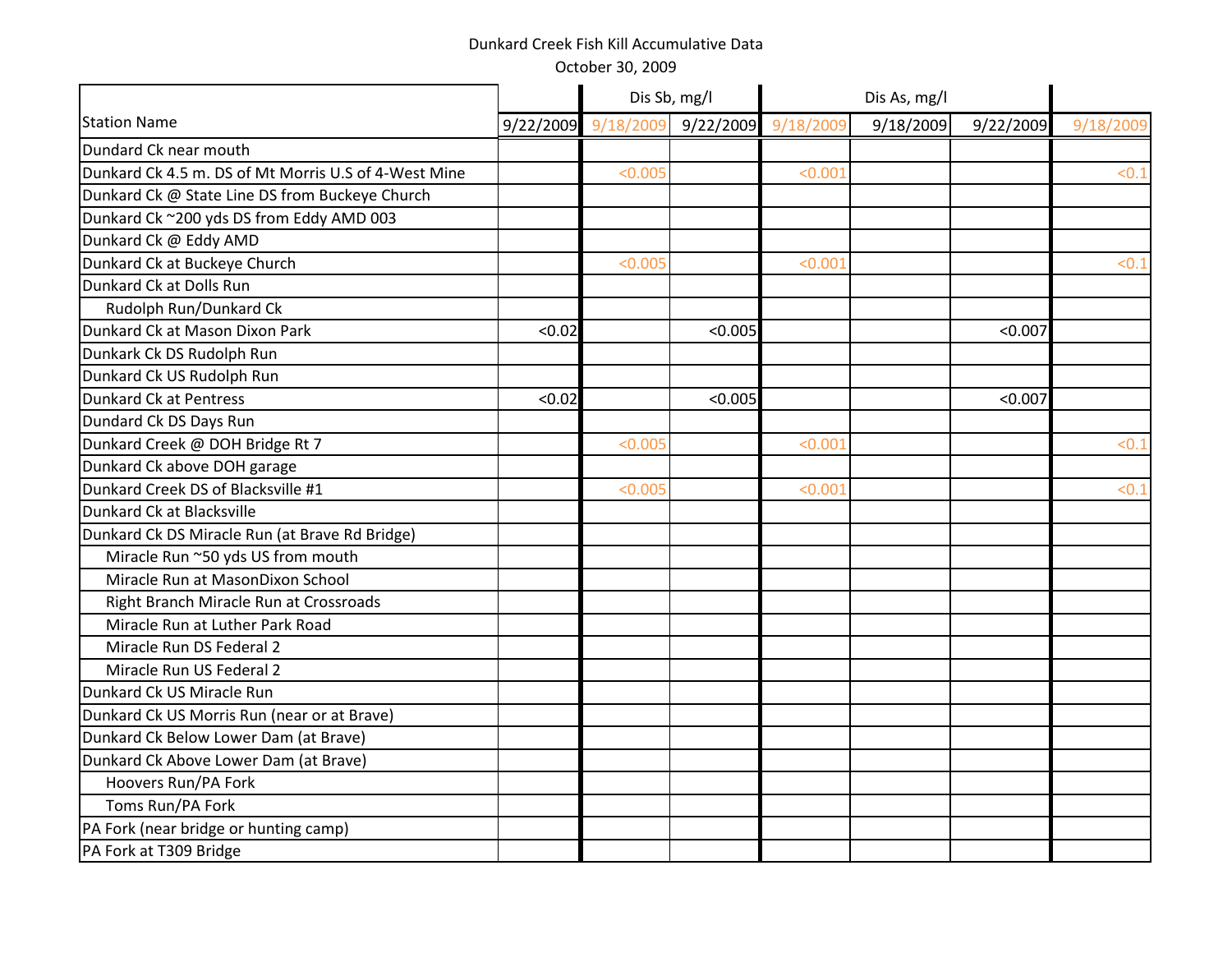|                                               |           |          | Dis Sb, mg/l | Dis As, mg/l |           |           |          |
|-----------------------------------------------|-----------|----------|--------------|--------------|-----------|-----------|----------|
| <b>Station Name</b>                           | 9/22/2009 | 9/18/200 | 9/22/2009    | 9/18/2009    | 9/18/2009 | 9/22/2009 | 9/18/200 |
| WV Fk DS Outfall 005                          |           | 0.007    |              | < 0.001      |           |           | $< 0$ .  |
| Outfall 005                                   |           | 0.01     |              | < 0.001      |           |           | <0.1     |
| WV Fk US Outfall 005                          | < 0.02    |          | < 0.005      |              |           | < 0.014   |          |
| WV Fk (below H2O intake) DS 003               |           |          |              |              |           |           |          |
| WV Fk (above H2O intake) US 003               |           |          |              |              |           |           |          |
| WV Fk at 002                                  |           |          |              |              |           |           |          |
| WV Fk US 002                                  |           |          |              |              |           |           |          |
| WV Fk US Blacksville #2 (private bridge)      |           |          |              |              |           |           |          |
| WV Fk at Wanna                                | < 0.02    |          | < 0.005      |              | < 0.007   | < 0.007   |          |
| WV Fk between Wanna & Wadestown               |           |          |              |              |           |           |          |
| Range Run                                     |           |          |              |              |           |           |          |
| N Fk WV Fk at mouth                           |           |          |              |              |           |           |          |
| S Fk WV Fk at mouth                           |           |          |              |              |           |           |          |
| S Fk WV (at hunting camp)                     |           | 0.01     |              | < 0.001      |           |           | < 0.1    |
| S FK WV Fk below wetland                      |           |          |              |              |           |           |          |
| S FK WV Fk in Wetland                         |           |          |              |              |           |           |          |
| S Fk WV Fk (at access bridge)                 |           |          |              |              |           |           |          |
| S Fk WV Fk DS 016 (~50')                      |           |          |              |              |           |           |          |
| Outfall 016 (Loveridge)                       |           | 0.009    |              | < 0.001      |           |           | <0.1     |
| S Fk WV Fk US 016 (~50')                      |           |          |              |              |           |           |          |
|                                               |           |          |              |              |           |           |          |
| North of Kuhntown Shaft                       |           |          |              |              |           |           |          |
| NW of Kuhntown Shaft                          |           |          |              |              |           |           |          |
| Near barrier seep between Blacksville #1 & #2 |           |          |              |              |           |           |          |
| Wana submersible pump                         |           |          |              |              |           |           |          |
|                                               |           |          |              |              |           |           |          |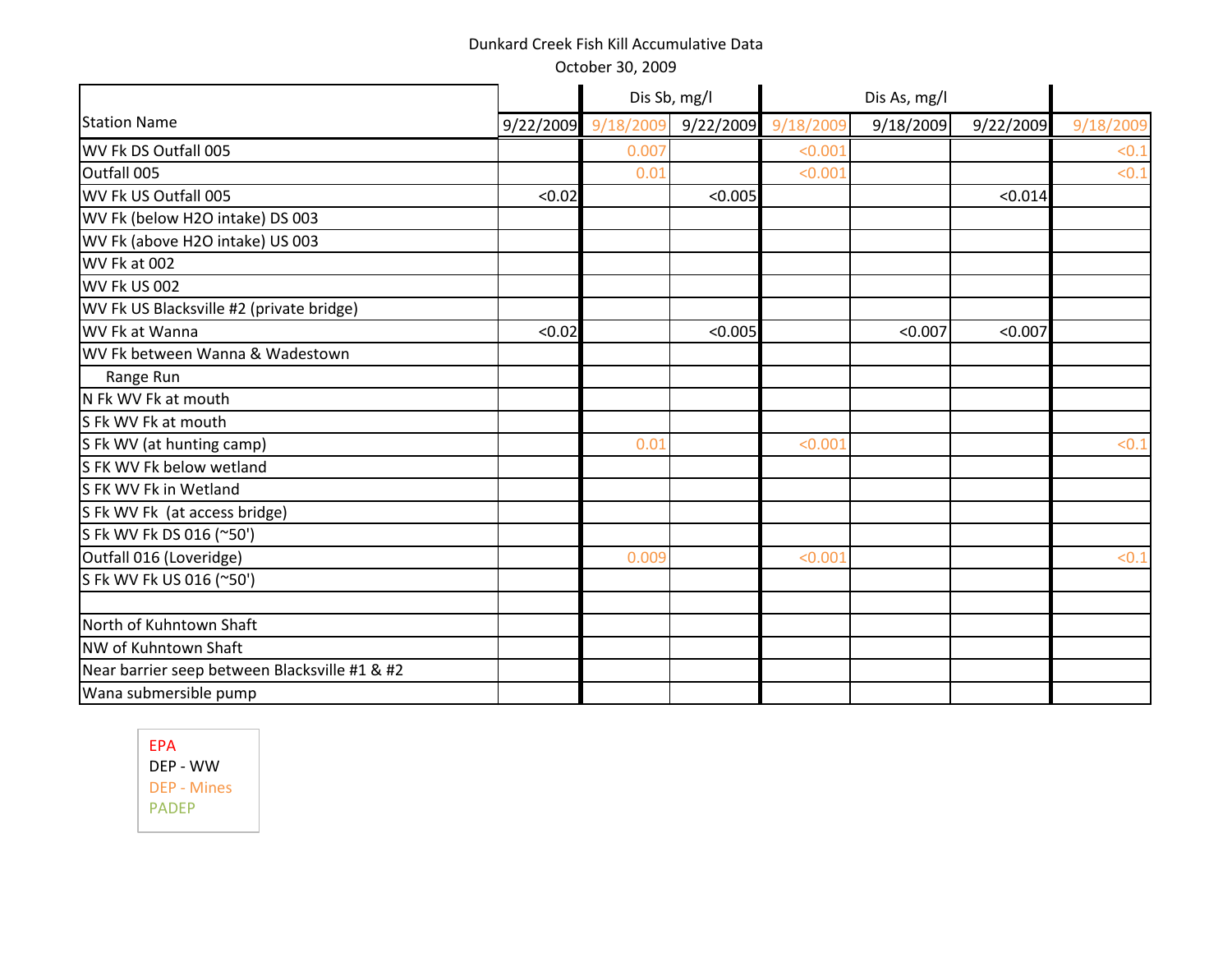|                                                      | Dis Ba, mg/l |       | Dis Be, mg/l                            |         | Dis B, mg/l |           |  |
|------------------------------------------------------|--------------|-------|-----------------------------------------|---------|-------------|-----------|--|
| <b>Station Name</b>                                  | 9/18/2009    |       | 9/22/2009 9/18/2009 9/22/2009 9/18/2009 |         |             | 9/18/2009 |  |
| Dundard Ck near mouth                                |              |       |                                         |         |             |           |  |
| Dunkard Ck 4.5 m. DS of Mt Morris U.S of 4-West Mine |              |       |                                         |         | < 0.005     |           |  |
| Dunkard Ck @ State Line DS from Buckeye Church       |              |       |                                         |         |             |           |  |
| Dunkard Ck ~200 yds DS from Eddy AMD 003             |              |       |                                         |         |             |           |  |
| Dunkard Ck @ Eddy AMD                                |              |       |                                         |         |             |           |  |
| Dunkard Ck at Buckeye Church                         |              |       |                                         |         | < 0.005     |           |  |
| Dunkard Ck at Dolls Run                              |              |       |                                         |         |             |           |  |
| Rudolph Run/Dunkard Ck                               |              |       |                                         |         |             |           |  |
| Dunkard Ck at Mason Dixon Park                       |              | 0.076 |                                         | < 0.001 |             |           |  |
| Dunkark Ck DS Rudolph Run                            |              |       |                                         |         |             |           |  |
| Dunkard Ck US Rudolph Run                            |              |       |                                         |         |             |           |  |
| <b>Dunkard Ck at Pentress</b>                        |              | 0.069 |                                         | < 0.001 |             |           |  |
| Dundard Ck DS Days Run                               |              |       |                                         |         |             |           |  |
| Dunkard Creek @ DOH Bridge Rt 7                      |              |       |                                         |         | < 0.005     |           |  |
| Dunkard Ck above DOH garage                          |              |       |                                         |         |             |           |  |
| Dunkard Creek DS of Blacksville #1                   |              |       |                                         |         | < 0.005     |           |  |
| Dunkard Ck at Blacksville                            |              |       |                                         |         |             |           |  |
| Dunkard Ck DS Miracle Run (at Brave Rd Bridge)       |              |       |                                         |         |             |           |  |
| Miracle Run ~50 yds US from mouth                    |              |       |                                         |         |             |           |  |
| Miracle Run at MasonDixon School                     |              |       |                                         |         |             |           |  |
| Right Branch Miracle Run at Crossroads               |              |       |                                         |         |             |           |  |
| Miracle Run at Luther Park Road                      |              |       |                                         |         |             |           |  |
| Miracle Run DS Federal 2                             |              |       |                                         |         |             |           |  |
| Miracle Run US Federal 2                             |              |       |                                         |         |             |           |  |
| Dunkard Ck US Miracle Run                            |              |       |                                         |         |             |           |  |
| Dunkard Ck US Morris Run (near or at Brave)          |              |       |                                         |         |             |           |  |
| Dunkard Ck Below Lower Dam (at Brave)                |              |       |                                         |         |             |           |  |
| Dunkard Ck Above Lower Dam (at Brave)                |              |       |                                         |         |             |           |  |
| Hoovers Run/PA Fork                                  |              |       |                                         |         |             |           |  |
| Toms Run/PA Fork                                     |              |       |                                         |         |             |           |  |
| PA Fork (near bridge or hunting camp)                |              |       |                                         |         |             |           |  |
| PA Fork at T309 Bridge                               |              |       |                                         |         |             |           |  |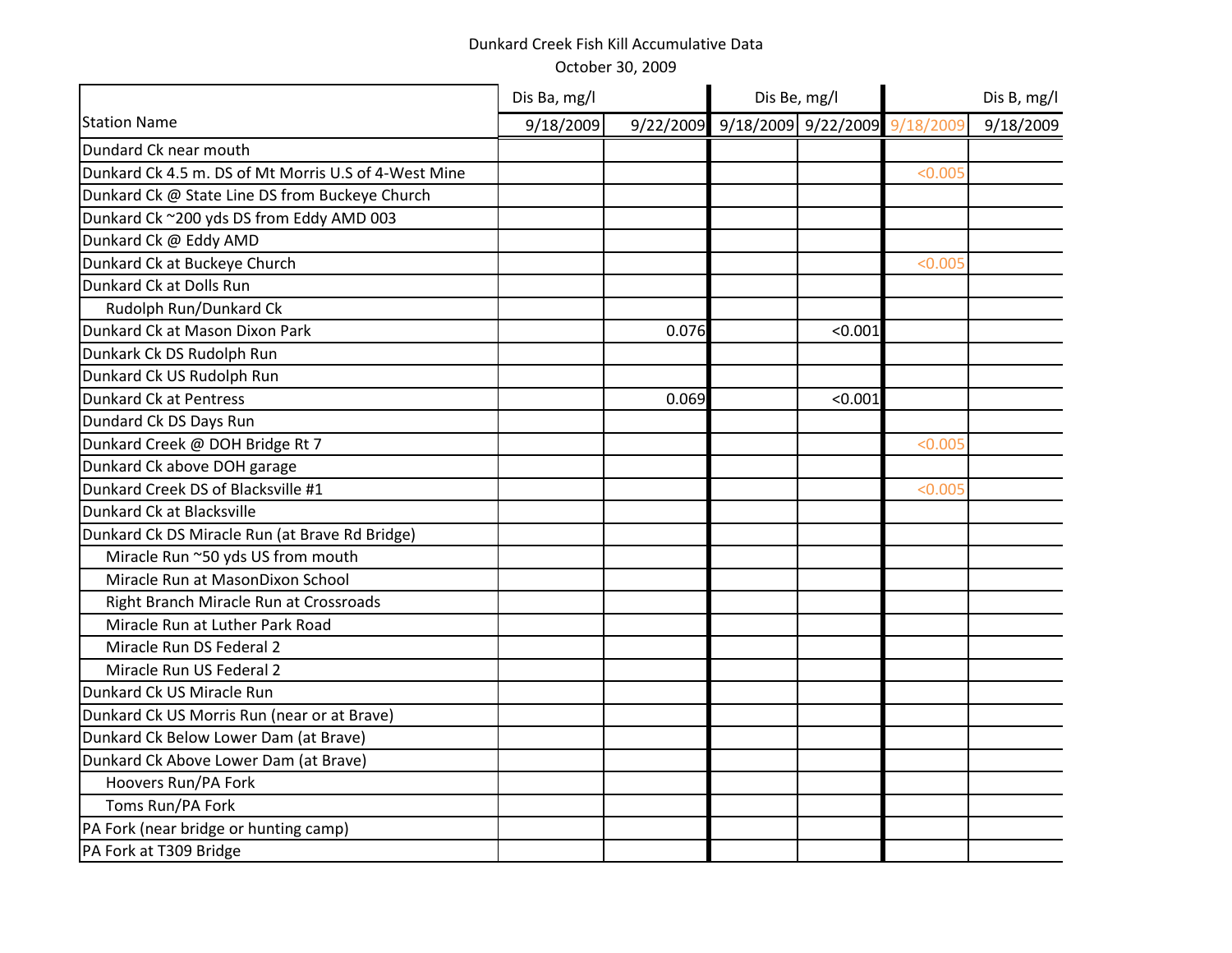|                                               | Dis Ba, mg/l |       | Dis Be, mg/l                            |         |         | Dis B, mg/l |
|-----------------------------------------------|--------------|-------|-----------------------------------------|---------|---------|-------------|
| <b>Station Name</b>                           | 9/18/2009    |       | 9/22/2009 9/18/2009 9/22/2009 9/18/2009 |         |         | 9/18/2009   |
| WV Fk DS Outfall 005                          |              |       |                                         |         | < 0.005 |             |
| Outfall 005                                   |              |       |                                         |         | < 0.005 |             |
| WV Fk US Outfall 005                          |              | 0.054 |                                         | < 0.001 |         |             |
| WV Fk (below H2O intake) DS 003               |              |       |                                         |         |         |             |
| WV Fk (above H2O intake) US 003               |              |       |                                         |         |         |             |
| WV Fk at 002                                  |              |       |                                         |         |         |             |
| WV Fk US 002                                  |              |       |                                         |         |         |             |
| WV Fk US Blacksville #2 (private bridge)      |              |       |                                         |         |         |             |
| WV Fk at Wanna                                | 0.101        | 0.081 | < 0.001                                 | < 0.001 |         | 0.262       |
| WV Fk between Wanna & Wadestown               |              |       |                                         |         |         |             |
| Range Run                                     |              |       |                                         |         |         |             |
| N Fk WV Fk at mouth                           |              |       |                                         |         |         |             |
| S Fk WV Fk at mouth                           |              |       |                                         |         |         |             |
| S Fk WV (at hunting camp)                     |              |       |                                         |         | < 0.005 |             |
| S FK WV Fk below wetland                      |              |       |                                         |         |         |             |
| S FK WV Fk in Wetland                         |              |       |                                         |         |         |             |
| S Fk WV Fk (at access bridge)                 |              |       |                                         |         |         |             |
| S Fk WV Fk DS 016 (~50')                      |              |       |                                         |         |         |             |
| Outfall 016 (Loveridge)                       |              |       |                                         |         | < 0.005 |             |
| S Fk WV Fk US 016 (~50')                      |              |       |                                         |         |         |             |
|                                               |              |       |                                         |         |         |             |
| North of Kuhntown Shaft                       |              |       |                                         |         |         |             |
| NW of Kuhntown Shaft                          |              |       |                                         |         |         |             |
| Near barrier seep between Blacksville #1 & #2 |              |       |                                         |         |         |             |
| Wana submersible pump                         |              |       |                                         |         |         |             |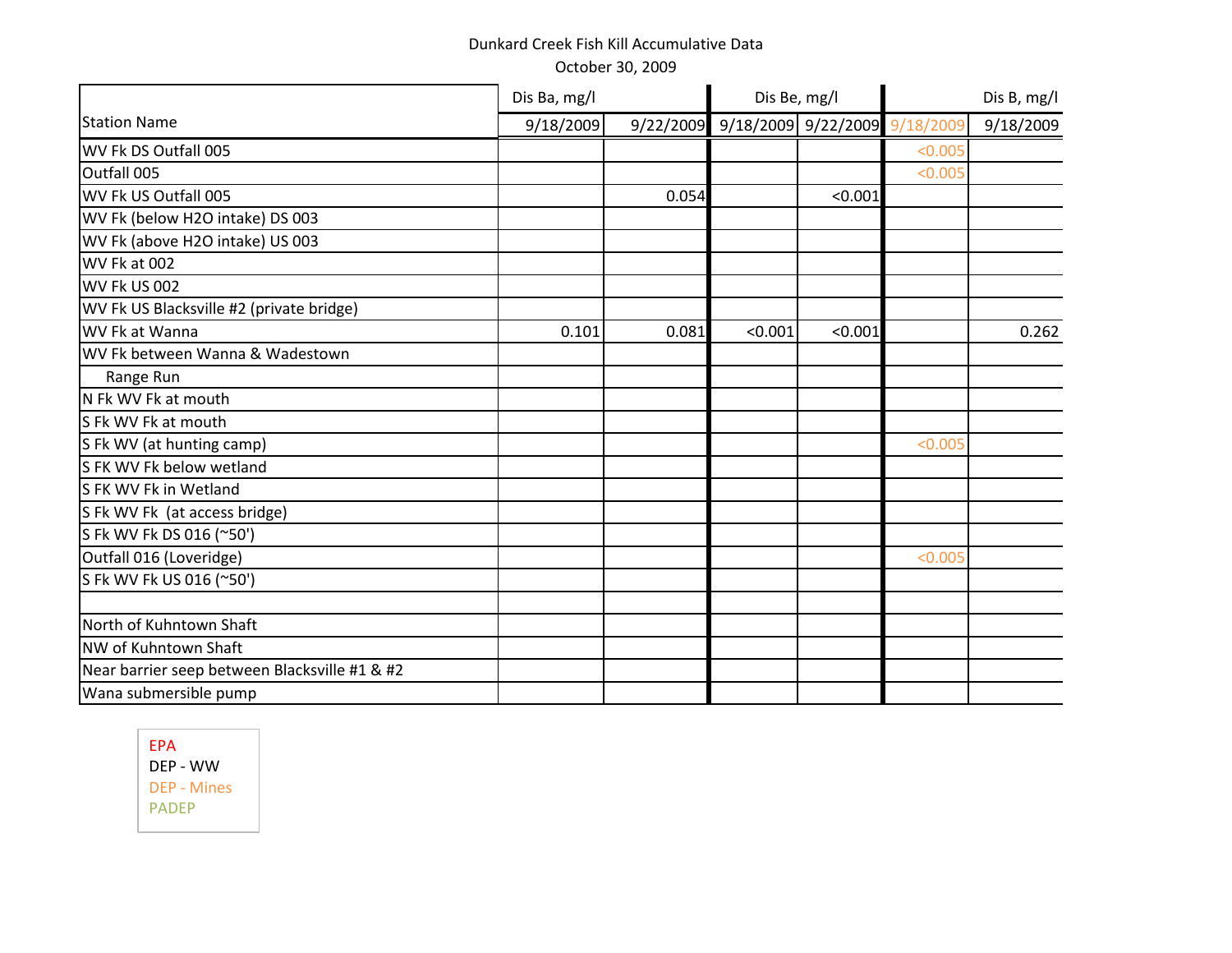|                                                      |           | Dis Cd, mg/l |           | Dis Cr, mg/l |           |          |
|------------------------------------------------------|-----------|--------------|-----------|--------------|-----------|----------|
| <b>Station Name</b>                                  | 9/22/2009 | 9/18/2009    | 9/22/2009 | 9/18/2009    | 9/22/2009 | 9/18/200 |
| Dundard Ck near mouth                                |           |              |           |              |           |          |
| Dunkard Ck 4.5 m. DS of Mt Morris U.S of 4-West Mine |           |              |           |              |           | < 0.02   |
| Dunkard Ck @ State Line DS from Buckeye Church       |           |              |           |              |           |          |
| Dunkard Ck ~200 yds DS from Eddy AMD 003             |           |              |           |              |           |          |
| Dunkard Ck @ Eddy AMD                                |           |              |           |              |           |          |
| Dunkard Ck at Buckeye Church                         |           |              |           |              |           | < 0.02   |
| Dunkard Ck at Dolls Run                              |           |              |           |              |           |          |
| Rudolph Run/Dunkard Ck                               |           |              |           |              |           |          |
| Dunkard Ck at Mason Dixon Park                       | 0.165     |              | < 0.0025  |              | < 0.005   |          |
| Dunkark Ck DS Rudolph Run                            |           |              |           |              |           |          |
| Dunkard Ck US Rudolph Run                            |           |              |           |              |           |          |
| <b>Dunkard Ck at Pentress</b>                        | 0.239     |              | < 0.0025  |              | < 0.005   |          |
| Dundard Ck DS Days Run                               |           |              |           |              |           |          |
| Dunkard Creek @ DOH Bridge Rt 7                      |           |              |           |              |           | < 0.02   |
| Dunkard Ck above DOH garage                          |           |              |           |              |           |          |
| Dunkard Creek DS of Blacksville #1                   |           |              |           |              |           | < 0.02   |
| Dunkard Ck at Blacksville                            |           |              |           |              |           |          |
| Dunkard Ck DS Miracle Run (at Brave Rd Bridge)       |           |              |           |              |           |          |
| Miracle Run ~50 yds US from mouth                    |           |              |           |              |           |          |
| Miracle Run at MasonDixon School                     |           |              |           |              |           |          |
| Right Branch Miracle Run at Crossroads               |           |              |           |              |           |          |
| Miracle Run at Luther Park Road                      |           |              |           |              |           |          |
| Miracle Run DS Federal 2                             |           |              |           |              |           |          |
| Miracle Run US Federal 2                             |           |              |           |              |           |          |
| Dunkard Ck US Miracle Run                            |           |              |           |              |           |          |
| Dunkard Ck US Morris Run (near or at Brave)          |           |              |           |              |           |          |
| Dunkard Ck Below Lower Dam (at Brave)                |           |              |           |              |           |          |
| Dunkard Ck Above Lower Dam (at Brave)                |           |              |           |              |           |          |
| Hoovers Run/PA Fork                                  |           |              |           |              |           |          |
| Toms Run/PA Fork                                     |           |              |           |              |           |          |
| PA Fork (near bridge or hunting camp)                |           |              |           |              |           |          |
| PA Fork at T309 Bridge                               |           |              |           |              |           |          |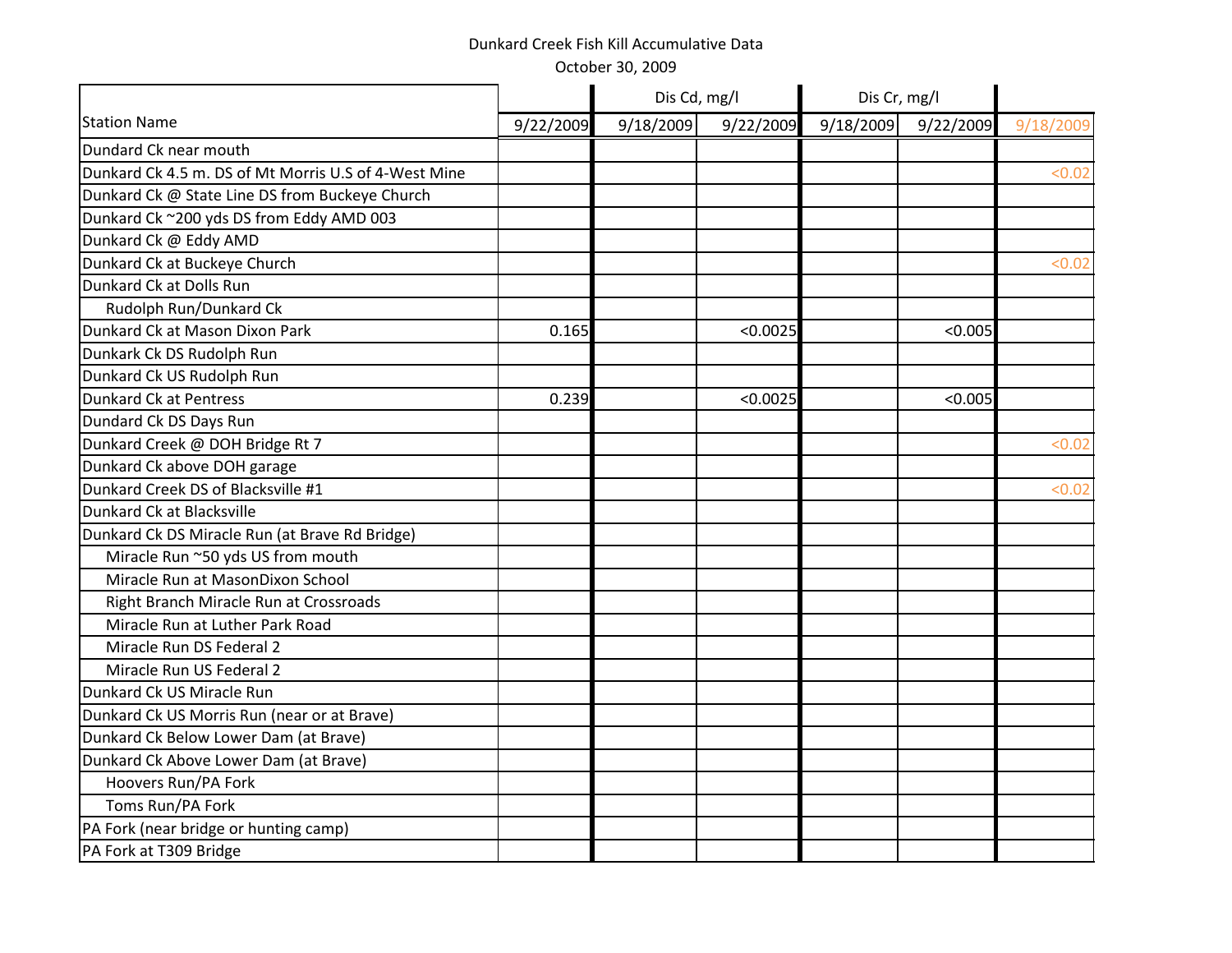October 30, 2009

|                                               | Dis Cd, mg/l |           | Dis Cr, mg/l |           |           |           |
|-----------------------------------------------|--------------|-----------|--------------|-----------|-----------|-----------|
| <b>Station Name</b>                           | 9/22/2009    | 9/18/2009 | 9/22/2009    | 9/18/2009 | 9/22/2009 | 9/18/2009 |
| WV Fk DS Outfall 005                          |              |           |              |           |           | < 0.02    |
| Outfall 005                                   |              |           |              |           |           | < 0.02    |
| WV Fk US Outfall 005                          | 0.307        |           | < 0.005      |           | < 0.01    |           |
| WV Fk (below H2O intake) DS 003               |              |           |              |           |           |           |
| WV Fk (above H2O intake) US 003               |              |           |              |           |           |           |
| WV Fk at 002                                  |              |           |              |           |           |           |
| WV Fk US 002                                  |              |           |              |           |           |           |
| WV Fk US Blacksville #2 (private bridge)      |              |           |              |           |           |           |
| WV Fk at Wanna                                | 0.233        | < 0.0025  | < 0.0025     | < 0.005   | < 0.005   |           |
| WV Fk between Wanna & Wadestown               |              |           |              |           |           |           |
| Range Run                                     |              |           |              |           |           |           |
| N Fk WV Fk at mouth                           |              |           |              |           |           |           |
| S Fk WV Fk at mouth                           |              |           |              |           |           |           |
| S Fk WV (at hunting camp)                     |              |           |              |           |           | < 0.02    |
| S FK WV Fk below wetland                      |              |           |              |           |           |           |
| S FK WV Fk in Wetland                         |              |           |              |           |           |           |
| S Fk WV Fk (at access bridge)                 |              |           |              |           |           |           |
| S Fk WV Fk DS 016 (~50')                      |              |           |              |           |           |           |
| Outfall 016 (Loveridge)                       |              |           |              |           |           | < 0.02    |
| S Fk WV Fk US 016 (~50')                      |              |           |              |           |           |           |
|                                               |              |           |              |           |           |           |
| North of Kuhntown Shaft                       |              |           |              |           |           |           |
| NW of Kuhntown Shaft                          |              |           |              |           |           |           |
| Near barrier seep between Blacksville #1 & #2 |              |           |              |           |           |           |
| Wana submersible pump                         |              |           |              |           |           |           |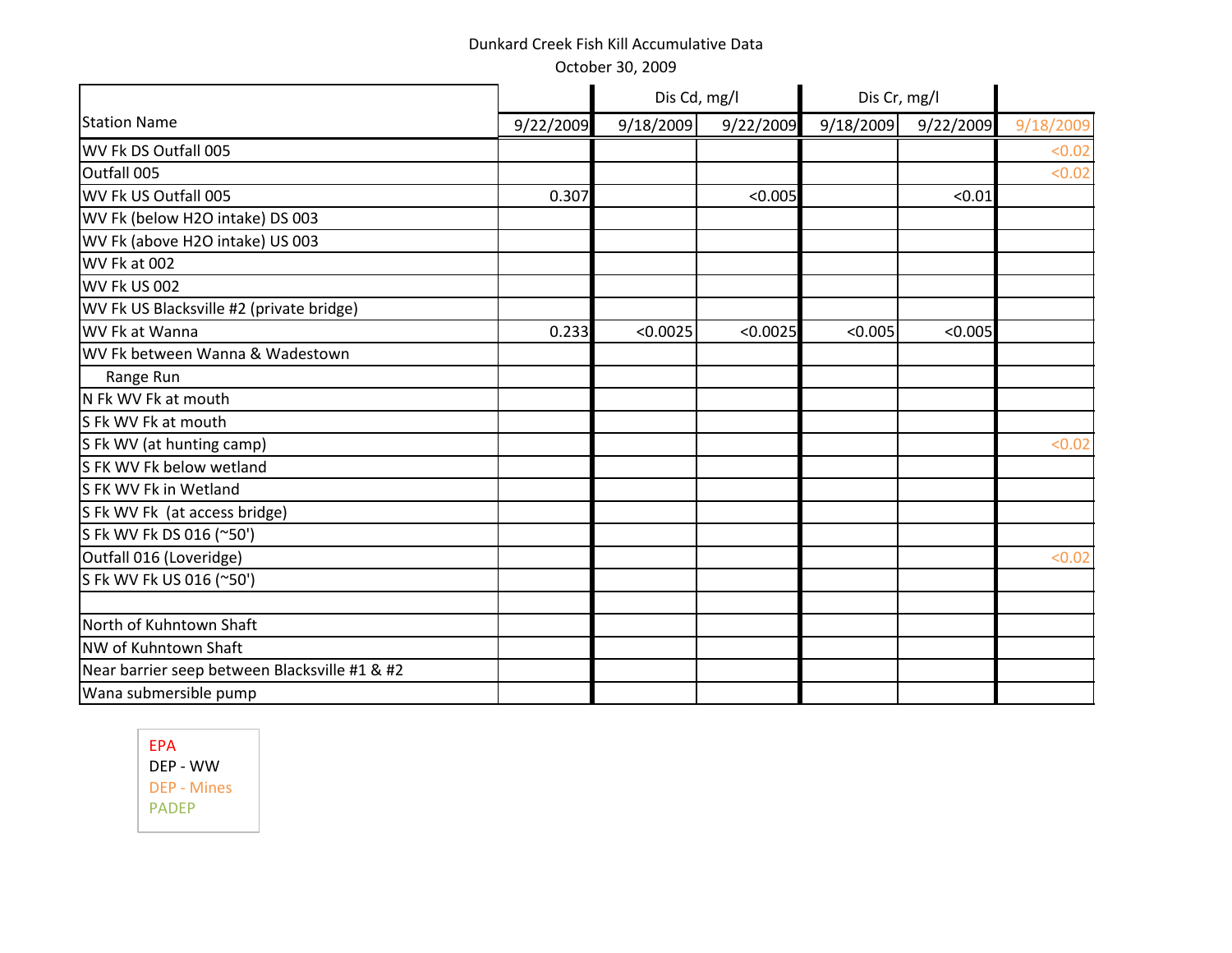|                                                      | Dis Cu, mg/l |           | Dis Fe, mg/l |                               |         |
|------------------------------------------------------|--------------|-----------|--------------|-------------------------------|---------|
| <b>Station Name</b>                                  | 9/18/2009    | 9/22/2009 | 9/18/2009    | 9/18/2009 9/22/2009 9/18/2009 |         |
| Dundard Ck near mouth                                |              |           |              |                               |         |
| Dunkard Ck 4.5 m. DS of Mt Morris U.S of 4-West Mine |              |           | < 0.05       |                               | < 0.001 |
| Dunkard Ck @ State Line DS from Buckeye Church       |              |           |              |                               |         |
| Dunkard Ck ~200 yds DS from Eddy AMD 003             |              |           |              |                               |         |
| Dunkard Ck @ Eddy AMD                                |              |           |              |                               |         |
| Dunkard Ck at Buckeye Church                         |              |           | < 0.05       |                               | < 0.001 |
| Dunkard Ck at Dolls Run                              |              |           |              |                               |         |
| Rudolph Run/Dunkard Ck                               |              |           |              |                               |         |
| Dunkard Ck at Mason Dixon Park                       |              | 0.0025    |              | 0.02                          |         |
| Dunkark Ck DS Rudolph Run                            |              |           |              |                               |         |
| Dunkard Ck US Rudolph Run                            |              |           |              |                               |         |
| <b>Dunkard Ck at Pentress</b>                        |              | 0.0034    |              | 0.02                          |         |
| Dundard Ck DS Days Run                               |              |           |              |                               |         |
| Dunkard Creek @ DOH Bridge Rt 7                      |              |           | < 0.05       |                               | < 0.001 |
| Dunkard Ck above DOH garage                          |              |           |              |                               |         |
| Dunkard Creek DS of Blacksville #1                   |              |           | < 0.05       |                               | < 0.001 |
| Dunkard Ck at Blacksville                            |              |           |              |                               |         |
| Dunkard Ck DS Miracle Run (at Brave Rd Bridge)       |              |           |              |                               |         |
| Miracle Run ~50 yds US from mouth                    |              |           |              |                               |         |
| Miracle Run at MasonDixon School                     |              |           |              |                               |         |
| Right Branch Miracle Run at Crossroads               |              |           |              |                               |         |
| Miracle Run at Luther Park Road                      |              |           |              |                               |         |
| Miracle Run DS Federal 2                             |              |           |              |                               |         |
| Miracle Run US Federal 2                             |              |           |              |                               |         |
| Dunkard Ck US Miracle Run                            |              |           |              |                               |         |
| Dunkard Ck US Morris Run (near or at Brave)          |              |           |              |                               |         |
| Dunkard Ck Below Lower Dam (at Brave)                |              |           |              |                               |         |
| Dunkard Ck Above Lower Dam (at Brave)                |              |           |              |                               |         |
| Hoovers Run/PA Fork                                  |              |           |              |                               |         |
| Toms Run/PA Fork                                     |              |           |              |                               |         |
| PA Fork (near bridge or hunting camp)                |              |           |              |                               |         |
| PA Fork at T309 Bridge                               |              |           |              |                               |         |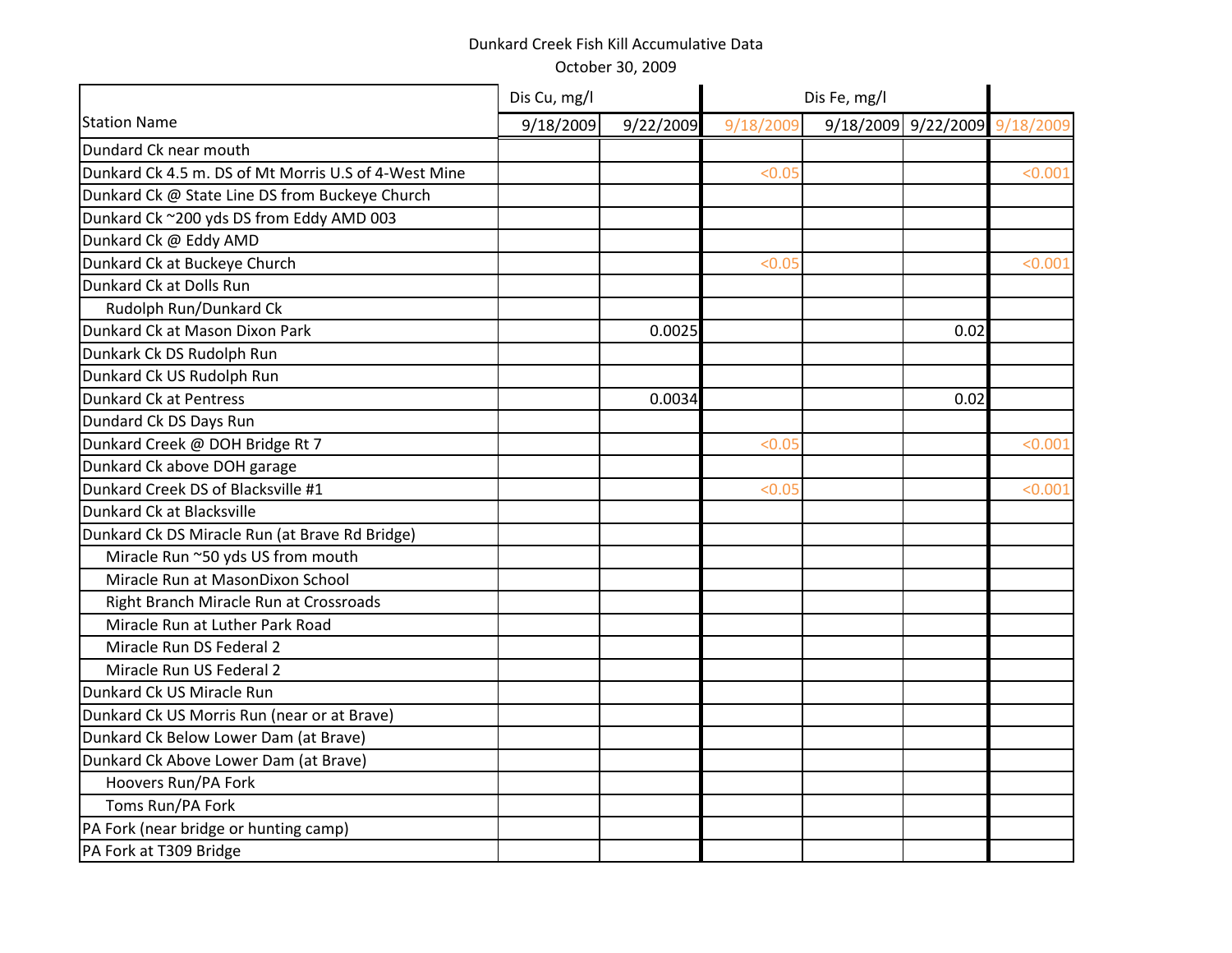|                                               | Dis Cu, mg/l |           | Dis Fe, mg/l |                               |      |         |
|-----------------------------------------------|--------------|-----------|--------------|-------------------------------|------|---------|
| <b>Station Name</b>                           | 9/18/2009    | 9/22/2009 | 9/18/2009    | 9/18/2009 9/22/2009 9/18/2009 |      |         |
| WV Fk DS Outfall 005                          |              |           | < 0.05       |                               |      | < 0.001 |
| Outfall 005                                   |              |           | 0.07         |                               |      | < 0.001 |
| WV Fk US Outfall 005                          |              | < 0.005   |              |                               | 0.07 |         |
| WV Fk (below H2O intake) DS 003               |              |           |              |                               |      |         |
| WV Fk (above H2O intake) US 003               |              |           |              |                               |      |         |
| WV Fk at 002                                  |              |           |              |                               |      |         |
| WV Fk US 002                                  |              |           |              |                               |      |         |
| WV Fk US Blacksville #2 (private bridge)      |              |           |              |                               |      |         |
| WV Fk at Wanna                                | 0.004        | 0.0026    |              | 0.08                          | 0.05 |         |
| WV Fk between Wanna & Wadestown               |              |           |              |                               |      |         |
| Range Run                                     |              |           |              |                               |      |         |
| N Fk WV Fk at mouth                           |              |           |              |                               |      |         |
| S Fk WV Fk at mouth                           |              |           |              |                               |      |         |
| S Fk WV (at hunting camp)                     |              |           | < 0.05       |                               |      | < 0.001 |
| S FK WV Fk below wetland                      |              |           |              |                               |      |         |
| S FK WV Fk in Wetland                         |              |           |              |                               |      |         |
| S Fk WV Fk (at access bridge)                 |              |           |              |                               |      |         |
| S Fk WV Fk DS 016 (~50')                      |              |           |              |                               |      |         |
| Outfall 016 (Loveridge)                       |              |           | < 0.05       |                               |      | < 0.001 |
| S Fk WV Fk US 016 (~50')                      |              |           |              |                               |      |         |
|                                               |              |           |              |                               |      |         |
| North of Kuhntown Shaft                       |              |           |              |                               |      |         |
| NW of Kuhntown Shaft                          |              |           |              |                               |      |         |
| Near barrier seep between Blacksville #1 & #2 |              |           |              |                               |      |         |
| Wana submersible pump                         |              |           |              |                               |      |         |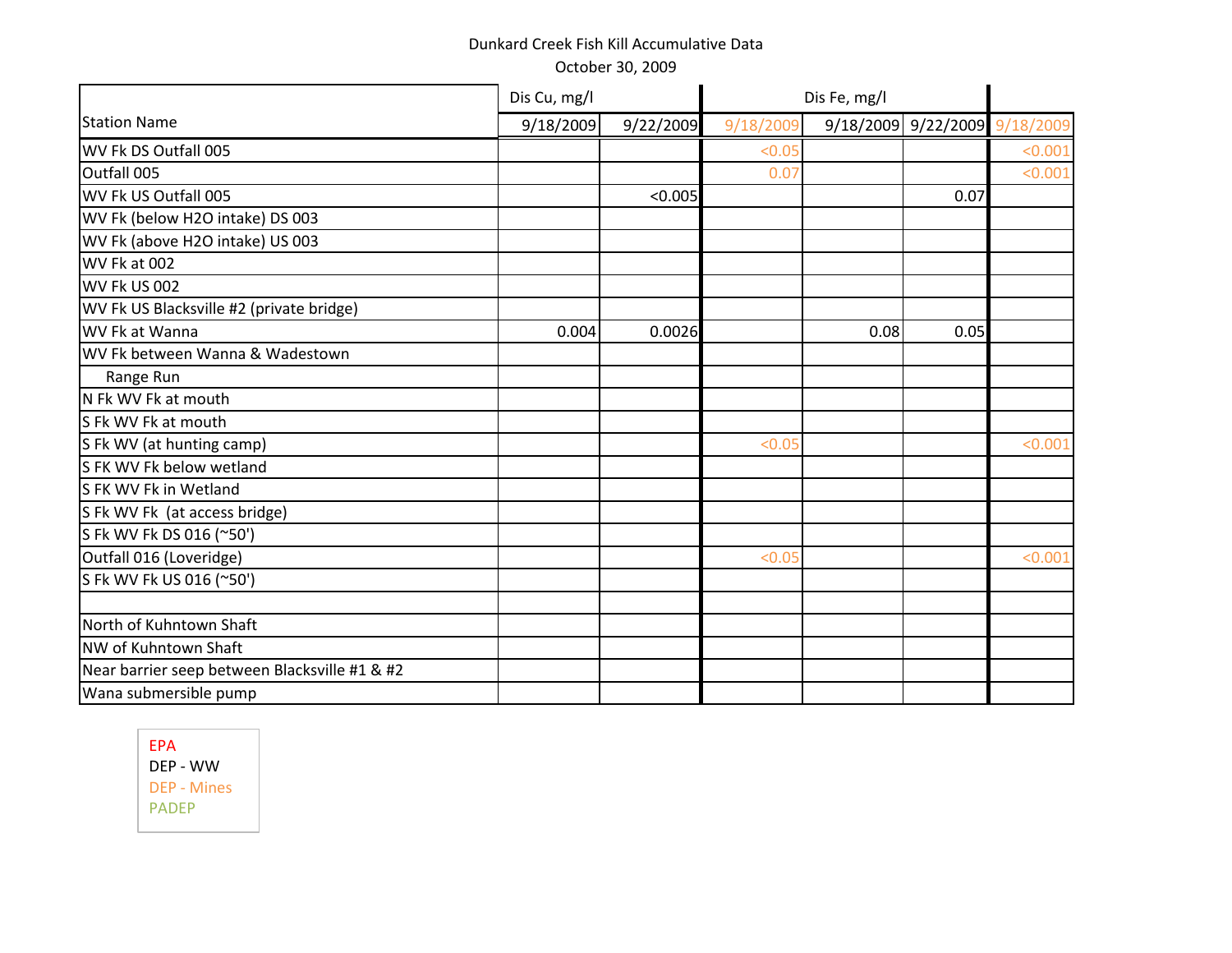|                                                      | Dis Pb, mg/l |           | Dis Mn, mg/l |           | Dis Ni, mg/l |           |  |
|------------------------------------------------------|--------------|-----------|--------------|-----------|--------------|-----------|--|
| <b>Station Name</b>                                  | 9/18/2009    | 9/22/2009 | 9/18/2009    | 9/22/2009 | 9/18/2009    | 9/18/2009 |  |
| Dundard Ck near mouth                                |              |           |              |           |              |           |  |
| Dunkard Ck 4.5 m. DS of Mt Morris U.S of 4-West Mine |              |           | < 0.01       |           | < 0.04       |           |  |
| Dunkard Ck @ State Line DS from Buckeye Church       |              |           |              |           |              |           |  |
| Dunkard Ck ~200 yds DS from Eddy AMD 003             |              |           |              |           |              |           |  |
| Dunkard Ck @ Eddy AMD                                |              |           |              |           |              |           |  |
| Dunkard Ck at Buckeye Church                         |              |           | < 0.01       |           | < 0.04       |           |  |
| Dunkard Ck at Dolls Run                              |              |           |              |           |              |           |  |
| Rudolph Run/Dunkard Ck                               |              |           |              |           |              |           |  |
| Dunkard Ck at Mason Dixon Park                       |              | < 0.003   |              | 0.023     |              |           |  |
| Dunkark Ck DS Rudolph Run                            |              |           |              |           |              |           |  |
| Dunkard Ck US Rudolph Run                            |              |           |              |           |              |           |  |
| <b>Dunkard Ck at Pentress</b>                        |              | < 0.003   |              | 0.046     |              |           |  |
| Dundard Ck DS Days Run                               |              |           |              |           |              |           |  |
| Dunkard Creek @ DOH Bridge Rt 7                      |              |           | < 0.01       |           | < 0.04       |           |  |
| Dunkard Ck above DOH garage                          |              |           |              |           |              |           |  |
| Dunkard Creek DS of Blacksville #1                   |              |           | < 0.01       |           | < 0.04       |           |  |
| Dunkard Ck at Blacksville                            |              |           |              |           |              |           |  |
| Dunkard Ck DS Miracle Run (at Brave Rd Bridge)       |              |           |              |           |              |           |  |
| Miracle Run ~50 yds US from mouth                    |              |           |              |           |              |           |  |
| Miracle Run at MasonDixon School                     |              |           |              |           |              |           |  |
| Right Branch Miracle Run at Crossroads               |              |           |              |           |              |           |  |
| Miracle Run at Luther Park Road                      |              |           |              |           |              |           |  |
| Miracle Run DS Federal 2                             |              |           |              |           |              |           |  |
| Miracle Run US Federal 2                             |              |           |              |           |              |           |  |
| Dunkard Ck US Miracle Run                            |              |           |              |           |              |           |  |
| Dunkard Ck US Morris Run (near or at Brave)          |              |           |              |           |              |           |  |
| Dunkard Ck Below Lower Dam (at Brave)                |              |           |              |           |              |           |  |
| Dunkard Ck Above Lower Dam (at Brave)                |              |           |              |           |              |           |  |
| Hoovers Run/PA Fork                                  |              |           |              |           |              |           |  |
| Toms Run/PA Fork                                     |              |           |              |           |              |           |  |
| PA Fork (near bridge or hunting camp)                |              |           |              |           |              |           |  |
| PA Fork at T309 Bridge                               |              |           |              |           |              |           |  |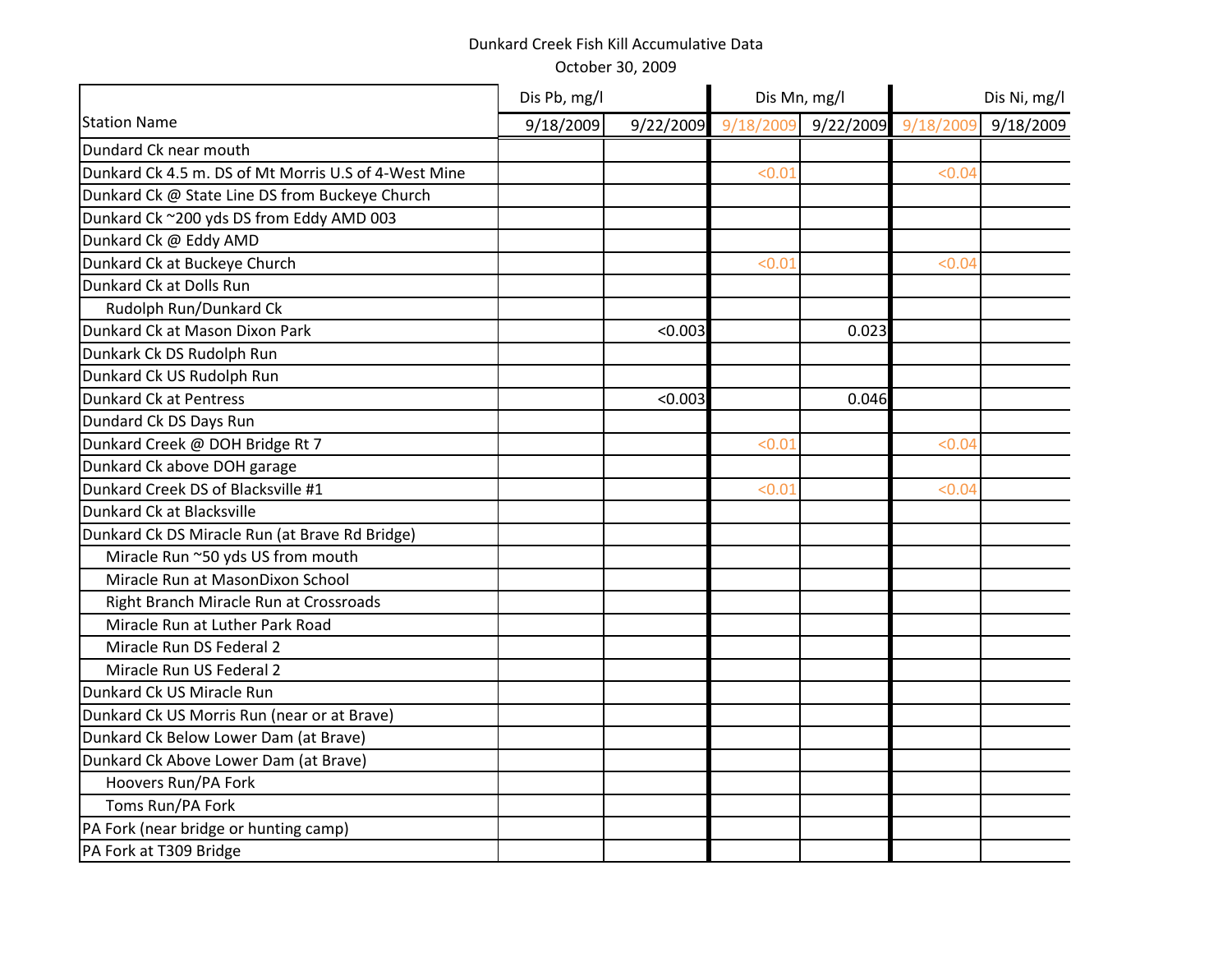|                                               | Dis Pb, mg/l |         | Dis Mn, mg/l        |           | Dis Ni, mg/l |           |  |
|-----------------------------------------------|--------------|---------|---------------------|-----------|--------------|-----------|--|
| <b>Station Name</b>                           | 9/18/2009    |         | 9/22/2009 9/18/2009 | 9/22/2009 | 9/18/2009    | 9/18/2009 |  |
| WV Fk DS Outfall 005                          |              |         | 0.28                |           | < 0.04       |           |  |
| Outfall 005                                   |              |         | 0.18                |           | < 0.04       |           |  |
| WV Fk US Outfall 005                          |              | < 0.006 |                     | 0.135     |              |           |  |
| WV Fk (below H2O intake) DS 003               |              |         |                     |           |              |           |  |
| WV Fk (above H2O intake) US 003               |              |         |                     |           |              |           |  |
| WV Fk at 002                                  |              |         |                     |           |              |           |  |
| WV Fk US 002                                  |              |         |                     |           |              |           |  |
| WV Fk US Blacksville #2 (private bridge)      |              |         |                     |           |              |           |  |
| WV Fk at Wanna                                | < 0.003      | < 0.003 |                     | 0.072     |              | 0.0071    |  |
| WV Fk between Wanna & Wadestown               |              |         |                     |           |              |           |  |
| Range Run                                     |              |         |                     |           |              |           |  |
| N Fk WV Fk at mouth                           |              |         |                     |           |              |           |  |
| S Fk WV Fk at mouth                           |              |         |                     |           |              |           |  |
| S Fk WV (at hunting camp)                     |              |         | < 0.01              |           | < 0.04       |           |  |
| S FK WV Fk below wetland                      |              |         |                     |           |              |           |  |
| S FK WV Fk in Wetland                         |              |         |                     |           |              |           |  |
| S Fk WV Fk (at access bridge)                 |              |         |                     |           |              |           |  |
| S Fk WV Fk DS 016 (~50')                      |              |         |                     |           |              |           |  |
| Outfall 016 (Loveridge)                       |              |         | < 0.01              |           | < 0.04       |           |  |
| S Fk WV Fk US 016 (~50')                      |              |         |                     |           |              |           |  |
|                                               |              |         |                     |           |              |           |  |
| North of Kuhntown Shaft                       |              |         |                     |           |              |           |  |
| NW of Kuhntown Shaft                          |              |         |                     |           |              |           |  |
| Near barrier seep between Blacksville #1 & #2 |              |         |                     |           |              |           |  |
| Wana submersible pump                         |              |         |                     |           |              |           |  |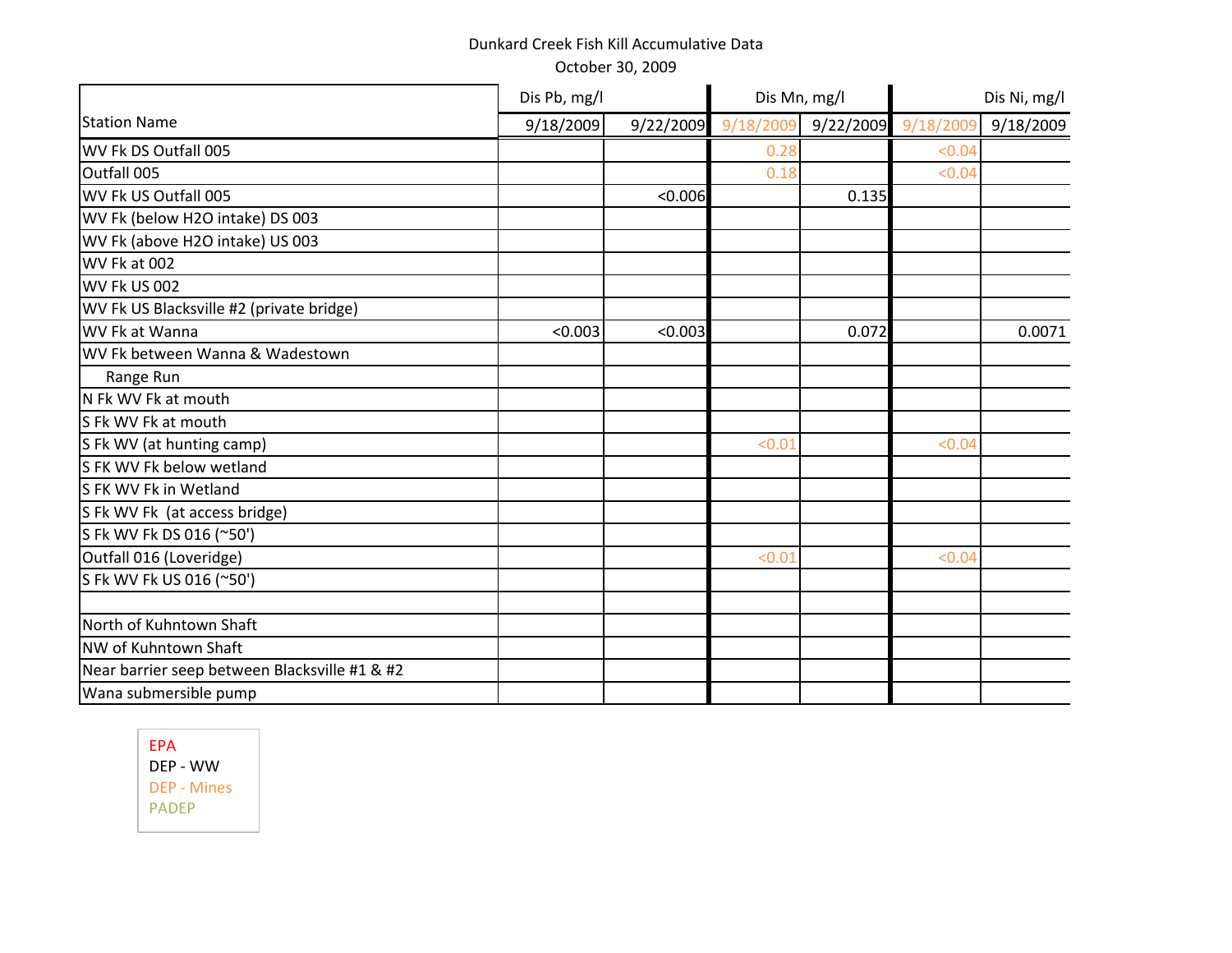|                                                      |           | Dis K, mg/l | Dis Se, mg/l |           |           | Dis Ag, mg/l |           |  |
|------------------------------------------------------|-----------|-------------|--------------|-----------|-----------|--------------|-----------|--|
| <b>Station Name</b>                                  | 9/22/2009 | 9/18/2009   | 9/18/2009    | 9/18/2009 | 9/22/2009 | 9/18/2009    | 9/18/2009 |  |
| Dundard Ck near mouth                                |           |             |              |           |           |              |           |  |
| Dunkard Ck 4.5 m. DS of Mt Morris U.S of 4-West Mine |           |             | < 0.006      |           |           | < 0.01       |           |  |
| Dunkard Ck @ State Line DS from Buckeye Church       |           |             |              |           |           |              |           |  |
| Dunkard Ck ~200 yds DS from Eddy AMD 003             |           |             |              |           |           |              |           |  |
| Dunkard Ck @ Eddy AMD                                |           |             |              |           |           |              |           |  |
| Dunkard Ck at Buckeye Church                         |           |             | < 0.006      |           |           | < 0.01       |           |  |
| Dunkard Ck at Dolls Run                              |           |             |              |           |           |              |           |  |
| Rudolph Run/Dunkard Ck                               |           |             |              |           |           |              |           |  |
| Dunkard Ck at Mason Dixon Park                       | 0.0059    |             |              |           | 0.0066    |              |           |  |
| Dunkark Ck DS Rudolph Run                            |           |             |              |           |           |              |           |  |
| Dunkard Ck US Rudolph Run                            |           |             |              |           |           |              |           |  |
| <b>Dunkard Ck at Pentress</b>                        | 0.0073    |             |              |           | 0.0188    |              |           |  |
| Dundard Ck DS Days Run                               |           |             |              |           |           |              |           |  |
| Dunkard Creek @ DOH Bridge Rt 7                      |           |             | < 0.006      |           |           | < 0.01       |           |  |
| Dunkard Ck above DOH garage                          |           |             |              |           |           |              |           |  |
| Dunkard Creek DS of Blacksville #1                   |           |             | < 0.006      |           |           | < 0.01       |           |  |
| Dunkard Ck at Blacksville                            |           |             |              |           |           |              |           |  |
| Dunkard Ck DS Miracle Run (at Brave Rd Bridge)       |           |             |              |           |           |              |           |  |
| Miracle Run ~50 yds US from mouth                    |           |             |              |           |           |              |           |  |
| Miracle Run at MasonDixon School                     |           |             |              |           |           |              |           |  |
| Right Branch Miracle Run at Crossroads               |           |             |              |           |           |              |           |  |
| Miracle Run at Luther Park Road                      |           |             |              |           |           |              |           |  |
| Miracle Run DS Federal 2                             |           |             |              |           |           |              |           |  |
| Miracle Run US Federal 2                             |           |             |              |           |           |              |           |  |
| Dunkard Ck US Miracle Run                            |           |             |              |           |           |              |           |  |
| Dunkard Ck US Morris Run (near or at Brave)          |           |             |              |           |           |              |           |  |
| Dunkard Ck Below Lower Dam (at Brave)                |           |             |              |           |           |              |           |  |
| Dunkard Ck Above Lower Dam (at Brave)                |           |             |              |           |           |              |           |  |
| Hoovers Run/PA Fork                                  |           |             |              |           |           |              |           |  |
| Toms Run/PA Fork                                     |           |             |              |           |           |              |           |  |
| PA Fork (near bridge or hunting camp)                |           |             |              |           |           |              |           |  |
| PA Fork at T309 Bridge                               |           |             |              |           |           |              |           |  |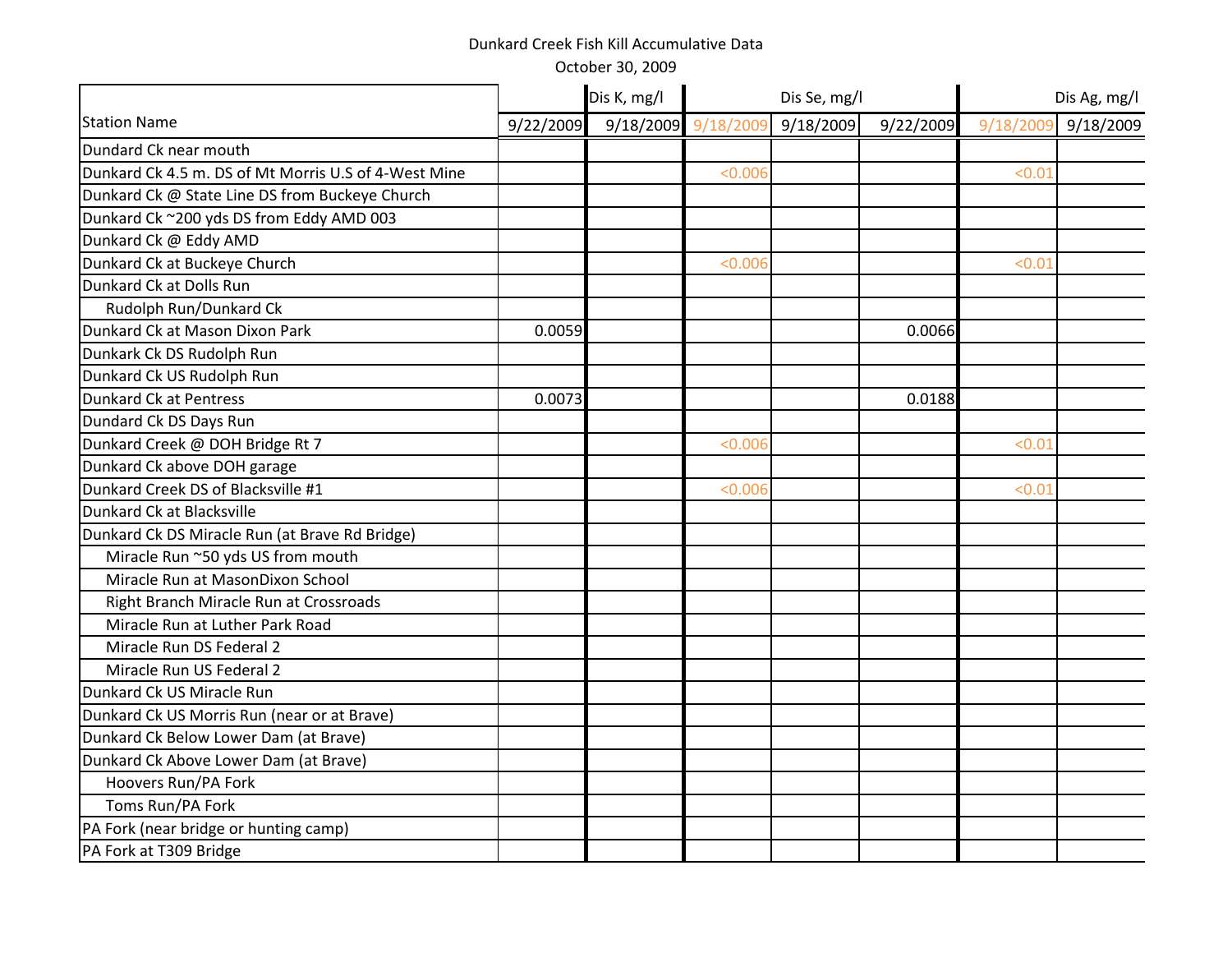October 30, 2009

|                                               |           | Dis K, mg/l | Dis Se, mg/l        |           |           | Dis Ag, mg/l |           |  |
|-----------------------------------------------|-----------|-------------|---------------------|-----------|-----------|--------------|-----------|--|
| <b>Station Name</b>                           | 9/22/2009 |             | 9/18/2009 9/18/2009 | 9/18/2009 | 9/22/2009 | 9/18/2009    | 9/18/2009 |  |
| WV Fk DS Outfall 005                          |           |             | < 0.006             |           |           | < 0.01       |           |  |
| Outfall 005                                   |           |             | < 0.006             |           |           | < 0.01       |           |  |
| WV Fk US Outfall 005                          | 0.0076    |             |                     |           | 0.0254    |              |           |  |
| WV Fk (below H2O intake) DS 003               |           |             |                     |           |           |              |           |  |
| WV Fk (above H2O intake) US 003               |           |             |                     |           |           |              |           |  |
| WV Fk at 002                                  |           |             |                     |           |           |              |           |  |
| WV Fk US 002                                  |           |             |                     |           |           |              |           |  |
| WV Fk US Blacksville #2 (private bridge)      |           |             |                     |           |           |              |           |  |
| WV Fk at Wanna                                | 0.0051    | 6.7         |                     | 0.0138    | 0.0127    |              | < 0.0001  |  |
| WV Fk between Wanna & Wadestown               |           |             |                     |           |           |              |           |  |
| Range Run                                     |           |             |                     |           |           |              |           |  |
| N Fk WV Fk at mouth                           |           |             |                     |           |           |              |           |  |
| S Fk WV Fk at mouth                           |           |             |                     |           |           |              |           |  |
| S Fk WV (at hunting camp)                     |           |             | < 0.006             |           |           | < 0.01       |           |  |
| S FK WV Fk below wetland                      |           |             |                     |           |           |              |           |  |
| S FK WV Fk in Wetland                         |           |             |                     |           |           |              |           |  |
| S Fk WV Fk (at access bridge)                 |           |             |                     |           |           |              |           |  |
| S Fk WV Fk DS 016 (~50')                      |           |             |                     |           |           |              |           |  |
| Outfall 016 (Loveridge)                       |           |             | < 0.006             |           |           | < 0.01       |           |  |
| S Fk WV Fk US 016 (~50')                      |           |             |                     |           |           |              |           |  |
| North of Kuhntown Shaft                       |           |             |                     |           |           |              |           |  |
| NW of Kuhntown Shaft                          |           |             |                     |           |           |              |           |  |
| Near barrier seep between Blacksville #1 & #2 |           |             |                     |           |           |              |           |  |
| Wana submersible pump                         |           |             |                     |           |           |              |           |  |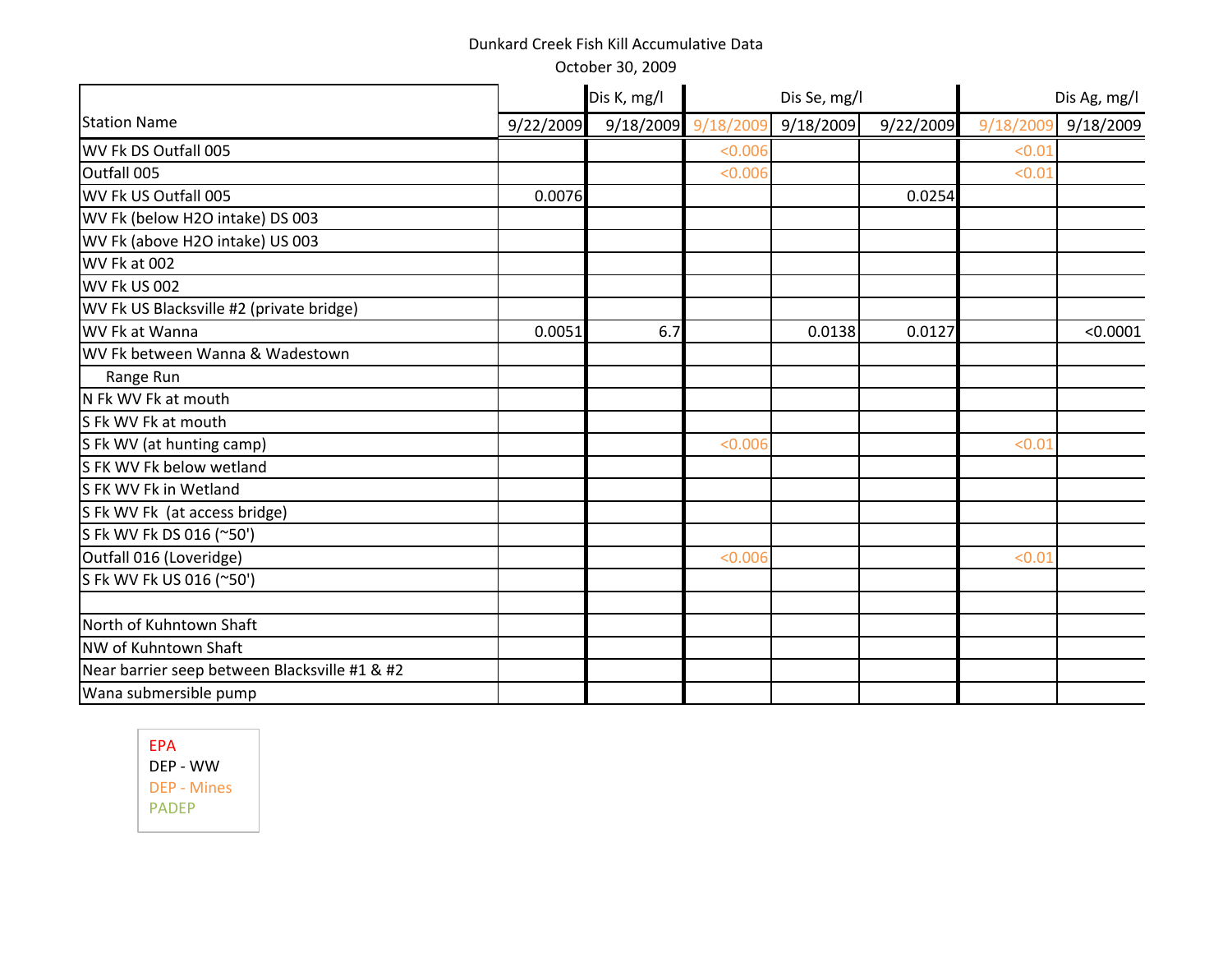|                                                      |           | Dis Sr, mg/l | Dis Tl, mg/l |           | Dis V, mg/l |           |
|------------------------------------------------------|-----------|--------------|--------------|-----------|-------------|-----------|
| <b>Station Name</b>                                  | 9/22/2009 | 9/18/2009    | 9/18/2009    | 9/18/2009 | 9/22/2009   | 9/18/2009 |
| Dundard Ck near mouth                                |           |              |              |           |             |           |
| Dunkard Ck 4.5 m. DS of Mt Morris U.S of 4-West Mine |           |              | < 0.001      |           |             |           |
| Dunkard Ck @ State Line DS from Buckeye Church       |           |              |              |           |             |           |
| Dunkard Ck ~200 yds DS from Eddy AMD 003             |           |              |              |           |             |           |
| Dunkard Ck @ Eddy AMD                                |           |              |              |           |             |           |
| Dunkard Ck at Buckeye Church                         |           |              | < 0.001      |           |             |           |
| Dunkard Ck at Dolls Run                              |           |              |              |           |             |           |
| Rudolph Run/Dunkard Ck                               |           |              |              |           |             |           |
| Dunkard Ck at Mason Dixon Park                       | < 0.0001  |              |              |           | < 0.0025    |           |
| Dunkark Ck DS Rudolph Run                            |           |              |              |           |             |           |
| Dunkard Ck US Rudolph Run                            |           |              |              |           |             |           |
| <b>Dunkard Ck at Pentress</b>                        | < 0.0001  |              |              |           | < 0.0025    |           |
| Dundard Ck DS Days Run                               |           |              |              |           |             |           |
| Dunkard Creek @ DOH Bridge Rt 7                      |           |              | < 0.001      |           |             |           |
| Dunkard Ck above DOH garage                          |           |              |              |           |             |           |
| Dunkard Creek DS of Blacksville #1                   |           |              | < 0.001      |           |             |           |
| Dunkard Ck at Blacksville                            |           |              |              |           |             |           |
| Dunkard Ck DS Miracle Run (at Brave Rd Bridge)       |           |              |              |           |             |           |
| Miracle Run ~50 yds US from mouth                    |           |              |              |           |             |           |
| Miracle Run at MasonDixon School                     |           |              |              |           |             |           |
| Right Branch Miracle Run at Crossroads               |           |              |              |           |             |           |
| Miracle Run at Luther Park Road                      |           |              |              |           |             |           |
| Miracle Run DS Federal 2                             |           |              |              |           |             |           |
| Miracle Run US Federal 2                             |           |              |              |           |             |           |
| Dunkard Ck US Miracle Run                            |           |              |              |           |             |           |
| Dunkard Ck US Morris Run (near or at Brave)          |           |              |              |           |             |           |
| Dunkard Ck Below Lower Dam (at Brave)                |           |              |              |           |             |           |
| Dunkard Ck Above Lower Dam (at Brave)                |           |              |              |           |             |           |
| Hoovers Run/PA Fork                                  |           |              |              |           |             |           |
| Toms Run/PA Fork                                     |           |              |              |           |             |           |
| PA Fork (near bridge or hunting camp)                |           |              |              |           |             |           |
| PA Fork at T309 Bridge                               |           |              |              |           |             |           |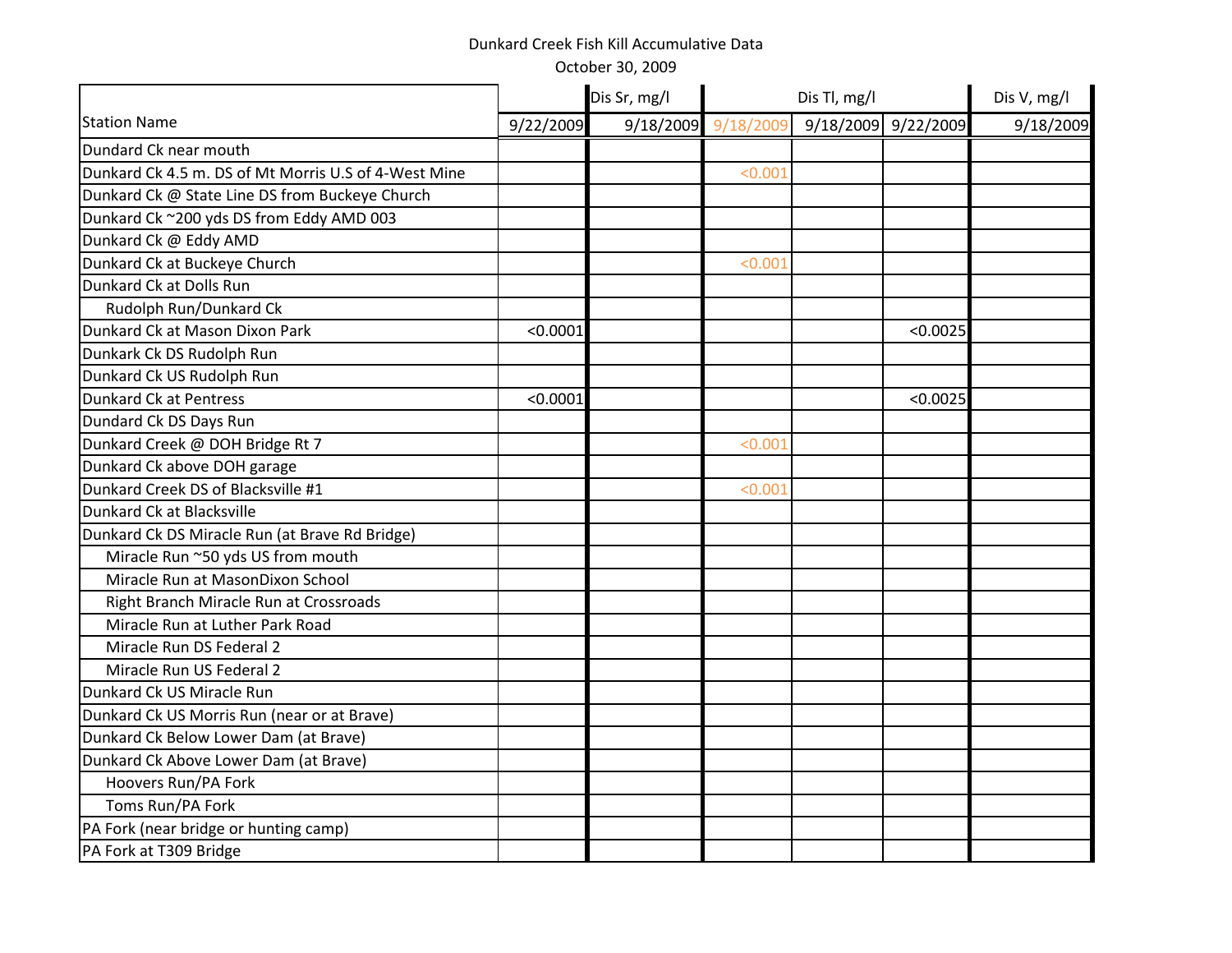October 30, 2009

|                                               |           | Dis Sr, mg/l<br>Dis Tl, mg/l |                     |           |           | Dis V, mg/l |
|-----------------------------------------------|-----------|------------------------------|---------------------|-----------|-----------|-------------|
| <b>Station Name</b>                           | 9/22/2009 |                              | 9/18/2009 9/18/2009 | 9/18/2009 | 9/22/2009 | 9/18/2009   |
| WV Fk DS Outfall 005                          |           |                              | < 0.001             |           |           |             |
| Outfall 005                                   |           |                              | 0.006               |           |           |             |
| WV Fk US Outfall 005                          | < 0.0001  |                              |                     |           | < 0.005   |             |
| WV Fk (below H2O intake) DS 003               |           |                              |                     |           |           |             |
| WV Fk (above H2O intake) US 003               |           |                              |                     |           |           |             |
| WV Fk at 002                                  |           |                              |                     |           |           |             |
| <b>WV Fk US 002</b>                           |           |                              |                     |           |           |             |
| WV Fk US Blacksville #2 (private bridge)      |           |                              |                     |           |           |             |
| WV Fk at Wanna                                | < 0.0001  | 0.778                        |                     | < 0.0025  | < 0.0025  | < 0.002     |
| WV Fk between Wanna & Wadestown               |           |                              |                     |           |           |             |
| Range Run                                     |           |                              |                     |           |           |             |
| N Fk WV Fk at mouth                           |           |                              |                     |           |           |             |
| S Fk WV Fk at mouth                           |           |                              |                     |           |           |             |
| S Fk WV (at hunting camp)                     |           |                              | 0.002               |           |           |             |
| S FK WV Fk below wetland                      |           |                              |                     |           |           |             |
| S FK WV Fk in Wetland                         |           |                              |                     |           |           |             |
| S Fk WV Fk (at access bridge)                 |           |                              |                     |           |           |             |
| S Fk WV Fk DS 016 (~50')                      |           |                              |                     |           |           |             |
| Outfall 016 (Loveridge)                       |           |                              | 0.002               |           |           |             |
| S Fk WV Fk US 016 (~50')                      |           |                              |                     |           |           |             |
|                                               |           |                              |                     |           |           |             |
| North of Kuhntown Shaft                       |           |                              |                     |           |           |             |
| NW of Kuhntown Shaft                          |           |                              |                     |           |           |             |
| Near barrier seep between Blacksville #1 & #2 |           |                              |                     |           |           |             |
| Wana submersible pump                         |           |                              |                     |           |           |             |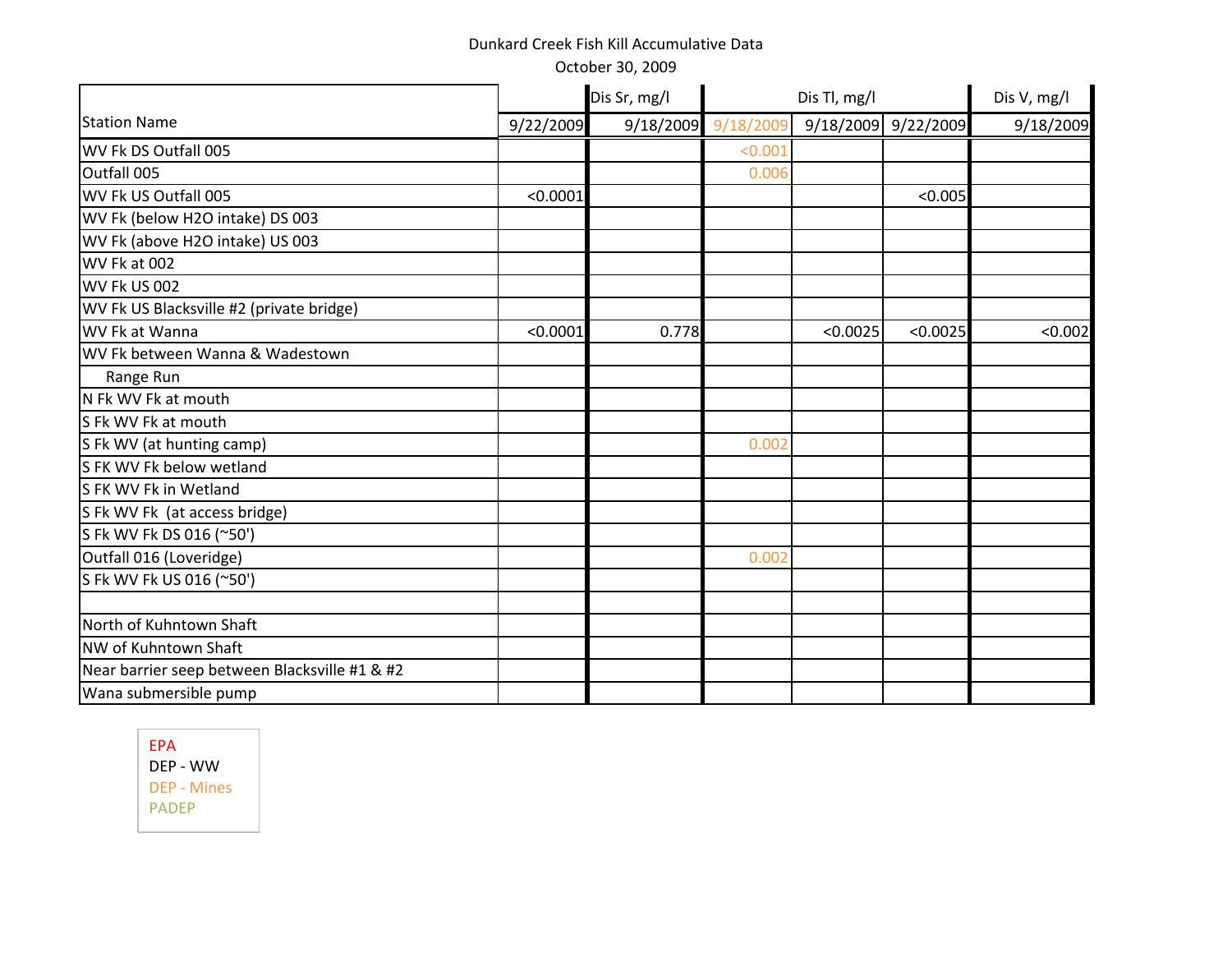|                                                      |           | Dis Zn, mg/l | $NO3$ mg/l | $NO2$ , mg/l |           |
|------------------------------------------------------|-----------|--------------|------------|--------------|-----------|
| <b>Station Name</b>                                  | 9/18/2009 | 9/18/2009    | 9/22/2009  | 9/18/2009    | 9/18/2009 |
| Dundard Ck near mouth                                |           |              |            |              |           |
| Dunkard Ck 4.5 m. DS of Mt Morris U.S of 4-West Mine | < 0.005   |              |            | < 0.01       | < 0.01    |
| Dunkard Ck @ State Line DS from Buckeye Church       |           |              |            |              |           |
| Dunkard Ck ~200 yds DS from Eddy AMD 003             |           |              |            |              |           |
| Dunkard Ck @ Eddy AMD                                |           |              |            |              |           |
| Dunkard Ck at Buckeye Church                         | < 0.005   |              |            | < 0.01       | < 0.01    |
| Dunkard Ck at Dolls Run                              |           |              |            |              |           |
| Rudolph Run/Dunkard Ck                               |           |              |            |              |           |
| Dunkard Ck at Mason Dixon Park                       |           |              | < 0.05     |              |           |
| Dunkark Ck DS Rudolph Run                            |           |              |            |              |           |
| Dunkard Ck US Rudolph Run                            |           |              |            |              |           |
| <b>Dunkard Ck at Pentress</b>                        |           |              | < 0.05     |              |           |
| Dundard Ck DS Days Run                               |           |              |            |              |           |
| Dunkard Creek @ DOH Bridge Rt 7                      | < 0.005   |              |            | < 0.01       | 0.02      |
| Dunkard Ck above DOH garage                          |           |              |            |              |           |
| Dunkard Creek DS of Blacksville #1                   | 0.009     |              |            | 3.2          | 0.03      |
| Dunkard Ck at Blacksville                            |           |              |            |              |           |
| Dunkard Ck DS Miracle Run (at Brave Rd Bridge)       |           |              |            |              |           |
| Miracle Run ~50 yds US from mouth                    |           |              |            |              |           |
| Miracle Run at MasonDixon School                     |           |              |            |              |           |
| Right Branch Miracle Run at Crossroads               |           |              |            |              |           |
| Miracle Run at Luther Park Road                      |           |              |            |              |           |
| Miracle Run DS Federal 2                             |           |              |            |              |           |
| Miracle Run US Federal 2                             |           |              |            |              |           |
| Dunkard Ck US Miracle Run                            |           |              |            |              |           |
| Dunkard Ck US Morris Run (near or at Brave)          |           |              |            |              |           |
| Dunkard Ck Below Lower Dam (at Brave)                |           |              |            |              |           |
| Dunkard Ck Above Lower Dam (at Brave)                |           |              |            |              |           |
| Hoovers Run/PA Fork                                  |           |              |            |              |           |
| Toms Run/PA Fork                                     |           |              |            |              |           |
| PA Fork (near bridge or hunting camp)                |           |              |            |              |           |
| PA Fork at T309 Bridge                               |           |              |            |              |           |